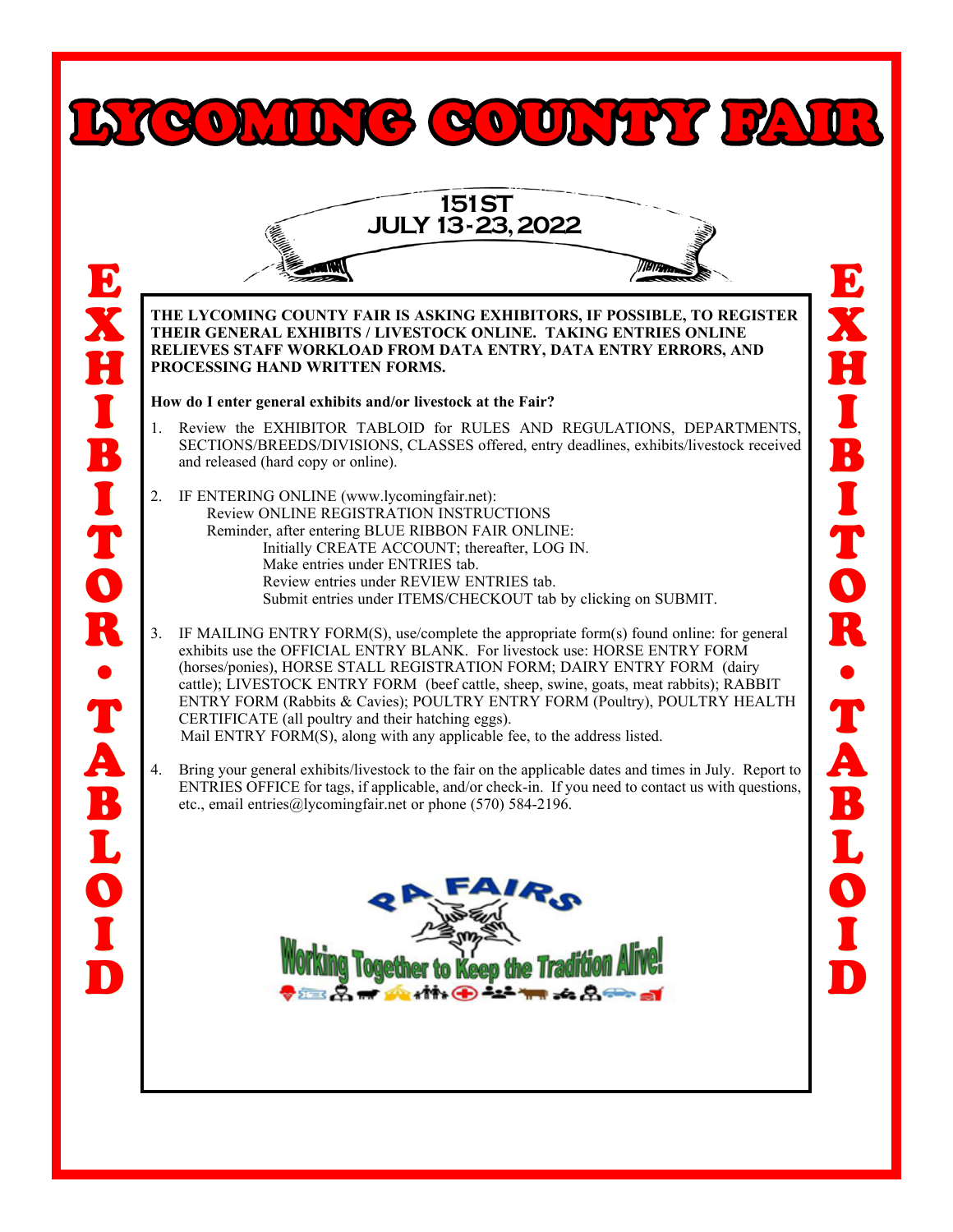

# **Lycoming County's Best School Talent Challenge**

**TUESDAY, JULY 19, 2022 ∙ 7:00PM**

 **CATEGORIES: Singing ∙ Instrumental ∙ Dancing/Twirling ∙ Lip Sync ∙ Group Performance**

 **AGE: Up to age 18, if they just graduated this year Judged: 12 years and under, and teen 13-18 years**

 **REGISTRATION:** 

 **Stage Area, 6:00PM, Tuesday, July 19 To Pre-register: Call Fair Office at (570) 584-2196** 

**- PRIZES - 1st ... \$250.00 ∙ 2nd ... \$150.00 ∙ 3rd ... \$100.00**

# **Lycoming County's 4-H & Youth Participation 4-H HOME ECONOMICS ⋅ 4-H CLUB EXHII**

 **EDUCATIONAL AGRICULTURAL EXHIBITS**

- **YOUTH DAIRY CATTLE ROUND-UP** Tuesday, July 19 ∙ 9AM
- **YOUTH HORSE SHOW** Friday, July 22 ∙ 9AM
- **4-H & VOC SHEEP** Saturday, July 16 ∙ 5:30PM

**4-H & VOC RABBITS-MEAT PENS/FRYERS** Sunday, July 17 ∙ 10AM

**JUNIOR BEEF BLOCKING CONTEST** Sunday, July 17 ∙ 1PM

 **4-H & VOC BEEF** Monday, July 18 ∙ 6PM

 **4-H & VOC SWINE** Tuesday, July 19 ∙ 7PM

 **4-H & VOC GOAT** Wednesday, July 20 ∙ 9:30AM

**SUPREME SHOWMANSHIP COMPETITION** Thursday, July 21 ∙ 5:00PM

 **4-H FAMILY FUN NIGHT, LAMB & CALF DRESSING CONTEST** Thursday, July 21 ∙ 7:30PM, Livestock Show Arena

**EQUINE CHECK-IN-**FRIDAY, July 15, Noon-8PM **DAIRY CATTLE CHECK-IN-**See page 12, Item 12

**SHEEP CHECK-IN-**FRIDAY, July 15, Noon-10PM **GOATS CHECK-IN-**FRIDAY, July 15, Noon-10PM **POULTRY CHECK-IN**-SUNDAY, July 17, 8AM-5PM **RABBITS & CAVIES CHECK-IN-**FRIDAY, July 15, 2-10PM **MEAT PEN RABBITS CHECK-IN**-SUNDAY, July 17, 8AM

**ALL LIVESTOCK ENTRIES CLOSE June 20th DOUBLE ENTRY FEE for additions/substitutions after June 20** LATE ENTRY WILL BE ACCEPTED IF SPACE IS AVAILABLE

**BEEF CATTLE CHECK-IN-**FRIDAY, July 15, Noon-10PM **SWINE CHECK-IN-**FRIDAY, July 15, Noon-2PM, 4-6PM, 8-10PM

## **NOTICE TO GENERAL EXHIBITORS**

**• Enter ONLINE deadline July 5th**

**• Enter by MAIL must be received by July 5th**

### **ARTICLES AND EXHIBITS WILL BE RECEIVED** ∙ TUESDAY, July 12 .. 10AM-6PM and ∙ WEDNESDAY, July 13 .. 10AM-6PM

**\$2.00 PER 24 ENTRIES WILL ALLOW YOU TO ENTER DEPARTMENTS 12-21, 23 AND 24 NO CHARGE FOR 4-H, VOC, YOUTH ENTRY**

### **DEADLINE FOR RECEIVING ARTICLES** ∙ WEDNESDAY, July 13 .. 6PM

### **ARTICLES AND EXHIBITS MAY NOT BE REMOVED BEFORE** ∙ SUNDAY, July 24 .. 10AM-1PM and

∙ MONDAY, July 25 .. 10AM-1PM

**CAMPING RENTAL** Horse Camping should be made with entries to show committee. All other Livestock Camping, contact Sandy Knipe at 570-494-0628 or 570-220-1295. Deadline is July 6, 2022.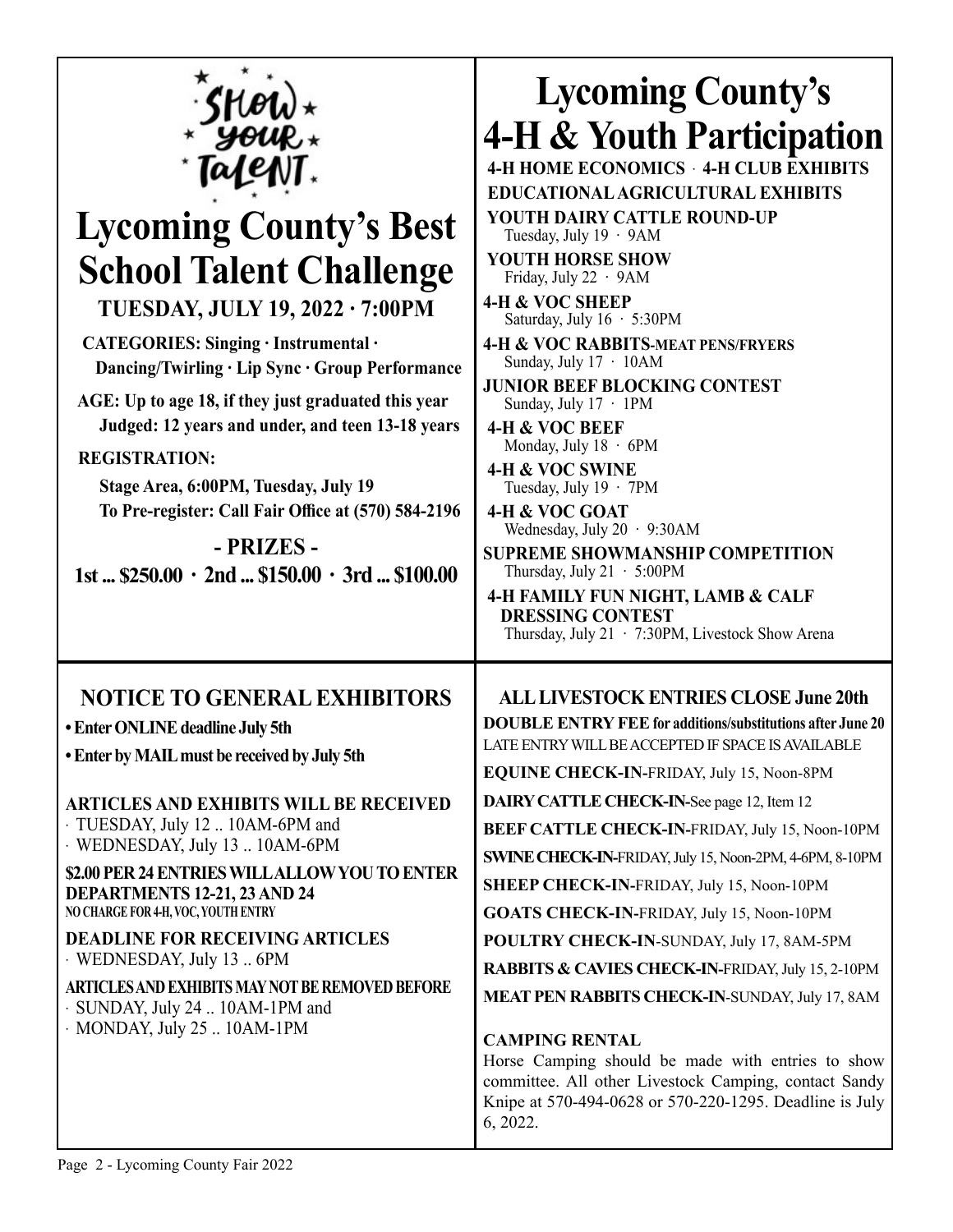#### **INDEX**

| DEPT 1, 200, 201 - HORSES-Stall Decorating; Open Horse Show;                                                                 |
|------------------------------------------------------------------------------------------------------------------------------|
| Adult Horse Show; Equine Clinics; Mounted Fun Games; Pony Show;                                                              |
|                                                                                                                              |
|                                                                                                                              |
| DEPT 3 - BEEF CATTLE-Heifer; Bull Calf; Beef Heifer; Market                                                                  |
|                                                                                                                              |
| DEPT 4 - SHEEP-Breeding(Registered, Commercial); Market Lambs. 15                                                            |
| DEPT 5 - SWINE(Market Barrow, Market Gilt) 16                                                                                |
|                                                                                                                              |
|                                                                                                                              |
|                                                                                                                              |
|                                                                                                                              |
| DEPT 101 - YOUTH Horse Show; 4-H Horse Skill-A-Thon  22                                                                      |
|                                                                                                                              |
| DEPT 103 - 4-H & VOC Beef Cattle(Registered Breeding;                                                                        |
| Commercial Breeding; Jr Beef Block, Market Steers; Dairy Beef) 25                                                            |
|                                                                                                                              |
| DEPT 105 - 4-H & VOC Market Swine(Barrow; Gilt)26                                                                            |
| DEPT 106 - 4-H & VOC Goats(Dairy; Market; Meat Breeding)27                                                                   |
|                                                                                                                              |
|                                                                                                                              |
| Eggs; Ag Products; Vegetables; Fruits, Nuts; Floral; Foliage & House                                                         |
| Plants; Misc Exhibits; Voc Forestry Exhibits; Ag & Conservation                                                              |
| Exhibits; Voc Ag Mechanics                                                                                                   |
|                                                                                                                              |
| Foods; Plant Science; Clothing & Textiles; Expressive Arts; Family &                                                         |
| Consumer Science; Educational Ag Exhibits; Environmental Science;                                                            |
| Outdoors; Science & Technology; Leadership & Life Skills; Animal                                                             |
| Science; Promotion; Clubs; General; Cloverbuds; Alumni                                                                       |
|                                                                                                                              |
|                                                                                                                              |
|                                                                                                                              |
| DEPT 165 - Home & Dairy Products; DEPT 167 - Junior Flowers;                                                                 |
| DEPT 168 - Needlecraft; DEPT 169 - Art, Photography, Crafts;                                                                 |
| DEPT 170 - Group Exhibits; DEPT 174 - Hobbies & Collectibles                                                                 |
|                                                                                                                              |
|                                                                                                                              |
|                                                                                                                              |
|                                                                                                                              |
| Baked Products; Special Baking Contests; Canned Or Dried Products;                                                           |
| Butter, Honey Spreads, Jams, Jellies, Marmalades & Preserves, Eggs                                                           |
|                                                                                                                              |
| DEPT 17 - ORNAMENTAL PLANTS & FLOWERS42                                                                                      |
| Agastache; Asiatic Lily; Bells of Ireland; Bachelor Buttons; Butterfly                                                       |
| Bush; Butterfly Weed; Cactus; Calla Lily; Calendula; Campanula;                                                              |
| Coneflower; Cosmos; Dahlia; Gaillardia; Gladiolus; Helenium;<br>Heliopsis; Hydrangea; Lisianthus; Marigolds; Obedient Plant; |
| Phlox; Roses; Rose of Sharon; Rudbeckia; Sea Holly; Snapdragons;                                                             |
| Solidago; Violets; Zinnias; Everlasting or Dried Flowers; Artistic                                                           |
| Arrangements; Misc Cut Flowers; Houseplants; Exhibits; Ageratum;                                                             |
| Hosta; Garden Lilies; Salvia                                                                                                 |
| DEPT 18 - NEEDLECRAFT(Clothing; Needlework; Afghans; Rugs; Quilts)47                                                         |
|                                                                                                                              |
| Painting; Handcrafts; Household Furnishings; Photography                                                                     |
|                                                                                                                              |
| Educational Rural Living; Homemaker's Club; Non-profit or                                                                    |
| Commercial Organizatioin                                                                                                     |
| DEPT 21 - WINE/HOME BREW COMPETITION 51                                                                                      |
| DEPT 22 - DALE WHEELAND MEMORIAL TRACTOR PULLING CONTEST 51                                                                  |
| DEPT 23 - APIARY PRODUCTS AND MAPLE PRODUCTS 51                                                                              |
| DEPT 24 - HOBBY SHOW/DECORATED BROOM 52                                                                                      |

| LYCOMING COUNTY'S BEST SCHOOL TALENT CHALLENGE56 |  |
|--------------------------------------------------|--|

### **LYCOMING COUNTY FAIR ASSOCIATION PHONE 570-584-2196 • FAX 570-584-4955 www.lycomingfair.net**

#### **OFFICERS**

#### **BOARD OF DIRECTORS**

| MICHAEL BIEBER-  | <b>BRUCE KOPPENHAVER</b> |
|------------------|--------------------------|
| RICHARD GARDNER- | SHAWN K. MCCOY           |
| ROBERT HAGER     | JAMES ROCKY REED         |
| THOMAS HESS      | CLIFFORD R. YAW III      |
| RICH HEYDENREICH | KAREN A YAW              |
|                  |                          |

THOMAS HESS, Concession Agent

**SPONSORSHIP COMMITTEE -** Dustin Solomon, Chairman

#### **LYCOMING COUNTY FAIR MOTORSPORTS COMMITTEE**

Todd Stiger • Adrienne Stiger • Barry Hill Sam Jacobs • Mark Schneider • Justin Gardner Lorie Brehm • Tiffiany Umpstead

#### **SUPERINTENDENTS**

| Maintenance, Grounds and Water Lines Dennis Kepner |  |
|----------------------------------------------------|--|
|                                                    |  |
|                                                    |  |
|                                                    |  |
|                                                    |  |
|                                                    |  |
|                                                    |  |
|                                                    |  |
|                                                    |  |
|                                                    |  |
|                                                    |  |
|                                                    |  |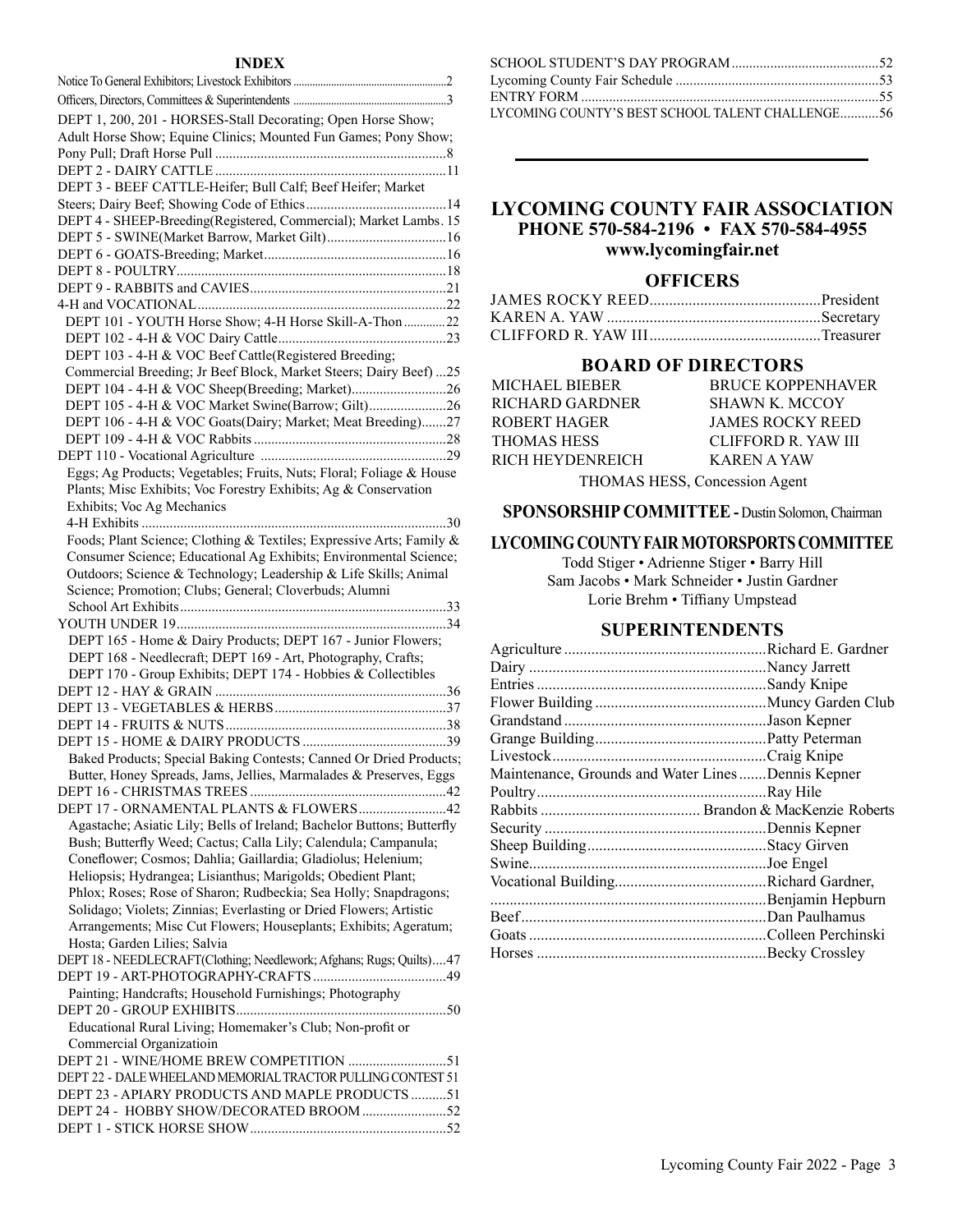### **— NOTICE —**

- As suggested by the Pennsylvania Department of Agriculture changes have been made in the catalog. Only items and number of items listed in the catalog will be accepted and judged.
- ONLY THOSE PERSONS WHOSE NAME IS ON CHECK CAN PICK CHECK UP. IF UNDER THE AGE OF 12, MUST HAVE A PARENT OR GUARDIAN TO OBTAIN CHECK. ALL PREMIUM CHECKS MUST BE CASHED WITHIN 60 DAYS FROM DATE OF CHECK.
- REFER TO PAGE 2 FOR EXHIBITOR FORM DEADLINES AND WHEN ARTICLES/LIVESTOCK WILL BE RECEIVED/ RELEASED.

### **RULES AND REGULATIONS**

- 1. NOTE: All days mentioned in Rules and Regulations specifically refer to days falling between the dates of July 13-23, 2022.
- 2. All Exhibitors are requested to ask the Secretary of Official Entry Blanks. By their use, the work of the Secretary will be greatly facilitated and at the same time proper entry on all articles will be insured. IT IS IMPORTANT THAT ENTRIES BE MADE BY NUMBER — CLASS — DIVISION AND DESCRIPTION. SPECIAL BLANKS ARE PROVIDED FOR ENTERING LIVESTOCK EXHIBITS.
- 3. All articles entered for competition in the Fair must be on the grounds no later than 6PM, Wednesday, July 13, 2022 unless special permission is given by the Division Superintendent. No article accepted prior to July 12, 2022.
- 4. Articles or animals intended for exhibition only, and not for competition, may be entered at any time.
- 5. No feed will be furnished and only first bedding (sawdust) will be furnished.
- 6. All articles or animals must be entered in the Secretary's books and all persons desiring to compete for premiums are requested to furnish a written list of such articles or animals to the Secretary by letter or otherwise, as early as possible, and classified according to premium list numbers on the official entry blank furnished by the Association. **USE ONE SIDE ONLY.** All articles must have an attached entry tag.
- 7. Exhibitors entering cattle, sheep, and swine must give the registration number on the entry list. Stable room will be reserved in the order in which entries are received.
- 8. All entries must be made by the owner in the name of the owner or joint owners, and no premiums will be awarded to any persons not the owners of the article. Animals (with the exception of rabbits) must be entered in the name of the owner and premiums will be paid to the same person as named on the entry.
- 9. No article or animal can compete in more than one class or division except in trial of speed, cattle and swine, unless otherwise noted.
- 10. If there is but one exhibition of any article or animal, only one premium will be awarded; the first or lower premium as the Judges think deserving.
- 11. The Intake Coordinator has the right to reject any entry at the check-in point either for evidence of contagious or infectious disease, evidence of ill health and/or failure to meet health requirements of the PDA or the Fair. Anyone arguing with the Intake Coordinator about his/her decision will be excused from competing with any animal at the Fair. If the Executive Committee and/or Fair Board feel necessary, a private veterinarian can be called in to render the final opinion. The animal should not be off loaded until that veterinarian has made the call and the veterinarian should issue a CVI for that date. This would be a private veterinarian the owner pays to have come out.
- 12. An exhibitor who inhibits an animal in question may be veterinarian tested at the questionaire's expense. If found to test positive, the expenses will be paid by the exhibitor, premiums and awards revoked and banned from showing as long as the Fair board deems so. The Fair

Association will appoint the veterinarian.

- 13. Every exhibitor of livestock must have his own choice as to class in which he will enter the animal and abide by it, but great care must be taken to enter each one in its proper class, as no alterations can be made after entries close.
- 14. Goods and stock must be delivered on the grounds and put in place by exhibitors, a competent person being in charge. Grain to be furnished by the exhibitor. All livestock entries are due June 20, 2022. **Stock may not be removed by exhibitors earlier than 9PM on the second (last) Saturday of the Fair,** unless special arrangements for removal have been made prior to entering. Late entry will be accepted if stabling is available, subject to payment of double entry fee. Deadline for double entry fee is July 23, 2022. No vehicles on grounds in livestock area until 9PM on July 23, 2022.
- 15. All exhibitors of livestock must be 8 years of age and must be ready to bring them out when called by the Judge or forfeit right to premium awarded.
- 16. No person will be allowed in the Judge's enclosure while the Judges are making the awards except for person showing the animal.
- 17. Exhibitors will obey the marshal promptly in producing the stock when requested to do so. Horses to be in charge of their drivers only.
- 18. All stock to be what it is represented or no premiums will be awarded.
- 19. All grain, fruit, vegetables and flowers must be the growth of exhibitors and in case of stock, exhibitors must own, or lease the animals at the time of exhibition.

20. No article, unless otherwise provided for, may be removed before **SUNDAY, JULY 24 - 10AM-1PM or MONDAY, JULY 25 - 10AM-1PM** in order to participate in the payment of premiums or awards.

- **IMPORTANT: GENERAL ENTRIES FOR OPEN CLASS MUST BE RECEIVED BY JULY 5, 2022. Articles for exhibit will not be accepted prior to Tuesday, July 12, 2022 - 10AM-6PM.**
- 21. All articles exhibited, whether edible or not, must be respected as private property, and persons detected in purloining or injuring them will be prosecuted. The Fair Association will provide watchmen and police, but will in no case be responsible for accident, loss or damage by fire, theft, or otherwise, that may occur.
- 22. No person shall act as Judge in any class in which he or she or any member of his or her family is a competitor, and when a premium is awarded to a person or his/her agent who has attempted to influence the Judges, the premium shall be withheld.
- 23. Judges are urged to examine the premium list with particular care, and in no case to award the premium where there is no merit, or for articles or animals or ordinary or inferior qualities and only those provided for by the premium list. Where articles of merit, superior in their character are presented, not named on the list. Judges are requested to note them particularly in their report and make such recommendations to the Board of Directors as they deem proper.
- 24. Judges will begin their examination at 9AM; they will first report to the Secretary who will give them books for the respective departments and explain the method of entering the awards.
- 25. Any persons who are dissatisfied with the awards of the Judges shall have the right to appeal in writing to the Board of Directors, whose decision shall be final.
- 26. Checks will be mailed to the successful contestants as soon as the awards have been approved by the Board of Directors. No advance on premium awards will be paid any exhibitor until the awards have been approved.
- 27. Entries may be made by addressing the Secretary, Karen A. Yaw, P.O. Box 116, Hughesville, PA 17737 who will furnish copies of the premium list, blank form of entries and all information needed.
- 28. Only items and numbers listed in catalog will be accepted and judged.
- 29. Exhibitors upon the payment of \$2.00, except where otherwise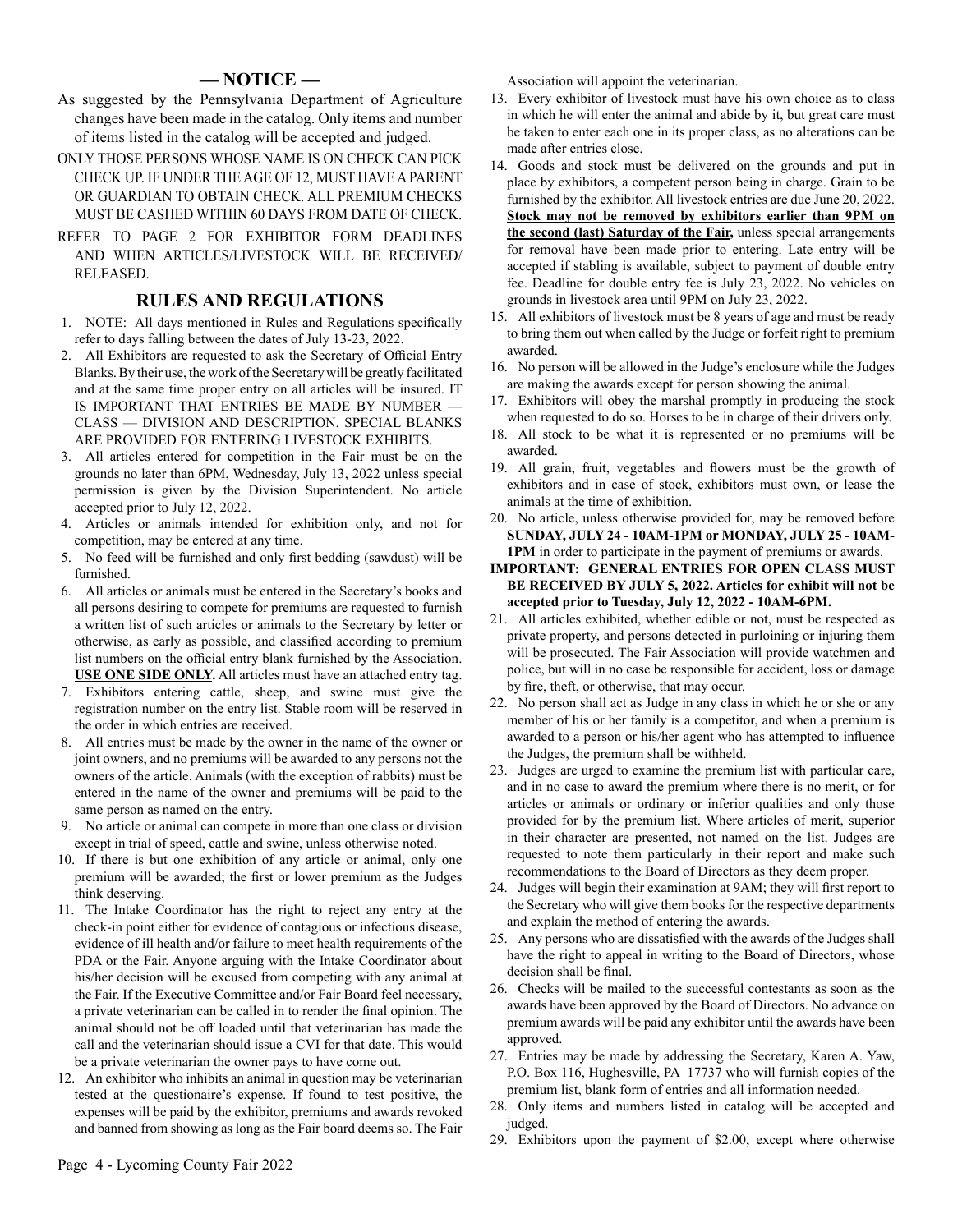provided, will entitle them to enter in any class. Entry fees are nonrefundable.

- 30. A permit to vend goods or wares, or to sell refreshments on the grounds during the Fair, will be granted by the committee on privileges, upon the payment of the required privilege fee. Printed or written contracts will be furnished to be agreed upon by both parties.
- 31. Any privilege granted by the Association for the sale of refreshments or articles, or for any other purpose, will be revoked if the privilege is abused or the conditions violated, and no refunds will be made.
- 32. No violation of the liquor law will be tolerated. No intoxicated persons will be allowed on the grounds and gatekeepers shall not allow such persons to pass.
- 33. No gambling will be allowed on the grounds.
- 34. If the proceeds of the Fair, after the deduction of all expenses and fixed charges, are not sufficient to pay the premiums in full the Fair Association reserves the right to pay said premiums pro-rata.
- 35. The Fair Association reserves the right to construe its own rules and regulations and to decide arbitrarily all matters thereto; and to formulate and enforce special rules for any condition not otherwise covered in these rules and regulation. Rules governing specific classes of exhibits, must and will be, rigidly adhered to. No exception whatsoever will be made.
- 36. All entries must be made in the name of the owner of the animal.
- 37. All market animals must be owned by the exhibitor, market animals can not be leased.
- 38. Mistreatment or cruelty of animals by any person will result in forfeit of premiums and future entries will not be accepted. No entry fee refunded.
- 39. If proper conduct is not displayed by exhibitors, they will be asked to leave and will be disqualified from further showing.
- 40. All exhibitors must obey all parking regulations and park in designated areas or premium will be forfeited.
- 41. If there is any question of the completion and/or documentation of health requirements for an animal that is already off-loaded and in the Fair and/or any question if an animal already in the Fair has a contagious or infectious disease, either the PDA veterinarian, a PDA Animal Health Inspector and/or Accredited Veterinarian will make a decision as to whether or not the animal in question may remain at the Fair.
- 42. Be sure to use only grooming products that are approved for use on meat and dairy animals when fitting your animals for show. Unapproved products may contain ingredients that result in unacceptable residues in the meat or milk. If you are not certain that a product is residue safe and approved for use on meat or dairy animals, do not use it! **\*\*IMPORTANT!\*\* If upon slaughter treatment with drugs, biologics, or any chemical from fitting products is the cause of condemnation of a carcass, the loss of the carcass and any other damages will be borne by the exhibitor.**
- 43. No Exhibitor or his/her agent may associate with any judge prior to judging of articles or animals that said exhibitors may have entered.

#### **RULE VIOLATIONS OF ANIMALS**

- 1. The Superintendent of Agricultural for the Lycoming County Fair or his/her designated agent may conduct testing or inspection of any and all animals entered in a livestock division competition before, during or after the competition to carry out the following purposes:
- 2. Upon receiving a report of evidence of a violation of the rules, the Superintendent of Agricultural for the Lycoming County Fair shall notify the affected person in writing of a suspected rule violation and the nature of the suspected violation, prior to the initiation of any proceedings to disqualify the entry or person under paragraph three (3) of this rule.
- 3. The Livestock Committee of the Lycoming County Fair shall report a suspected rule violation to the Superintendent of Agricultural for the

Lycoming County Fair appointed to hear such matters within 24 hours of receiving a report or evidence of a violation(s) of these rules.

- 4. Upon receiving a report of recommendation from the Superintendent of Agricultural for the Lycoming County Fair to initiate proceedings against a person or entry for a violation(s) of these rules, the Livestock Committee or a committee appointed by the committee to hear such matters may issue notice of its intention to disqualify such matters may issue notice of its intention to disqualify an entry made in the livestock competition, the exhibitor or a member of his/her immediate family, or any other person shown to have had care, custody or attendance of the animal. The notice shall be in writing and state the grounds for such disqualification, including a statement of the evidence of any rule violation, a statement of the rules violated, and a statement of the penalities to be imposed. The notice shall inform the affected person of the right to a hearing before the Livestock Committee and the Superintendent of Agricultural for the Lycoming County Fair and the right to review the evidence in support of the person's case, the right to present any arguments, contentions or other objections to the Livestock Committee, and the right to be represented by counsel at the hearing. The Livestock Committee shall maintain a record of the hearing.
- 5. Any request for a hearing shall be in writing and shall be filed with Livestock Committee and the Superintendent of Agricultural for the Lycoming County Fair within thirty(30) days from the date on which the exhibitor or person was issued a notice of intention to disqualify the entry, exhibitor or other person. Upon receiving a request for a hearing, a hearing shall be held at the next regularly scheduled meeting of the Livestock Committee. The hearing may be continued upon motion of the affected person or the Livestock Committee at the discretion of the Livestock Committee.
- 6. Upon hearing all the evidence and arguments in the case of disqualification, the Livestock Committee shall render its final decision in writing to the affected person. The decision shall set forth the basis for the decision and the penalties imposed by the Livestock Committee as provided for in paragraph one(1) of this rule.

#### **2022 PA DEPARTMENT OF AGRICULTURE ANIMAL HEALTH REQUIREMENTS & RECOMMENDATIONS**

#### **FOR ANIMALS FOR EXHIBITION, INCLUDING COMMERCIAL EXHIBITION**

- This document provides the Pennsylvania Department of Agriculture's (PDA) animal health requirements and recommendations for the Pennsylvania County and Community Fairs. All exhibitors are encouraged to check with the management of each fair in advance to ensure compliance with all fair requirements.
- Fair management is requested to maintain records and asked to provide contact information of owners of all animals which are exhibited to PDA upon request.
- It remains our goal to continue poultry exhibitions in 2022. We will continue to monitor reports of avian influenza cases that may occur in the United States that could put our poultry industry at risk.
- The following Animal Owner or Caretaker's Verification of Veterinary Consultation Relationship statement for the animals and poultry being exhibited must be included with a signature line for the owner or caretaker on the fair registration form: "I attest and affirm that a "veterinarian consultation relationship" - as that phrase is defined in the Animal Exhibition Sanitation Law found at 3 Pa. C.S.A. § 2501 et seq. and any amendments thereto - "exists with regard to any animals I will be exhibiting." Animals entering with a Certificate of Veterinary Inspection (CVI) are exempt from this statement requirement.
- PDA recommends that animals returning home from fairs and shows be isolated from other members of the herd or flock for a minimum of three weeks to help prevent the spread of disease, and recommends that exhibitors of all animals discuss the health of their animals,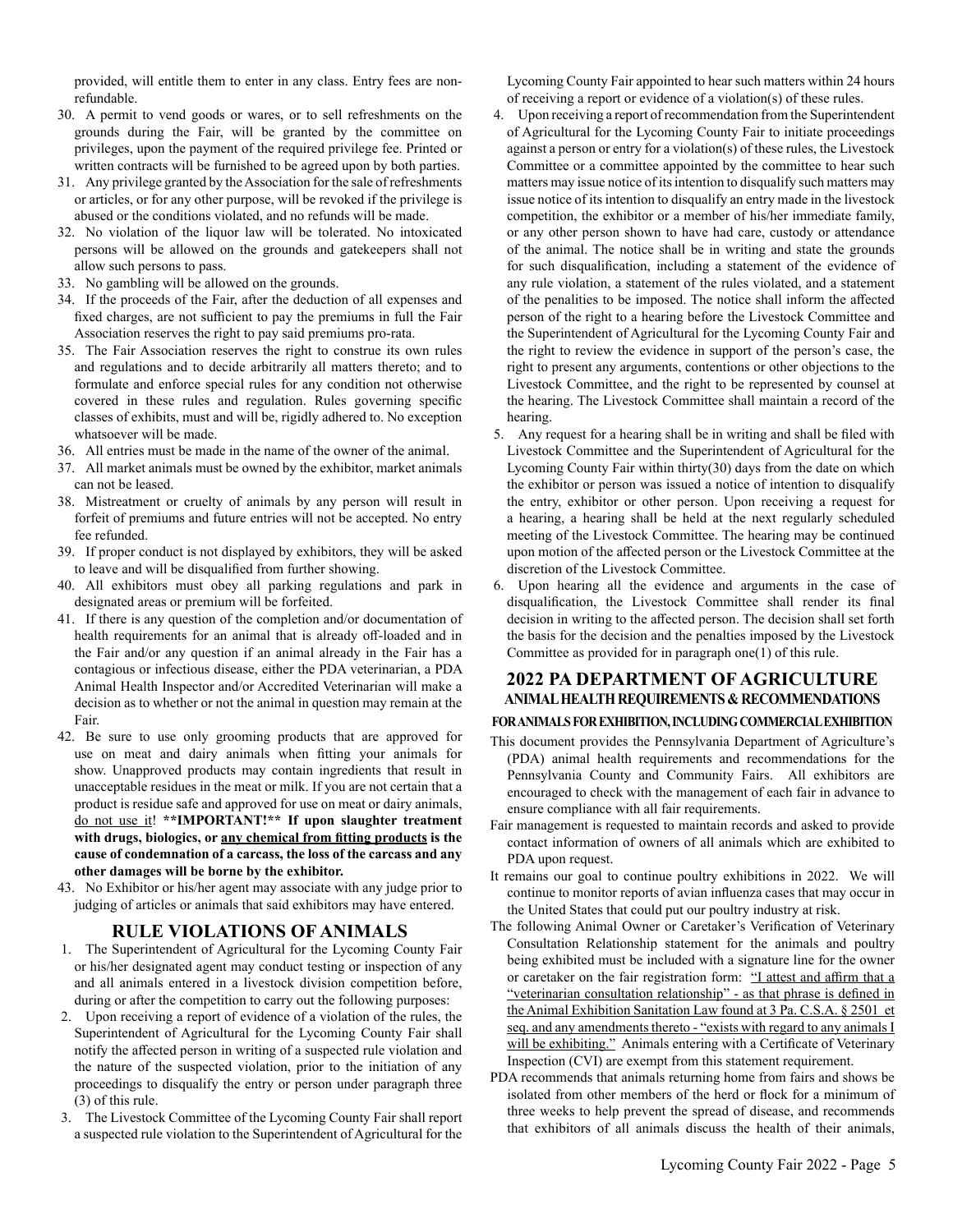including vaccine recommendations, with a veterinarian on a regular basis. PDA also encourages animal and poultry owners to register their premises so they can be contacted in a disease emergency situation. Call 717-836-3235 to register a premises.

#### **Section 3: Pennsylvania Cattle:**

#### **Requirements**:

 1. Cattle shall be identified by an official ear tag or other unique identification device approved by PDA. Official identification includes:

• A USDA-issued National Uniform Eartagging System (NUES) ear tag having a US shield; or

• A 15-digit Animal Indentification Number (AIN) ear tag starting with "840" and having a US shield; or

- Other identification approved by the PDA (brands and breed registrations with tattoos are not acceptable).
- 2. Certificate of Veterinary Inspection (CVI) issued within 30 days prior to Fair.
- 3. All animals must be free of evidence of infectious and contagious diseases and a statement of this should be written on the CVI.
- 4. A current rabies vaccination administered by a licensed veterinarian for animals 3 months of age and older (observe appropriate slaughter withdraw time).
- 5. Rodeo: It is recommended that rodeo cattle of all ages be negative on an official tuberculin test within 60 days prior to the start of the fair unless they are members of and originate from an accredited tuberculosis-free herd. The cattle can be accompanied by the negative test report or the tuberculosis test results can be recorded by the veterinarian on a CVI.

#### **Section 9: Pennsylvania Equine Animals:**

#### **Requirements:**

- 1. The Department of Agriculture has no specific requirements for Pennsylvania equines at fairs. However, fair management has the authority to impose requirements designed to prevent the spread of contagious diseases.
- 2. A Certificate of Veterinary Inspection (CVI) issued after May 1 of the current year.
- 3. All animals must be free of infectious and contagious diseases and a statement of this should be written on the CVI.
- 4. All equine animals must be test negative for Equine Infectious Anemia (EIA) by an official test within the 12 months prior to the opening date of the exhibition. Laboratory test results must accompany each animal to its final destination (a copy of the original lab report is acceptable). The CVI shall specify the date of sample collection and EIA test results. Foals less than six months of age accompanied by a test-negative dam are exempt from EIA testing requirements. If the foal is not accompanied by the dam, a copy of the dam's test results must accompany the foal to its final destination.
- 5. A current rabies vaccination administered by a licensed veterinarian is required for animals 3 months of age or older.

#### **Section 11: Pennsylvania Goats:**

#### **Requirements:**

- 1. Individual official animal identification is required for all goats. Official ID includes:
	- A USDA ear tag with a US shield; or
	- A legible tattoo with herd and individual identification recognized in an approved USDA Scrapie database a.k.a. scrapie tattoo (flock ID in the right ear--state postal code and letters/numbers- -and individual animal ID in the left ear); or
	- A breed registration tattoo if the animal is accompanied by a registration certificate and the tattoo is legible.

 2. A Certificate of Veterinary Inspection (CVI) issued within 30 days prior to Fair.

3. All animals must be free of infectious and contagious diseases and

a statement of this should be written on the CVI.

#### **Section 13: Pennsylvania Poultry, including Chickens, Turkeys, Waterfowl, Upland Game Birds, and Ratites; and Pigeons/doves; and Hatching Eggs:**

#### **Requirements:**

- 1. All Pennsylvania poultry, including chickens, turkeys, waterfowl, and upland game birds entering an exhibition must bear an official PDA-issued crimp style or butt end style leg band. Ratites must be identified with a neck band or an electronic implant device (the exhibitor must supply a reader). Pigeons and doves must bear a unique individual identification leg band but do not have to be identified with an official PDA leg band.
- 2. An Owner-endorsed Poultry Health Certificate or a Certificate of Veterinary Inspection (health chart or CVI) must accompany all Pennsylvania poultry, including chickens, turkeys, waterfowl, upland game birds, and ratites; and pigeons/doves; and hatching eggs. The certificate must include the following:
- Name and location of exhibition; and
- Name, address, and telephone number of the owner; and
- A statement that the entries and the flock of origin are free of evidence of infectious and contagious diseases; and
- Description of the birds/hatching eggs; and
- Owner signature and date of that signature.
- 3. **Avian Influenza Testing and Verification:** All samples must be collected by a Certified Poultry Technician or a Category II Accredited Veterinarian.

• All poultry, including chickens, turkeys, waterfowl, upland game birds, and ratites, (pigeons/doves excluded), and their hatching eggs for exhibition must originate from a flock in which a random, representative sample of a minimum of 30 birds, 3 weeks of age or older, were tested for avian influenza within the 30 days prior to opening date of the exhibition. The birds or hatching eggs must be accompanied by the most recent test report (copy acceptable). Test results must be negative. If there are fewer than 30 birds in the flock, test all birds. For waterfowl, cloacal swab samples must be collected for testing, and the swabs may be tested using PCR techniques. Swabs from geese and ducks may not be combined in the same tube for testing. Untested birds shall not be comingled with or added to the tested flock after negative samples have been collected and before the show.

 4. **Pullorum-typhoid Clean Testing and Verification** (pigeons/ doves and waterfowl excluded for exhibition). (All samples must be collected by a Certified Poultry Technician or a Category II Accredited Veterinarian):

• Poultry, including chickens, turkeys, upland game birds and ratites (waterfowl excluded) and their hatching eggs must originate from a flock in good standing on the NPIP Pullorum-typhoid Clean Program (and there was no break in the chain of ownership by NPIP participants) or from a flock in good standing on the PA Pullorum Equivalent Program. The birds or hatching eggs must be accompanied by the most recent test report (copy acceptable). Test results must be negative. If the rapid whole-blood plate agglutination test was done, the most recent NPIP 9-2 form or state equivalent form must accompany the birds or hatching eggs (copy acceptable). Test results must be negative. If birds are less than one year of age and originate from an NPIP Clean hatchery, they do not have to be tested for pullorum-typhoid if they are accompanied by an NPIP 9-3 form from that hatchery and any additions to the flock were also from NPIP Clean sources. The NPIP number must be noted on the report for NPIP Pullorum-typhoid Clean flocks;

#### **OR**

• All individual birds (pigeons/doves and waterfowl excluded) for exhibition (maximum of 300) must have had a pullorum-typhoid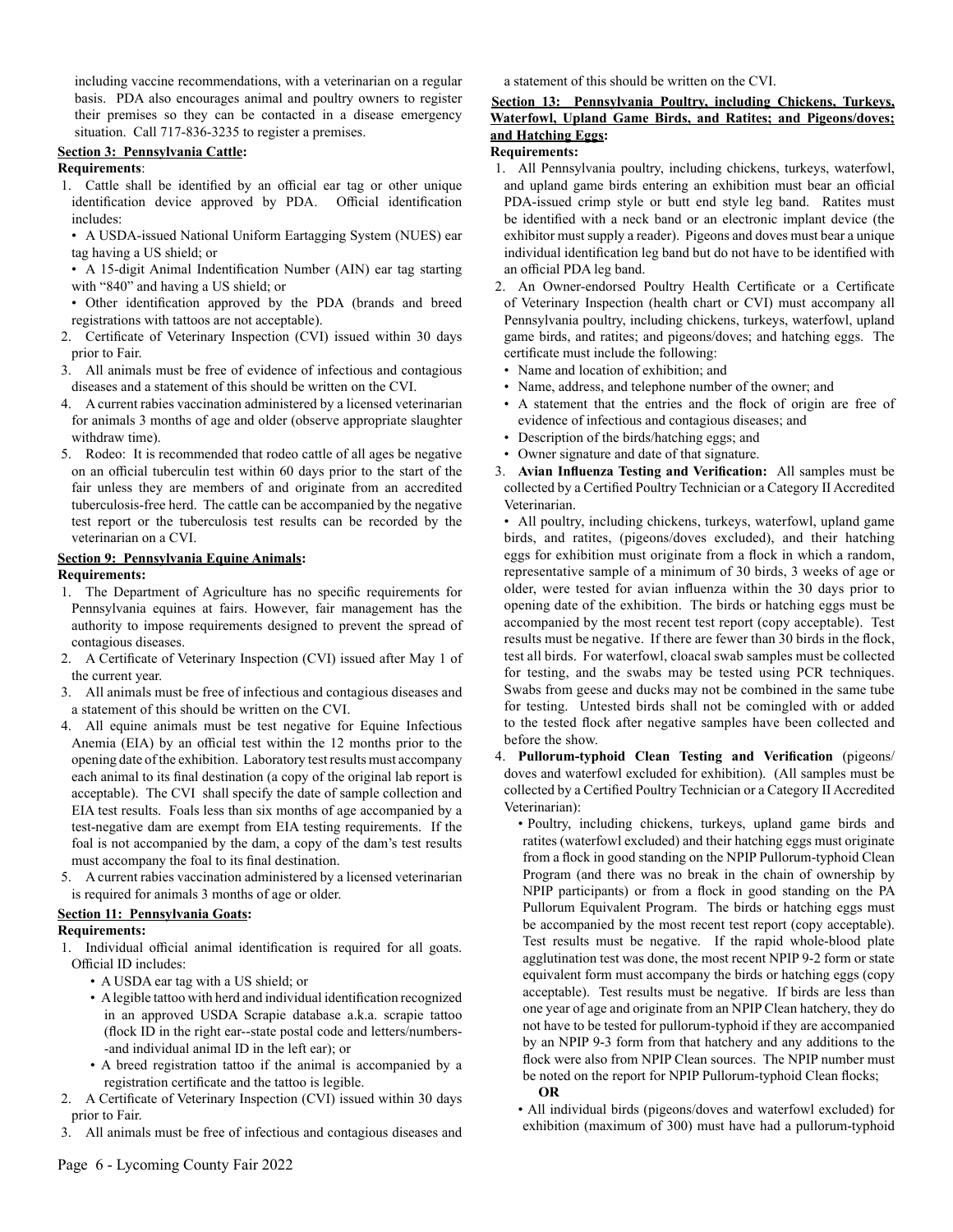test within the 90 days prior to the opening date of the exhibition. The birds must be accompanied by the most recent test report, or state equivalent form for the rapid test (copies acceptable). Test results must be negative. The following age restrictions apply:

- Chickens shall be tested at 4 months of age or older.
- Turkeys shall be tested at 12 weeks of age or older.
- Game birds shall be tested at 4 months of age or older, or upon sexual maturity, whichever comes first.
- Ratites shall be tested at 12 months of age or older.
- All birds not meeting these age restrictions at the time of sampling are exempt from pullorum-typhoid testing requirements.

#### **Section 15: Pennsylvania Rabbits:**

#### **Requirements:**

- 1.The Department of Agriculture has no specific requirements for Pennsylvania rabbits at fairs. However, fair management has the authority to impose requirements designed to prevent the spread of contagious diseases.
- 2. A Certificate of Veterinary Inspection (CVI) issued within 30 days prior to Fair.
- 3. All animals must be free of evidence of infectious and contagious diseases.

#### **Section 17: Pennsylvania Sheep:**

#### **Requirements:**

- 1. Individual official animal identification is required for all sheep. Official ID includes:
	- A USDA ear tag with a US shield; or
	- A legible tattoo with herd and individual identification recognized in an approved USDA Scrapie database a.k.a. scrapie tattoo (flock ID in the right ear--state postal code and letters/numbers-- and individual animal ID in the left ear); or
	- A breed registration tattoo if the animals are accompanied by a registration certificate (copy acceptable) and the tattoo is legible.
- 2. A Certificate of Veterinary Inspection (CVI) issued within 30 days prior to Fair.
- 3. All animals must be free of infectious and contagious diseases and a statement of this should be written on the CVI.
- 4. A current rabies vaccination administered by a licensed veterinarian for animals 3 months of age and older (observe appropriate slaughter withdraw time).

#### **Section 19: Pennsylvania Swine:**

#### **Requirements:**

- Beginning January 1, 2020, no swine species shall be exhibited in Pennsylvania unless each animal:
- 1. Is accompanied by a certificate of veterinary inspection (CVI) issued within 14 days of the fair;
- 2. Is permanently identified by an official 840 series radio frequency identification (RFID) ear tag and the ear tag number is recorded on the CVI;
- 3. Has been visually inspected and found to be free of signs of contagious disease immediately prior to unloading at the exhibition by an accredited veterinarian or swine health monitor appointed by the fair board or livestock show committee.

#### **GUIDELINES FOR CARE OF ANIMALS**

 1. It is the responsibility of each exhibitor to care for animals in a manner that is responsible and ethical. Following ar some guidelines for the treatment of animals exhibited at the show.

#### a. **Restraining Animals**

 i. Animals should be tied or penned in a manner that will not hurt the animal or restrict its breathing in any way.

ii. Animals should be tied so that all four feet are firmly on the ground and they have enough room to stand comfortable and lie down.

 iii. Animals should be tied so that they are not able to injure animals tied near them.

 iv. Animals unaccustomed to each other should not be penned together.

- b. **Handling** Any type of rough handling which could harm the animal is prohibited. The use of whips, canes, and show sticks should be restricted to showing only and then be used only to guide the animals, not punish them. Remember, animals will respond quicker and better to quiet, gentle handling, than loud, rough handling.
- c. **Bedding** All animals should have bedding that is dry and clean. Pens should be cleaned regularly to keep the animals clean and comfortable. If non-traditional bedding such as carpeting is used, it should be regularly cleaned (at least twice daily) to keep the pen free from manure.
- d. **Feeding & Water** Animals should be well fed and have access to clean water regularly. Realizing that many market animals must have restricted amounts of feed to maintain the proper weight, animals must be fed adequate amounts of feed to meet the animal's basic requirements. Animals not allowed reasonable access to feed and water will be disqualified from the show.
- e. **Transportation** Animals should be transported in a way that is both safe and considerate of the animal's well-being.
- f. **Blanket/Sweat Collars** Any type of material such as blankets or sweat collars should be large enough to permit normal body functions such as breathing, eating, drinking or lying down.
- g. **Health** It is the responsibility of the exhibitor to provide proper health care for their animals through routine inspection and consultation with health care professionals. The improper or illegal use of drugs or antibiotics is prohibited. If medication is indicated, be sure to follow the label directions and allow more than the state withdrawal time.

#### **ADVICE TO EXHIBITORS**

#### LIVESTOCK EXHIBITORS - EVERYONE MUST READ! INTERNATIONAL ASSOC. OF FAIRS & EXPOSITIONS) NATIONAL CODE OF SHOW RING ETHICS

- Exhibitors of animals at livestock shows shall at all times deport themselves with honesty and good sportsmanship. Their conduct in this competitive environment shall always reflect the highest standards of honor and dignity to promote the advancement of agricultural education. This code applies to junior as well as open class exhibitors who compete in structured classes of competition. This code applies to all livestock offered in any event at a livestock show. In addition to the "IAFE National Code of Show Ring Ethics," fairs and livestock shows may have rules and regulations which they impose on the local, county, state, provincial and national levels.
- All youth leaders working with junior exhibitors are under an affirmative responsibility to do more than avoid improper conduct or questionable acts. Their moral values must be so certain and positive that those younger and more pliable will be influenced by their fine example. Owners, exhibitors, fitters, trainers and absolutely responsible persons who violate the code of ethics will forfeit premiums, awards and auction proceeds and shall be prohibited from future exhibition in accordance with the rules adopted by the respective fairs and livestock shows. Exhibitors who violate this code of ethics demean the integrity of all livestock exhibitors and should be prohibited from competition at all livestock shows in the United States and Canada.
- The following is a list of guidelines for all exhibitors and all livestock in competitive events:
- 1. All exhibitors are required to provide social security number of each entry form.
- 2. All exhibitors must present, upon request of fair and livestock show officials, proof of ownership, length of ownership and age of all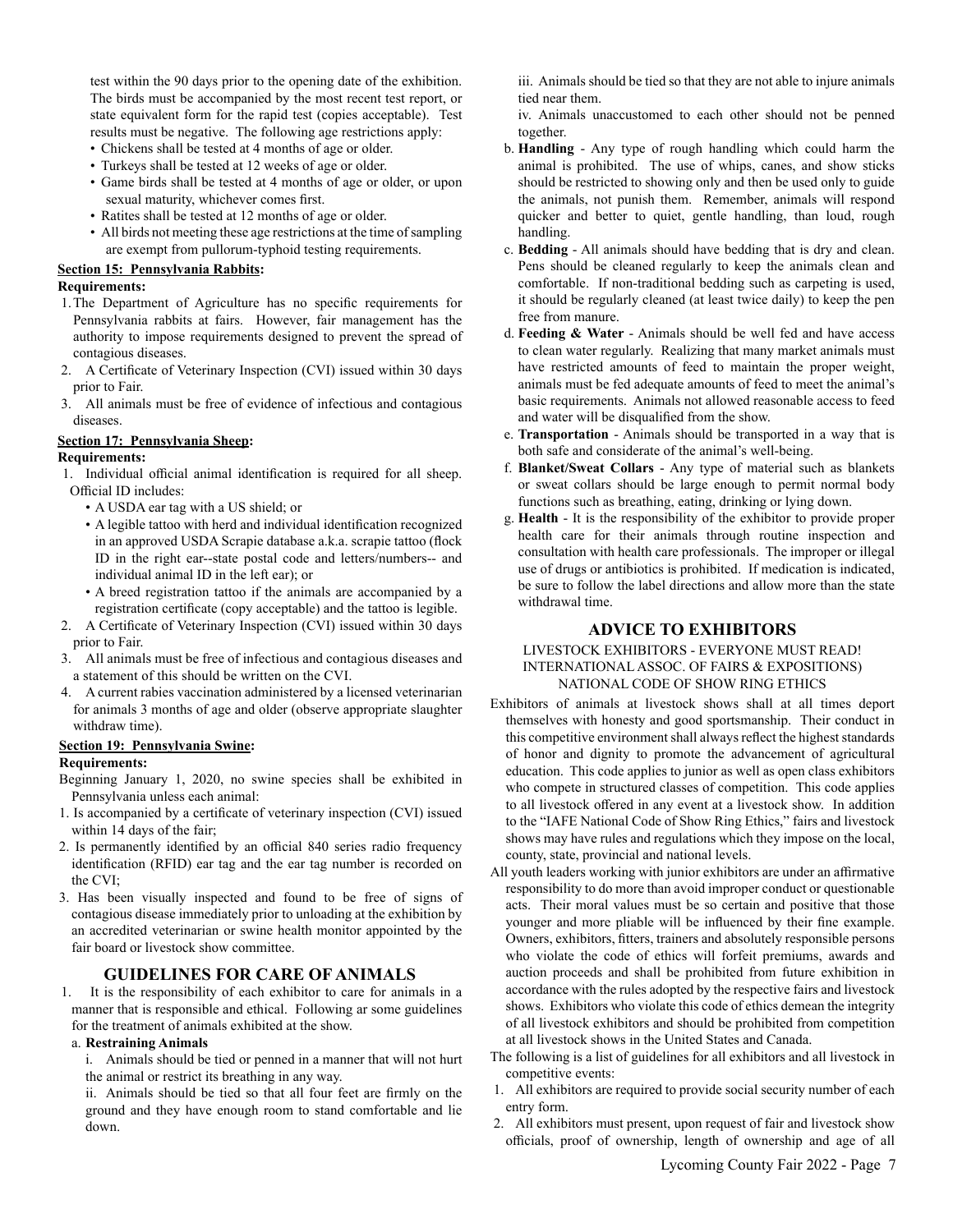animals entered. Misrepresentation of ownership, age, or any facts relating thereto is prohibited.

- 3. Owners, exhibitors, fitters, trainers, or absolutely responsible persons shall provide animal health certificates from licensed veterinarians upon request by fair or livestock officials.
- 4. Junior exhibitors are expected to care for and groom their animals while at fairs or livestock shows.
- 5 . Animals shall be presented to show events where they will enter the food chain free of drugs. The act of tering an animal in a livestock show is the giving of consent by the owner, exhibitor, fitter, trainer and/ or absolutely responsible person for show management to obtain any specimens of urine, saliva, blood or other substances from the animal to be used in testing, diagnostic imaging, ultra sound or radiography. Animals not entered in an event, which culminates with the animal entering the food chain, shall not be administered drugs other than in accordance with federal, state and provincial statutes, regulations and rules. If the laboratory report on the chemical analysis of saliva, urine, blood, or other sample taken from livestock indicates the presence of forbidden drugs or medications, this shall be prima facie evidence such substance has been administered to the animal either internally or externally. It is presumed that the sample of urine, saliva, blood, or other substance tested by the approved laboratory to which it is sent is the one taken from the animal in question, its integrity is preserved and all procedures of said collection and preservation, transfer to the laboratory and analysis of the sample are correct and accurate and the report received from the laboratory pertains to the sample taken from the animal in question and correctly reflects the condition of the animal at the time the sample was taken, with the burden of proof on the owner, exhibitor, fitter, trainer or absolutely responsible person to prove otherwise at any hearing in regard to the matter conducted by the fair or livestock show. At any time after an animal arrives on the fair or livestock show premises, all treatments involving the use of drugs and/or medications shall be administered by a licensed veterinarian.
- 6. Any surgical procedure or injection of any foreign substance or drug or the external application of any substance (irritant, counterirritant, or similar substance) which could affect the animal's performance or alter its natural contour, confirmation, or appearance, except external application of substances to the hoofs or horns of animals which affect appearance only and except for surgical procedures performed by a duly licensed veterinarian for the sole purpose of protecting the health of the animal, is prohibited.
- 7. The use of showing and/or handling practices or devices such a striking animals to cause swelling, using electrical contrivance, or other similar practices are not acceptable and are prohibited.
- 8. Direct criticism or interference with the judge, fair or livestock show management, other exhibitors, breed representatives, or show officials before, during, or after the competitive event is prohibited. In the furtherance of their official duty, all judges, fair and livestock show management, or other show officials shall be treated with courtesy, cooperation and respect and no person shall direct abusive or threatening conduct toward them.
- 9. No owner, exhibitor, fitter, trainer, or absolutely responsible person shall conspire with another person or persons to intentionally violate this code of ethics or knowingly contribute or cooperate with another person or persons either by affirmative action or inaction to violate this cod of ethics. Violation of this rule shall subject such individual to disciplinary action.
- 10. This application of this code of ethics provides for absolute responsibility for an animal's condition by an owner, exhibitor, fitter, trainer, or participant whether or not he or she was actually instrumental in or had actual knowledge of the treatment of the animal in contravention of this code of ethics.
- 11. The act of entering an animal is the giving of consent by the owner,

exhibitor, fitter, trainer, or absolutely responsible person to have any disciplinary action taken by the fair or livestock show against such individuals published in any publication of the International Association of Fairs and Expositions, including Fairs and Expositions and any special notice to members.

12. The act of entering an animal in a fair or livestock show is the giving of verification by the owner, exhibitor, fitter, trainer, or absolutely responsible person that he or she has read the IAFE National Code of Show Ring Ethics and understands the consequences of and penalties provided for actions prohibited by the code. It is further a consent that any action which contravenes these rules and is also in violation of federal, state, or provincial statutes, regulations, or rules may be released to appropriate law enforcement authorities with jurisdiction over such infractions.

### **ALL EQUINE HORSES DEPARTMENT 1 - OPEN HORSES**

#### **REGISTRATION FOR EQUINE BARN & CAMPING**

The Equine Committee would like to thank White Horse Graphics for the donation of yard signs that are displayed throughout the equine areas during the Lycoming County Fair.



- All equine questions should be presented to the Equine Committee Member who is chair of that event. (See chair of each event listed in fairbook.)
- Equine check-in to the barn will occur Friday, July 15, 12PM-8PM. You must use gate by horse show rings to enter and look for check-in sign.
- All equine not staying the duration of the fair (ie: Draft Horse Pulling, Pony Pull, Open Sunday Horse Show, Mounted Shooting Demonstration) must submit health paperwork copies to fair equine committee check-in person) prior to unloading horses from trailers. (See below for required health paperwork.)
- Equine check-out of the barns will occur 9-11PM on July 23 and 9-NOON on July 24. Stalls must be cleaned in order to obtain equine committee member's signature on premium form that documents that you stall has been cleaned and approved. You can claim fair premiums at the entry building once you have this form signed. At check-out be prepared to hand in fair ID badge. Premiums can be picked up on Saturday, July 23 from 9-9:30PM, Sunday, July 24 from 9AM-3PM, and Monday, July 25 from 9AM-NOON. All premiums not claimed will be mailed.
- Exhibitors will submit entry form and entry fees, camper form and fee, and stall registration forms by June 20 of current year to the Sandy Knipe, 3932 Beautys Run Road Cogan Station, PA 17728 to reserve a stall(s) in the barn. CAMPER FEE MUST BE PAID BY A SEPARATE CHECK. There is not a fee for horse tack stalls.
- At check-in exhibitors will provide a current copy of rabies, EIA, and CVI. (If members submitted these to enroll in 4-H they still need to bring copies.) Horses cannot be unloaded until copies are provided and approved by committee check-in person. If you are unable to provide any of these copies, then you will be required to wait outside of the fair gate and tie your horse to your trailer while locating these papers and submitting them to the check-in person. Check-in person can be located near horse show ring.
	- A Certificate of Veterinary Inspection (CVI) issued after May 1 of the current year.
	- All animals must be free of infectious and contagious diseases and a statement of this should be written on the CVI.
	- All equine animals must be test negative for EIA by an official test within the 12 months prior to the opening date of the exhibition. Laboratory test results must accompany each animal to its final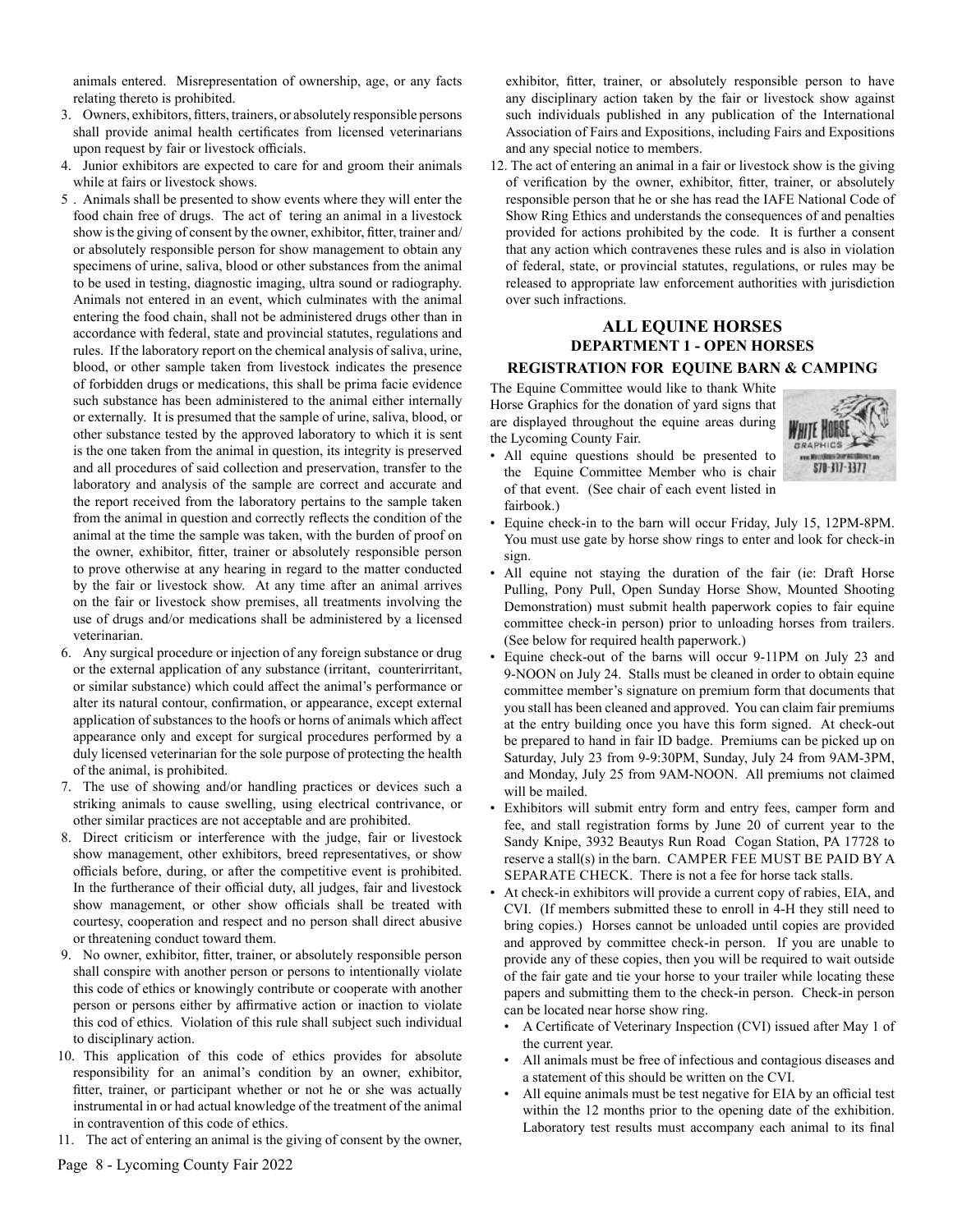destination (a copy of the original lab report is acceptable). The CVI shall specify the date of sample collection, date of results, and results of the EIA test, along with the accession number and the name of the testing laboratory. Foals less than six months of age accompanied by a test-negative dam are exempt from EIA testing requirements. If the foal is not accompanied by the dam, a copy of the dam's test results must accompany the foal to its final destination.

- A current rabies vaccination administered by a licensed veterinarian is required for animals 3 months of age and older.
- Pictures for Fair Badges (passes) can be taken at Pen Set-up Night (Date and time to be announced) at the fair entry building. (Make sure that you include two parent/guardians' names on the Stall Entry form.)
- Camper spots will be marked by a week before the fair. Campers may not be removed until after 9PM on Saturday, July 23 or Sunday, July 24. (The fair would appreciate if you do not plug in camper until staying at fair.Please leave a four foot pathway from the front edge of your camper awning to the edge of the show ring rail.)
- **• EQUINE SHOW/EVENT REGISTRATION:** You must submit a show entry form and a stall reservation form by June 20. All other documentation (rabies, EIA, and CVI) must be provided in the form of a legible copy at fair horse check-in. You will submit one show entry form per exhibitor. Shows that require pre-registration on the entry form are: Sunday Open Show, Mounted Fun Games, Pony/Miniature Horse Show, Youth Horse Show and Adult Horse Show. Daily clinics and Stick Horse Show do not require pre-registration.
- On the day of a show you may add classes if you are already registered, but you must pay class entry fee. If you scratch classes you will not be reimbursed.

#### **STABLING RULES**

- 1. Horses and pony check-in is on Friday, July 15, 2022 from Noon-8PM. Animals must remain stabled through 9PM Saturday, July 23, 2022. Committee will consider written requests submitted with fair registration paperwork to allow exhibitors to leave fair or for late arrival. If not followed then exhibitor forfeits premiums earned during the fair. Horses that appear sick or lame may be removed from barns, without loss of premiums, prior to the end of fair with inspection and letter from veterinarian. Prior to removal of animal the veterinarian inspection letter needs submitted to horse committee.
- 2. Horse Committee will assign stalls based upon receiving order of Stall Entry Forms. Committee reserves the right to move horse stalls if an animal presents problems getting along with horses stalled next to it or with the general public.
- 3. Feed stalls will be posted. At check-in you will be notified if tack stalls are available.
- 4. No stallions (except weanlings/yearlings) will be stabled in barn.
- 5. Sawdust bedding is available in designated area. Exhibitor is responsible for placing soiled sawdust in designated areas.
- 6. Horses are only permitted in ring/horse barn areas of the fairgrounds. Horses may stand in the dairy arena for protection from the elements (heat, rain, etc.) You may be mounted, but are not to ride around in the dairy arena. Immediate clean-up and removal of all manure piles is expected. When exiting the barn with your horse you should exit from the rear of the barn towards the pole barn and not the midway. When exiting the stall you should exit through the rear of the stall if able (do not take horses through the aisle.)
- 7. Stalls must be cleaned daily by 11AM, along with exhibitor being responsible for clean-up of manure piles that occur outside of the show ring, horse stall, and barn areas.
- 8. Horse trailer parking in designated areas only.
- 9. Horse washing should only occur in designated horse washing area. Do not tie horses to the water pipe when bathing, please have someone hold horse or tie horse to hitching post if available.
- 10.Horse Committee will open and close the barn. The barn is closed from 11:30PM-7AM. No horse stalls may be locked. No items may be placed in the center aisles. Horses should have a lead rope and halter hanging on the outside of the stall when the horse is in the stall. Horses are not to be tied to supporting poles of barn. Horses may be tied in stalls for short periods of time to enable cleaning and grooming. Due to safety concerns, do not leave a halter on your horse when stalled. Please complete a stall emergency contact form when checking into barn and hang on your stall.
- 11.Conduct Horses not properly fed/watered and cleaned will be asked to promptly leave the fairgrounds forfeiting entry fee and premiums earned. Any unnecessary abuse, foul language or inappropriate behavior will also qualify for removal of exhibit, loss of premium, and loss of privilege of stalling horse at fair the following year as determined by the Horse Committee. Any misuse of fair badge will result in forfeiting of premiums.
- 12.Exhibitor is responsible to repair any damage done by your horse (this includes, but is not limited to stalls, barn, horse show ring, bathing area.)
- 13.Horses being stalled the duration of the fair must enter in at least one class throughout the fair week.
- 14.Committee decisions made throughout the year and during the fair must be approved by three committee members via person or phone.

#### **RIDING RULES**

1. Ring Hours: 7AM-11PM the ring will be open. On days of early morning shows, the ring will be opened at 6AM. During clinics the ring is open only to those participating in the clinic. The posted activity takes precedent over other types of riding. The ring is not limited to only activity listed as long as riders politely share the ring if there is enough room and if all horses/riders are comfortable sharing the ring at that time. Any questions, please see committee member. On non-show days times in the ring are as follows:

| Longing 8-9AM        | Longing 2-3PM    |
|----------------------|------------------|
| Flat Work 9-11AM     | Flat Work 3-5PM  |
| Contesting 11AM-Noon | Contesting 5-6PM |
| Jumping Noon-1PM     | Jumping 6-7PM    |
| Driving from 1-2PM   | Flat Work 7-11PM |

- 2. Individuals 18 years and under as of January 1 of the current year must wear approved helmets while riding and driving or cart passenger. All riders should wear a heeled boot when riding.
- 3. Horses may only be ridden in the riding ring, except during horse shows in which riding outside of horse ring is permitted. Horses may not be ridden inside the horse barn.
- 4. During riding adult supervision is recommended for youths.
- 5. If you get out riding equipment or set up equipment in the ring you are required to put it away.
- 6. No rider will stand on his/her horse's back or perform any form of "Trick Riding".
- 7. Due to safety concerns only exhibitors or riders with experience may ride horses on fairgrounds. (Friends and fair spectators are discouraged from getting rides on horses.)
- 8. Committee members have the right to clear horse ring to prepare for event/activity.
- 9. Cell phone use is discouraged when working with horses. Be aware if unsafe behavior is observed that equine committee member may ask you to stop cell phone use until not working with your animal.
- 10. Fair Equine Committee Members' decisions are final regarding stabling, riding, ring work, rules, etc.

#### **EQUINE EVENTS OFFERED DURING FAIR**

#### **STALL DECORATING: DEPARTMENT 1 - SECTION 80**

**(No pre-registration fee or form) • CHAIRPERSON: Kim Herlt (570)651-5447** Open to all individuals stalling a horse in the barn. \$7.00 premiums will be given for first place in each division: Most Creative, Most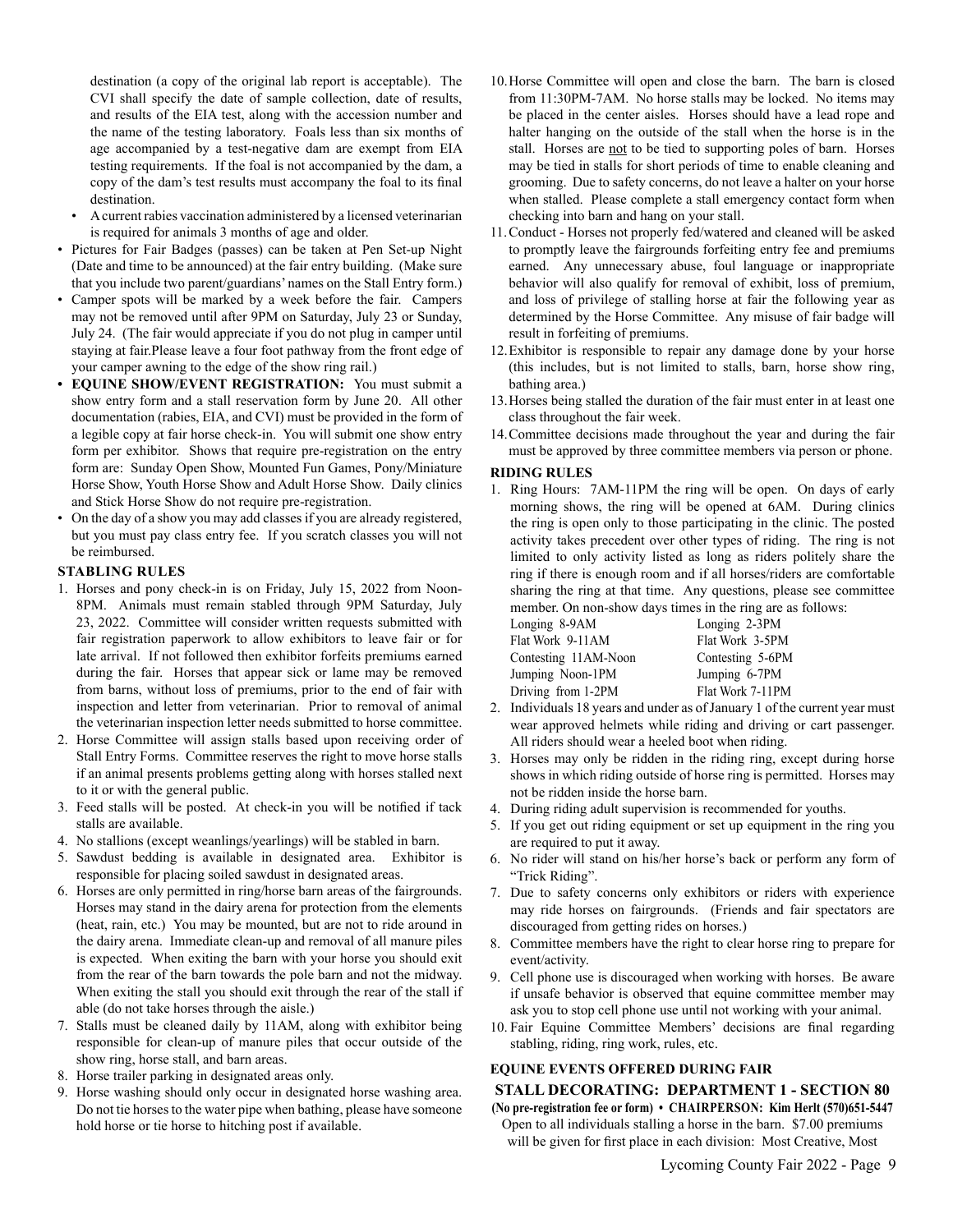Original, Most Educational, and Best Theme. Also, an honorable mention certificate and ribbon will be awarded for each division. Stalls

must be decorated by Monday, July 17 at Noon to be included in judging. Remember to take down ALL decorations prior to checking out at the end of the fair. (This includes anything used to secure your

decorations during the fair, such as tape and staples.)

### **GOOD HOUSEKEEPING: DEPARTMENT 1 - SECTION 81**

**(No pre-registration fee or form) • CHAIRPERSON: Kim Herlt (570)651-5447** Open to all individuals stalling a horse in the barn. The daily winner of Open and 4-H will be recognized with a certificate on his/her stall. An overall weekly winner will be recognized for Open and 4-H with a certificate and award. **The Fair Equine Committee funds the monetary award for the overall weekly winners.**

#### **OPEN HORSE SHOW: DEPARTMENT 1 - SECTION 85 SUNDAY, JULY 17, 2022 AT 9AM**

This show does require pre-registry with your fair packet. All outside exhibitors may register the day of the show. Current Rabies, Coggins and CVI are required to participate in the open show.

ENTRY FEE — **\$5.00 per class** for **open** participants. \$3.00 per class for fair participants unless otherwise stated. Make checks payable to Lycoming County Fair Office. Paybacks in all classes. Premiums: 1st  $-$  \$7.00  $-$  2<sup>nd</sup> - \$6.00  $-$  3<sup>rd</sup> - \$5.00  $-$  4<sup>th</sup> - \$4.00. If horse or pony are not stalled at fair for the week, you must include your address on all sign up slips. Premium checks will be mailed.

**Adult**, 19 yrs. and over; **Senior,** 14-18 yrs., **Junior**, 8-13 yrs.; **Pee Wee**, 10 and under (walk trot only). Pee Wee riders may not show in Lead Line. Age will be as of Jan. 1 of the current year. High Point Awards will be presented in the following divisions: **Pee Wee, Junior, Senior, Adult**. Points are based on one horse one rider / one division combination. Riders wishing to compete for High Points must specify division at time of entry. Stalls are available for the day for a \$5.00 fee. For more information, contact Kim Herlt at 570-651-5447.

- 1. Stock Type Halter 2. Hunter Type Halter 3. Pony Halter/Mini Halter 4. Grand/Res 5. Pee Wee Showmanship 6. Jr. Showmanship 7. Sr. Showmanship 8. Adult Showmanship 9. Lead Line Equitation (7 & under. \$1.00 fee. NO Payback) 10 Lead Line Pleasure (7 & under. \$1.00 fee. NO Payback) 11. Pee Wee Equitation 12. Pee Wee Pleasure 13. Pee Wee Egg Race **\*\*\*\*\*\*\*\*\*\*\*\*\*\* 15-MINUTE INTERMISSION \*\*\*\*\*\*\*\*\*\*\*\*\*\*** 14. Open Driving Pleasure 15. Open Driving Reinsmanship 16. Cross Rails (Pee Wee must only walk/trot)<br>17. Hunter Hack (14.2 and under) 18. Hunter Hack Horses 17. Hunter Hack (14.2 and under) **\*\*\*\*\*\*\*\*\*\*\*\*\*\*\*\*\*\*\*\*\*\*\*\*\* LUNCH \*\*\*\*\*\*\*\*\*\*\*\*\*\*\*\*\*\*\*\*\*\*\*\*** 19. Jr. English Equitation (WTC) 20. Jr. English Pleasure (WTC) 21. Sr. English Equitation (WTC) 22. Sr. English Pleasure (WTC) 23. Adult English Equitation (WTC) 24. Adult English Pleasure (WTC) 25. Jr. Walk/Trot Equitation (E/W) 26. Jr. Walk/Trot Pleasure (E/W) 27. Sr. Walk/Trol Equitation (E/W) 28. Sr. Walk/Trot Pleasure (E/W) 29. Adult Walk/Trot Equitation (E/W) 30. Adult Walk/Trot Pleasure (E/W) 31. Jr. Western Equitation (WTC) 32. Jr. Western Pleasure (WTC) 33. Sr. Western Equitation (WTC) 34. Sr. Western Pleasure (WTC)
- 
- 
- 
- 
- 
- 
- 
- 49. Pole Bending, Jr. 50. Pole Bending, Sr.

51. Pole Bending, Adult

#### **ADULT HORSE SHOW: DEPARTMENT 1 - SECTION 86 FRIDAY, JULY 22, 2022 AFTER YOUTH HORSE SHOW Chairpersons: Tasha Moore and Josie Counsil**

Adult Horse Show begins at conclusion of Youth Horse Show. Adult Horse Show is open to all adults stalling a horse/pony for the duration of the fair. Adult Riders 19 years and over. Western or English tack and attire is acceptable in Gymkhana classes. Pre-register for all classes you would like to show in. Entry fee \$3 per class. Scratch any class the morning of the show at the judge's stand. If current rules do not address a specific situation, it will be handled at the discretion of the judge and show chair.

Premiums:  $1^{st} - $14.00$   $2^{nd} - $10.00$   $3^{rd} - $7.00$   $4^{th} - $5.00$ 

- 1. Adult Showmanship 2. Adult Trail
- 3. Adult All Day Walk/Trot 4. Adult Hunter Under Saddle
- 5. Adult English Equitation 6. Adult Western Pleasure
- 7. Adult Western Horsemanship
- Gymkhana Classes:
- 8. Adult Pole Bending 9. Adult Cutback
- 10. Adult Keyhole 11. Adult Barrel Race

#### **EQUINE CLINICS: DEPARTMENT 1 - SECTION 88**

**CHAIRPERSON: BECKY CROSSLEY, (Lyc. Co. 4-H Horse Assistant) ph. 570-433-3040** An Obstacle Trail Clinic (open to equine being stalled duration of fair and for others to watch) will be held on Saturday, July 16 at 5 PM (Chairperson Josie Counsil.) A Mounted Shooting Demonstration held by East Coast Outlaws mounted shooting group will occur during the fair, with the date and location TBA. Mounted Shooting is a fast growing sport where a rider shoots ten balloons with a 45 long colt revolver and the fastest time wins. Other clinic topics TBA, dates, and times will be announced (see Equine Facebook Page or posting in Equine Barns at Fair.) Each clinic is open to exhibitors' horses being stalled in the barns for the duration of the fair and to Lycoming County 4-H members who wish to audit the clinic. There are no entry fees or pre-registration forms. During each clinic each participant will be entered in a random door prize drawing for attending. Must be present to claim door prize. You must contact Becky Crossley prior to the fair if interested.

#### **MOUNTED FUN GAMES: DEPARTMENT 1 - SECTION 89 Monday, July 19, at 7 PM. Must pre-register and pay \$3 entry fee per class by June 21; chairperson: Cindy Newcomer, 570-419-7395)**

Open to all individuals stalling a horse in the barns for the duration of the fair. Adults (19+ yrs) Seniors (14-18 yrs) Juniors (8-13 yrs) Pee Wee (under 8 years) (age by Jan. 1 of current year.) All riders must wear helmets (18 years and under), boots, and exhibitor number.

Payback Premiums: 1st - \$7.00 2nd - \$6.00 3rd - \$5.00 4th - \$4.00 CLASS:

- 1. Costume Class (Open to all age divisions)
- 2. Adult Dollar Bareback 3. Senior Dollar Bareback
- 4. Junior Dollar Bareback
- 5. Pee Wee Dollar Bareback (walk-trot-jog only)
- 6. Minature Horse In-hand Musical Bags 7. Adult Musical Bags
- 8. Senior Musical Bags 9. Junior Musical Bags
- 10. Pee Wee Musical Bags 11. Adult Steady Eddie
- 12. Senior Steady Eddie 13. Junior Steady Eddie
- 14. Pee Wee Steady Eddie 15. Adult Thru the Barrel
- 16. Senior Thru the Barrel 17. Junior Thru the Barrel
- 18. Pee Wee Thru the Barrel 19. Adult Butterfly Poles
- 20. Senior Butterfly Poles 21. Junior Butterfly Poles
- 22. Pee Wee Butterfly Poles 23. Cutback Adult
- 24. Cutback Senior 25. Cutback Junior

#### **PONY/MINATURE HORSE SHOW: DEPARTMENT 1 - SECTION 90 Wednesday, July 20, 5PM • Chairperson: Callie Moore, (570)932-1563**

Open to all ponies 14.2 hands and under with riders under 18 years of

Page 10 - Lycoming County Fair 2022

35. Adult Western Equitation (WTC) 36. Adult Western Pleasure (WTC)

- 37. Cloverleaf, Minature In-hand 38. Cloverleaf, Pee Wee 39. Cloverleaf, Jr 40. Cloverleaf, Sr
- 41. Cloverleaf, Adult 42. Keyhole, Minature In-hand
- 43. Keyhole, Pee Wee 44. Keyhole, Jr.
- 45. Keyhole, Sr. 46. Keyhole, Adult
- 47. Pole Bending, Minature Horse In-hand 48. Pole Bending, Pee Wee
	-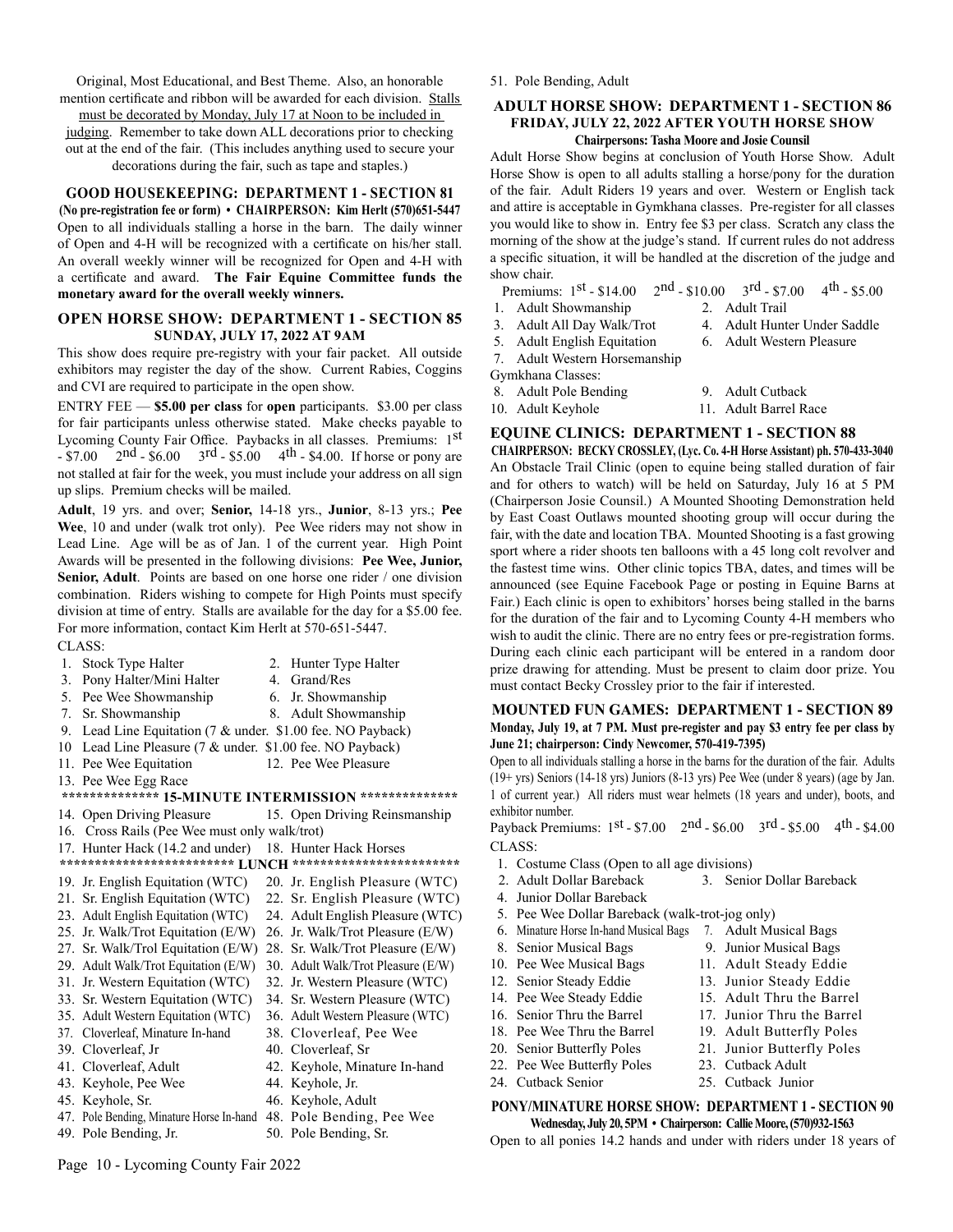age and under as of January 1 of current year AND open to all miniature horses (40 or less inches) with exhibitors of any age. Approved headwear is required in all classes (including driving) with exhibitors who are 18 years or younger. All ponies/miniature horses must be stabled the entire week of the fair. Pre-registration is required on the fair show entry form. Entry fee per class will be \$3.00. Horse/rider combinations may only show in ONE equitation class and ONE pleasure class and ONE halter class. Rider must specify division at time of entry. All disciplines are allowed (i.e. western, English, saddleseat, etc).

Payback Premiums: 1st - \$7.00 2nd - \$6.00 3rd - \$5.00 4th - \$4.00 PONY CLASSES 1-14 are open to all ponies 14.2 hands and under

AND riders 18 years and under as of January 1st of that year:

- 1. Pleasure Pony Driving 2. Mare Pony Halter
- 3. Gelding Pony Halter
- 4. Leadline Equitation (cannot compete in classes 7-22)
- 5. Leadline Pleasure (cannot compete in classes 7-22)
- 6. Costume Class
- 7. Equitation Walk/Trot/Jog (rider under 12 yrs)
- 8. Equitation Walk/Trot/Jog (rider 12-18 yrs)
- 9. Equitation Walk/Trot/Jog/Canter (rider under 12 yrs)
- 10. Equitation Walk/Trot/Jog/Canter (rider 12-18 yrs)
- 11. Pony Pleasure Walk/Trot/Jog (rider under 12 yrs)
- 12. Pony Pleasure Walk/Trot/Jog (rider 12-18 yrs)
- 13. Pony Pleasure Walk/Trot/Jog/Canter (rider under 12 yrs)
- 14. Pony Pleasure Walk/Trot/Jog/Canter (rider 12-18 yrs)
- 15. Trail (rider under 12 yrs) 16. Trail (rider 12-18 yrs)
- 17. Pole Bending (rider under 12 yrs) 18. Pole Bending (rider 12-18 yrs)
- 19. Cloverleaf (rider under 12 yrs) 20. Cloverleaf (rider 12-18 yrs)
- 21. Keyhole (rider under 12 yrs) 22. Keyhole (rider 12-18 yrs)

MINIATURE CLASSES 23-28 are for minis under 40" with ANY AGE EXHIBITOR

- 23. Miniature Halter 24. Miniature Horse Costume Class
- 25 Miniature Pleasure Driving 26. Miniature In-Hand Trail
- 27. Miniature In-Hand Cloverleaf 28. Miniature In-Hand Keyhole

#### **PONY PULLING CONTEST: DEPARTMENT 201 - SECTION 1 SATURDAY, July 23, 2022, 10AM • CHAIRPERSON: DOUG BARTO, 570-584-2128**

- 1. There will be four classes:
	- 1. Team 32 inches and under 2. Team 34 inches and under
	- 3. 36 inches and under 4. 38 inches and under
- -
- Rules:
- 
- 
- 

All classes will pull together

2. 32" and under - Horses will be measured with their feet set squarely under their body and to the mane hair. The maximum height for this class will be 33 ⅜" WITH SHOES. Unshod horses will be measured with their feet set squarely under their body and to the last mane hair with maximum height being 32".

34" and under - Horses will be measured with their feet set squarely under their body and to the mane hair. The maximum height for this class will be 35 ⅜" WITH SHOES. Unshod horses will be measured with their feet set squarely under their body and to the last mane hair with maximum height being 34".

36" and under - Horses will be measured with their feet set squarely under their body and to the mane hair. The maximum height for this class will be 37 ⅜" WITH SHOES. Unshod horses will be measured with their feet set squarely under their body and to the last mane hair with maximum height being 36".

38" and under - Horses will be measured with their feet set squarely under their body and to the mane hair. The maximum height for this class will be 39 ⅜" WITH SHOES. Unshod horses will be measured with their feet set squarely under their body and to the last mane hair with maximum height being 38".

3. Once the measuring stick is laid on the horse's back, they have 40

seconds to record measurement, with three attempts. The maximum time for three attempts will be 2 minutes.

- 4. The official distance of the pull will be 10 feet. You will have three attempts. You may take a second pull hooked or unhooked, driver's choice. If a horse steps over the tug or to prevent a tangle up while you are hooked to the sled and you can't get the horse back in the tug without touching your horse, you must unhook.
- 5. The track will be single lined. If a team steps on or across the line, either pony on either side, that pull shall be disqualified and will have to pull again.
- 6. The team or driver shall not be changed or replaced during a pull.
- 7. There will be NO changing of bridles during the contest. The bridle you start with is what you finish with.
- 8. Any slapping of horses by any means will disqualify the pull.
- 9. Entry fee \$3.00 per team; must accompany the entry.
- 10. Exhibitors with only one team or teams of questionable weight should make but one entry per team. The official weighing with halter on will determine the class in which the team is eligible to pull.
- 11. Teams may complete in one class only.
- 12. A boat or sled will be used in the contest.
- 13. All horses must have Coggins test within 12 months prior to entry.
- 14. Deadline Weigh-in will close at 9:30AM; not eligible for pull if not weighed at deadline.
- 15. All animals are subject to be measured at any time by any official that sees fit or any complaint issued. Penalty would result with prize money and entry fee forfeited.

Premiums...1st, \$75.00 2nd, \$60.00 3rd, \$50.00 4th, \$40.00 5th, \$30.00 All other teams that complete one pull at the first weight will receive \$10.00.

#### .**SIXTH ANNUAL LYCOMING COUNTY FAIR DRAFT HORSE PULL DEPARTMENT 200 - SECTION 1, CLASS 1 - LIGHTWEIGHT SECTION 2, CLASS 1 - HEAVYWEIGHT WEDNESDAY, July 20, 2022, 5PM CHAIRPERSON: CASEY HARRIMAN, 570.244.7381**

- 1. There will be two (2) classes for the horses. Lightweight (3,425 lbs. & under) and Heavyweight (3,426 lbs. & over).
- 2. Premiums in each class: 1<sup>st</sup>, \$400.00 2<sup>nd</sup>, \$300.00 3<sup>rd</sup>, \$250.00  $4<sup>th</sup>$ , \$200.00  $5<sup>th</sup>$ , \$150.00  $6<sup>th</sup>$ , \$100.00
- 3. \$100.00 for all teams crossing.

#### **PDCA REGISTERED DAIRY CATTLE YOUTH SHOW: TUESDAY, JULY 19, 2022 • 9AM COLOR BREED SHOW: THURSDAY, JULY 21, 2022 • 9AM HOLSTEIN/RED & WHITE SHOW: SATURDAY, JULY 23, 2022 • 9AM (NO DAIRY SHOWS ON WEDNESDAY, JULY 20, 2022) SUPERINTENDENT: NANCY JARRETT RULES AND REGULATIONS Entry fee must accompany papers**

- 1.All applications for entry must be made on or before June 20, 2022. A double entry fee for all additions and substitutions after this date. An extra exhibitor's form to be used for stabling purposes.
- 2.Purebred animals must be recorded in Registry Association for the respective breed. Animals with papers pending will not be allowed in show ring. All animals must have registration certificates issued by one of the following breed associations: American Guernsey Association, American Jersey Cattle Club, American Milking Shorthorn Society, Ayrshire Breeders Association, Brown Swiss Cattle Breeders Association, Holstein Association of America, or Red & White Dairy Cattle Association.

Jerseys: Animals with Genetic Recovery (fully registered) certificates. are eligible. This does not include Original Animals (OA) or Provisional Registry (PR) animals.

Guernseys: Females in Step 4 of the Genetic Recovery program are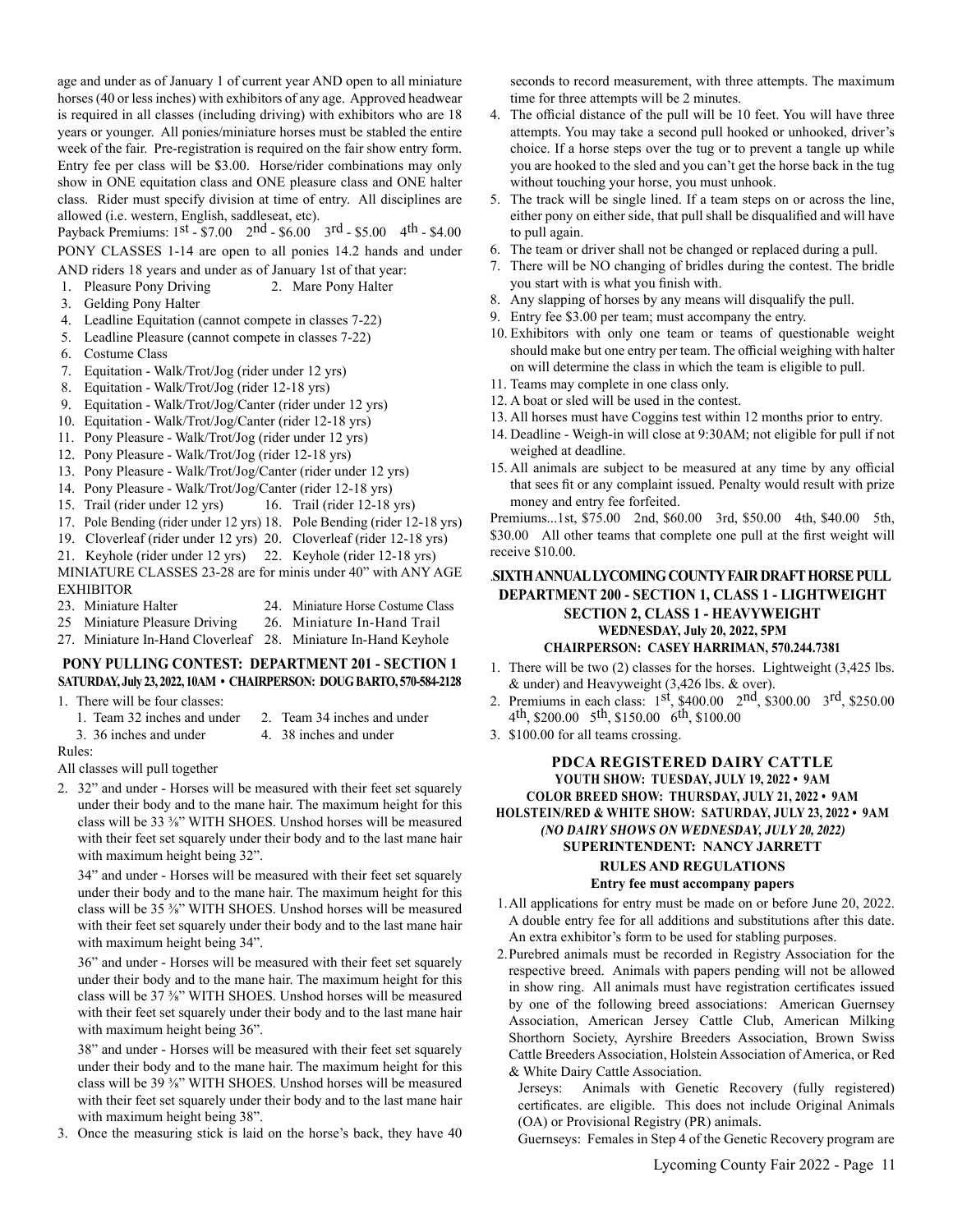eligible. Step four females have a "PR" prefix in their name. No other prefixes are eligible.

Holsteins: Any animal identified with Holstein Association, USA, Inc., that is 87% or higher Registered Holstein Ancestry (RHA) is eligible. Green certificates or IHF certificates are not eligible.

Red and White Dairy Cattle Association: These animals must be true red in hair color and have a registration certificate from the Red and White Dairy Cattle Association. Registration certificates from other breeds will not be accepted for the Red and White classes.

Brown Swiss: Step II IE Identity Enrollment animals which have a 379 plus six digit registration number are eligible to be shown. The registration certificate is green with a black border.

Milking Shorthorn: Cattle must have full herd book six digit Milking Shorthorn Registry Certificates. Tattoo numbers must correspond with registry certificates. Milking Shorthorn females with nine-digit Birth Record certificates (beginning with 36,000 or 37,000) are not eligible to show.

Canadian registry certificates will not be accepted.

- 3.All animals must be owned by the exhibitor 30 days prior to this show. No dairy animal born after May 31, 2022 may be shown.
- 4.No entries under quarantine for any disease or showing clinical evidence of infectious or contagious disease will be admitted to a show. Registration papers and health certificates must be checked and approved before cattle can be unloaded at fairgrounds. Health chart must be filled out and must accompany the animal before unloading. **Any health charts or contagious disease in question will be examined by the PDA Vet and their decision will be final.**  A copy of the health chart will be collected for the Livestock office upon check-in.
- 5.The Dairy Superintendent reserves the right of declining to receive any entry. Furthermore, the Dairy Superintendent reserves the right to bar from competition animals of decidedly inferior conformation of type or mobility, and those not possessing sufficient merit to warrant recognition.
- 6.Exhibitors will be expected to display or parade their animals as directed by the Dairy Superintendent; to accept the stall assigned without controversy; to keep their animals in an attractive appearance; and to cooperate with the Department in every way that may serve to increase the educational value of the show.
- 7.Exhibitors of livestock must inform themselves as to when their stock will be judged. Stock must be in ring promptly on call and a failure to comply with the order renders exhibitors liable to be ruled out of the competing. **Classes will be considered closed when the first animal has completed one lap around the ring. Ring managers will determine when a class is closed.** Decorations with ribbons or ornaments won by animals at previous shows shall be prohibited.
- 8.No exhibitor or his agent shall communicate with the Judge while awards are being made, except to answer questions proposed by the Judges. Any exhibitor interfering with the Judge while making awards shall forfeit any premium to which he would otherwise be entitled.
- 9.No person shall be allowed in the ring while stock is being judged except the Judge, Superintendent and necessary attendants.
- 10.Where there are fewer entries in any class than the number of premiums offered, the Judges may, at their discretion, award a prize or prizes of such grade as the animals deserve.
- 11.In the event of no competition in any class, a ribbon and premium is awarded at the discretion of the Judge.
- 12.Arrival time for all dairy cattle will be Sunday, July 17, 2022 NOON-10PM, except animals to be showed in only open shows. There arrival time will be colored breeds open show will be between Tuesday, July 19, at 8:00PM to 10:00PM and Wednesday, July 20, till 4:00PM. Holstein/Red & White open show will be 8:00PM to 10:00PM Thursday, July 21, and Friday, July 22, till 4:00PM. Colored

Breed open animals may leave after show. Open Holstein/Red and White may not leave till 9:00PM Saturday. All others will not be released till Saturday, July 23, at 9:00PM. Animals must be checkin before unloading. If dairy entries are to come in before regular check-in time, the exhibitor must notify the dairy superintendent. No vehicles on grounds for loading until 9PM on Saturday July 23, 2022

- 13.The exhibitors will be expected to keep the space they occupy in a clean and sanitary condition and to remove all their equipment promptly as the Dairy Superintendent may direct. Premium may be denied if animals & bedding are not kept clean.
- 14.Responsibility for accident The Fair Association shall not be responsible for any accident which may occur to any animal exhibited at the show; the exhibitor shall hold it blameless and indemnify it against any legal proceeding arising from any such accident. Check with your insurance agent; most farm policies offer coverage at exhibition.
- 15.Should any animal awarded a prize be disqualified, the animals gaining the subsequent lower prizes shall move into the next higher position, if, in the opinion of the Judges, the animals are worthy of such prizes.
- 16.The management reserves the right to withhold premiums awarded in any case in which it appears that the regulations have not been complied with, or that fraud or deception have been practiced or attempted.
- 17.The decision of the Judges shall be final in all cases, except where mistakes, fraud, misrepresentation or collusion, not discovered at the time of the award, is proved. In such cases, the Dairy Superintendent, Manager, or Secretary of the Fair or such referee as he may appoint, may make the decision, or with his approval the case may be appealed to the Fair Management or Show Committee, from whose decision there can be no appeal. Any artificial means used to change the form or shape of an animal will disqualify the animal from competition.
- 18.When on exhibition in the ring, each animal must be under halter, and in charge by owner or their designee.
- 19.Each animal must have a sign or tag showing breed name and must be on display and readily identified by viewers. The exhibitors must be placed in assigned stall for the duration of the Fair. Failure to comply with this regulation will result in forfeiture of premiums.
- 20.Premiums will be paid only as listed in catalog.
- 21.All entries subject to available space.
- 22.ANYONE protesting must put the protest in writing with \$25 and submit it to the Dairy Show Committee before the class in pinned (awarded ribbons).
- 23.If proper conduct is not displayed by exhibitors, they will be asked to leave and will be disqualified from further showings.
- 24.All animals must show in the class of their age (birth date) before being eligible for group or special class.
- 25.Entries will be limited to availability and at the discretion of the stabling committee.
- 26.Substitution Will be permitted before June 20, 2022. After that date the animal if not shown is considered a scratch, with no entry refund. If another animal is to be entered after June 20, 2022, it will be handled as a late entry and will be subject to a double entry fee.
- 27.Hats or harness may be used by exhibitors to display numbers during the shows. Must have numbers front and back.
- 28.No exhibitor or his/her agent may associate with any judge prior to judging of animals that said exhibitors may have entered.

#### **Entry Fee \$5.00 per head - Entries close June 20, 2022**

Entry fee must accompany entry papers. Entry papers must be mailed as noted on Entry papers. Late entry fee: After June 20, 2022 all additions and substitutions will be charged a double entry fee. Previous entry fee will be forfeited.

If entering online, fee will be collected when exhibitor pass isssued.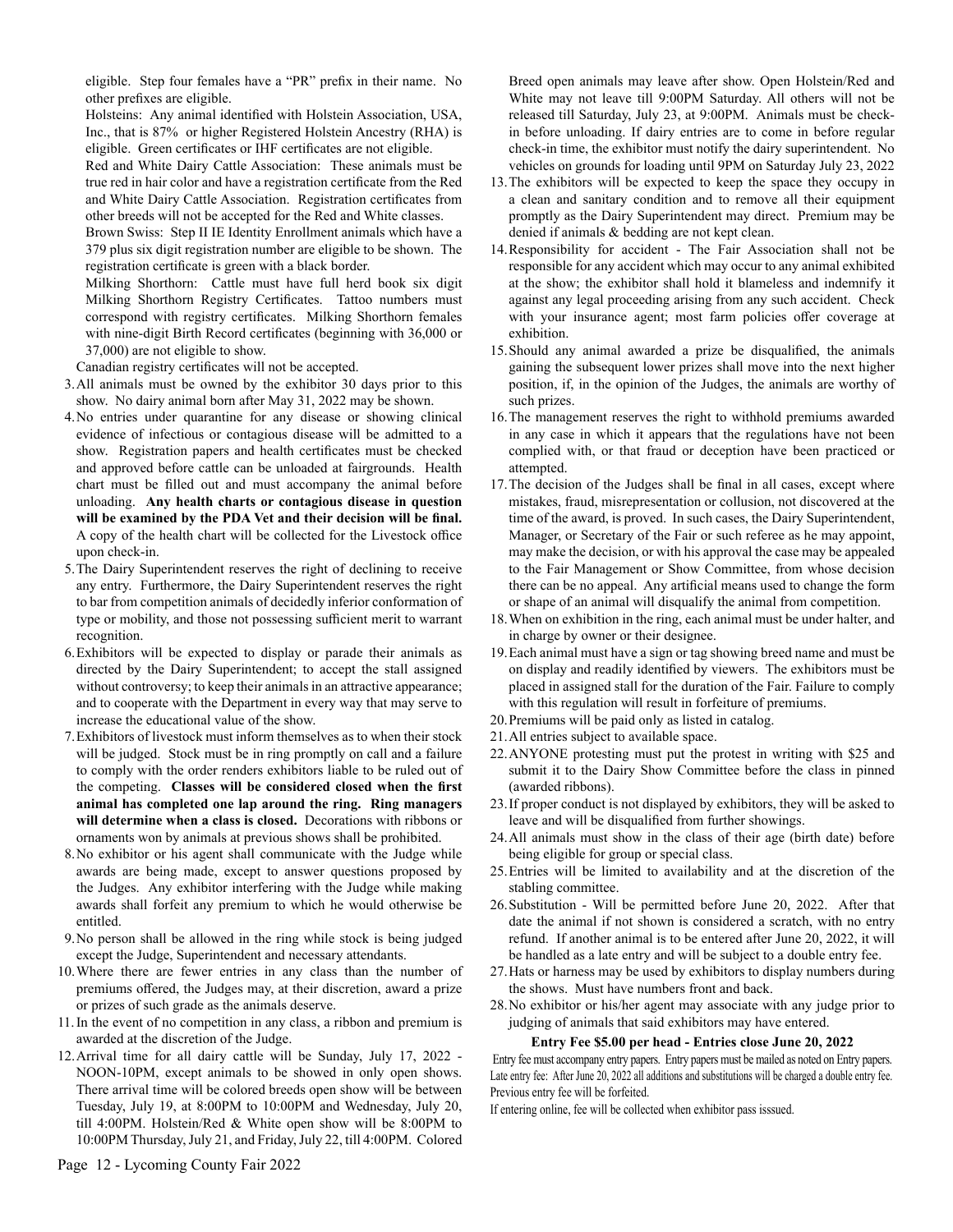#### **SPECIAL NOTICE**

Tuesday, Thursday, Saturday, July 19, 21and 23, have been designated as "DAIRY DAYS" and judging of dairy cattle will be held those days. Ole Timers show will be held Monday, July 18, after dairy showmanship show. Ole Timers must be 25 years old or older.

#### **DEPARTMENT 2 - OPEN DAIRY CATTLE COLORED BREED - THURSDAY, July 21, 2022 • 9AM HOLSTEIN/RED & WHITE - SATURDAY, July 23, 2022 • 9AM NO DAIRY SHOWS WEDNESDAY, July 20, 2022 OPEN CLASSES - FEMALES**

#### **(Breeds will be shown in alphabetical order)**

**BREEDS:** 1. Ayrshire 2. Brown Swiss 3. Guernsey 4. Holstein 5. Jersey 6. Red & White 7. Milking Shorthorn

- CLASS:
- $1^{st}$ , \$18.00 …  $2^{nd}$ , \$16.00 …  $3^{rd}$ , \$12.00 …  $4^{th}$ , \$8.00 …  $5^{th}$ -11<sup>th</sup>, \$6.00
- 1. Spring Calf, born 3-1-22 to 5-31-22
- 2. Winter Calf, born 12-1-21 to 2-28-22
- 3. Fall Calf, born 9-1-21 to 11-30-21
- $1^{st}$ , \$20.00 …  $2^{nd}$ , \$16.00 …  $3^{rd}$ , \$12.00 …  $4^{th}$ , \$8.00 …  $5^{th}$ -11<sup>th</sup>, \$6.00
- 4. Summer Yearling, born 6-1-21 to 8-31-21
- 5. Spring Yearling, born 3-1-21 to 5-31-21
- 6. Winter Yearling, born 12-1-20 to 2-29-21
- 7. Fall Yearling, born 9-1-20 to 11-30-20
- Jr. Champ & Res. Jr. Champ Ribbon  $1^{st}$ , \$30.00 …  $2^{nd}$ , \$25.00 …  $3^{rd}$ , \$20.00 …  $4^{th}$ , \$15.00 …  $5^{th}$ - $11^{th}$ , \$10.00
- 12. Jr. Best three females, must be under two years of age, bred by exhibitor (carrying same prefix) and at least one owned by exhibitor.
- $1^{st}$ , \$20.00 …  $2^{nd}$ , \$16.00 …  $3^{rd}$ , \$12.00 …  $4^{th}$ , \$8.00 …  $5^{th}$   $11^{th}$ , \$6.00
- 16. Dry Cow 4 yrs & under, born on or after 9-1-17 (must be dry by show date [on DHI or otherwise])
- 17. Dry Cow 5 yrs & over, born prior to 9-1-17
- 18. Summer Jr. 2-yr-old in milk, born 6-1-20 to 8-31-20
- 19. Jr. 2-yr-old in milk, born 3-1-20 to 8-31-20
- 20. Sr. 2-yr-old in milk, born 9-1-19 to 2-28-20
- 21. Jr. 3-yr-old in milk, born 3-1-19 to 8-31-19
- 22. Sr. 3-yr-old in milk, born 9-1-18 to 2-28-19
- 23. 4-yr-old cow born 9-1-17 to 8-31-18
- 24. 5-yr-old cow, born 9-1-16 to 8-31-17
- 25. 6 yrs. & older, born before 9-1-16
- 26. 125,000 lb. class Cow any age has produced 125,000 lbs. of milk lifetime on standard DHIA or DHIR test. (Verification of production must be available at check-in or ringside.) Cows that show in the 125,000 lb. class can not show in previous individual age class. Senior Champ & Res. Senior Champ and Grand Champ & Res. Grand Champ - Ribbon
- 31. Best Udder, to be judged on udder alone. **All animals entered in group classes must have been shown in individual age class.**
- $1^{st}$ ,  $\overline{330.00}$  ...  $2^{nd}$ ,  $\overline{325.00}$  ...  $3^{rd}$ ,  $\overline{320.00}$  ...  $4^{th}$ ,  $\overline{315.00}$  ...  $5^{th}$   $11^{th}$ ,  $\overline{310.00}$
- 32. Get of Sire three animals, any age, need not be all from one herd
- 33. Best three females, any age, bred by exhibitor (carrying same prefix) and at least one owned by exhibitor/farm unit.
- 34. Dairy Herd Three cows that have freshened, all owned by one farm unit.
- 35. Produce of Dam Two animals, any age, the produce of one cow. The dam must be named. Animals need not be owned by the same exhibitor.
- 36. Dam and daughter Two animals, one cow & one daughter, any age, need not be both owned by one exhibitor.
- 37. Best Bred and Owned An animal, any age, bred & owned by the exhibitor (one entry per exhibitor).
- 38. Banners will be awarded for Premier Breeder and Premier Exhibitor based on five animal count maximum.

39. After the Holstein/Red and White Show:

Supreme Champion will be awarded from Grand Champion of each breed from all open shows.

Supreme Champion will be awarded from Junior Champion of each breed from all youth shows.

#### **Milking cows will be shown immediately following the junior group classes. There will be no break between junior and senior classes.**

#### **GENERAL RULES OPEN MARKET ANIMALS**

- 1. Market Beef and Dairy Beef must be designated by January 1, 2022 and tagged by January 15, 2022. Market Swine, Sheep and Goats must be designated by April 15, 2022 and tagged by May 1, 2022.
- 2. Entries must be sent to the fairgrounds by June 20, 2022. Double entry fee for additions or substitutions after that date.
- 3. A boy or girl must reach their  $8<sup>th</sup>$  birthday before January 1, 2022 to show.
- 4. Exhibitors must review and follow department specific rules.
- 5. All 4-H and Vocational market animals must have a Lycoming County ear tag. Each animal may be tagged and registered to only one exhibitor. Lost tags should be replaced within seven (7) days.
- 6. On-farm spot inspections of market animals are possible between the tagging deadline and the show. Untagged animals, improperly tagged animals, or animals housed at a location other than that listed on the entry form will be disqualified. If housed at a different location other than listed, supply that address at the time of designation.
- 7. An official Certificate of Veterinary Inspection (CVI) should be presented by the exhibitor from a veterinarian to assure that the animals being exhibited are free from diseases.
- 8. Direct interference with the judge, show management, other exhibitors, breed representatives, or show officials before, during, or after the competitive event is prohibited. In the furtherance of their official duty, all judges, show management, or other show officials shall be treated with courtesy, cooperation and respect and no person shall direct abusive or threatening conduct toward them.
- 9. No owner, exhibitor, fitter, trainer, or absolutely responsible person shall conspire with another person or persons to intentionally violate this code of ethics or knowingly contribute or cooperate with another person or persons either by affirmative action or inaction to violate this code of ethics.
- 10. If an exhibitor wishes to appeal a decision regarding eligibility, qualification, or rule of interpretation made by the Show Committee, may appeal by the following procedure:
	- a. First appeal to the Show Chairperson
	- b. Second appeal to the Livestock Executive Committee

c. Third - appeal to the Fair Board. (A \$50.00 deposit must accompany any protest requiring an investigative procedure. Deposit will be returned in the event the protest is sustained).

d. This appeal process does not apply to rulings of official judges. All decisions by Judges are final.

- 11. No animal showing clinical signs of contagious or infectious disease will be admitted to any show. (Executive Committee will make decision to have animal removed from the fairgrounds)
- 12. All animals consigned for slaughter during or immediately following the show shall not receive any treatment with drugs or biologics within the withdraw time prior to slaughter. Withdrawal times for drugs and biologics are all stated on the directions for use. Label directions must be followed at all times. \*\*\* Important \*\*\* If upon slaughter, treatment with drugs, biologics, or any chemical from fitting products, is the condemnation of a carcass, the loss of the carcass and any other damages will be borne by the exhibitor.
- 13. Use only grooming products that are approved for use on meat producing animals when fitting any animal for show. (If in question, don't use it)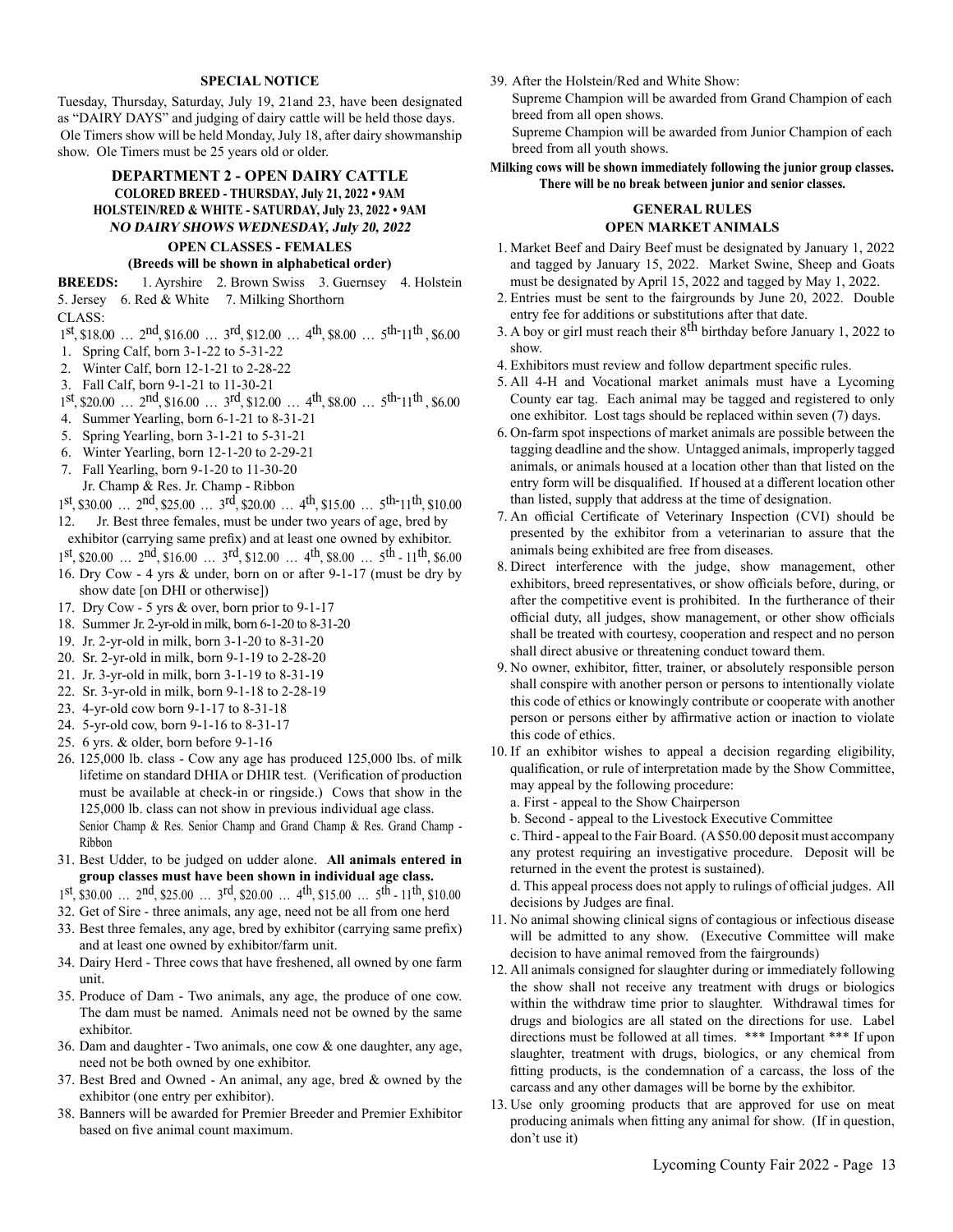- 14. Any animal showing any evidence of unethical fitting practices such as tampering with the natural fleshing and muscle development (including but NOT limited to drenching and pumping of fluids) will be banned from the show and no premiums awarded. No exhibitors shall be allowed to use any coloring agents on any animal exhibited. The Fair/Livestock Executive Committee may adopt and implement various tests designed to monitor this prohibition, including but not limited to a "white glove" or "white towel" test. No aerosol cans or other pressurized containers will be allowed in designated areas.
- 15. The Fair/Livestock Executive Committee reserves the right to test any animal for the illegal use of drugs or antibiotics. The act of entering an animal in this show is the given consent by the owner, exhibitor, fitter, trainer, and/or absolutely responsible person for show committee to obtain any specimen of urine, saliva, blood or other substances from animal to be used iin testing, diagnostic imaging, ultra sound or radiography.
- 16. It is the responsibility of the exhibitor to see that their animal is present at the specified time and place for weighing, showing, and selling. Any exhibitor not in line and ready to enter ring when class is entering ring will be disqualified from that class.
- 17. Animals' pens must be cleaned by 10AM OR PREMIUM MONEY WILL BE FORFEITED. Exhibitors will forfeit premium money if each exhibitor's pen(s) is not cleaned out at the end of fair or when animal(s) leave in addition to daily cleaning.
- 18. Show order and distribution of classes, for each species, will be determined by the specie committee based on weigh-in at the fair. Due to weight variances and weight limits, the number of weight classes will be set at the fair.
- 19. All animals must remain on the premises until 9PM Saturday, July 23, 2022 unless released by the Superintendent.
- 20. Any exhibitor violating the release time or other Fair Show rules or regulations may lose the privilege of showing at a future show or be subject to other appropriate action as deemed necessary by the Fair/ Livestock Executive Committee.
- 21. The judge has the authority to run the show and help in regulating the livestock show guidelines.
- 22. No animal will be unloaded until an accredited veterinarian or Specie Health Monitor has examined the animal on the exhibitor's trailer. All animals will be unloaded in a humane manner without excessive force. Ear and tail pulling, kicking, punching or forced movement of the swine will not be allowed. All animals must be able to be unloaded under their own power.
- 23. Any animal unloaded before the health charts are checked will be told to remove animals from the fairgrounds and will not be permitted to show and entry fees will be forfeited.

#### **DEPARTMENT 3 - OPEN BEEF CATTLE Entry Fee \$1.00 Per Head ENTRIES CLOSE June 20, 2022 DOUBLE ENTRY FEE FOR ADDITIONS AND SUBSTITUTIONS AFTER CLOSE DATE**

#### **BEEF CATTLE - FRIDAY, July 22, 2022 • 10AM**

Beef Cattle arrival times are Friday, July 15, 2022 from NOON-10PM. Beef stalls are to be cleaned by 10AM or premium money could be forfeited. Exhibitor will forfeit premium money if each exhibitor's pen(s) is not cleaned out at end of fair or when animal leaves in addition to daily cleaning. All such animals shall remain on the premises until 9PM, Saturday, July 23, 2022 unless released by Superintendent.

#### **HEIFER CLASSES - REGISTERED ONLY**

**BREEDS:** 1. Hereford 2. Simmental 3. Limousin 4. Maine Anjou 5. Shorthorn 6. Angus 7. Pinzgaruer 8. Scottish Highlander(horns permitted as a characteristic of breed) CLASS:

 $1^{\text{st}}$ , \$18.00 … 2nd, \$16.00 … 3rd, \$12.00 … 4<sup>th</sup>, \$8.00 … 5<sup>th</sup> - 11<sup>th</sup>, \$6.00

- 1. Jr. Calf, born after 1-1-22
- 2. Late Sr. Calf, born 12-1-21 to 12-31-21
- 3. Early Sr. Calf, born 9-1-21 to 11-30-21
- $1^{st}$ , \$20.00 …  $2^{nd}$ , \$16.00 …  $3^{rd}$ , \$12.00 …  $4^{th}$ , \$8.00 …  $5^{th}$   $11^{th}$ , \$6.00
- 4. Late Summer Yrling, born 7-1-21 to 8-31-21
- 5 Early Spring Yrling, born 5-1-21 to 6-30-21
- 6. Late Jr. Yrling, born 3-1-21 to 4-30-21
- 7. Early Jr. Yrling, born 1-1-21 to 2-28-21
- 8. Sr. Yearling, born 9-1-20 to 12-31-20
- 9. 2-year-old, born 5-1-20 to 8-31-20
- 10. Aged Cow, born prior 5-1-20
- $1^{st}$ ,  $\frac{1}{30.00}$  ...  $\frac{1}{2}$ nd,  $\frac{1}{325.00}$  ...  $\frac{1}{3}$ rd,  $\frac{1}{320.00}$  ...  $\frac{1}{4}$ th,  $\frac{1}{315.00}$  ...  $\frac{1}{5}$ th  $11^{th}$ ,  $\frac{1}{310.00}$
- 11. Cow Calf Class
- 12. Champ & Res. Champ, Best animal owned and bred by exhibitor Ribbon Grand Champ & Res. Grand Champ - Ribbon

#### **BULL CALF CLASSES - REGISTERED ONLY**

**BREEDS:** 21. Hereford 22. Simmental 23. Limousin 24.Maine Anjou 25. Shorthorn 26. Angus - Bull Calf 27. Pinzgaruer

- CLASS:
- $1^{st}$ , \$20.00 … 2nd, \$10.00 … 3rd, \$8.00 … 4<sup>th</sup>, \$6.00 … 5<sup>th</sup>, \$5.00
- 1. Jr. Calf, born 11-1-21 to 5-31-22 2. Sr. Bull Calf, born 3-1-21 to 8-31-21 Champ & Res Champ - Ribbon

#### **BEEF HEIFER CLASSES - COMMERCIAL**

(Classes same as registered show.) This show will follow the registered show. Must be 3/4 beef breed

**BREEDS:** 50. Mini Hereford 51. Hereford 52. Simmental

53. Limousin 54. Maine Anjou 55. Shorthorn 56. Angus 57. Charolias 58. British White 59. Scottish Highlander(horns permitted as a characteristic of breed) CLASS:

- 1st, \$18.00 … 2nd, \$16.00 … 3rd, \$12.00 … 4th, \$8.00 … 5th, \$6.00
- 1. Jr. Calf, born after 1-1-22
- 2. Late Sr. Calf, born 12-1-21 to 12-31-21
- 3. Early Sr. Calf, born 9-1-21 to 11-30-21
- $1^{st}$ , \$20.00 …  $2^{nd}$ , \$16.00 …  $3^{rd}$ , \$12.00 …  $4^{th}$ , \$8.00 …  $5^{th}$ , \$6.00
- 4. Late Summer Yrling, born 7-1-21 to 8-31-21
- 5. Early Spring Yrling, born 5-1-21 to 6-30-21
- 6. Late Jr. Yrling, born 3-1-21 to 4-30-21
- 7. Early Jr. Yrling, born 1-1-21 to 2-28-21
- 8. Sr. Yearling, born 9-1-20 to 12-31-20
- 9. 2-year-old, born 5-1-20 to 8-31-20
- 10. Aged Cow, born prior 5-1-20
- 1st, \$30.00 … 2nd, \$25.00 … 3rd, \$20.00 … 4th, \$15.00 … 5th 11th, \$10.00
- 11. Cow Calf Class
- 12. Champ & Res. Champ Ribbon

#### **SECTION 80 - OPEN MARKET STEERS FRIDAY, July 22, 2022**

- 1. Beef Cattle arrival times are Friday, July 15, 2022, Noon-10PM
- 2. All steers **MUST** have their horns and scurs removed.
- 3. Steers must be three-quarter (3/4) beef breeding.
- 4. Exhibitor may tag three (3) Market Beef, show two (2) Market Beef.
- 5. Market steers to be eligible for sale **MUST** weigh a minimum of 800 lbs.
- 6. The exhibitor **MUST** wear long pants and sturdy shoes (no sandals or cloth sneakers) to be eligible to show.
- 7. Show order will be determined by the Beef Committee.
- 8. Owners must be present at weigh-in and at time of judging.
- 9. There may be a Champ and Res Champ for each division, and a Grand Champ and Res Grand Champ.
- 10.No feed and water after midnight on the night before weigh-in, until the consent is given by the chairperson.

1st, \$15.00 … 2nd, \$14.00 … 3rd, \$12.00 … 4th, \$10.00 … 5th, \$8.00 CLASS:

1. Individual Market Steer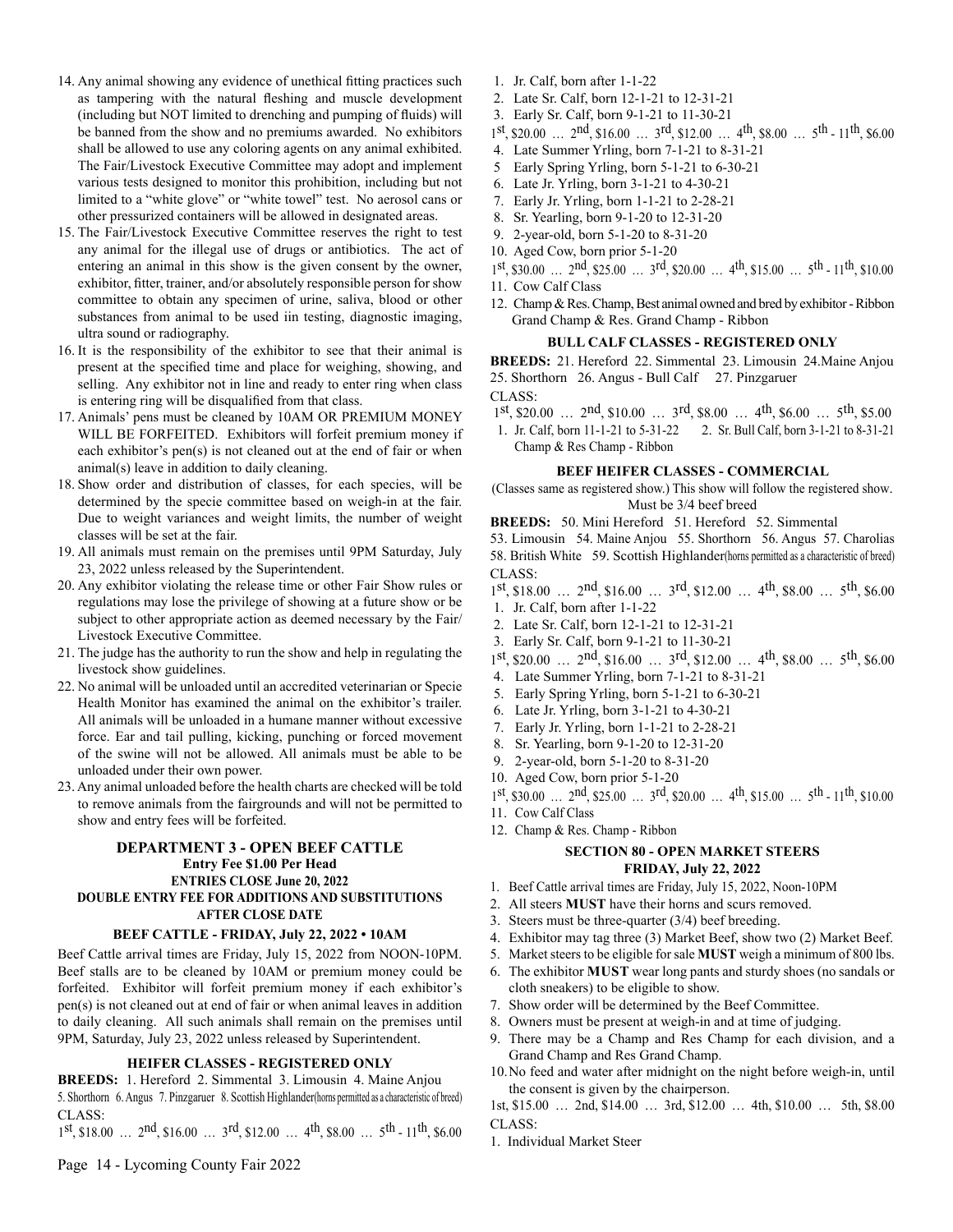#### **SECTION 85 - OPEN DAIRY BEEF**

- 1. Dairy Beef Cattle arrival times are Friday, July 15, 2022, Noon-10PM.
- 2. Dairy Steer entries should exhibit dairy character and **NOT** be the result of a cross with a beef-type breed.
- 3. All Dairy Beef **MUST** have their horns and scurs removed.
- 4. The exhibitor **MUST** wear long pants and sturdy shoes (no sandals or cloth sneakers) to be eligible to show.
- 5. Exhibitor may tag three (3) Dairy Beef, show two (2) Dairy Beef.
- 6. Minimum weight to sell is 1,000 lbs.
- 7. No heifers in the market class.
- 8. There may be a Champ and Res Champ for each division, and a Grand Champ and Res Grand Champ.
- 9. No feed and water after midnight on the night before weigh-in, until the consent is given by the chairperson.

1st, \$15.00 … 2nd, \$14.00 … 3rd, \$12.00 … 4th, \$10.00 … 5th, \$8.00 CLASS:

1. Individual Dairy Beef

#### **P.D.C.A. SHOWING CODE OF ETHICS (COURTESY OF P.D.C.A.)**

- The showing of registered dairy cattle is an important part of the promotion, merchandising and breeding program of many breeders. Additionally, it is an important part of the program of the Purebred Dairy Cattle Association to stimulate and sustain interest in breeding registered dairy cattle. This relates to both spectators and exhibitors. In this connection, the P.D.C.A. believes that it is the best interests of the breeders of registered dairy cattle to maintain a reputation of integrity and to present a wholesome and progressive image of their cattle in the show ring. It recognized that there are certain practices in the proper care and management of dairy cattle, which are advisable to keep them in a sound, healthy condition so that they might be presented in the show ring in a natural, normal appearance and condition. Conversely, it recognizes certain practices in the cataloging, handling, and presentation of cattle in the show ring which are unacceptable.
- The following practices or procedures are considered unacceptable and defined as being unethical in the showing of registered dairy cattle:
- 1. Misrepresenting the age and/or milking status of the animal for the class in which it is shown. In female classes animals may not be exhibited that are in milk due to an unnaturally induced lactation.
- 2. Balancing the udder by any means other than by leaving naturally produced milk in any or all quarters.
- 3. Setting the teats with a mechanical contrivance.
- 4. Treating or massaging any part of the animal's body, particularly the udder, internally or externally with an irritant, counter-irritant, or other substance to temporarily improve conformation or produce unnatural animation.
- 5. Minimizing the effect of crampiness by feeding or injecting drugs, depressants or applying packs or using any artificial contrivance or therapeutic treatment excepting normal exercise.
- 6. Blocking the nerves to the foot to prevent limping by injecting drugs.
- 7. Striking the animal to cause swelling in a depressed area.
- 8. Surgery of any kind performed to change the natural contour or appearance of the animals body, hide or hair. Not included is the removal or warts, teats, and horns, clipping and dressing of hair, and trimming of hooves.
- 9. Insertion of foreign material under the skin.
- 10.Changing the color of hair at any point, spot or area on the animal's body.
- 11.The use of alcoholic beverages in the feed or administered as a drench.
- 12.Administration of a drug of any kind or description either internally or externally prior to enter the show ring, except for treating a recognized disease or injury and for tranquilizing females in heat. For the purpose of this Code, the term "drug" shall mean any substance, the

sale, possession or use of which is controlled by license under federal, state or local laws or regulations; and any substance commonly used by the medical or veterinary professions which affect the circulatory, respiratory or central nervous system of a cow.

- 13.Criticizing or interfering with the judge, show management, or other exhibitors while in the show ring or other conduct detrimental to the breed or show.
- In keeping with the basic philosophy of the Purebred Dairy Cattle Association, ethics are an individual responsibility of the owner of each animal shown. Violations of this Code are subject to the disciplinary provisions of the appropriate dairy breed association and/ or show management.

#### **DEPARTMENT 4 - OPEN SHEEP Entry Fee \$1.00 Per Head BREEDING SHEEP MONDAY, July 18, 2022 • 9AM**

#### RULES:

- 1. Misrepresenting the age and/or milking status of the animal for the class in which it is shown. In female classes animals may not be exhibited that are in milk due to an unnaturally induced lactation.
- 2. Balancing the udder by any means other than by leaving naturally produced milk in any or all quarters.
- 3. Setting the teats with a mechanical contrivance.
- 4. Individual exhibitor restricted to a maximum of seven animals in any specific breed. Maximum of 50 head per farm.
- 5. All sheep must be on the grounds between NOON-10PM, Friday, July 15, 2022.
- 6. Entry Fee of \$1.00 per head must accompany entry papers and be received by the deadline date, June 20, 2022. Double entry fee for substitutions and additions after this date.
- 7. Judging will be on Monday, July 18, 2022, Sheep 9AM; Market Lambs immediately afterwards.
- 8. All animals will remain on premises until 9PM, Saturday, July 23, 2022.
- 9. Sheep can compete in more than one class.
- 10. All animals entered in group classes must have been shown in a previous class.

**REGISTERED BREEDS:** 1. Border Cheviot 2. North County Cheviot

3. Corriedale 4. Dorset 5. Hampshire 6. Merino 7. Shropshire

8. Southdown 9. Suffolk 10. Rambouillet 11. Tunis 12. Natural Color 13. Texel 14. Horned Dorset 15. Others by breed 17. California Red CLASS:

- 1st, \$12.00 … 2nd, \$10.00 … 3rd, \$9.00 … 4th, \$7.00 … 5th, \$6.00
- 1. Ram, 1 year and under 2 years
- 2. Fall Ram Lamb, 9-1-21 to 12-31-21
- 3. Spring Ram Lamb, after 1-1-22
- 4. Champ Ram/Res Champ Ram
- 5. Pair of Ram Lambs
- 6. Yearling Ewe, 1 year and under 2 years
- 7. Pair of Yearling Ewes
- 8. Fall Ewe Lamb, 9-1-21 to 12-31-21
- 9. Spring Ewe Lamb, after 1-1-22
- 10. Pair of Ewe Lambs 11. Pen of Lambs
- 12. Flock 13. Breeders Young Flock
- 14. Champ/Res Champ Ewe

**COMMERCIAL BREEDS:** 31. Border Cheviot 32. North County Cheviot

- 33. Corriedale 34. Dorset 35. Hampshire 36. Merino 37. Shropshire
- 38. Southdown 39. Suffolk 40. Rambouillet 41. Tunis 42. Natural Color

43. Texel 44. Horned Dorset 45. Others by breed 47. California Red CLASS:

1st, \$12.00 … 2nd, \$10.00 … 3rd, \$9.00 … 4th, \$7.00 … 5th, \$6.00 1. Ram, 1 year and under 2 years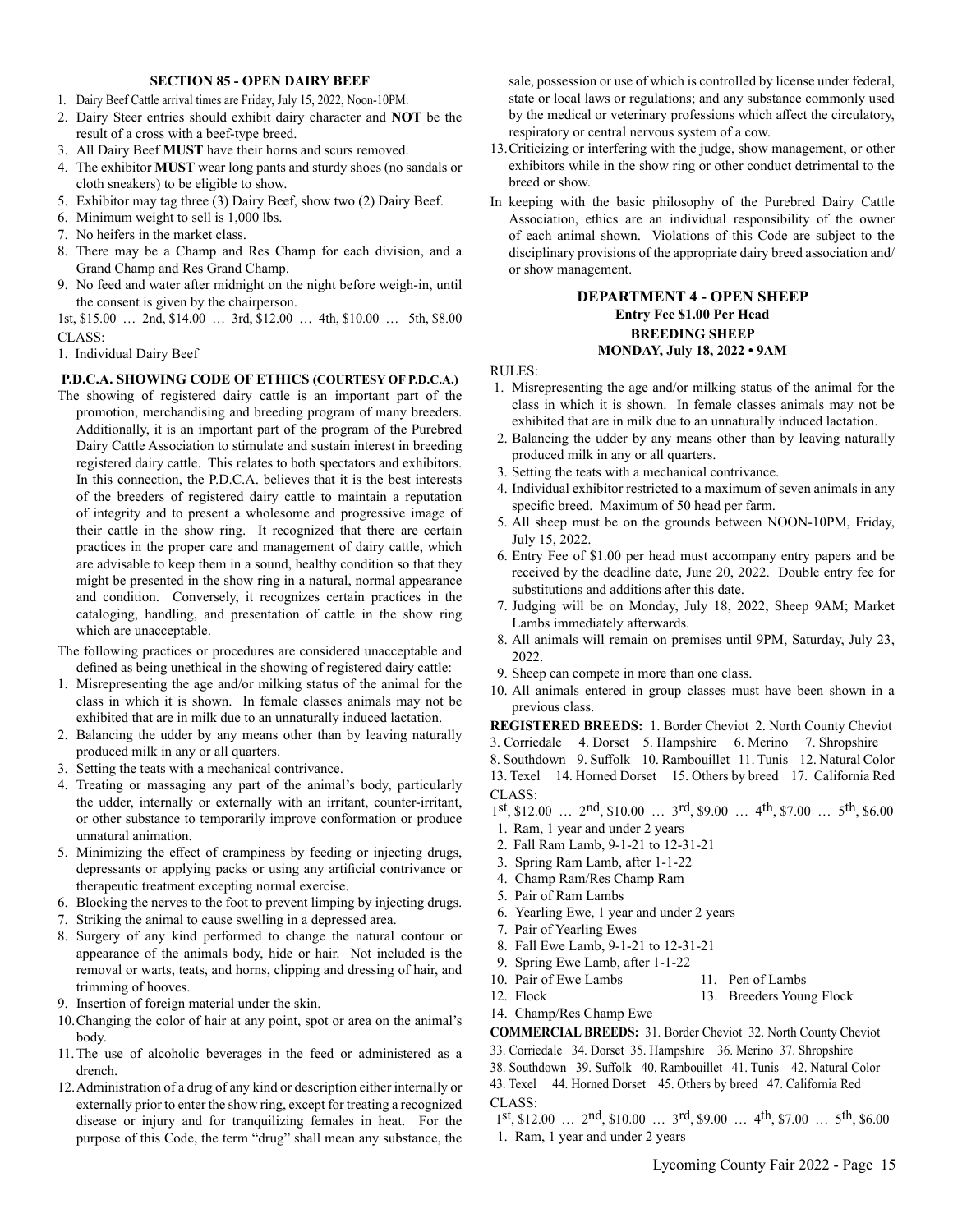- 2. Fall Ram Lamb, 9-1-21 to 12-31-21
- 3. Spring Ram Lamb, after 1-1-22
- 4. Champ Ram/Res Champ Ram
- 5. Pair of Ram Lambs
- 6. Yearling Ewe, 1 year and under 2 years
- 7. Pair of Yearling Ewes
- 8. Fall Ewe Lamb, 9-1-21 to 12-31-21
- 9. Spring Ewe Lamb, after 1-1-22 10. Pair of Ewe Lambs
- 11. Pen of Lambs 12. Flock
- 13. Breeders Young Flock
- 14. Champ/Res Champ Ewe

#### **SECTION 25 - MARKET LAMBS MONDAY, July 18, 2022 • 9AM IMMEDIATELY AFTER OPEN CLASS BREEDING SHEEP**

#### RULES:

- 1. Market lambs open to out of county residents if pen space is available.
- 2. Weight minimum 75 lbs; maximum marketable weight.
- 3. Lambs must be on fairgrounds on Friday, July 15, 2022, NOON-10PM.
- 4. Lamb weigh-in will be Saturday, July 16, 2022 from 9AM-10AM. **NO REWEIGHS.**
- 5. Pair of Market Lambs will consist of two (2) lambs. May be withers and/or ewes. Must be owned by individual.
- 6. Sheep shown in breeding classes cannot be shown in market classes or vice versa.
- 7. All four feet of the sheep must be kept on the ground during the judging.

8. All lambs must be slick sheared at the time of weigh-in.

Premium: 1st, \$12.00 … 2nd \$10.00 … 3rd \$9.00 … 4th, \$7.00 … 5th, \$6.00  $CLASS$ 

- 1. Individual market lamb
- 51. Pair of market lambs (owned by individual)

#### **DEPARTMENT 5 - OPEN SWINE WEDNESDAY, July 20, 2022 • 7PM Entry Fee \$1.00 Per Head • Entries close June 20, 2022**

#### **Double entry fee for additions and substitutions after this date** RULES:

- 1. No swine shall be exhibited at the fair unless the animal is accompanied by a Pennsylvania Health Certificate or ICVI that has been issued by an accredited veterinarian not more than **14 days**  before the date of the animal exhibition.
- 2. All swine exhibited at the fair must have a RFID tag and a Lycoming County fair tag. Ear notches only, are not acceptable.
- 3. Exhibitors must be present and have charge of their animal at the time of judging and the sale. Weigh in times: 12-2 pm., 4-6 pm., and 8-10 pm. on July 15, 2022.
- 4. Hogs will be weighed at the time of unloading for eligible weight. NO REWEIGHS. All swine not weighing between 220-290 pounds will immediately be loaded back on the trailer and sent home.
- 5. No swine will be unloaded until an accredited veterinarian or Swine Health Monitor has examined the swine on the exhibitor's trailer. All swine will be unloaded in a humane manner without excessive force. Ear and tail pulling, kicking, punching or forced movement of the swine will not be allowed. All swine must be able to be unloaded under their own power.
- 6. All hogs arriving at weigh-in, need to be clean in appearance. Hogs deemed unclean by the swine chairperson, will not be unloaded until clean. All pigs MUST be rewashed within 12 hours of arrival at the fair.
- 7. It is the sole responsibility of the exhibitor to unload their swine. Swine committee members will not enter the exhibitor's trailer to help with unloading.
- 8. A trailer may only unload 1 set of pigs. Once a trailer has unloaded pigs, it cannot bring another load of pigs to be unloaded at the fairgrounds. The trailer cannot transport and unload exhibitors pigs then go to another exhibitors farm to bring another load of pigs.
- 9. The barns will be closed to all exhibitors and visitors during times of check-in (12-2pm, 4-6pm, and 8-10pm). This means only designated individuals assigned to help unload swine are allowed in the swine barn and surrounding areas during this time. Congregating around the check-in area will not be allowed. Exhibitors cannot enter another exhibitors trailer unless they are wearing appropriate personal protective equipment (gloves, plastic boots, etc).
- 10. There will be two market swine shows, Market Barrow and Market Gilt. Show order will be Market Barrow followed by Market Gilt.
- 11. Market swine will not be shown by breed, but will be divided by weight classes, at the discretion of the swine committee.
- 12. Hogs will NOT be slick sheared; hair will be NO less than 3/4" in length. Hair length will be carded at check-in and when entering the arena for show. Head, tails, and ears may be clipped. Any infraction will be a disqualification from the show.
- 13. The exhibitor MUST wear long pants and sturdy shoes (no sandals or cloth sneakers).
- 14. No hogs will be permitted in the wash area once the show has started.
- 15. All swine MUST go to direct slaughter and the harvest be verified. Absolutely no swine will be allowed to go to private harvesting facilities or leave fairgrounds on trailers other than the direct slaughter trailer.
- 16. Due to the swine quarantine that all swine must be terminal, the only swine able to exhibit in the open swine show are current Lycoming County 4-H and/or VOC individuals.
- 17. Grand and Res Champs will receive ribbons.

#### **SECTION 1 - MARKET BARROW**

- CLASS: 1st, \$12.00 … 2nd, \$10.00 … 3rd, \$9.00 … 4th, \$7.00 … 5th, \$6.00
- 1. Individual Barrow
- 51. Pair of Barrows (owned by individual)

#### **SECTION 2 - MARKET GILT**

CLASS:

- $1^{st}$ , \$12.00 …  $2^{nd}$ , \$10.00 …  $3^{rd}$ , \$9.00 …  $4^{th}$ , \$7.00 …  $5^{th}$ , \$6.00 1. Individual Gilt
- 51. Pair of Gilts (owned by individual)

#### **DEPARTMENT 6 - OPEN GOATS DAIRY GOATS**

#### **THURSDAY, July 21, 2022 • IMMEDIATELY AFTER OPEN BREEDING GOATS**

#### **Entry Fee \$1.00 Per Head • Entries close June 20, 2022**

#### **Double entry fee for additions and substitutions after this date.**

RULES:

- 1. All goats should arrive on the grounds Noon-10PM on Friday, July 15, 2022.
- 2. All pens must be cleaned out before exhibitor receives premium check at the end of the fair.
- 3. Goats shown in breeding classes cannot be shown in market classes and vice versa.
- 4. An official Certificate of Veterinary Inspection (CVI) signed by an accredited veterinarian must accompany all goats for exhibition in Pennsylvania.
- 5. The registration numbers must be included on the entry form, and breed association papers must be presented at check-in. Breeding animals must be identified on the CVI by scrapie tags or the permanent tattoo listed on the registration papers (which must accompany the goat).
- 6. Number of entries in the breeding classes is ten (10) per exhibitor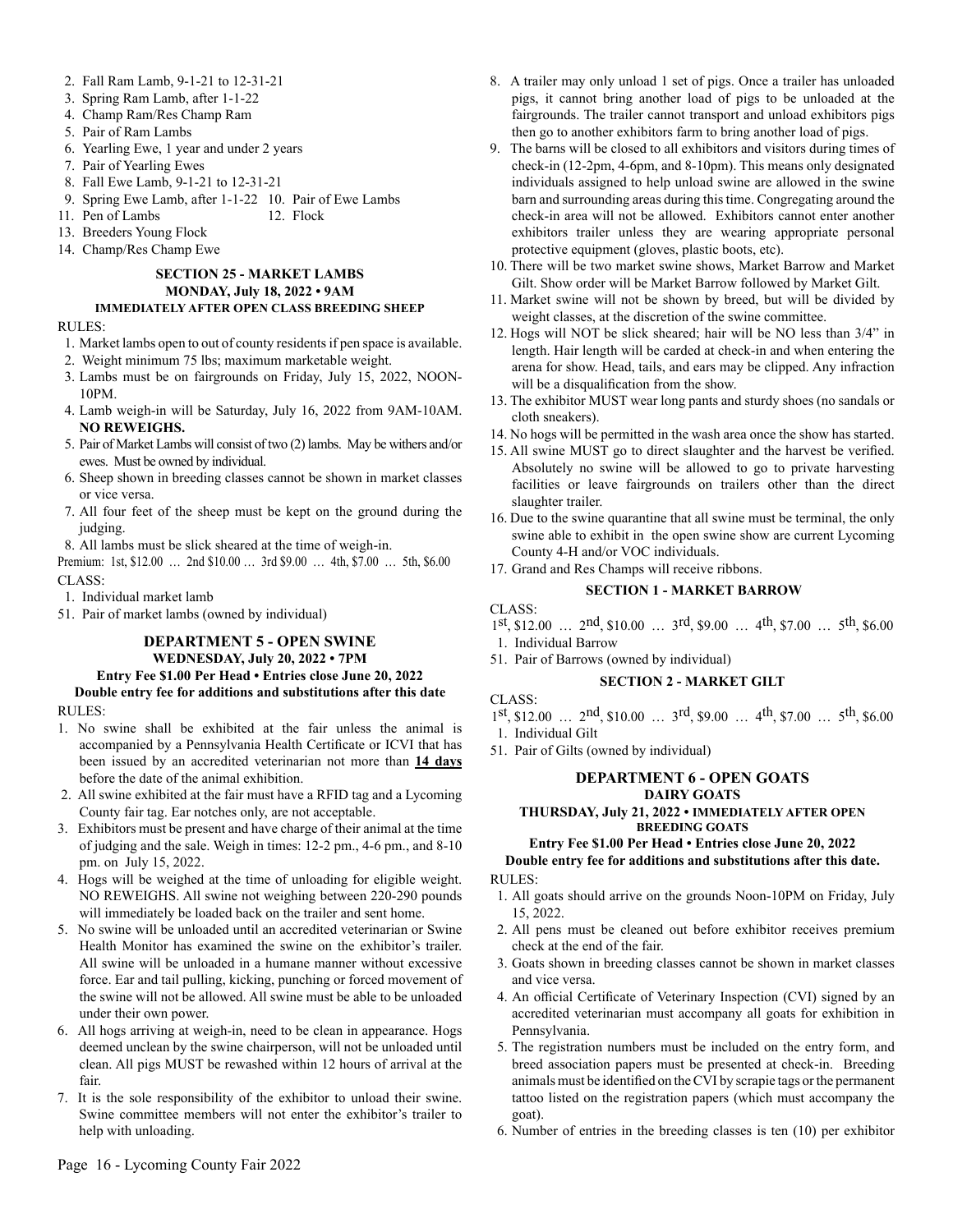due to space limitations.

- 7. Exhibitors must be eight (8) years or older.
- 8. Breeds may not be combined for group classes. Any animals entered in a group class must have been shown in a previous class.

9. Each exhibitor may only have one entry per group class.

## $1^{st}$ , \$12.00 …  $2^{nd}$ , \$10.00 …  $3^{rd}$ , \$9.00 …  $4^{th}$ , \$7.00 …  $5^{th}$ , \$6,00 … Other, \$3.00

**BREEDS:** (Shown in this order) 1. Alpine 2. LaMancha 3. Nubian 4. Oberhasli 5. Saanen 6. Toggenburg 7. Recorded Grade

8. Nigerian Dwarf 9. All Other

CLASS:

#### **JUNIOR DIVISION - consists of does under 24 months of age that are** *NOT in milk* **and have never freshened.**

- 1. Under 4 months 2. 4 months & under 8 months
- 3. 8 months & under 12 months 4. 12 months & under 24 months Jr. Champ & Res Champ - Ribbon

7. Jr. Get of Sire - 3 does out of at least 2 different dams

- **SENIOR DIVISION consists of does that have freshened or are** *in milk***.**
- 8. Under 2 years 9. 2 years & under 3 years 10. 3 years and under 5 years 11. 5 years & over
	- Sr. Champ & Res Champ Ribbon
		- Overall Grand Champ & Res Grand Champ Ribbon

(All  $1<sup>st</sup>$  and  $2<sup>nd</sup>$  placed animals in both divisions)

#### **No entry fee for group classes.**

- 16. Senior Get of Sire 3 animals out of at least 2 different dams.
- 17. Dam & Daughter any age may be owned by more than one exhibitor - name Dam
- 18. Dairy Herd 3 does in milk, must be owned by one exhibitor or members of immediate family
- 19. Best Udder of show
- 20. Best Overall Doe of show

#### **SECTION 20 - DAIRY GOATS-NON-REGISTER (COMMERCIAL)**

- $1^{\text{st}}$ , \$12.00 …  $2^{\text{nd}}$ , \$10.00 …  $3^{\text{rd}}$ , \$9.00 …  $4^{\text{th}}$ , \$7.00 …  $5^{\text{th}}$ , \$6,00 … Other, \$3.00 CLASS:
- **JUNIOR DIVISION consists of does under 24 months of age that are** *NOT in milk* **and have never freshened.**
- 21. Under 4 months 22. 4 months & under 8 months
- 23. 8 months & under 12 months 24. 12 months & under 24 months
- Jr. Champ & Res Champ Ribbon
- 27. Jr. Get of Sire 3 does out of at least 2 different dams

#### **SENIOR DIVISION - consists of does that have freshened or are** *in milk***.**

- 28. Under 2 years 29. 2 years & under 3 years
	-
- 30. 3 years and under 5 years 31. 5 years & over Sr. Champ & Res Champ - Ribbon
	- Overall Grand Champ & Res Grand Champ Ribbon (All  $1<sup>st</sup>$  and  $2<sup>nd</sup>$  placed animals in both divisions)

### **No entry fee for group classes.**

- 36. Senior Get of Sire 3 animals out of at least 2 different dams.
- 37. Dam & Daughter any age may be owned by more than one exhibitor - name Dam
- 38. Dairy Herd 3 does in milk, must be owned by one exhibitor or members of immediate family
- 39. Best Udder of show
- 40. Best Overall Doe of show

#### **SECTION 25 - OPEN MARKET GOATS • THURSDAY, July 21, 2022 IMMEDIATELY FOLLOWING THE DAIRY BREEDING SHOW Entry Fee \$1.00 per head • Entries close June 20, 2022 Double entry fee for additions and substitutions after this date**

## RULES:

- 1. Animals must be identified by scrapie tags.
- 2. All goats should arrive on the grounds Noon-10PM on Friday, July 15, 2022.
- 3. All pens must be cleaned out before exhibitor receives premium check at end of fair.
- 4. Goats shown in market classes cannot be shown in breeding classes & vice versa.
- 5. All exhibitors must be eight (8) years or older.
- 6. Minimum weight is 50 lbs. Animals to be under one (1) year of age. Goat weigh-in will be Saturday, July 16, 2022 from 10AM-11AM, and owners should be present at weigh-in.
- 7. Weight classes will be designated after weigh-in. Due to weight variances & number of entries, the classes will be set by the goat committee.
- 8. An official Certificate of Veterinary (CVI) signed by an accredited veterinarian must accompany all goats for exhibition in Pennsylvania.
- Owners of vaccination goats should note product restrictions because of residue that may result from medications/biologics.
- 10. Market animals may be wethers or does & horns are allowed, but must be blunted or tipped. No bucks allowed.
- 11. Pair of market goats will consist of two (2) goats may be wethers or does. Must be owned by same individual.
- 12. All animals are to be slick sheared.
- 13. Individual Market goat There will be a Grand & Res Grand Champ for each division & an overall Grand & Res Grand Champ. Each winner will be presented a ribbon.
- 14. Any exhibitor not in line & ready to enter ring when the class in entering the ring will be disqualified from that class.
- 15. No drenching of any form includes drench guns, water bottles and baby bottles.

#### CLASS:

- 1. Individual Market goat
- 51. Pair of Market goats
- $1^{st}$ ,  $$12.00$  ...  $2^{nd}$ ,  $$10.00$  ...  $3^{rd}$ ,  $$9.00$  ...  $4^{th}$ ,  $$7.00$  ...  $5^{th}$ ,  $$6.00$  ... Other, \$3.00

### RULES **(DEPARTMENT 6)**:

- 1. Registered Boer goats must include registration numbers on entry form. Breed association papers must be presented at check-in. Registered full-bloods and percentages will be shown together. Unregistered Boer goats will be shown in the commercial class.
- 2. Buck classes limited to animals under 6 months of age and must be registered at 97% or higher.
- 3. Each exhibitor may only have one entry per group class.

#### **SECTION 35 - OPEN MEAT BREEDING GOATS (REGISTERED BOER) THURSDAY, July 21, 2022 • 9:30 AM**

- CLASS:
- 1. Doe born 4-1-22 to 6-30-22 2. Doe born 1-1-22 to 3-31-22
- 3. Doe born 9-1-21 to 12-31-21 4. Doe born between 6-1-21 to 8-31-21
- 5. Doe born 1-1-21 to 5-31-21 6. Doe born 6-1-20 to 12-31-20
- 7. Doe born 1-1-20 to 5-31-20 8. Doe born in 2018
- 9. Aged Doe born 2017 and before
- 10. Champ and Res Champ doe Ribbon
- 11. Buck born 4-1-22 to 6-30-22 12. Buck born 1-1-22 to 3-31-22
- 

- -

#### **SECTION 36 - OPEN MEAT BREEDING GOATS (COMMERCIAL BOER)** CLASS:

- 1. Doe born 4-1-22 to 6-30-22 2. Doe born 1-1-22 to 3-31-22
- 3. Doe born 9-1-21 to 12-31-21 4. Doe born between 6-1-21 to 8-31-21
- 5. Doe born 1-1-21 to 5-31-21 6. Doe born 6-1-20 to 12-31-20
- 7. Doe born 1-1-20 to 5-31-20 8. Doe born in 2018
- 9. Aged Doe born 2017 and before
- 10. Champ and Res Champ doe Ribbon

**GROUP CLASSES** *(no entry fee for group/pair classes):*

- 13. Champ and Res Champ Buck Ribbon
- **GROUP CLASSES** *(no entry fee for group/pair classes):*
- 21. Dam and daughter 22. Pair of doe kids (under 1 yr)
- 23. Pair of doeling (12-24-mos) 24. Pair of does (over 24 mos)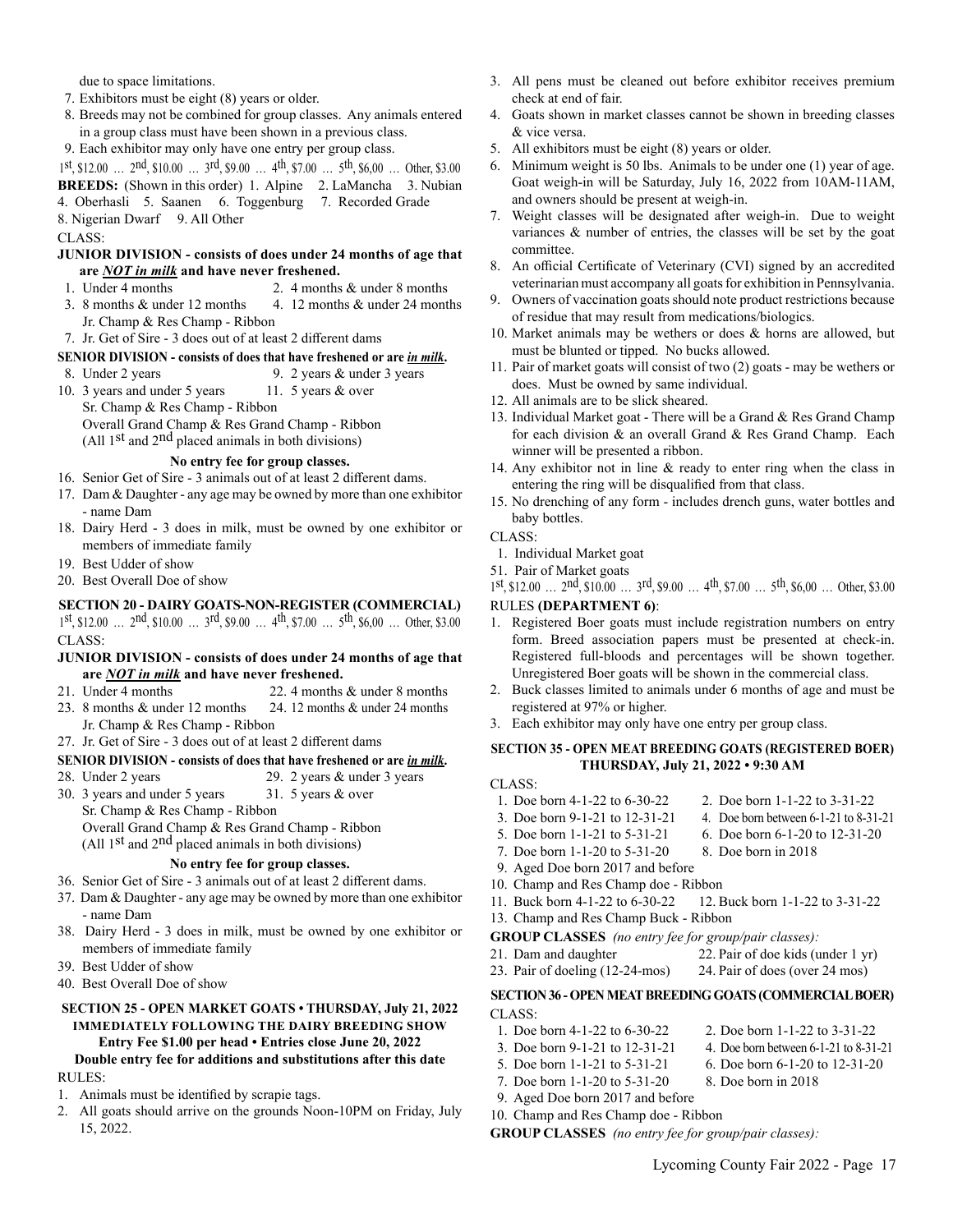| 21. Dam and daughter                                            | 22. Pair of doe kids (under 1 yr)                                                       | 07. Brown Red                                                             | 08. Crele                                          |
|-----------------------------------------------------------------|-----------------------------------------------------------------------------------------|---------------------------------------------------------------------------|----------------------------------------------------|
| 23. Pair of doeling (12-24-mos)                                 | 24. Pair of does (over 24 mos)                                                          | 09. Cuckoo                                                                | 10. Ginger Red                                     |
|                                                                 |                                                                                         | 11. Golden Duckwing                                                       | 12. Lemon Blue                                     |
|                                                                 | <b>DEPARTMENT 8</b>                                                                     | 13. Red Pyle                                                              | 14. Self Blue                                      |
|                                                                 | <b>POULTRY</b>                                                                          | 15. Silver Blue                                                           | 16. Silver Duckwing                                |
|                                                                 | Judging Day: MONDAY, July 18, 2022                                                      | 17. Wheaten                                                               | 18. White                                          |
|                                                                 | <b>SHOW SECRETARY, RAY HILE</b>                                                         | <b>SECTION 2 - OLD ENGLISH &amp; AMERICAN GAME</b>                        |                                                    |
|                                                                 | Phone: (724) 388-2321                                                                   | 01. Old English - Barred                                                  | 02. Old English - Birchen                          |
|                                                                 | (All entries should include telephone number for emergency purposes.)                   | 03. Old English - Black                                                   | 04. Old English - Black Breasted Red               |
|                                                                 | \$1.00 ENTRY FEE FOR BIRD                                                               | 05. Old English - Black Tailed Buff 06. Old English - Black Tailed Red    |                                                    |
|                                                                 | Make checks payable to: LYCOMING COUNTY FAIR                                            | 07. Old English - Black Tailed White 08. Old English - Blue               |                                                    |
|                                                                 | <b>Entries close June 20, 2022</b>                                                      | 09. Old English - Blue Brassy Back 10. Old English - Blue Golden Duckwing |                                                    |
|                                                                 | Only Pennsylvania-owned birds are eligible for show.                                    | 11. Old English - Blue Silver Duckwing 12. Old English - Blue Red         |                                                    |
| <b>RULES &amp; REGULATIONS</b>                                  |                                                                                         | 13. Old English - Blue Wheaten                                            | 14. Old English - Brassy Back                      |
|                                                                 | IMPORTANT NOTICE: All cooped birds must be entered Sunday, July                         | 15. Old English - Brown Red                                               | 16. Old English - Buff                             |
|                                                                 | 17, 2022 from 8AM-5PM. All birds must be in by 5PM. Birds are to                        | 17. Old English - Columbian                                               | 18. Old English - Crele                            |
| be removed Sunday, July 24, 2022 from 9AM-2:30PM.               |                                                                                         | 19. Old English - Cuckoo                                                  | 20. Old English - Ginger Red                       |
|                                                                 | 1. Only breeds shown on the Premium List may be entered. NO                             | 21. Old English - Golden Duckwing 22. Old English - Lemon Blue            |                                                    |
| OTHER BREEDS WILL BE ACCEPTED.                                  |                                                                                         | 23. Old English - Quail                                                   | 24. Old English - Red Pyle                         |
|                                                                 | 2. Entries will be accepted in the order they are received until cooping                | 25. Old English - Self Blue                                               | 26. Old English - Silver Blue                      |
|                                                                 | capacity is reached. The privilege is reserved to return or refuse any                  | 27. Old English - Silver Duckwing 28. Old English - Spangled              |                                                    |
| or all entries.                                                 |                                                                                         | 29. Old English - Splash                                                  | 30. Old English - Wheaten                          |
|                                                                 | 3. Responsibility for error or delay in entering lies with the exhibitor.               | 31. Old English - White                                                   | 32. American - Birchen                             |
|                                                                 | No change in an entry can be made once on the books, and no birds                       | 33. American - Black                                                      | 34. American - Black Breasted Red                  |
|                                                                 | may be brought in unless entered, for they shall be refused admission.                  | 35. American - Blue                                                       | 36. American - Blue Red                            |
| 4. LARGE FOWL - Each exhibitor is limited to eighty (80) birds. |                                                                                         | 37. American - Brassy Back                                                | 38. American - Brown Red                           |
| 5. BANTAMS - Each exhibitor is limited to eighty (80) birds.    | 6. Every specimen entered for competition for premiums must be in                       | 39. American - Golden Duckwing                                            | 40. American - Red Pyle                            |
| the name of the actual owner. Any at                            |                                                                                         | 41 American - Silver Duckwing                                             | 42. American Wheaten                               |
| forfeit all premiums to such offender. I                        | POULTRY - CANCELLED                                                                     |                                                                           |                                                    |
|                                                                 | returned after exhibition is an infraction of this rule, and the offender               |                                                                           | N 3 - SINGLE COMB CLEAN LEG                        |
|                                                                 | is ever afterward debarred from exhibiting at the Association's Show.                   | 01. Ancona                                                                | 02. Andalusian                                     |
| 7. Early entries facilitate the work of the superintendent.     | Your                                                                                    | 03. Australorp - Black                                                    | 04. Campine - Golden                               |
| cooperation will be appreciated.                                |                                                                                         | 05. Campine - Silver                                                      | 06. Delaware                                       |
|                                                                 | 8. Exhibitors will coop their own birds. After cooping, no bird may be                  | 07. Dorking - Colored                                                     | 08. Dorking - Red                                  |
|                                                                 | removed from coop or handled by either owner or prospective buyer                       | 09. Dorking - Silver Gray<br>11. Dutch - Blue                             | 10. Dutch - Black                                  |
|                                                                 | without attendant present. Exhibitors must be assisted in cooping out                   | 13. Dutch - Cuckoo                                                        | 12. Dutch - Blue Light Brown<br>14. Dutch - Golden |
| by attendants after proper paperwork is completed.              |                                                                                         | 15. Dutch - Light Brown                                                   | 16. Dutch - Self Blue                              |
|                                                                 | 9. All judging begins Monday, July 18, 2022, by comparison, in                          | 17. Dutch - Silver                                                        | 18. Dutch - Wheaten                                |
| accordance with the Standard of Perfection.                     |                                                                                         | 19. Dutch - White                                                         | 20. Japanese - Barred                              |
|                                                                 | 10. Prizes will be awarded to Cock, Hen, Cockerel, and Pullet in each                   | 21. Japanese - Black                                                      | 22. Japanese - Black Breasted Red                  |
| variety.                                                        |                                                                                         | 23. Japanese - Black Tailed Buff                                          | 24. Japanese - Black Tailed Red                    |
|                                                                 | 11. Judges will not award prizes to un unworthy exhibit. In the absence                 | 25. Japanese - Black Tailed White                                         | 26. Japanese - Blue                                |
|                                                                 | of competition, or where only one exhibit is entered, First, Second,                    | 27. Japanese - Brown Red                                                  | 28. Japanese - Buff                                |
|                                                                 | Third or no premium will be awarded according to the merit of the                       | 29. Japanese - Gray                                                       | 30. Japanese - Mottled                             |
| exhibit.                                                        |                                                                                         | 31. Japanese - Self Blue                                                  | 32. Japanese - Silver Duckwing                     |
|                                                                 | Pennsylvania Law for PA Fair poultry shows will be on                                   | 33. Japanese - Silver Laced                                               | 34 Japanese - Wheaten                              |
|                                                                 | a separate sheet included with your entry form.                                         | 35. Japanese - White                                                      | 36. Junglefowl - Red                               |
|                                                                 | <b>PREMIUMS</b>                                                                         | 37. Lakenvelder                                                           | 38. Leghorn - Barred                               |
| <b>BANTAMS:</b> Single Birds                                    | $1st$ , \$4.00 $2nd$ , \$3.00 $3rd$ , \$2.00                                            | 39. Leghorn - Black                                                       | 40. Leghorn - BlackTailed Red                      |
|                                                                 | Mark your entry as follows: A. Cock B. Hen C. Cockerel D. Pullet                        | 41. Leghorn - Blue                                                        | 42. Leghorn - Buff                                 |
|                                                                 | STANDARD LARGE FOWL: Single Birds $1^{st}$ , \$5.00 $2^{nd}$ , \$4.00 $3^{rd}$ , \$3.00 | 43. Leghorn - Buff Columbian                                              | 44. Leghorn - Columbian                            |
|                                                                 | Mark your entry as follows: A. Cock B. Hen C. Cockerel D. Pullet                        | 45. Leghorn - Dark Brown                                                  | 46. Leghorn - Exchequer                            |
| BEST MALE: Standard Breed\$10.00 and ROSETTE                    |                                                                                         | 47. Leghorn - Golden                                                      | 48. Leghorn - Light Brown                          |
| BEST MALE: Bantam Breed \$10.00 and ROSETTE                     |                                                                                         | 49. Leghorn - Mille Fleur                                                 | 50. Leghorn - Red                                  |
| BEST FEMALE: Standard Breed\$10.00 and ROSETTE                  |                                                                                         | 51. Leghorn - Silver                                                      | 52. Leghorn - White                                |
|                                                                 |                                                                                         | 53. Minorca - Black                                                       | 54. Minorca - Buff                                 |
| BEST FEMALE: Bantam Breed\$10.00 and ROSETTE                    |                                                                                         |                                                                           |                                                    |
| BEST OF CLASS: For each class\$5.00 per CLASS                   |                                                                                         | 55. Minorca - Self Blue                                                   | 56. Minorca - White                                |
|                                                                 |                                                                                         | 57. Naked Neck - Black                                                    | 58. Naked Neck - Blue                              |
|                                                                 | <b>BANTAMS</b>                                                                          | 59. Naked Neck - Buff                                                     | 60. Naked Neck - Cuckoo                            |
|                                                                 | <b>SECTION 1 - MODERN GAME</b>                                                          | 61. Naked Neck - Red                                                      | 62. Naked Neck - White                             |
| 01. Barred<br>03. Black                                         | 02. Birchen<br>04. Black Breasted Red                                                   | 63. Nankin<br>65. Orpington - Black                                       | 64. New Hampshire<br>66. Orpington - Blue          |

Page 18 - Lycoming County Fair 2022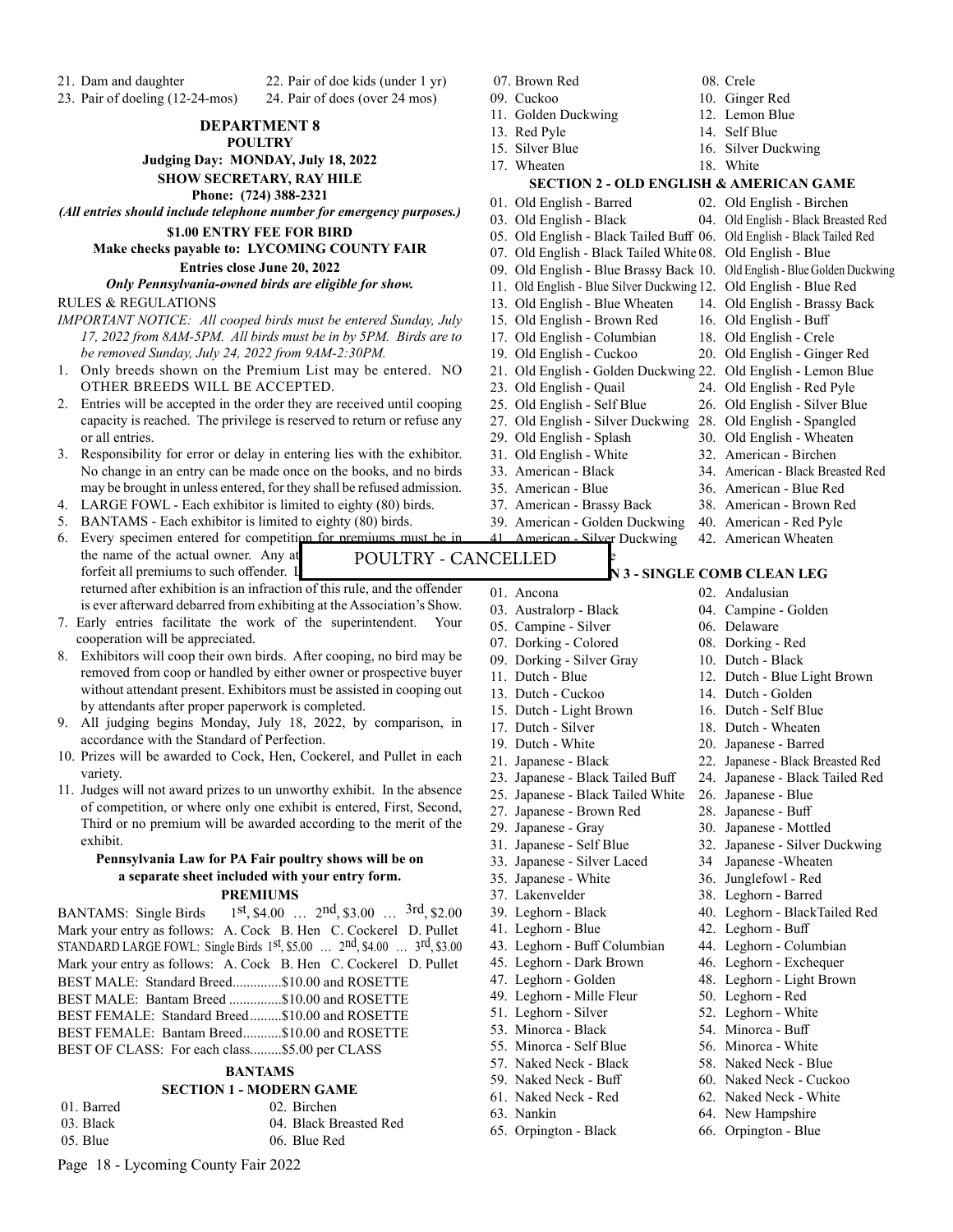| 67. Orpington - Buff                                             | 68. Orpington - White                                     | 84. Wyandotte - Splash                                                           | 85. Wyandotte - White                               |
|------------------------------------------------------------------|-----------------------------------------------------------|----------------------------------------------------------------------------------|-----------------------------------------------------|
| 69. Phoenix - Golden                                             | 70. Phoenix - Golden Duckwing                             | 86. Wyandotte - White Laced Red                                                  |                                                     |
| 71. Phoenix - Light Brown                                        | 72. Phoenix - Silver                                      | <b>SECTION 5 - ALL OTHER COMB CLEAN LEG</b>                                      |                                                     |
| 73. Phoenix - Silver Duckwing                                    | 74. Phoenix - White                                       | 01. Ameraucana - Black                                                           | 02. Ameraucana - Blue                               |
| 75. Plymouth Rock - Barred                                       | 76. Plymouth Rock - Black                                 | 03. Ameraucana - Blue Wheaten                                                    | 04. Ameraucana - Brown Red                          |
| 77. Plymouth Rock - Blue                                         | 78. Plymouth Rock - Buff                                  | 05. Ameraucana - Buff                                                            | 06. Ameraucana - Silver                             |
| 79. Plymouth Rock - Columbian                                    | 80. Plymouth Rock - Partridge                             | 07. Ameraucana - Wheaten                                                         | 08. Ameraucana - White                              |
| 81. Plymouth Rock - Silver Penciled 82. Plymouth Rock - White    |                                                           | 09. Araucana - Black                                                             | 10. Araucana-Black Breasted Red                     |
| 83. Pyncheon                                                     | 84. Rhode Island Red                                      | 11. Araucana - Blue                                                              | 12. Araucana - Buff                                 |
| 85. Spanish - White Faced Black                                  | 86. Spanish - White Faced Blue                            | 13. Araucana - Silver                                                            | 14. Araucana - White                                |
| 87. Sussex - Birchen                                             | 88. Sussex - Buff                                         | 15. Buckeye                                                                      | 16. Buttercup                                       |
| 89. Sussex - Dark Brow                                           | 90. Sussex - Light                                        | 17. Chantecler - Partridge                                                       | 18. Chantecler - White                              |
| 91. Sussex - Red                                                 | 92. Sussex - Speckled                                     | 19. Cornish - Black                                                              | 20. Cornish - Blue                                  |
| 93. Sussex - White                                               | 94. Vorwerk                                               | 21. Cornish - Blue Laced Red                                                     | 22. Cornish - Buff                                  |
| <b>SECTION 4 - ROSE COMB CLEAN LEG</b>                           |                                                           | 23. Cornish - Columbian                                                          | 24. Cornish - Dark                                  |
| 01. Ancona                                                       | 02. Belgian Bearded D'Anvers                              | 25. Cornish - Jubilee                                                            | 26. Cornish - Mottled                               |
| 03. Belgian Bearded D'Anvers - Black Breasted Red                |                                                           | 27. Cornish - Silver Laced                                                       | 28. Cornish - Spangled                              |
| 04. Belgian Bearded D'Anvers                                     |                                                           | 29. Cornish - White                                                              | 30. Cornish - White Laced Red                       |
| 05. Belgian Bearded D'Anvers - Blue Quail                        |                                                           | 31. Crevecoeur - Black                                                           | 32. Cubalaya - Black                                |
| 06. Belgian Bearded D'Anvers                                     |                                                           | 33. Cubalaya - Black Breasted Red 34. Cubalaya - White                           |                                                     |
| 07. Belgian Bearded D'Anvers - Buff Columbian                    |                                                           | 35. Houdan - Mottled                                                             | 36. Houdan - White                                  |
| 08. Belgian Bearded D'Anvers                                     |                                                           | 37. LaFleche - Black                                                             | 38. Malay - Black                                   |
| 09. Belgian Bearded D'Anvers - Cuckoo                            |                                                           | 39. Malay - Black Breasted Red                                                   | 40. Malay - Mottled                                 |
| 10. Belgian Bearded D'Anvers                                     |                                                           | 41. Malay - Spangled                                                             | 42. Malay - White                                   |
| 11. Belgian Bearded D'Anvers - Mottled                           |                                                           | 43. Orloff - Black Tailed Red                                                    | 44. Orloff - Spangled                               |
| 12. Belgian Bearded D'Anvers                                     |                                                           | $45$ Orloff White                                                                | 46. Polish - Bearded Blue                           |
| 13. Belgian Bearded D'Anvers - Quail                             | POULTRY - CANCELLED                                       | ırded Blue                                                                       | 48. Polish - Bearded Buff Laced                     |
| 14. Belgian Bearded D'Anvers                                     |                                                           |                                                                                  | led Buff Laced 50. Polish - Bearded Golden          |
| 15. Belgian Bearded D'Anvers - White                             |                                                           | 51. Polish - Non-Bearded Golden                                                  | 52. Polish - Bearded Silver                         |
| 16. Dominique                                                    | 17. Dorking - Colored                                     | 53. Polish - Non-Bearded Silver                                                  | 54. Polish - Bearded White                          |
| 18. Dorking - Cuckoo                                             | 19. Dorking - White                                       | 55. Polish - Non-Bearded White                                                   | 56. Polish-Bearded White Crested Black              |
| 20. Hamburg - Black                                              | 21. Hamburg - Golden Penciled                             | 57. Polish- on-Bearded White Crested Black 58. Polish-Bearded White Crested Blue |                                                     |
| 22. Hamburg - Gold Spangled                                      | 23. Hamburg - Silver Penciled                             | 59. Polish-Non-Bearded White Crested Blue 60. Shamo - Black Breasted Red         |                                                     |
| 24. Hamburg - Silver Spangled                                    | 25. Hamburg - White                                       | 61. Shamo - Brown Red                                                            | 62. Shamo - Buff Columbian                          |
| 26. Leghorn - Barred                                             | 27. Leghorn - Buff                                        | 63. Shamo - Dark Brown                                                           | 64. Shamo - Spangled                                |
| 28. Leghorn - Buff Columbian                                     | 29. Leghorn - Columbian                                   | 65. Shamo - Wheaten                                                              | 66. Shamo - White                                   |
|                                                                  |                                                           |                                                                                  |                                                     |
|                                                                  |                                                           |                                                                                  |                                                     |
| 30. Leghorn - Dark Brown                                         | 31. Leghorn - Dominique                                   | 67. Sumatra - Black                                                              | 68. Sumatra - Blue                                  |
| 32. Leghorn - Exchequer                                          | 33. Leghorn - Brown                                       | 69. Sumatra - White                                                              | 70. Yokohama - Dark Brown                           |
| 34. Leghorn - White                                              | 35. Minorca - Black                                       | 71. Yokohama - Light Brown                                                       | 72. Yokohama - Silver                               |
| 36. Minorca - Blue                                               | 37. Minorca - Self Blue                                   | 73. Yokohama - Red Saddle                                                        | 74. Yokohama - White                                |
| 38. Minorca - White                                              | 39. Nankin                                                | 75. Aseel - Spangled                                                             |                                                     |
| 40. Rhode Island Red                                             | 41. Rosecomb - Barred                                     | <b>SECTION 6 - FEATHER LEG</b>                                                   |                                                     |
| 42. Rosecomb - Birchen                                           | 43. Rosecomb - Black                                      | 01. Belgian Bearded d'Uccle - Black 02. Belgian Bearded d'Uccle - Blue           |                                                     |
| 44. Rosecomb - Black BreastedRed 45. Rosecomb - Black Tailed Red |                                                           | 03. Belgian Bearded d'Uccle - Buff 04. Belgian Bearded d'Uccle-Golden Neck       |                                                     |
| 46. Rosecomb - Blue                                              | 47. Rosecomb - Blue Red                                   | 05. Belgian Bearded d'Uccle - Gray 06. Belgian Bearded d'Uccle-Mille Fleur       |                                                     |
| 48. Rosecomb - Brown Red                                         | 49. Rosecomb - Buff                                       | 07. Belgian Bearded d'Uccle-Mottled 08. Belgian Bearded d'Uccle-Porcelain        |                                                     |
| 50. Rosecomb - Buff Columbian                                    | 51. Rosecomb - Columbian                                  | 09. Belgian Bearded d'Uccle-Self Blue 10. Belgian Bearded d'Uccle-White          |                                                     |
| 52. Rosecomb - Crele                                             | 53. Rosecomb - Exchequer                                  | 11. Booted - Black                                                               | 12. Booted - Blue                                   |
| 54. Rosecomb - Ginger Red                                        | 55. Rosecomb-Golden Duckwing                              | 13. Booted - Buff                                                                | 14. Booted - Golden Neck                            |
| 56. Rosecomb - Lemon Blue                                        | 57. Rosecomb - Mille Fleur                                | 15. Booted - Gray                                                                | 16. Booted - Mille Fleur                            |
| 58. Rosecomb - Mottled                                           | 59. Rosecomb - Porcelain                                  | 17. Booted - Mottled                                                             | 18. Booted - Porcelain                              |
| 60. Rosecomb - Quail                                             | 61. Rosecomb - Red                                        | 19. Booted - Self Blue                                                           | 20. Booted - White                                  |
| 62. Rosecomb - Red Pyle                                          | 63. Rosecomb - Silver Duckwing                            | 21. Brahma - Black                                                               | 22. Brahma - Buff                                   |
| 64. Rosecomb - Splash                                            | 65. Rosecomb - Wheaten                                    | 23. Brahma - Dark                                                                | 24. Brahma - Light                                  |
| 66. Rosecomb - White                                             | 67. Sebright - Golden                                     | 25. Brahma - White                                                               | 26. Cochin - Barred                                 |
| 68. Sebright - Silver                                            | 69. Wyandotte - Barred                                    | 27. Cochin - Birchen                                                             | 28. Cochin - Black                                  |
| 70. Wyandotte - Birchen                                          | 71. Wyandotte - Black                                     | 29. Cochin - Black Tailed Red                                                    | 30. Cochin - Blue                                   |
| 72. Wyandotte-Black Breasted Red 73. Wyandotte - Blue            |                                                           | 31. Cochin - Brown                                                               | 32. Cochin - Buff                                   |
| 74. Wyandotte - Blue Red                                         | 75. Wyandotte - Brown Red                                 | 33. Cochin - Buff Columbian                                                      | 34. Cochin - Columbian                              |
| 76. Wyandotte - Buff                                             | 77. Wyandotte - Buff Columbian                            | 35. Cochin - Golden Laced                                                        | 36. Cochin - Lemon Blue                             |
| 78. Wyandotte - Columbian<br>80. Wyandotte - Lemon Blue          | 79. Wyandotte - Golden Laced<br>81. Wyandotte - Partridge | 37. Cochin - Mottled<br>39. Cochin - Red                                         | 38. Cochin - Partridge<br>40. Cochin - Silver Laced |

82. Wyandotte - Silver Laced 83. Wyandotte - Silver Penciled

41. Cochin - Silver Penciled 42. Cochin - White

Lycoming County Fair 2022 - Page 19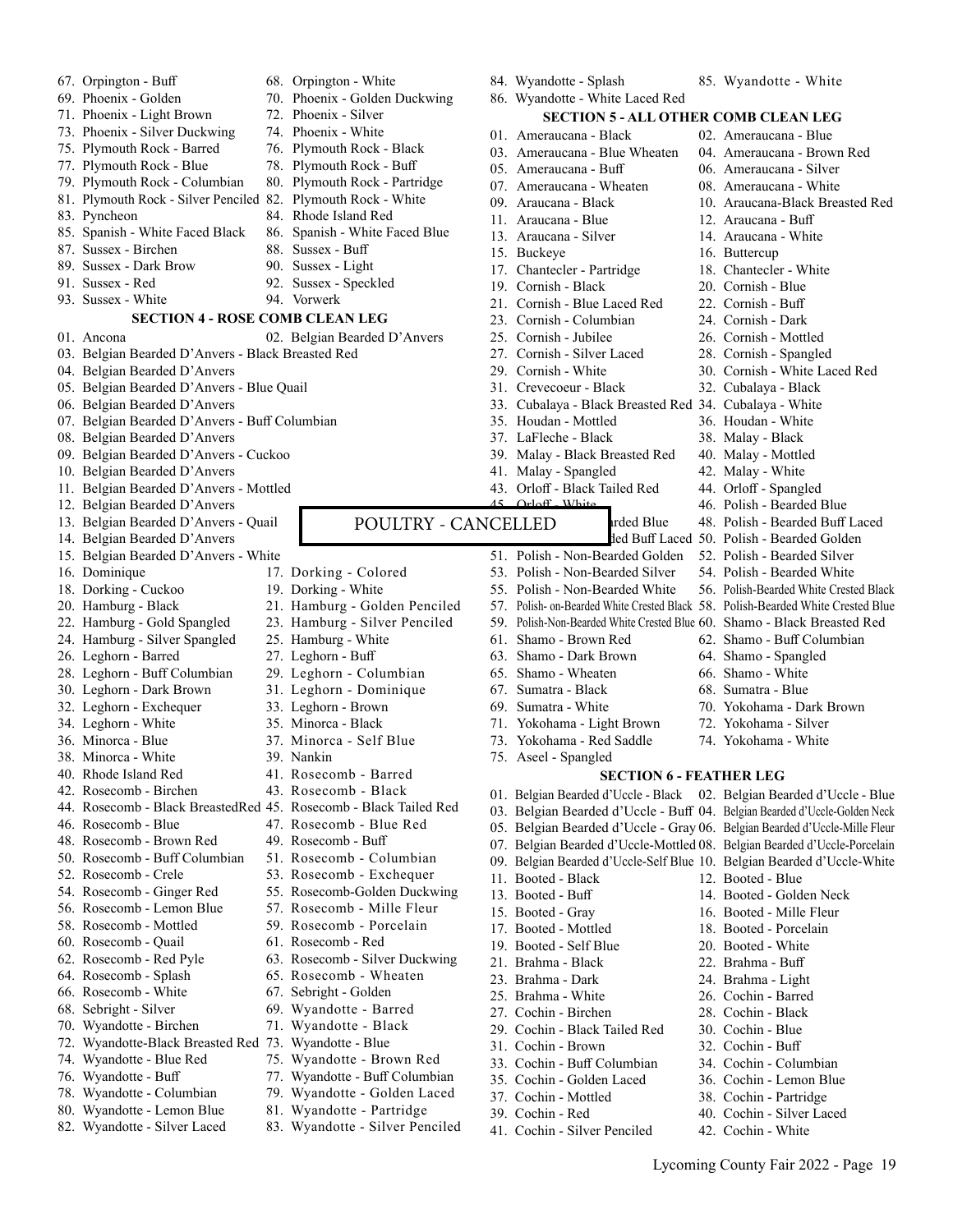| 43. Cochin - Self Blue                                                                |       | 44. Cochin - Splash                | <b>SECTION 14 - ENGLISH BREEDS</b>                                                                                 |                                                             |
|---------------------------------------------------------------------------------------|-------|------------------------------------|--------------------------------------------------------------------------------------------------------------------|-------------------------------------------------------------|
| 45. Faverolle - Black                                                                 |       | 46. Faverolle - Blue               | 01. Australorp - Black                                                                                             | 02. Cornish - Buff                                          |
| 47. Faverolle - Buff                                                                  |       | 48. Faverolle - Salmon             | 03. Cornish - Dark                                                                                                 | 04. Cornish - White                                         |
| 49. Faverolle - White                                                                 |       | 50. Langshan - Black               | 05. Cornish - White Laced Red                                                                                      | 06. Dorking - Colored                                       |
| 51. Langshan - Blue                                                                   |       | 52. Langshan - White               | 07. Dorking - Silver-Gray                                                                                          | 08. Dorking - Red                                           |
| 53. Silkie - Bearded Black                                                            |       | 54. Silkie - Non-Bearded Black     | 09. Dorking - White                                                                                                | 10. Orpington - Black                                       |
| 55. Silkie - Bearded Blue                                                             |       | 56. Silkie - Non-Bearded Blue      | 11. Orpington - Blue                                                                                               | 12. Orpington - Buff                                        |
| 57. Silkie - Bearded Partridge                                                        |       | 58. Silkie - Non-Bearded Partridge | 13. Orpington - White                                                                                              | 14. Redcaps                                                 |
| 59. Silkie - Bearded Buff                                                             |       | 60. Silkie - Non-Bearded Buff      | 15. Sussex - Light                                                                                                 | 16. Sussex - Red                                            |
| 61. Silkie - Bearded White                                                            |       | 62. Silkie - Non-Bearded White     | 17. Sussex - Speckled                                                                                              |                                                             |
| 63. Silkie - Bearded Gray                                                             |       | 64. Silkie - Non-Bearded Gray      | <b>SECTION 15 - MEDITERRANEAN BREEDS</b>                                                                           |                                                             |
| 65. Sultan - Black                                                                    |       | 66. Sultan - Blue                  | 01. Ancona - Single Comb                                                                                           | 02. Ancona - Rose Comb                                      |
| 67. Sultan - White                                                                    |       |                                    | 03. Andalusian - Blue                                                                                              | 04. Catalana - Buff                                         |
| <b>SECTION 7 - FRIZZLES</b>                                                           |       |                                    | 05. Leghorn - Single Comb Black 06. Leghorn - Rose Comb Black                                                      |                                                             |
| 01. Clean Legged                                                                      |       | 02. Feather Legged                 | 07. Leghorn-Single Comb Black Tailed Red 08. Leghorn - Single Comb Buff                                            |                                                             |
| STANDARD LARGE FOWL                                                                   |       |                                    | 09. Leghorn - Rose Comb Buff                                                                                       | 10. Leghorn-Single Comb Columbian                           |
|                                                                                       |       |                                    | 11. Leghorn-Single Comb Dark Brown 12. Leghorn-Rose Comb Dark Brown                                                |                                                             |
| <b>SECTION 10 - STANDARD OLD ENGLISH</b>                                              |       |                                    | 13. Leghorn-Single Comb Golden Duckwing 14. Leghorn-Single Comb Light Brown                                        |                                                             |
| 01. Birchen                                                                           |       | 02. Ginger Red                     | 15. Leghorn - Rose Comb Light Brown 16. Leghorn - Single Comb Red                                                  |                                                             |
| 03. Barred                                                                            |       | 04. Splash                         | 17. Leghorn - Single Comb Silver 18. Leghorn - Rose Comb Silver                                                    |                                                             |
| 05. Wheaten                                                                           |       |                                    | 19. Leghorn - Single Comb White                                                                                    | 20. Leghorn - Rose Comb White                               |
| <b>SECTION 11 - AMERICAN</b>                                                          |       |                                    | 21. Minorca - Single Comb Black                                                                                    | 22. Minorca - Rose Comb Black                               |
| 01. Buckeye                                                                           |       | 02. Chantecler - Partridge         | 23. Minorca - Single Comb Buff                                                                                     | 24. Minorca - Single Comb White                             |
| 03. Chantecler - White                                                                |       | 04. Delaware                       | 25. Minorca - Rose Comb White                                                                                      | 26. Sicilian Buttercups                                     |
| 05. Dominique                                                                         |       | 06. Holland - Barred               | 27. White-Faced Black Spanish                                                                                      |                                                             |
| 07. Holland - White                                                                   |       | 08. Java - Black                   |                                                                                                                    |                                                             |
| 09. Java - Mottled                                                                    |       | 10. Jersey Giant - Black           | <b>SECTION 16 - MISCELLANEOUS</b>                                                                                  |                                                             |
| 11. Jersey Giant - White                                                              |       | 12. Lamona - White                 | 01. Ameraucana - Black                                                                                             | 02. Ameraucana - Blue                                       |
| 13. New Hampshire                                                                     | 14. P | POULTRY - CANCELLED                | ue Wheaten                                                                                                         | 04. Ameraucana - Brown Red                                  |
| 15. Plymouth Rock - Blue                                                              | 16. P |                                    | ıff                                                                                                                | 06. Ameraucana - Silver                                     |
| 17. Plymouth Rock - Columbian                                                         |       | 18. Plymouth Rock - Partridge      | 07. Ameraucana - wheaten                                                                                           | 08. Ameraucana - White                                      |
| 19. Plymouth Rock-Silver Penciled 20. Plymouth Rock - White                           |       |                                    | 09. Aseel - Black Breasted Red                                                                                     | 10. Aseel - Dark                                            |
| 21. Rhode Island Red-Single Comb 22. Rhode Island Red-Rose Comb                       |       |                                    | 11. Aseel - Spangled                                                                                               | 12. Aseel - Wheaten                                         |
| 23. Rhode Island White-Rose Comb 24. Wyandotte - Black                                |       |                                    | 13. Aseel - White                                                                                                  | 14. Aseel - Black                                           |
| 25. Wyandotte - Blue                                                                  |       | 26. Wyandotte - Buff               | 15. Aseel - Blue                                                                                                   | 16. Araucana - Black                                        |
| 27. Wyandotte - Columbian                                                             |       | 28. Wyandotte - Golden Laced       | 17. Araucana - Black Breasted Red 18. Araucana - Golden Duckwing                                                   |                                                             |
| 29. Wyandotte - Partridge                                                             |       | 30. Wyandotte - Silver Laced       | 19. Araucana - Silver Duckwing                                                                                     | 20. Araucana - White                                        |
| 31. Wyandotte - Silver Penciled                                                       |       | 32. Wyandotte - White              | 21. Cubalaya - Black                                                                                               | 22. Cubalaya-Black Breasted Red                             |
| <b>SECTION 12 - ASIATIC BREEDS</b>                                                    |       |                                    | 23. Cubalaya - White                                                                                               | 24. Frizzle - Clean Leg                                     |
| 01. Brahma - Buff                                                                     |       | 02. Brahma - Dark                  | 25. Frizzle - Feather Leg                                                                                          | 26. Malay - Black                                           |
| 03. Brahma - Light                                                                    |       | 04. Cochin - Barred                | 27. Malay - Black Breasted Red                                                                                     | 28. Malay - Red Pyle                                        |
| 05. Cochin - Black                                                                    |       | 06. Cochin - Blue                  | 29. Malay - Spangled                                                                                               | 30. Malay - Wheaten (female)                                |
| 07. Cochin - Brown                                                                    |       | 08. Cochin - Buff                  | 31. Malay - White                                                                                                  | 32. Modern Game - Black                                     |
| 09. Cochin - Golden Laced                                                             |       | 10. Cochin - Partridge             | 33. Modern Game-Black Breasted Red 34. Modern Game - Birchen                                                       |                                                             |
| 11. Cochin - Silver Laced                                                             |       | 12. Cochin - White                 | 35. Modern Game - Brown Red                                                                                        | 36. Modern Game-Golden Duckwing                             |
| 13. Langshan - Black                                                                  |       | 14. Langshan - Blue                | 37. Modern Game - Red Pyle                                                                                         | 38. Modern Game-Silver Duckwing<br>40. Modern Game - White  |
| 15. Langshan - White                                                                  |       |                                    | 39. Modern Game - Wheaten                                                                                          | 42. Modern Game - Silver Blue                               |
| <b>SECTION 13 - CONTINENTAL BREEDS</b>                                                |       |                                    | 41. Modern Game - Self Blue<br>43. Naked Neck - Black                                                              | 44. Naked Neck - Buff                                       |
| 01. Barnvelder                                                                        |       | 02. Campine - Golden               |                                                                                                                    | 46. Naked Neck - White                                      |
| 03. Campine - Silver                                                                  |       | 04. Crevecoeur - Black             | 45. Naked Neck - Red                                                                                               |                                                             |
| 05. Faverolle - Salmon                                                                |       | 06. Faverolle - White              | 47. Old English Game - Black<br>49. Old English Game - Blue Breasted Red 50. Old English Game-Blue Golden Duckwing | 48. Old English Game-Black Breasted Red                     |
| 07. Hamburg - Black                                                                   |       | 08. Hamburg - Golden Penciled      | 51. Old English Game-Blue Silver Duckwing 52. Old English - Brown Red                                              |                                                             |
| 09. Hamburg - Golden Spangled                                                         |       | 10. Hamburg - Silver Penciled      |                                                                                                                    |                                                             |
| 11. Hamburg - Silver Spangled                                                         |       | 12. Hamburg - White                | 53. Old English Game - Crele<br>55. Old English Game-Lemon Blue 56. Old English Game - Red Pyle                    | 54. Old English Game - Golden Duckwing                      |
| 13. Houdan - Mottled                                                                  |       | 14. Houdan - White                 |                                                                                                                    |                                                             |
| 15. La Fleche - Black                                                                 |       | 16. Lakenvelder                    | 57. Old English Game - Self Blue                                                                                   | 58. Old English Game-Silver Duckwing                        |
| 17. Polish - Bearded Buff Laced                                                       |       | 18. Polish-Non-Bearded Buff Laced  | 59. Old English Game - Spangled<br>61. Phoenix - Golden                                                            | 60. Old English Game - White<br>62. Phoenix - Silver        |
| 19. Polish - Bearded Golden                                                           |       | 20. Polish - Non-Bearded Golden    | 63. Shamo - Black                                                                                                  | 64. Shamo - Black Breasted Red                              |
|                                                                                       |       |                                    |                                                                                                                    |                                                             |
| 21. Polish - Bearded Silver                                                           |       | 22. Polish - Non-Bearded Silver    |                                                                                                                    |                                                             |
| 23. Polish - Bearded White                                                            |       | 24. Polish - Non-Bearded White     | 65. Shamo - Blue Breasted Red                                                                                      | 66. Shamo - Dark                                            |
| 25. Polish-Non-Bearded Black Crested White 26. Polish-Non-Bearded White Crested Black |       |                                    | 67. Shamo - Wheaten (female)                                                                                       | 68. Sultan - White                                          |
| 27. Polish-Non-Bearded White Crested Blue 28. Welsummers                              |       |                                    | 69. Sumatra - Black                                                                                                | 70. Sumatra - Blue                                          |
|                                                                                       |       |                                    | 71. Yokohama - White<br>73. Black Breasted Red Phoenix                                                             | 72. Yokohama - Red Shoulder<br>74. American Game - Spangled |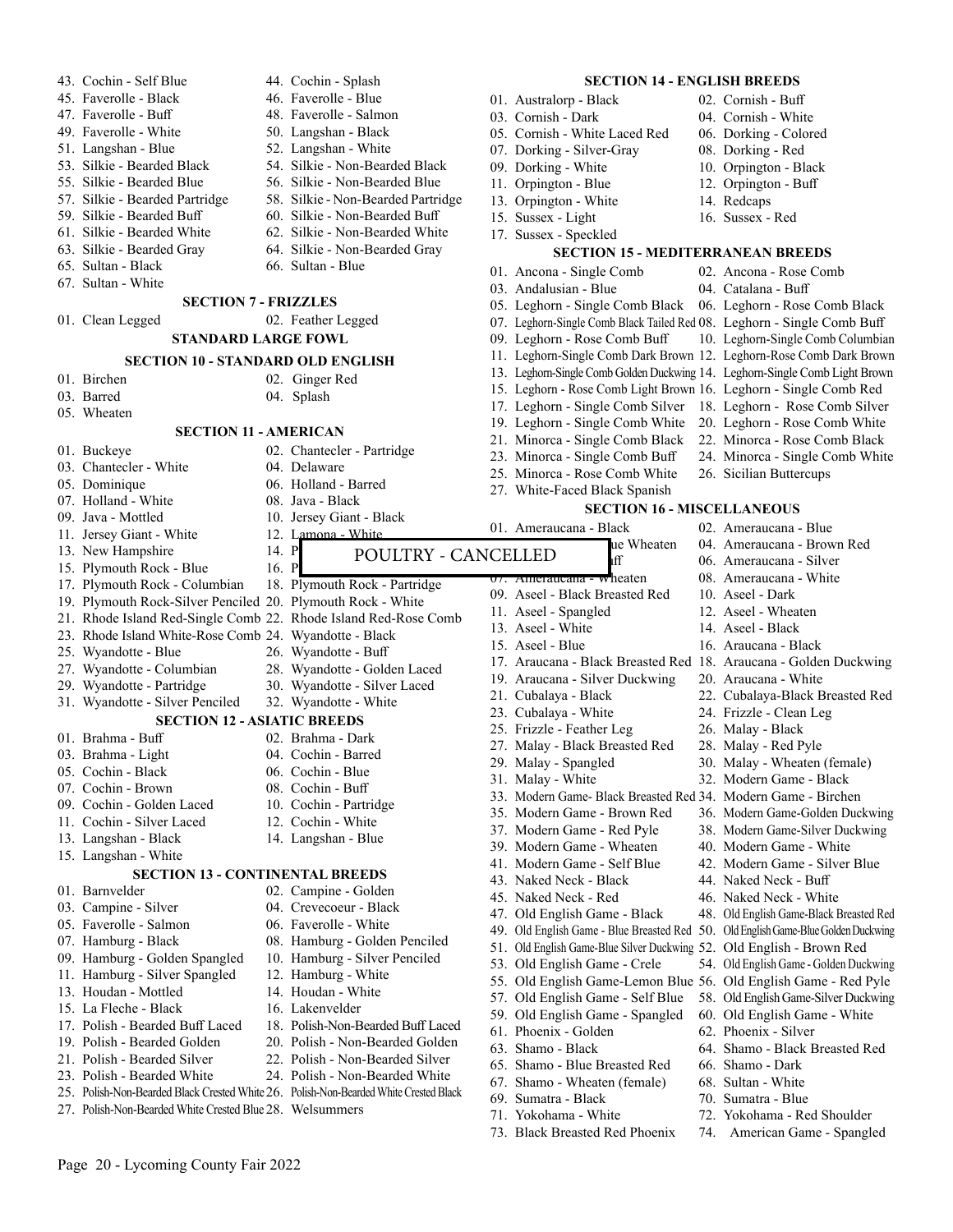#### 75. American Game - Black Breasted Red 75. American Game - Ginger Red 76. American Game - Ginger Red  $77. A$  POULTRY - CANCELLED  $\begin{bmatrix} F_{\text{oppy}} \end{bmatrix}$

#### 79. American Game - Hennie 800. American Game - Blue Gold Duckwing

### **DEPARTMENT 9**

#### **RABBITS & CAVIES**

Entry Fee: Single Rabbit or Cavy \$1.50 each - Doe and Litter & Sow and Litter \$3.00

Meat Pen - 3 Rabbits under 69 days of age \$3.00 payable at the time of entry. Pre-entry required. No substitutions will be allowed once the

paperwork is completed.

Entries will be on a first-come, first-serve basis. Entries close July 8, 2022

#### **SHOW CO-SECRETARY, BRANDON & MACKENZIE ROBERTS Phone: (570) 971-1073**

#### **RABBITS**

#### RULES:

- 1. Rabbits and Cavies received Friday, July 15, 2022 from 2PM-10PM.
- 2. Judging will start at 9AM Saturday, July 16, 2022.
- 3. Rabbits and Cavies will be released Sunday, July 24, 2022 from 1-3PM. No Rabbits or Cavies will be released sooner except in case of an emergency.
- 4. No exhibitor will coop out unattended.
- 5. The privilege is reserved to return or refuse any or all entries.
- 6. Rabbits and Cavies must be in good health.
- 7. Rabbits and Cavies will be fed and watered by capable help during the Fair, but Lycoming County Fair will not be held responsible for the loss of any Rabbits and Cavies.
- 8. In addition to cash and ribbons, there will be six (6) trophies. One for the Best of Show and four (4) for the Best of Breed on the four (4) having the largest entries.
- 9. For all children under 17 years of age wanting to show their pet rabbits that do not meet A.R.B.A. standards of perfection for the main show, we will have a special class to be judged separately, known as Any Other Breed. The entry fee will be the same. Ribbons and Cash Prizes will be awarded, plus A.O.B. youth trophy.
- 10. 4 class breed:
	- Senior Doe/Buck 6 months & over (born Jan. 16, 2022 or before) Junior Doe/Buck - under 6 months (born after Jan. 16, 2022)

6 class breed:

 Senior Doe/Buck - 8 months & over (born before Nov. 16, 2021) Intermediate Doe/Buck - 6 to 8 months (born Nov. 16, 2021 thru Jan. 16, 2022) Junior Doe/Buck - under 6 months (born after Jan. 16, 2022)

#### **BREEDS (4 class):**

|  | 6. American Fuzzy Lop - Broken 9. American Fuzzy Lop - Solid |                              |
|--|--------------------------------------------------------------|------------------------------|
|  | 11. American Sable                                           | 23. Angora, Satin            |
|  | 30. Belgian Hare                                             | 69. Chinchilla - Standard    |
|  | 103. English Spot - Black                                    | 105. English Spot - Blue     |
|  | 107. English Spot - Chocolate                                | 109. English Spot - Gold     |
|  | 111. English Spot - Gray                                     | 113. English Spot - Lilac    |
|  | 115. English Spot - Tortoise                                 | 145. Florida White           |
|  | 152. Harlequin - Japanese                                    | 153. Harlequin - Magpie      |
|  | 154. Havana - Black                                          | 155. Havana - Blue           |
|  | 156. Havana - Broken                                         | 157. Havana - Chocolate      |
|  | 160. Himalayan - Black                                       | 161. Himalayan - Blue        |
|  | 162. Himalayan - Chocolate                                   | 163. Himalayan - Lilac       |
|  | 174. Hotot, Dwarf                                            | 178. Jersey Wooly - Agouti   |
|  | 180. Jersey Wooly - AOV                                      | 182. Jersey Wooly - Broken   |
|  | 184. Jersey Wooly - Self                                     | 186. Jersey Wooly - Shaded   |
|  | 188. Jersey Wooly - Tan Pattern                              | 203. Lilac                   |
|  | 206. Lion Head - Broken                                      | 210. Lion Head - Solid       |
|  | 221. Lop, Mini - Broken                                      | 224. Lop, Mini - Solid       |
|  | 230. Mini Rex - Broken                                       | 235. Mini Rex - Solid        |
|  | 239. Mini Satin - Blue                                       | 240. Mini Satin - Chinchilla |
|  |                                                              |                              |
|  |                                                              |                              |
|  |                                                              |                              |

- 242. Mini Satin Opal 244. Mini Satin Red
- 246. Mini Satin Siamese 248. Mini Satin White
- 254. Netherland Dwarf Agouti 256. Netherland Dwarf AOV
- 258. Netherland Dwarf Self 260. Netherland Dwarf Shaded
- 262. Netherland Dwarf Tan Pattern 290. Polish Broken
- 
- 
- 329. Satin Angora 343. Silver
- 349. Silver Marten 360. Tan
- 
- 

- 
- 13. Angora, English Broken 15. Angora, English Solid
- 17. Angora, French Broken 19. Angora, French Solid
- 21. Angora, Giant 35. Beveren Black
- 37. Beveren Blue 42. Beveren White
- 52. Californian 55. Champagne D'Argent
- 60. Checkered Giant Black 62. Checkered Giant Blue
- 65. Chinchilla American 67. Chinchilla Giant
- 72. Cinnamon 74. Creme D'Argent
- 78. Dutch Black 80. Dutch Blue
- 82. Dutch Chocolate 84. Dutch Gray
- 86. Dutch Steel 88. Dutch Tortoise
- 128. Flemish Giant Black 130. Flemish Giant Blue
- 132. Flemish Giant Fawn 134. Flemish Giant Light Gray
- 136. Flemish Giant Sandy 138. Flemish Giant Steel Gray
- 140. Flemish Giant White 166. Holland Lop Broken
- 168. Holland Lop Solid 172. Hotot, Blanc de
- 212. Lop, English Broken 214. Lop, English Solid
- 216. Lop, French Broken 219. Lop, French Solid
- 268. New Zealand Black 269. New Zealand Blue
- 270. New Zealand Broken 272. New Zealand Red
- 274. New Zealand White 280. Palomino Golden
- 282. Palomino Lynx 330. Satin Black
- 332. Satin Blue 333. Satin Broken
- 334. Satin Chinchilla 335. Satin Chocolate
- 336. Satin Copper 337. Satin Otter 338. Satin - Red 339. Satin - Siamese
	-
- 340. Satin White 346. Silver Fox
- 410. Any Other Breed Adult 420. Any Other Breed Youth Under 16
- CLASS:
- 1st, \$3.00 … 2nd, \$2.50 … 3rd, \$2.00 … 4th, \$1.50 … 5th, \$1.00
- 1. Senior Doe 2. Senior Buck
- 3. Intermediate Doe 4. Intermediate Buck
- 5. Junior Doe 6. Junior Buck

#### **SECTION 451 - RABBIT GROUPS**

CLASS:

- $1^{st}$ , \$10.00 …  $2^{nd}$ , \$9.00 …  $3^{rd}$ , \$8.00 …  $4^{th}$ , \$7.00 …  $5^{th}$ , \$6.00
- 1. Doe and Litter (indicate # in litter)
- 2. Meat Pen

#### **CAVIES**

Senior Sow/Boar - 6 months & over (born Jan. 16, 2022 or before) Junior Sow/Boar - under 6 months (born after Jan. 16, 2022) BREEDS: 501. Peruvian 502. Silkie 503. Teddy 511. Abyssinian-Self 512. Abyssinian - Solid 513. Abyssinian - Marked 520. American 521. American - Agouti 522. American - Marked 523. American-Crested Marked 524. American - Self 525. Texel  $CLASS$  $1^{st}$ , \$3.00 …  $2^{nd}$ , 2.50 …  $3^{rd}$ , \$2.00 …  $4^{th}$ , \$1.50 …  $5^{th}$ , \$1.00<br>1. Senior Sow 2. Senior Boar

- 2. Senior Boar
- 3. Junior Sow 4. Junior Boar
- 292. Polish Solid 305. Rex Broken 315. Rex - Solid 320. Rhinelander
	-
	-
- 370. Thrianta 380. Velveteen Broken
- 390. Velveteen Solid

### **BREEDS (6 class):**

- 2. American Blue 4. American White
- 
- 
- 
- 
- 
- 
- 
- 
-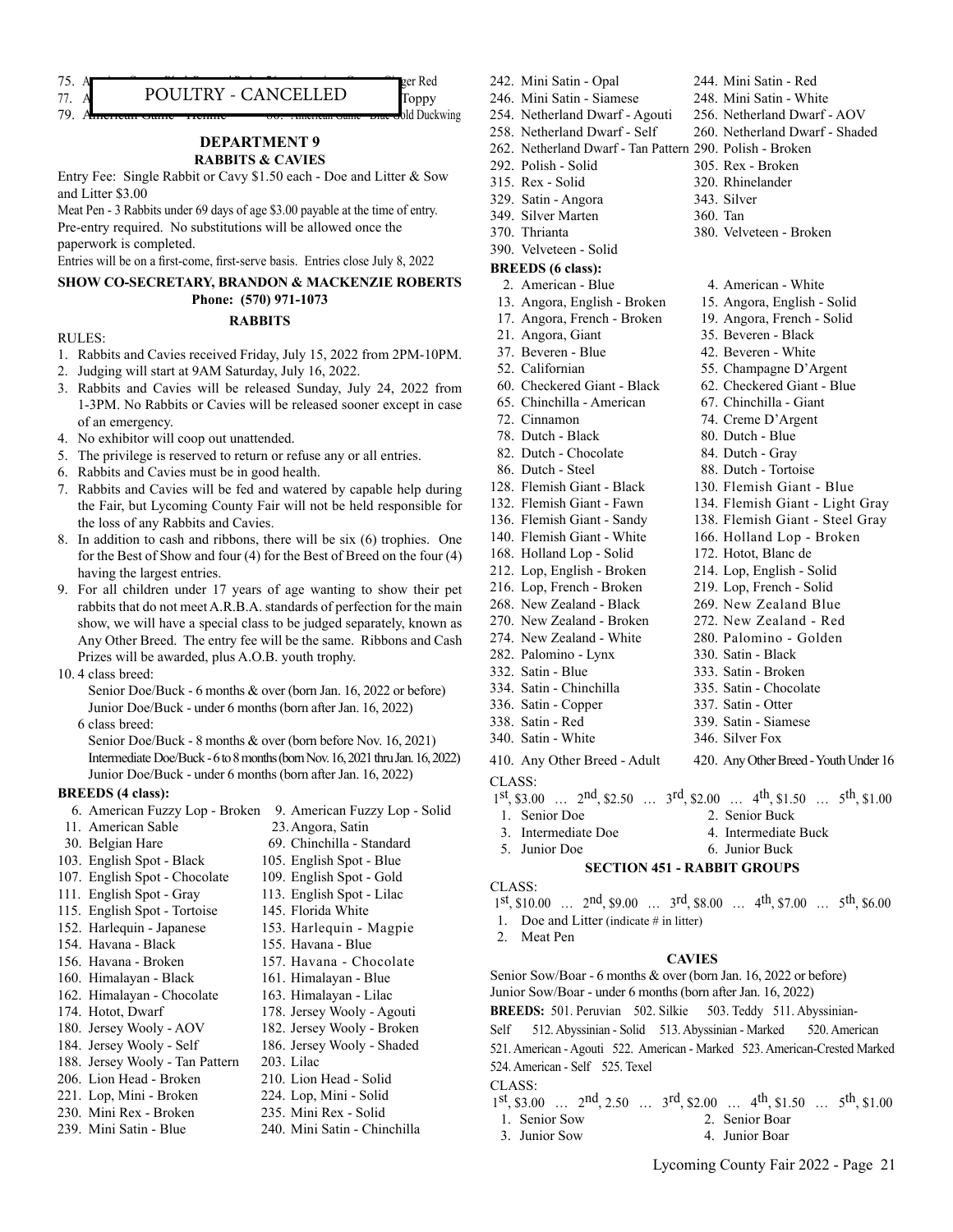#### **SECTION 551 - CAVY GROUPS**

#### CLASS:

1st, \$7.00 … 2nd, 6.00 … 3rd, \$5.00 … 4th, \$4.00 … 5th, \$3.00 1. Sow and Litter (indicate # in litter)

#### **4-H & VOCATIONAL**

#### **4-H CLUB PARTICIPATION IN THE LYCOMING COUNTY FAIR**

- The real significance of the 4-H organization is brought out in the pledge taken by the members, as follows: *"I pledge My head to clearer thinking; My heart to greater loyalty; My hands to larger service; My health to better living - for my Club, my Community, my Country and my World."*
- In this pledge Head, Heart, Hands and Health," stand out as a challenge to rural youth to a richer, fuller life and an inspiration to others. Better rural leadership and higher standards of rural living are the ultimate objectives of the 4-H Club Program.

AGE 8-18 (qualified members), Completion Eligible.

#### **JUNIOR MARKET EXHIBITOR DRESS CODE & CONDUCT**

- The way you conduct yourself in the show ring reflects on you, the 4-H and VOC programs, and all of agriculture. Therefore, it is important that you represent yourself and our industry well.
- To help you better prepare, we have developed the following expectations concerning dress and conduct.

#### DRESS CODE:

- 1. No tee shirts except 4-H club or VOC
- 2. Shirt with collar and sleeves preferred. Sleeveless button shirts with a collare acceptable. Shirts should be tucked in.
- 3. No tank or spaghetti strap tops allowed.
- 4. No hats.
- 5. Clean neat pants or jeans NO faded, ripped or jeans with holes.
- 6. VOC exhibitors are expected to wear official dress.
- 7. Sturdy shoes no sneakers, flip flops or open-toed shoes permitted. 8. Hair should be pulled back away from face.
- CONDUCT:
- 1. Sportsmanship is an absolute!
- 2. No animal cruelty will be tolerated!

#### **YOUTH LIVESTOCK SHOW & SALE**

- Any boy or girl properly enrolled (completion eligible) in a 4-H or VOC program in Lycoming County is eligible. 4-H members must have reached their 8th birthday before January 1, 2022 and not be older than 18 years of age on January 1, 2022.
- The Lamb Youth Show will be Saturday, July 16, 2022 at 5:30PM. The Beef Youth Show will be Monday, July 18, 2022 at 6PM. The Hog Youth Show will be Tuesday, July 19, 2022 at 7PM. Goat Youth Show will be Wednesday, July 20, 2022 at 9:30AM.
- The Youth Livestock Sale will be held on Friday, July 22, 2022 at 5:30PM - Awards, 6PM - Sale.
- Weigh-in for market animals:
	- Lambs... Saturday, July 16, 2022, 9AM-10AM
	- Beef ...... Saturday, July 16, 2022 at 7AM
- Swine..........Friday, July 15, 2022. Weigh-in at time of unloading-12-2PM, 4-6PM, 8-10PM
- Goats..... Saturday, July 16, 2022, 10AM-11AM
- Rabbits ..Sunday, July 17, 2022, 8AM-check-in, weigh-in at time of show
- Pens and stalls are to be cleaned by 10AM each morning.
- Members planning to sell their project animal must present a Letter of Intent from a different prospective buyer for each animal, and Parental Consent to Sell Animal paper form must be signed and turned in when the animal is checked-in.
- All exhibitors are required to inform their respective show chairpersons of their intent to sell and which animal(s) at check-in and include payment if not selling.
- Exhibitors are responsible for the care of their animals until the animal is removed from the grounds by the buyer or meat packer.

Supreme Showmanship Competition

Contest will be Thursday July 21, 2022 at 5pm, Livestock Arena

- The Supreme Showmanship competition will include the follow species: Dairy, Market Goat, Market Lamb, Market Steer, and Market Swine.
- Each specie will be represented by (1) youth (4-H/VOC) overall Grand Champion Showman from the above named species determined through the 4-H shows throughout the week.
- Each showman will show all of the above named species, not owned by the showman or a family/herd member. Specie chair in collaboration with show chair will choose animals for the Supreme Showman competition. If a competitor decides to not show a specie based on their comfort level, they will neither add or subtract points toward the overall Supreme Showman award.
- If the same individual is awarded the title of overall Grand Champion Showman for multiple livestock species, the member will be in the Supreme Showmanship Contest by show order of the first livestock show in which they received the overall Grand Champion Showman prize. Any subsequent specie winnings by this same individual will then progress to the second place overall showman for that specie who will be given the opportunity to be participate in the Supreme Showmanship competition. Therefore, there will always be five (5) contestants involved in the Supreme Showman competition.
- Once an individual showman is named as the Supreme Showman competition winner, they will no longer be eligible to participate in the Supreme Showman competition in future years throughout the duration of their 4-H/VOC career in Lycoming County.
- Contest participants and all specie chairmen should report to the show ring by 4pm, Thursday, the night of the Supreme Showman competition.

Contestants must wear blue jeans, hard toed shoes, and the supplied show shirt for the competition.

#### **DEPARTMENT 101 - SECTION 1 • YOUTH HORSE SHOW CHAIRPERSONS: TASHA MOORE AND JOSIE COUNSIL FRIDAY, July 22, 2022, 9AM**

**(No entry fee, but pre-registration must be submitted on show entry form by June 20, 2022)**

Youth Horse Show is open to all youth stalling a horse/pony for the duration of the fair. Junior Riders 8-13 years of age, Senior Riders 14-18 years of age. Western or English tack and attire is acceptable in Gymkhana classes. Pre-register for all classes you would like to show in. Scratch any class the morning of the show at the judge's stand. If current rules do not address a specific situation, it will be handled at the discretion of the judge and show chair.

CLASS:

- $1^{st}$ , \$14.00 …  $2^{nd}$ , \$10.00 …  $3^{rd}$ , \$7.00 …  $4^{th}$ , \$5.00
- 1. Miniature Horse Driving (40" & under)
- 2. Pleasure Horse Driving
- 3. Pleasure Pony Driving (14.2 hands & under)
- 4. Showmanship Sr. 5. Showmanship Jr.
- 6. Miniature Horse in hand Trail (40" & under)
- \*\*You may only enter 1 riding Trail Class\*\*
- 7. Pony Trail (14.2 hands & under) 8. Horse Trail Sr.
- 9. Horse Trail Jr. 10. All Day Walk/Trot Sr.
- 11. All Day Walk/Trot Jr. 12. Hunter Under Saddle Horses Sr.
- 13. Hunter Under Saddle Horses Jr.
- 14. Hunter Under Saddle Pony (14.2 hands & under) Sr.
- 15. Hunter Under Saddle Pony (14.2 hands & under) Jr.
- 16. English Equitation Sr. 17. English Equitation Jr.
- \*\*\*\*\*Break to Set Up for Hunter Hack jumps\*\*\*\*\*
- 18. Hunter Hack Horses (2 jumps 2'6")
- 19. Hunter Hack Ponies (2 jumps 2'3") Ponies (14.2 hands and under)
- 20. Western Pleasurer Horses Sr. 21. Western Pleasurer Horses Jr.
- 22. Western Pleasure Pony (14.2 hands & under) Sr.
- 23. Western Pleasure Pony (14.2 hands and under) Jr.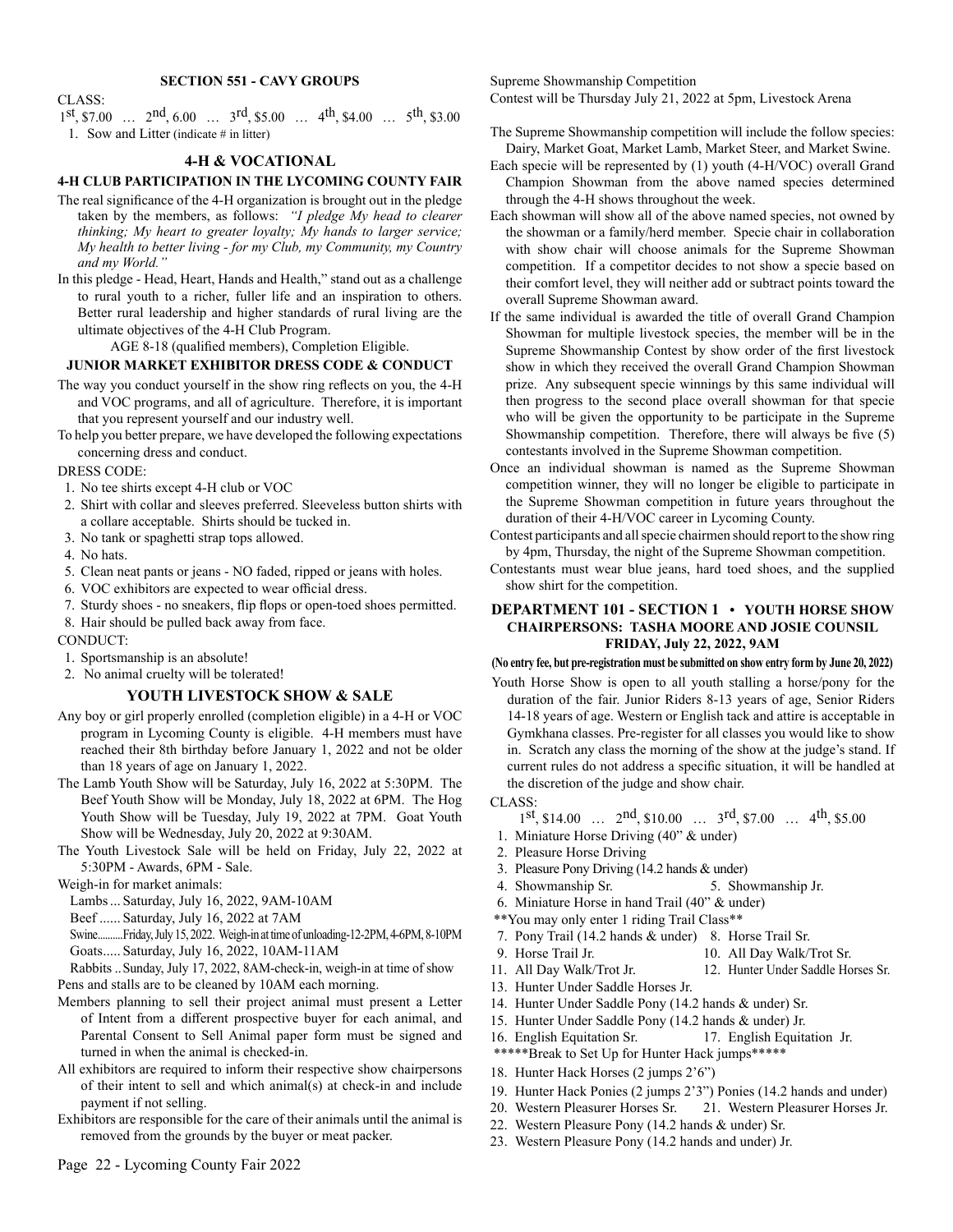- 24. Western Horsemanship Sr. 25. Western Horsemanship Jr.
	-
- 26. Working Western Horse or Pony 27. Ranch Riding Sr.
- 28. Ranch Riding Jr.
- Gymkhana Classes
- 29. Pole Bending Horses Sr. 30. Pole Bending Horses Jr.
- 31. Pole Bending Pony 32. Cutback Horses Sr.
- 33. Cutback Horses Jr. 34. Cutback Pony
- 35. Keyhole Horses Sr. 36. Keyhole Horses Jr.
- 37. Keyhole Pony 38. Barrel Race Horses Sr.
- 39. Barrel Race Horses Jr. 40. Barrel Race Pony

#### **DEPARTMENT 102 - 4-H/VOC - DAIRY CATTLE - ALL BREEDS TUESDAY, July 19, 2022 • 9AM**

#### **Youth Dairy Show of Lycoming County. This includes youth enrolled in 4-H & VOC Projects.**

#### **Members from other counties are welcome to participate in the Lycoming County Show.**

- Judging for master fitting and showmanship will be done simultaneously with the judging of type to begin at 9AM on Tuesday, July 19, 2022. A boy or girl must reach their eighth  $(8<sup>th</sup>)$  birthday before January 1,
- 2022 to show. Any 4-H or VOC member who is properly enrolled in a Pennsylvania 4-H Club or VOC chapter and meets all of the requirements of
- membership (completion eligible) may participate in the youth dairy show.
- All animals entered in group or special classes must have been shown in a previous individual age class.

If help needed in the ring, another 4-H/Voc youth may assist.

**Any 4-H/VOC member who had Supreme or Reserve Supreme Champion last year must acquire 2 signed buyers for the Livestock Sale and turned into Dairy Superintendent at check-in. If requirement not met, will not be allowed to show in 4-H/Voc Dairy Cattle Show.**

**BREEDS:** 1. Ayrshire 2. Brown Swiss 3. Guernsey 4. Holstein 5. Jersey 6. Red & White 7. Milking Shorthorn

CLASS:

- $1^{st}$ , \$15.00 …  $2^{nd}$ , \$14.00 …  $3^{rd}$ , \$12.00 …  $4^{th}$ , \$10.00 …  $5^{th}$ , \$8.00 … All Others, \$6.00
- 1. Spring Calf, born 3-1-22 to 5-31-22
- 2. Winter Calf, born 12-1-21 to 2-28-22
- 3. Fall Calf, born 9-1-21 to 11-30-21
- 4. Summer Yearling, born 6-1-21 to 8-31-21
- 5. Spring Yearling, born 3-1-21 to 5-31-21
- 6. Winter Yearling, born 12-1-20 to 2-29-21
- 7. Fall Yearling, born 9-1-20 to 11-30-20 Junior Champ & Res Junior Champ - Ribbon
- 16. Dry Cow 4 yrs & under, born on or after 9-1-17 (must be dry by show date [on DHI or otherwise])
- 17. Dry Cow 5 yrs & over, born prior to 9-1-17
- 1st, \$18.00 ...  $2<sup>nd</sup>$ , \$15.00 ...  $3<sup>rd</sup>$ , \$12.00 ...  $4<sup>th</sup>$ , \$10.00 ...  $5<sup>th</sup>$ , \$8.00 ... All Others, \$6.00
- 18. Summer Jr. 2-yr-old in milk, born 6-1-20 to 8-31-20
- 19. Jr. 2-yr-old in milk, born 3-1-20 to 8-31-20
- 20. Sr. 2-yr-old in milk, born 9-1-19 to 2-28-20
- 21. Jr. 3-yr-old in milk, born 3-1-19 to 8-31-19
- 22. Sr. 3-yr-old in milk, born 9-1-18 to 2-28-19
- 23. 4-yr-old cow, born 9-1-17 to 8-31-18
- 24. 5-yr-old cow, born 9-1-16 to 8-31-17
- 25. 6 yrs & older born before 9-1-16 Senior Champ & Res Senior Champ - Ribbon
- Grand Champ & Res Grand Champ Ribbon
- $1^{st}$ , \$30.00 …  $2^{nd}$ , \$25.00 …  $3^{rd}$ , \$20.00 …  $4^{th}$ , \$15.00 …  $5^{th}$ , \$10.00 … All Others, \$6.00
- 34. Dairy Exhibitor's Herd 3 animals, any age, owned by 1 exhibitor.
- 35. Produce of Dam 2 animals, any age, the produce of 1 cow. The Dam must be named. Animals need not be owned by the same exhibitor.
- 36. Dam & Daughter 2 animals, 1 cow & 1 daughter, any age, need not be both owned by 1 exhibitor.
- 37. Best Bred & Owned an animal, any age, bred and owned by the exhibitor. One entry per exhibitor.
- 38. Banners will be awarded for Premier Breeder and Premier Exhibitor based on a three animal count maximum (leased animals not eligible).
- 39. Supreme Champion will be awarded.
- 40. Reserve Supreme Champion will be awarded.
- 41. Club or Chapter Herd (one herd per club or chapter). Minimum of 3 exhibitors with 5 animals Any age or breed. No more than 3 cows.
- Blue ribbon winners at the judges discretion will compete for Breed Champ. The Grand Champs of each breed will compete for Youth Supreme Champ and Reserve.
- Fitting & Showing Awards Master Fitting and Master Showman Awards will be presented four-dollar (\$4.00) awards.
- Following the Type show there will be a Section 20 Showmanship Competition. There will be four divisions for Showmanship as follows: (Age determined by 4-H age, before January 1); Class 1: Senior Division - Ages 16 & up. Class 2: Intermediate Division - Ages 13 to 15. Class 3: Junior Division - Ages 10 to 12. Class 4: Beginner Division - Ages 8 to 9. In each division awards will be given; 25% based on fitting and 75% on showmanship. All members are eligible to enter the Showmanship Competition. Exhibitors must show own animal previously shown. 1st place in each division to show for overall champion.

#### **GENERAL RULES 4-H AND VOCATIONAL MARKET ANIMALS**

- 1. Market Beef and Dairy Beef must be designated by January 1, 2022 and tagged by January 15, 2022. Market Swine, Sheep and Goats must be designated by April 15, 2022 and tagged by May 1, 2022.
- 2. Entries must be sent to the fairgrounds by June 20, 2022.
- 3. A boy or girl must reach their 8th birthday before January 1, 2022 to show.
- 4.Junior & Youth Division classes eligibility. These classes are open to Lycoming County 4-H Club members and Vocational Agriculture students. Exhibitors must be members of a regularly organized 4-H Club or be Vocational Agriculture Students, carrying a project in the field they wish to make entry and be under the supervision of Cooperative Extension Service or a Vocational Agriculture Instructor. Youth dairy can be enrolled in any county in PA.
- 5. Exhibitors must review and follow department specific rules.
- 6. All market animals must have a Lycoming County ear tag. Each animal may be tagged and registered to only one exhibitor. Lost tags should be replaced within seven (7) days.
- 7. On-farm spot inspections of market animals are possible between the tagging deadline and the show. Untagged animals, improperly tagged animals, or animals housed at a location other than that listed on the entry form will be disqualified. If housed at a different location other than listed, supply the address at the time of designation.
- 8. Direct interference with the judge, show management, other exhibitors,breed representatives, or show officials before, during, or after the competitive event is prohibited. In the furtherance of their official duty, all judges, show management, or other show officials shall be treated with courtesy,cooperation and respect and no person shall direct abusive or threatening conduct toward them.
- 9. No owner, exhibitor, fitter, trainer, or absolutely responsible person shall conspire with another person or persons to intentionally violate this code of ethics or knowingly contribute or cooperate with another person or persons either by affirmative action or inaction to violate this code of ethics.
- 10. If an exhibitor wishes to appeal a decision regarding eligibility, qualifications, or rule of interpretation made by the Show Committee, may appeal by the following procedure.

a. First - appeal to the Show Chairperson/Superintendent or Dairy Committee.

b. Second - appeal to the Livestock Executive Committee.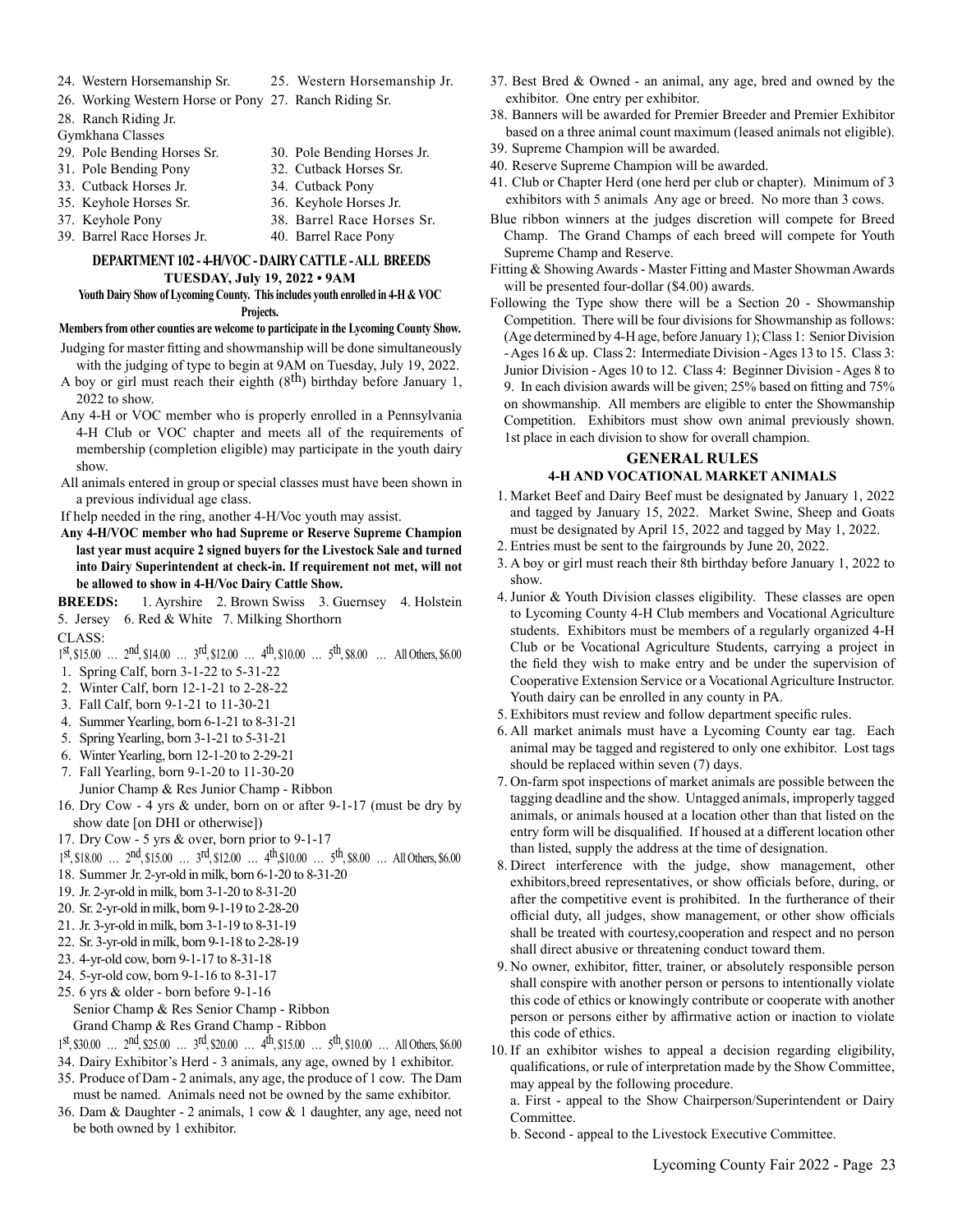c. Third - appeal to the Fair Board. (A \$50.00 deposit must accompany any protest requiring an investigative procedure. Deposit will be returned in the event the protest is sustained.).

d. This appeal process does not apply to rulings of official judges. All decisions by Judges are final.

- 11. No animal showing clinical signs of contagious or infectious disease will be admitted to any show. "Executive Committee will make decision to have animal removed from the fairgrounds.).
- 12. All animals consigned for slaughter during or immediately following the show shall not receive any treatment with drugs or biologics within the withdraw time prior to slaughter. Withdrawal times for drugs and biologics are all stated on the directions for use. Label directions must be follow at all times.
- 13. Use only grooming products that are approved for use on meat producing animals when fitting any animal for show. (If in question, don't use it.).
- 14. Any animal showing any evidence of unethical fitting practices such as tampering with the natural fleshing and muscle development (including but NOT limited to drenching and pumping of fluids) will be banned from the show and no premiums awarded for livestock. No exhibitors shall be allowed to use any coloring agents on any animal exhibited. The Fair/Livestock Executive Committee may adopt and implement various tests designed to monitor this prohibition, including but not limited to a "white glove" or "white towel" test. No aerosol cans or other pressurized containers will be allowed in designated areas.
- 15. The Fair/Livestock Executive Committee reserves the right to test any animal for the illegal use of drugs or antibiotics. The act of entering an animal in this show is the given consent by the owner, exhibitor, fitter, trainer, and/or absolutely responsible person for show committee to obtain and specimen of urine, saliva, blood or other substances from animal to be used in testing.
- 16. It is the responsibility of the exhibitor to see that their animal is present at the specified time and place for weighing, showing, and selling. Any exhibitor not in line and ready to enter ring when class is entering ring will be disqualified from that class.
- 17. Animals' pens must be cleaned by 10AM each day OR PREMIUM MONEY WILL BE FORFEITED. Exhibitors will forfeit premium money if each livestock exhibitor's pen(s) is not cleaned out at the end of fair or when animal(s) leave in addition to daily cleaning.
- 18. Each exhibitor will be eligible for Master Fitter and Master Showman awards. They will be divided as follows: First year (any age), Junior (9-12 years of age), Intermediate (13 - 15 years of age), Seniors (16- 18 years of age). Premium for fitting is \$4.00 each. Master Showman Placings:  $1^{st}$ , \$10.00 ...  $2^{nd}$ , \$9.00 ...  $3^{rd}$ , \$8.00 ...  $4^{th}$ , \$7.00 ...  $5<sup>th</sup>$ , \$6.00 ... Others, \$5.00.
- 19. Grand Champ and Res Grand Champ of all market species MUST be sold. All animals will be sold unless the owner/exhibitor notifies the specie chairperson otherwise and turns in the "intent not to sell" slip at weigh in. There is a \$5.00 fee if you do not sell your small animals or a \$15.00 fee if you do not sell your beef animals in the sale. Made payable to the Livestock Committee. If no fee is collected your premium check will be withheld.
- 20. Any exhibitor violating the release time or other Fair Show rules or regulations may lose the privilege of showing at a future show or be subject to other appropriate action as deemed necessary by the Fair/ Livestock Executive Committee.
- 21. Youth exhibitor for livestock must be a member of a Lycoming County 4-H Club or a VOC program.
- 22. All Youth Livestock Market Shows are terminal shows. No other show/fair tags can be placed in animals ears. If a market animal is shown in the Youth Livestock Market Show, the animal is not to be shown at another show/fair.
- 23. The judge has the authority to run the show and help in regulating the

livestock show guidelines.

- 24. No animal will be unloaded until an accredited veterinarian or Specie Health Monitor has examined the animal on the exhibitor's trailer. All animals will be unloaded in a humane manner without excessive force. Ear and tail pulling, kicking, punching or forced movement of the swine will not be allowed. All animals must be able to be unloaded under their own power.
- 25. All exhibited animals must be removed by Noon on Sunday, July 24, 2022. All exceptions must be approved by species chairperson.

#### **NATIONAL CODE OF SHOW RING ETHICS**

**Developed by International Association of Fairs and Expositions (IAFE)**

- Exhibitors of animals at livestock shows shall at all times deport themselves with honesty and good sportsmanship. Their conduct in this competitive environment shall always reflect the highest standards of honor and dignity to promote the advancement of agricultural education. This code applies to junior as well as open class exhibitors who compete in structured classes of competition. This code applies to all livestock offered in any event at a livestock show. In addition to the "IAFE National Code of Show Ring Ethics," fairs and livestock shows may have rules and regulations which they impose on the local, county, state, provincial & national levels.
- All youth leaders working with junior exhibitors are under an affirmative responsibility to do more than avoid improper conduct or questionable acts. Their moral values must be so certain and positive that those younger and more pliable will be influenced by their fine example. Owners, exhibitors, fitters, trainers and absolutely responsible persons who violate the code of ethics will forfeit premiums, awards and auction proceeds and shall be prohibited from future exhibition in accordance with the rules adopted by the respective fairs and livestock shows. Exhibitors who violate this code of ethics demean the integrity of all livestock exhibitors and should be prohibited from competition at all livestock shows in the United States and Canada.
- The following is a list of guidelines for all exhibitors and all livestock in competitive events:
- 1. All exhibitors must present, upon request of fair and livestock show officials, proof of ownership, length of ownership and age of all animals entered. Misrepresentation of ownership, age, or any facts relating thereto is prohibited.
- 2. Owners, exhibitors, fitters, trainers or absolutely responsible persons shall provide animal health certificates from licensed veterinarians upon request by fair or livestock show officials.
- 3. Junior exhibitors are expected to care for and groom their animals while at fairs or livestock shows.
- 4. Animals shall be presented to show events where they will enter the food chain free of drugs. The act of entering an animal in a livestock show is the giving of consent by the owner, exhibitor, fitter, trainer and/or absolutely responsible person for show management to obtain any specimens of urine, saliva, blood, or other substances from the animal to be used in testing. Animals not entered in an event which culminates with the animal entering the food chain shall not be administered drugs other than in accordance with applicable federal, state and provincial statutes, regulations and rules. Livestock shall not be exhibited if the drugs administered in accordance with federal, state and provincial statutes, regulations and rules affect the animal's performance or appearance at the event. If the laboratory report on the chemical analysis of saliva, urine, blood, or other sample taken from livestock indicates the presence of forbidden drugs or medication, this shall be prima facie evidence such substance has been administered to the animal either internally or externally. It is presumed that the sample of urine, saliva, blood, or other substance tested by the approved laboratory to which it is sent is the one taken from the animal in question, its integrity is preserved and all procedures of said collection and preservation, transfer to the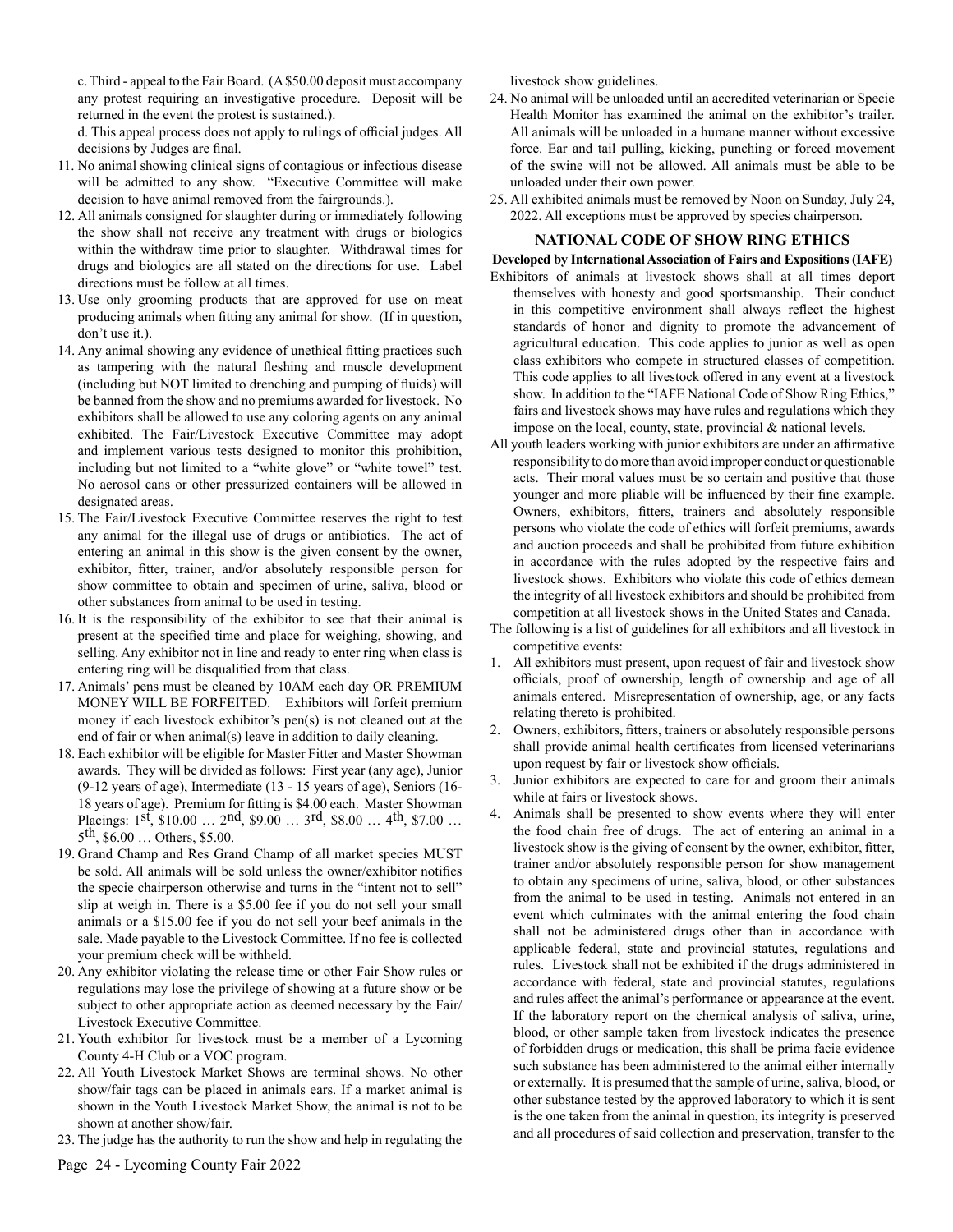laboratory and analysis of the sample are correct and accurate and the report received from the laboratory pertains to the sample taken from the animal in question and correctly reflects the condition of the animal at the time the sample was taken, with the burden on the owner, exhibitor, fitter, trainer, or absolutely responsible person to prove otherwise at any hearing in regard to the matter conducted by the fair or livestock show. At any time after an animal arrives on the fair or livestock show premises, all treatments involving the use of drugs and/or medications shall be administered by a licensed vet.

- 5. Any surgical procedure or injection of any foreign substance or drug or the external application of any substance (irritant, counterirritant, or similar substance) which could affect the animal's performance or alter its natural contour, confirmation, or appearance, except external applications of substances to the hoofs or horns of animals which affect appearance only and except for surgical procedures performed by a duly licensed veterinarian for the sole purpose of protecting the health of the animal is prohibited.
- 6. The use of showing and/or handling practices or devices such as striking animals to cause swelling, using electrical contrivance, or other similar practices are not acceptable and are prohibited.
- 7. Direct criticism or interference with the judge, fair or livestock show management, other exhibitors, breed representatives, or show officials before, during, or after the competitive event is prohibited. In the furtherance of their official duty, all judges, fair and livestock show management, or other show officials shall be treated with courtesy, cooperation and respect and no person shall direct abusive or threatening conduct toward them.
- 8. No owner, exhibitor, fitter, trainer, or absolutely responsible person shall conspire with another person or persons to intentionally violate this code of ethics or knowingly contribute or cooperate with another person or persons either by affirmative action or inaction to violate this code of ethics. Violation of this rule shall subject such individual to disciplinary action.
- 9. The application of this code of ethics provides for absolute responsibility for an animal's condition by an owner, exhibitor, fitter, trainer, or participant whether or not he or she was actually instrumental in or had actual knowledge of the treatment of the animal in contravention of this code of ethics.
- 10. The act of entering an animal is the giving of consent by the owner, exhibitor, fitter, trainer, or absolutely responsible person to have any disciplinary action taken by the fair or livestock show against such individuals published in any publication of the International Association of Fairs and Expositions, including Fairs and Expositions and any special notices to members.
- 11. The act of entering an animal in a fair or livestock show is the giving of verification by the owner,exhibitor, fitter, trainer, or absolutely responsible person that he or she has read the "IAFE National Code of Show Ring Ethics" and understands the consequences of and penalties provided for actions prohibited by the code. It is further a consent that any action which contravenes these rules and is also in violation of federal, state, or provincial statutes, regulations, or rules may be released to appropriate law enforcement authorities with jurisdiction over such infractions.

#### **DEPARTMENT 103 - 4-H/VOC BEEF CATTLE 4-H/VOC - REGISTERED BREEDING BEEF • MONDAY, July 18, 2022 • 6PM Entries deadline June 20, 2022**

#### **DOUBLE ENTRY FEE FOR ADDITIONS OR SUBSTITUTIONS AFTER THIS DATE.**

**BREEDS:** 1. Hereford 2. Simmental 3. Limousin 4. Maine Anjou 5. Shorthorn 6. Angus 7. Pinzgaruer 8. Scottish Highlander(horns permitted as a characteristic of breed) CLASS:

- 1st, \$15.00 … 2nd, \$14.00 … 3rd, \$12.00 … 4th,\$10.00 … 5th, \$8.00 … All Others, \$6.00 1. Jr. Calf, born after 1-1-22
- 2. Late Sr. Calf, born after 12-1-21 to 12-31-21
- 3. Early Sr. Calf, born 9-1-21 to 11-30-21
- 4. Late Summer Yrling, born 7-1-21 to 8-31-21
- 5. Early Summer Yrling, born 5-1-21 to 6-30-21
- 6. Late Jr. Yrling, born 3-1-21 to 4-30-21
- 7. Early Jr. Yrling, born 1-1-21 to 2-28-21
- 8. Sr. Yrling, born 9-1-20 to 12-31-20
- 9. 2-year old, born 5-1-20 to 8-31-20
- 10. Aged Cow, born prior 5-1-20
- All animals entered in group classes must have been shown in a previous class.
- 1st, \$30.00 … 2nd, \$25.00 … 3rd, \$20.00 … 4th,\$15.00 … 5th, \$10.00 … All Others, \$6.00
- 11. Cow Calf Class
- 12. Champ & Res Champ Ribbon
	- Grand Champ & Res Grand Champ Ribbon
- All first merit winners will compete for the Champ and Res Champ of each breed. All Breed Champs will then compete for Grand Champ and Res Grand Champ Registered Breeding Animal.

Show order will be determined by the Beef Committee.

#### **4-H/VOC - COMMERCIAL BREEDING BEEF (Non-registered heifers) • (Registration of animals not required) (Must be 3/4 beef breed)**

**BREEDS:** 50. Mini Hereford 51. Hereford 52. Simmental

53. Limousin 54. Maine Anjou 55. Shorthorn 56. Angus 57. Charolias 58. British White 59. Scottish Highlander(horns permitted as a characteristic of breed) CLASS:

 1st, \$15.00 … 2nd, \$14.00 … 3rd, \$12.00 … 4th,\$10.00 … 5th, \$8.00 … All Others, \$6.00 1. Jr. Calf, born after 1-1-22

- 2. Late Sr. Calf, born after 12-1-21 to 12-31-21
- 3. Early Sr. Calf, born 9-1-21 to 11-30-21
- 4. Late Summer Yrling, born 7-1-21 to 8-31-21
- 5. Early Summer Yrling, born 5-1-21 to 6-30-21
- 6. Late Jr. Yrling, born 3-1-21 to 4-30-21
- 7. Early Jr. Yrling, born 1-1-21 to 2-28-21
- 8. Sr. Yrling, born 9-1-20 to 12-31-20
- 9. 2-year old, born 5-1-20 to 8-31-20
- 10. Aged Cow, born prior 5-1-20

All animals entered in group classes must have been shown in a previous class.

- 1st, \$30.00 … 2nd, \$25.00 … 3rd, \$20.00 … 4th,\$15.00 … 5th, \$10.00 … All Others, \$6.00
- 11. Cow Calf Class
- 12. Champ & Res Champ Ribbon

#### **SECTION 75 - JUNIOR BEEF BLOCKING CONTEST SUNDAY, July 17, 2022 • 1PM**

The event is open to any Lycoming County 4-H or VOC member enrolled in a beef project. Contestants must provide their own chute and equipment. Judging will be based on the trimming technique and improved appearance of the beef during the event. The beef fitter classes will include:

Age:

1. Junior (8 by Jan. 1 current year) .. completed clipped .. adult/parent present 2. Intermediate (11-13) . clip tail with helper; must be same age or older & 4-H/VOC member 3. Senior (14-19) . belly done; youth to clip tail & head . same as above to act as holder Time limit will be one hour. Ringmaster will be present with a list of rules. Premiums: 1st-\$12, 2nd-\$10, 3rd-\$8, 4th-\$6, 5th-\$4, all others-\$3 Entry forms available at Fair Office.

#### **SECTION 80 - 4-H/VOC MARKET STEERS MONDAY, July 18, 2022 • 6PM**

#### RULES:

- 1. Beef Cattle arrival times are Friday, July 15, 2022, NOON-10PM.
- 2. All steers **MUST** have their horns and scurs less than one (1) inch, not adhered to the skull, and approved by a vet.
- 3. Steers must be three-quarter (3/4) beef breeding.
- 4. Exhibitor may tag three (3) Market Beef, show two (2) Market Beef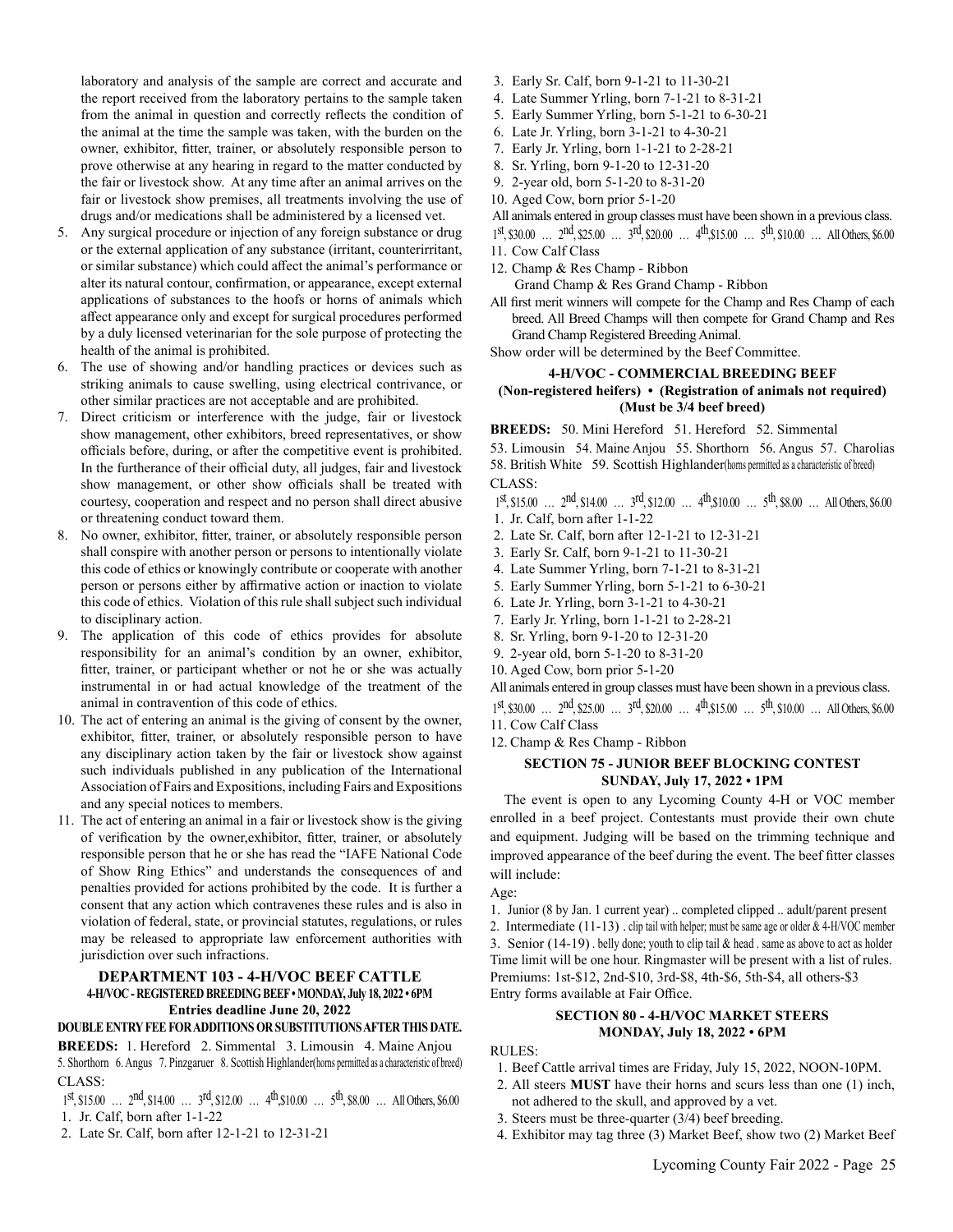and sell two (2) Market Beef.

- 5. Market steers to be eligible for sale MUST weigh a minimum of 800 lbs.
- 6. The exhibitor MUST wear long pants and sturdy shoes (no sandals or cloth sneakers) to be eligible to show.
- 7. Show order will be determined by the Beef Committee.
- 8. Owners must be present at weigh-in and at time of judging.
- 9. There may be a Champ and Res Champ for each division, and a Grand Champ and Res Grand Champ.
- 10. No feed and water after midnight on the night before weigh-in, until the consent is given by the chairperson.

1st, \$18.00 … 2nd, \$16.00 … 3rd, \$12.00 … 4th, \$10.00 … 5th, \$8.00 … All Others, \$6.00  $CLASS$ 

1. Individual Market Steer

#### **SECTION 85 - 4-H/VOC DAIRY BEEF**

#### RULES:

- 1. Dairy Beef Cattle arrival times are Friday, July 15, 2022, NOON-10PM.
- 2. Dairy steer entries should exhibit dairy character and NOT be the result of a cross with a beef type breed.
- 3. All Dairy Beef MUST have their horns and scurs less than one (1) inch, not adhered to the skull, and approved by a vet.
- 4. The exhibitor MUST wear long pants and sturdy shoes (no sandals or cloth sneakers) to be eligible to show.
- 5. Exhibitor may tag three (3) Dairy Beef, show two (2) Dairy Beef and sell two (2) Dairy Beef.
- 6. Minimum weight to sell is 1,000 lbs.
- 7. No heifers in the market class.
- 8. There may be a Champ and Res Champ for each division, and a Grand Champ and Res Grand Champ
- 9. No feed and water after midnight on the night before weigh-in, until the consent is given by the chairperson.
- 1st, \$18.00 … 2nd, \$16.00 … 3rd, \$12.00 … 4th, \$10.00 … 5th, \$8.00 … All Others, \$6.00 CLASS:
- 1. Individual Dairy Beef

#### **DEPARTMENT 104 - 4-H/VOC BREEDING SHEEP**

#### **SATURDAY, July 16, 2022 following the market sheep show** RULES:

- 1. All sheep exhibited must be accompanied by an official Certificate of Veterinary Inspection (CVI) signed by a licensed veterinarian indicating he has inspected the flock of which the animals are a part and found them free from Scabies and other transmissible diseases.
- 2. Any animal of unthrifty nature, unsuitable condition, or which cannot be satisfactorily handled under show conditions must be removed from the fairgrounds.
- 3. Pen of lambs consists of two (2) ram lambs and two (2) ewe lambs.
- 4. Individual exhibitor restricted to a maximum of 7 animals in any specific breed. Maximum of 50 head per farm.
- 5. Sheep must be on the grounds Friday, July 15, 2022 between NOON-10PM.
- 6. Entry papers deadline date, June 20, 2022. Additions and substitutions, double entry fee after this date.
- 7. Judging will be on Saturday, July 16, 2022 beginning at 5:30PM.
- 8. All animals will remain on premises until 9PM, Saturday, July 23, 2022.
- 9. Sheep can compete in more than one class.
- 10. All animals entered in group classes must have been shown in a previous class.
- **BREEDS:** 1. Border Cheviot 2. North County Cheviot 3. Corriedale
- 4. Dorset 5. Hampshire 6. Merino 7. Shropshire 8. Southdown
- 9. Suffolk 10. Rambouillet 11. Tunis 12. Natural 13. Texel
- 14. Horned Dorset 15. Others by breed 17. California Red
- CLASS:
- 1st, \$12.00 … 2nd, \$10.00 … 3rd, \$9.00 … 4th, \$7.00 … 5th, \$6.00 … All Others, \$3.00
- 1. Ram, 1 year and under 2 years
- 2. Fall Ram Lamb, 9-1-21 to 12-31-21
- 3. Spring Ram Lamb, after 1-1-22
- 4. Champ Ram/Res Champ Ram
- 5. Pair of Ram Lambs
- 6. Yearling Ewe, 1 year and under 2 years
- 7. Pair of Yearling Ewes
- 8. Fall Ewe Lamb, 9-1-21 to 12-31-21
- 9. Spring Ewe Lamb, after 1-1-22
- 10. Pair of Ewe Lambs
- 11. Pen of Lambs
- 12. Flock
- 13. Breeders Young Flock
- All breed Champs will compete for overall Youth Grand Champ and Res Grand Champ Breeding Sheep. Each exhibitor will be eligible for Master Fitter and Master Showman ribbons and Overall Master Showman award.

**COMMERCIAL BREEDS:** 31. Border Cheviot 32. North County Cheviot

- 33. Corriedale 34. Dorset 35. Hampshire 36. Merino 37. Shropshire
- 38. Southdown 39. Suffolk 40. Rambouillet 41. Tunis 42. Natural Color
- 43. Texel 44. Horned Dorset 45. Others by breed 47. California Red
- CLASS:
- $1^{st}$ , \$12.00 …  $2^{nd}$ , \$10.00 …  $3^{rd}$ , \$9.00 …  $4^{th}$ , \$7.00 …  $5^{th}$ , \$6.00 … All Others, \$3.00
- 1. Ram, 1 year and under 2 years
- 2. Fall Ram Lamb, 9-1-21 to 12-31-21
- 3. Spring Ram Lamb, after 1-1-22
- 4. Champ Ram/Res Champ Ram
- 5. Pair of Ram Lambs
- 6. Yearling Ewe, 1 year and under 2 years
- 7. Pair of Yearling Ewes
- 8. Fall Ewe Lamb, 9-1-21 to 12-31-21
- 9. Spring Ewe Lamb, after 1-1-22 10. Pair of Ewe Lambs
- 11. Pen of Lambs 12. Flock
- 13. Breeders Young Flock
- 14. Champ/Res Champ Ewe

#### **DEPARTMENT 104 - SECTION 25 • 4-H/VOC MARKET SHEEP SATURDAY, July 16, 2022 • 5:30PM**

- 1. Weight minimum 75 lbs.; maximum marketable weight.
- 2. No lambs under 75 lbs. will be eligible for the sale.
- 3. Lambs must be on fairgrounds on Friday, July 15, 2022 NOON-10PM.
- 4. Lamb weigh-in will be Saturday, July 16, 2022 from 9AM-10PM. **NO REWEIGHS.**
- 5. Pair of Market Lambs will consist of two (2) lambs. May be withers and/or ewes. Must be owned by the individual.
- 6. Youth Sheep Breeding Classes: Sheep shown in breeding classes cannot be shown in market classes or vice versa.
- 7. All four feet of the sheep must be kept on the ground during the judging.
- 8. All lambs must be slick sheared at the time of weigh-in.
- $1^{st}$ ,  $$12.00$  …  $2^{nd}$ ,  $$10.00$  …  $3^{rd}$ ,  $$9.00$  …  $4^{th}$ ,  $$7.00$  …  $5^{th}$ ,  $$6.00$  … All Others,  $$3.00$
- CLASS:
- 1. Individual market lamb
- 51. Pair of market lambs

#### **DEPARTMENT 105 - 4-H/VOC MARKET SWINE TUESDAY, July 19, 2022 AT 7PM Entries deadline June 20, 2022 DOUBLE ENTRY FEE FOR ADDITIONS OR SUBSTITUTIONS AFTER DEADLINE DATE.**

1. No swine shall be exhibited at the fair unless the animal is accompanied by a Pennsylvania Health Certificate or ICVI that has been issued by an accredited veterinarian not more than 14 days before the date of

Page 26 - Lycoming County Fair 2022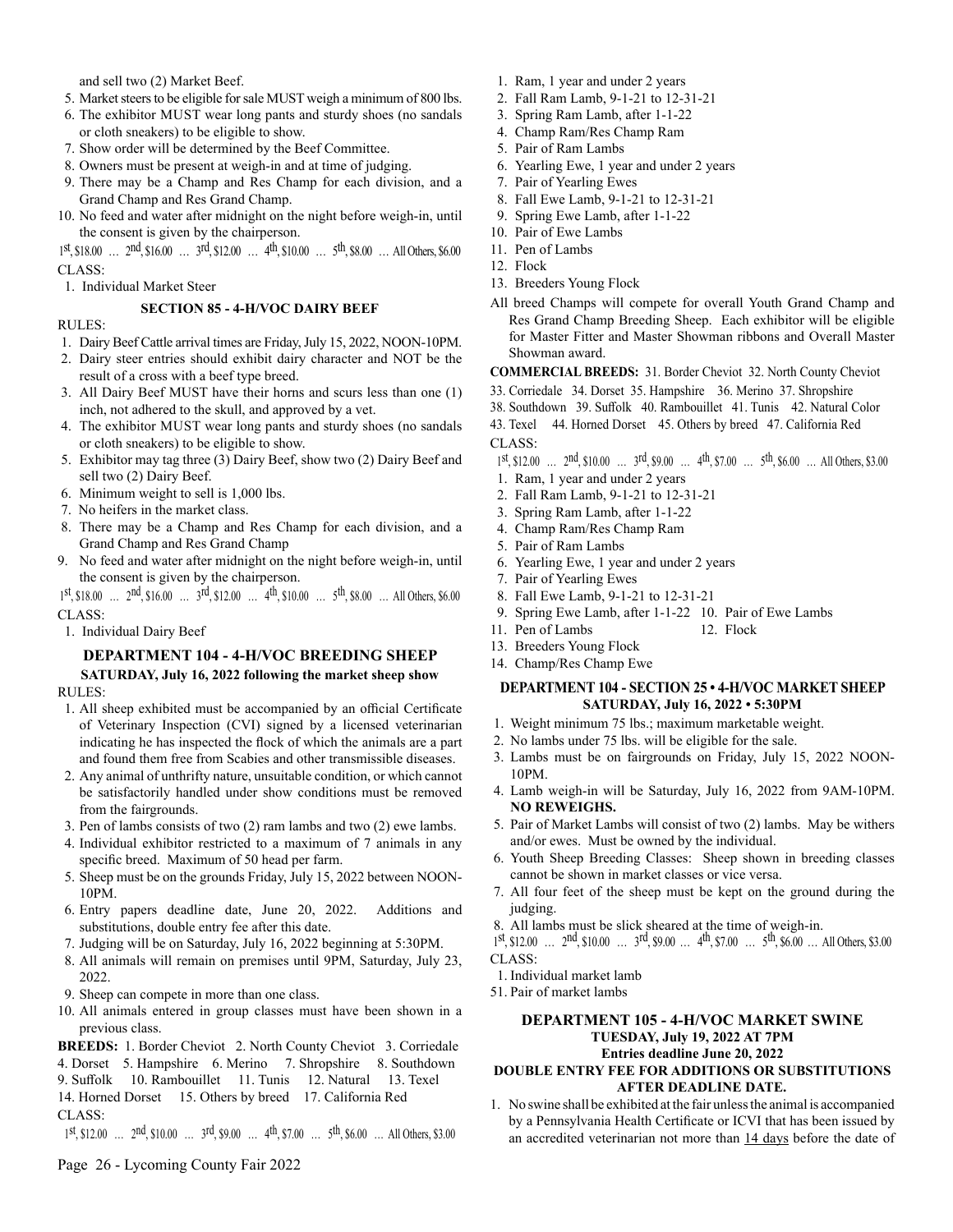the animal exhibition.

- 2. All swine exhibited at the fair must have a RFID tag and a Lycoming County fair tag. Ear notches only, are not acceptable.
- 3. Exhibitors must be present and have charge of their animal at the time of judging and the sale. Weigh in times: 12-2 pm., 4-6 pm., and 8-10 pm. on July 15, 2022.
- 4. Hogs will be weighed at the time of unloading for eligible weight. NO REWEIGHS. All swine not weighing between 220-290 pounds will immediately be loaded back on the trailer and sent home.
- 5. No swine will be unloaded until an accredited veterinarian or Swine Health Monitor has examined the swine on the exhibitor's trailer. All swine will be unloaded in a humane manner without excessive force. Ear and tail pulling, kicking, punching or forced movement of the swine will not be allowed. All swine must be able to be unloaded under their own power.
- 6. All hogs arriving at weigh-in, need to be clean in appearance. Hogs deemed unclean by the swine chairperson, will not be unloaded until clean. All pigs MUST be rewashed within 12 hours of arrival at the fair.
- 7. It is the sole responsibility of the exhibito to unload their swine. Swine committee members will not enter the exhibitor's trailer to help with unloading.
- 8. A trailer may only unload 1 set of pigs. Once a trailer has unloaded pigs, it cannot bring another load of pigs to be unloaded at the fairgrounds. The trailer cannot transport and unload exhibitors pigs then go to another exhibitors farm to bring another load of pigs.
- 9. The barns will be closed to all exhibitors and visitors during times of check-in (12-2pm, 4-6pm, and 8-10pm). This means only designated individuals assigned to help unload swine are allowed in the swine barn and surrounding areas during this time. Congregating around the check-in area will not be allowed. Exhibitors cannot enter another exhibitors trailer unless they are wearing appropriate personal protective equipment (gloves, plastic boots, etc).
- 10.There will be two market swine shows, Market Barrow and Market Gilt. Show order will be Market Barrow followed by Market Gilt.
- 11.Market swine will not be shown by breed, but will be divided by weight classes, at the discretion of the swine committee.
- 12.Hogs will NOT be slick sheared; hair will be NO less than 3/4" in length. Hair length will be carded at check-in and when entering the arena for show. Head, tails, and ears may be clipped. Any infraction will be a disqualification from the show.
- 13.The exhibitor MUST wear long pants and sturdy shoes (no sandals or cloth sneakers).
- 14.No hogs will be permitted in the wash area once the show has started.
- 15.All swine MUST go to direct slaughter and the harvest be verified. Absolutely no swine will be allowed to go to private harvesting facilities or leave fairgrounds on trailers other than the direct slaughter trailer.
- 16.Due to the swine quarantine that all swine must be terminal, the only swine able to exhibit in the open swine show are current Lycoming County Youth individuals.

 $1^{st}$ ,  $$12.00$  …  $2^{nd}$ ,  $$10.00$  …  $3^{rd}$ ,  $$9.00$  …  $4^{th}$ ,  $$7.00$  …  $5^{th}$ ,  $$6.00$  … All Others,  $$3.00$ Grand and Res Champs will receive ribbons.

#### **SECTION 1 - MARKET BARROW**

CLASS:

1. Individual Barrow

51.Pair of Barrows

#### **SECTION 2 - MARKET GILT**

 $CLASS$ 

- 1. Individual Gilt
- 51. Pair of Gilts

#### **DEPARTMENT 106 - 4-H/VOC DAIRY GOAT SHOW WEDNESDAY, July 20, 2022 FOLLOWING MARKET SHOW**

#### **Entries deadline June 20, 2022 DOUBLE ENTRY FEE FOR ADDITIONS OR SUBSTITUTIONS AFTER DEADLINE DATE**

#### **Registered and Non-registered (Commercial)**

- 1. All goats should arrive on the grounds NOON-10PM on Friday, July 15, 2022.
- 2. Goats shown in breeding classes cannot be shown in market classes and vice versa.
- 3. 4-H and VOC members must be present and have charge of their animals at the time of judging.
- 4. An official Certificate of Veterinary Inspection (CVI) signed by an accredited veterinarian must accompany all goats for exhibition in Pennsylvania.
- 5. The registration papers must accompany goats from the breed association, and registration numbers must be included on the entry form. Breeding animals must be identified by scrapie tags or the permanent tattoo on the registration papers (which must accompany goat).
- 6. Owners of vaccinated goats should not product restrictions because of residue that may result from medications.
- 7. Lost tags should be replaced within seven (7) days.
- 8. Number of entries in the breeding classes is 10 per exhibitor due to space limitations.
- 9. Breeds may not be combined for group classes. All animals entered in group classes must have been shown in a previous class - i.e. does entered in age classes may be shown in group classes.
- 10. Pens are to be cleaned by 11AM each day. exhibitor will forfeit premium money if each exhibitor's pen(s) is not cleaned out each day and at end of fair, in addition to daily cleaning.

 $1^{st}$ , \$12.00 …  $2^{nd}$ , \$10.00 …  $3^{rd}$ , \$9.00 …  $4^{th}$ , \$7.00 …  $5^{th}$ , \$6.00 … Other, \$3.00

- **BREEDS** (Shown in this order): 1. Alpine 2. LaMancha 3. Nubian
- 4. Oberhasli 5. Saanen 6. Toggenburg 7. Recorded Grade
- 8. Nigerian Dwarf 9. All other by breed

CLASS:

- **JUNIOR DIVISION consists of does under 24 mo. of age that are**  *NOT in milk* **and have never freshened.**
- 1. Under 4 months 2. 4 months & under 8 months
- 3. 8 months & under 12 months 4. 12 months & under 24 months Jr. Champ & Res Champ - Ribbon
- 7. Jr. Get of Sire 3 does out of at least 2 different dams

#### **SENIOR DIVISION - consists of does that have freshened or are** *in milk***.**

- 8. Under 2 years 9. 2 years & under 3 years
- 10. 3 years and under 5 years 11. 5 years & over Sr. Champ & Res Champ - Ribbon Overall Grand Champ & Res Grand Champ - Ribbon
	- (All  $1<sup>st</sup>$  and  $2<sup>nd</sup>$  placed animals in both divisions)

#### **No entry fee for group classes.**

- 16. Senior Get of Sire 3 animals out of at least 2 different dams.
- 17. Dam & Daughter any age may be owned by more than one exhibitor - name Dam.
- 18. Dairy Herd 3 does in milk, must be owned by one exhibitor or members of immediate family.
- 19. Best udder of show
- 20. Best overall Doe of show

#### **SECTION 20 - DAIRY GOATS-NON-REGISTER (COMMERCIAL)**

1st,  $$12.00$  …  $2<sup>nd</sup>$ ,  $$10.00$  …  $3<sup>rd</sup>$ ,  $$9.00$  …  $4<sup>th</sup>$ ,  $$7.00$  …  $5<sup>th</sup>$ ,  $$6,00$  … Other, \$3.00 CLASS:

- **JUNIOR DIVISION consists of does under 24 months of age that are** *NOT in milk* **and have never freshened.**
- 21. Under 4 months 22. 4 months & under 8 months
- 23. 8 months & under 12 months 24. 12 months & under 24 months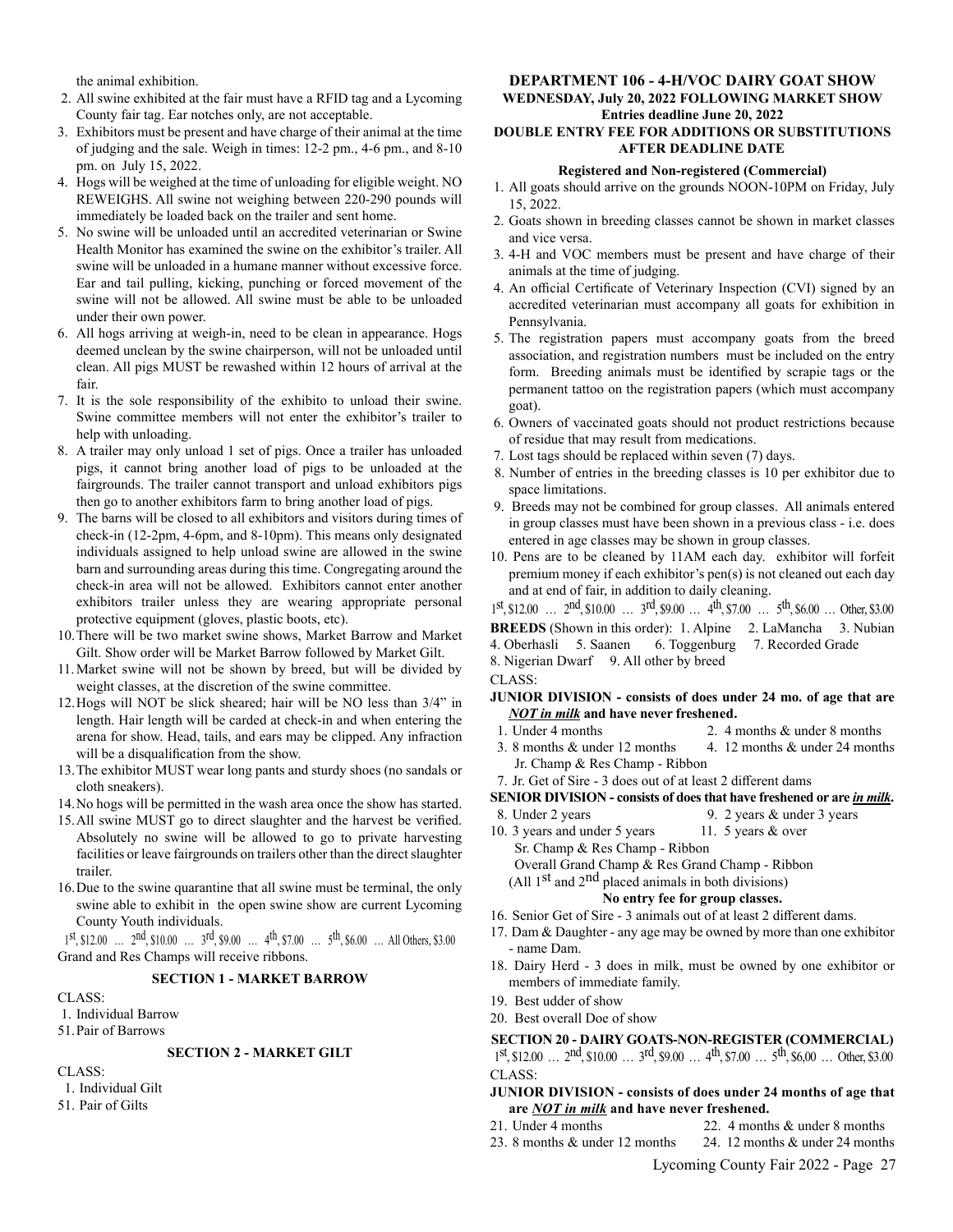#### Jr. Champ & Res Champ - Ribbon

27. Jr. Get of Sire - 3 does out of at least 2 different dams

#### **SENIOR DIVISION - consists of does that have freshened or are** *in milk***.**

28. Under 2 years 29. 2 years & under 3 years

30. 3 years and under 5 years 31. 5 years & over

 Sr. Champ & Res Champ - Ribbon Overall Grand Champ & Res Grand Champ - Ribbon

(All  $1<sup>st</sup>$  and  $2<sup>nd</sup>$  placed animals in both divisions)

#### **No entry fee for group classes.**

- 36. Senior Get of Sire 3 animals out of at least 2 different dams.
- 37. Dam & Daughter any age may be owned by more than one exhibitor name Dam
- 38. Dairy Herd 3 does in milk, must be owned by one exhibitor or members of immediate family
- 39. Best Udder of show

40. Best Overall Doe of show

#### **DEPARTMENT 106 – SECTION 25 - 4-H/VOC MARKET GOATS WEDNESDAY, July 20, 2022 • 9:30 AM Entries due June 20, 2022**

#### **DOUBLE ENTRY FEE FOR ADDITIONS AND SUBSTITUTIONS AFTER THIS DATE** RULES:

- 1. All goats should arrive on the grounds NOON-10PM on Friday, July 15, 2022.
- 2. Animals must be identified by scrapie tags or the permanent tattoo listed on the registration papers (which must accompany goat).
- 3. Goats shown in market classes cannot be shown in breeding and vice versa.
- 4. An official Certificate of Veterinary Inspection (CVI) signed by an accredited veterinarian must accompany all goats for exhibition in Pennsylvania.
- 5. All paperwork (CVI) and buyer intent is to be turned in at check-in.
- 6. Minimum weight is 50 lbs. no animal under this weight eligible for the sale. Animals to be under one (1) year of age. Goat weigh-in will be Saturday, July 16, 2022 from 10AM-11AM, and exhibitors should be present at time of weigh-in.
- 7. Due to weight variances & number of entries, the classes will be set by the species committee after weigh-in.
- 8. All animals are to be slick sheared.
- 9. Limit two (2) market animals per exhibitor.
- 10.Members planning to sell their goat(s) must present a letter of intent from a different buyer for each animal to be sold. All animals will be sold unless the owner/exhibitor notifies the species chairperson otherwise, and turns in the "Intent Not To Sell" slip by the end of the show. A \$5.00 fee (per animal) will be charged if an exhibitor decides NOT to sell an eligible animal.
- 11.Market animals may be wethers or does and horns are allowed, but must be tipped or blunted. No bucks allowed.
- 12.Individual Market goat there will be a Champ & Res Champ for each division, and an overall Grand and Res Grand Champ. Each winner will be presented a ribbon.
- 13.Pair of market goats will consist of two (2) goats may be wether and/ or doe. Must be owned by same individual.
- 14.No drenching of any form includes drench guns, water bottles and baby bottles.

 $1^{st}$ ,  $$12.00$  ...  $2^{nd}$ ,  $$10.00$  ...  $3^{rd}$ ,  $$9.00$  ...  $4^{th}$ ,  $$7.00$  ...  $5^{th}$ ,  $$6.00$  ... Other, \$3.00 CLASS:

- 1. Individual Market Goat
- 51. Pair of Market Goats

#### **4-H/VOC MEAT BREEDING GOATS**

#### **WEDNESDAY, July 20, 2022 following Dairy Goat Show Entries deadline June 20, 2022**

**DOUBLE ENTRY FEE FOR ADDITIONS OR SUBSTITUTIONS AFTER DEADLINE DATE.** RULES:

- 1. Animals must be identified by scrapie tags or the permanent tattoo listed on the registration papers (which must accompany goat).
- 2. Registered Boer goats must include registration numbers on entry form. Breed association papers must be presented at check-in. Registered full-bloods and percentages will be shown together.
- 3. Buck classes limited to animals under 6 months of age and must be registered at 97% or higher.
- 4. Each exhibitor may only have one entry per group class.
- $1^{st}$ ,  $$12.00$  ...  $2^{nd}$ ,  $$10.00$  ...  $3^{rd}$ ,  $$9.00$  ...  $4^{th}$ ,  $$7.00$  ...  $5^{th}$ ,  $$6,00$  ... Other, \$3.00

#### **DEPARTMENT 106 - SECTION 35 - 4-H & VOC MEAT BREEDING GOATS (REGISTERED BOER)**

#### CLASS:

- 1. Doe born between 4-1-22 & 6-30-22
- 2. Doe born between 1-1-22 & 3-31-22
- 3. Doe born between 9-1-21 & 12-31-21
- 4. Doe born between 6-1-21 & 8-31-21
- 5. Doe born between 1-1-21 & 5-31-21
- 6. Doe born between 6-1-20 & 12-31-20
- 7. Doe born between 1-1-20 & 5-31-20
- 8. Doe born in 2018 9. Aged Doe born 2017 and before
- **10. Champ & Res Champ doe ribbon**
- 11. Buck born between 4-1-22 & 6-30-22
- 12. Buck born between 1-1-22 & 3-31-22

#### **13. Champ & Res Champ buck - ribbon**

**GROUP CLASSES** *(no entry fee for group/pair classes):*

- 21. Dam and daughter 22. Pair of doe kids (under 1 yr)
- 23. Pair of doeling (13-24-mos) 24. Pair of does (over 24 mos)
- 25. Pair of buck kids (under 6 months)

#### **DEPARTMENT 106 - SECTION 36 - 4-H/VOC MEAT BREEDING GOATS (COMMERCIAL BOER)**

CLASS:

- 1. Doe born between 4-1-22 & 6-30-22
- 2. Doe born between 1-1-22 & 3-31-22
- 3. Doe born between 9-1-21 & 12-31-21
- 4. Doe born between 6-1-21 & 8-31-21
- 5. Doe born between 1-1-21 & 5-31-21
- 6 Doe born between 6-1-20 & 12-31-20
- 7. Doe born between 1-1-20 & 5-31-20
- 8. Doe born in 2018
- 9. Aged Doe born 2017 and before **Champ & Res Champ doe - ribbon**

**GROUP CLASSES** *(no entry fee for group/pair classes):*

- 21. Dam and daughter 22. Pair of doe kids (under 1 yr)
- 23. Pair of doeling (13-24-mos) 24. Pair of does (over 24 mos)

#### **DEPARTMENT 109 - RABBITS - SECTION 1 - 4-H/VOC MEAT PEN & FRYERS SHOW: SUNDAY, July 17, 2022 • 10AM •• Entries close June 20, 2022**

- 1. A meat pen consists of three (3) rabbits of the same breed and variety *(same color and all broken or all solid)* as **recognized and accepted** in the current edition of the ARBA Standards of Perfection. They should be uniform in weight, show the best meat characteristics and have no disqualifications as listed in the ARBA Standards of Perfection. They may be up to ten (10) weeks old (70 day maximum) and must weigh a minimum of three and a half (3.5) lbs. and maximum of five and a half (5.5) lbs. individually. Any meat pen containing rabbits under 3.5 lbs./over 5.5 lbs., or has lost one of the rabbits will not be eligible for the show and livestock sale. A fryer is a single rabbit, up to 10 weeks old and weigh between 3-1/2 to 5-1/2 lbs. They will be chosen from the 10 rabbits that are tattooed. Single fryers must be entered in addition to meat pens.
- 2. Each animal must be identified with a permanent and legible tattoo. Rabbits being grown for competition must be tattooed at approximately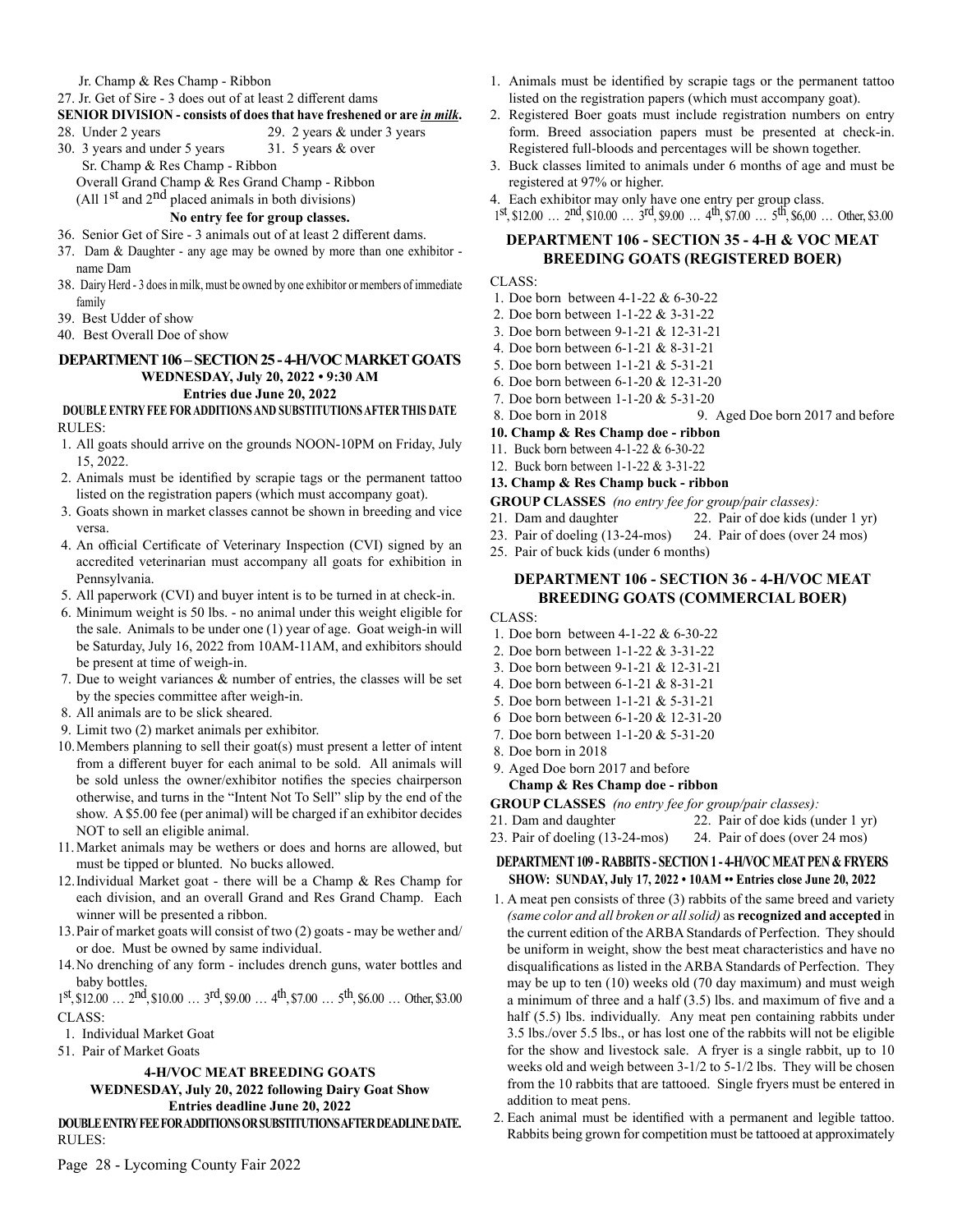five (5) weeks of age by the rabbit species chairperson at a common location– tentative date & location is June 20, 2022 at the Lycoming County fairgrounds, time to be determined. Tattoo numbers will be listed on the compliance form and will be signed by the rabbit species chairperson after the rabbits have been tattooed.This compliance form must be brought with the rabbits to the fair and be presented at check-in.

- 3. In preparation for the show, each exhibitor may have up to 10 rabbits tattooed and will be allowed to show and sell two (2) meat pens and two (2) fryers. Exhibitors may not "share" their 10 meat pen rabbits with another exhibitor.
- 4. Youth exhibitors must own the doe(s) and kits must be kindled in the owner's rabbitry no more than ten (10) weeks before show date - May 8, 2022 or later.
- 5. Owner/Exhibitor must notify their county agent or 4-H club leader of their intent to enter a meat pen and fryers before the doe is bred ("designation").
- 6. Owner/Exhibitor must notify the county agent or 4-H club leader within three (3) days of the doe's kindling.
- 7. Rabbit meat pens will be received Sunday morning July 17, 2022 by 8AM. If so desired, youth may still check their youth meat pens in on Friday evening with open rabbit check in, but they assume the risk of illness/death. Weigh-in will occur Sunday morning prior to judging(not necessarily at check-in) and exhibitors whose pens do not meet weight requirements (see item #1) have the option of taking them home. These weights will be the official weights for the youth show on Sunday morning. The exhibitor has the option of entering their meat pens in the open meat pen classes (judged Saturday), and the open judge may weigh them – but those weights WILL NOT be taken into consideration for the youth show. For those exhibitors who choose to coop their meat pens for the entire week, they will be responsible for feeding and cleaning their meat pens – for those that only enter youth meat pens in the fair, they will receive a pass to enable them to care for their meat pens. Exhibitors only showing men pen rabbits/no other species, will receive a fair pass at the discretion of the fair.
- 8. A Vet-Client Relationship (VCR) form must accompany rabbits. All paperwork (VCR, buyer intent, market animal designation, parental consent & compliance form) is to be turned in to chairperson at check-in Sunday morning, July 17, 2022.
- 9. Exhibitors must be present on show day to show their meat pens and fryers for judging or the pen(s) will be disqualified. In the case where the exhibitor is physically unable to attend the show due to ill health or family tragedy, another youth must show the meat pen and fryers.
- 10.All meat pens and fryers will be sold unless the owner/exhibitor notifies the species chairperson otherwise and turns in the "Intent Not to Sell' slip by the end of the show. A \$5.00 fee (per pen) will be charged if an exhibitor decides NOT to sell an eligible meat pen. Exhibitors must present a Letter of Intent from a different buyer for each meat pen and fryers to be sold.
- 11.For youth entering meat pens and fryers, exhibitors will use the general livestock entry form.
- 12.Fryers will also complete for Grand and Reserve Grand Champion
- 13.Meat pens will be divided into a lightweight and heavyweight division after weigh-in. First and second place of each division will compete for Grand & Res Grand Champ.
- 1st, \$8.00 … 2nd, \$7.00 … 3rd, \$6.00 … 4th, \$5.00 … 5th, \$4.00 CLASS
- 1.Meat Pens (lightweight & heavyweight)
- 2.Fryers

#### **VOCATIONAL AGRICULTURE School Exhibit Building**

1. Open to County Vocational Agriculture Students and open to all

School Students.

- 2. Adults' entries using names of students will be disqualified.
- 3. Limit of two entries per division per student.
- 4. Entries must have been grown or constructed by students of Vocational Agriculture or Rural Schools since previous Fair.

CHAIRMEN - BENJAMIN HEPBURN, DONNA MARTIN CO-CHAIRMEN - RICHARD GARDNER, CLAY KOSER,

### ED DERRICK, LORETTA MYERS, RON MYERS, ERIC STAMAN, LORI STAMAN

### **DEPT 110 - SEC 8**

1st, \$2.00 … 2nd, \$1.50 … 3rd, \$1.00

| Eggs  |                  |
|-------|------------------|
| 1. (1 | EGGS - CANCELLED |
|       |                  |

 $3<sub>1</sub>$ **Honey** 

CLASS

- 11. (6) one-pound sections comb 12. (6) one-pound jars extracted **AGRICULTURAL PRODUCTS**
- Small Grains  $1/2$  peck samples in paper sacks
- 21. Soy beans 22. Oats 23. Wheat 24. Buckwheat 25. Rye 26. Barley 27. Grass Seeds 28. Legume Seeds Corn 29. (10) Ears 30. Silage Corn Stalks (5) Hay (about 8 inches) 41. Alfalfa 42. Other Legumes 43. Mixed 44. Corn Silage (10 pounds) 45. Grass Silage **Potatoes**
- 51. (32) Tubers (white skins) 52. (32) Tubers (others)

#### **DEPT 110 - SEC 9 - VEGETABLES**

 $1^{st}$ , \$2.50 …  $2^{nd}$ , \$2.00 …  $3^{rd}$ , \$1.50 …  $4^{th}$ , \$1.00 …  $5^{th}$ , 75 $\circ$ CLASS

Beans - 6 specimens

Potato - 3 specimens

- 1. Yellow 2. Green 3. All Others 11. Beets - 3 specimens 12. Cabbage - 1 head
- Carrots 3 specimens (topped)
- 13. Long varieties 14. All others
- 21. Cauliflower 1 head Sweet Corn - 2 ears with husks 22. Yellow 23. White
- 24. All Others Cucumbers - 2 specimens 31. Pickling 32. Salad 35. Kale Lettuce - 1 head or plant 41. Head 42. Leaf Onions - 3 specimens 51. Bunching 52. All Others 61. Peas - 1 dozen pods Peppers - 3 specimens 62. Sweet 63. Hot 71. Radishes - 5 specimens Tomatoes - 3 specimens 72. Standard 73. Paste - Varieties 74. Miniature Squash - 1 specimen 81. Zucchini Type 82. All Others 91. Turnip - 1 specimen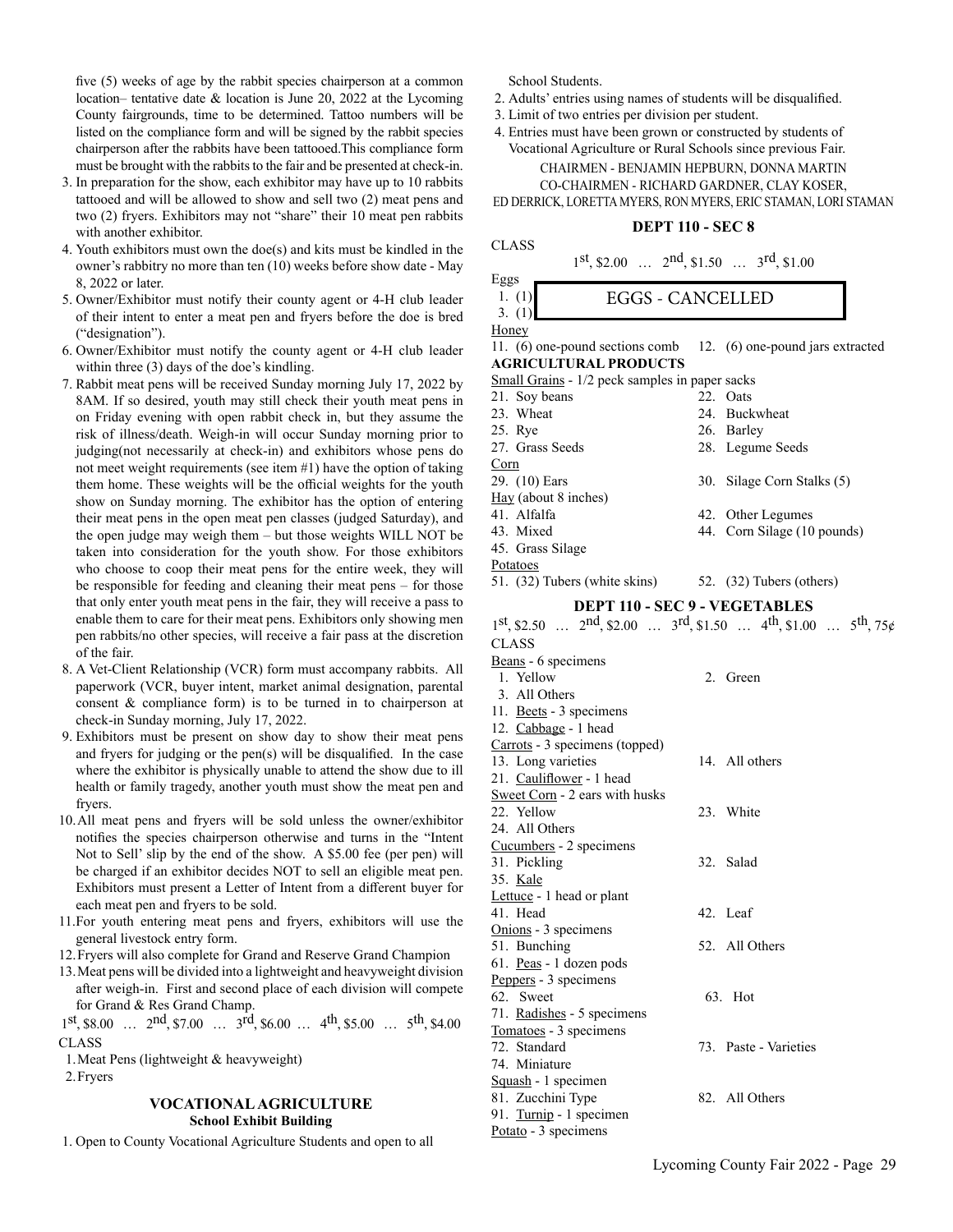- 
- 92. White Skin 93. Red Skin
- 101. Sweet Potato 1 specimen
- 102. Potted Herbs
- 103. Kohlrabi 1 specimen
- 104. Asparagus 3 stalks
- 105. Market Basket  $1^{st}$  \$5.00,  $2^{nd}$  \$4.00,  $3^{rd}$  \$3.00
- 106. Vegetable Oddities 1st \$5.00, 2nd \$4.00, 3rd \$3.00

#### **DEPT 110 - SEC 10 - FRUITS, BERRIES, NUTS**

 $1^{st}$ , \$2.50 …  $2^{nd}$ , \$2.00 …  $3^{rd}$ , \$1.50 …  $4^{th}$ , \$1.00 …  $5^{th}$ , 75¢ CLASS 1. Strawberries - 1 cup Raspberries - 1 cup 2. Red 3. Black 11. Blueberries - 1 cup 12. Pears - 3 specimens Cherries - 1 cup 14. Sweet 15. Sour 16. Apples Walnut - 6 specimens shelled 21. Black 22. English 31. Filbert - 6 specimens

- 32. Grapes 1 bunch
- 33. Plums

34. General Display - Any native fruits, berries, or nuts arranged in an attractive display.

#### **DEPT 110 - SECT 11- FLORAL**

 $1^{st}$ , \$5.00 …  $2^{nd}$ , \$4.00 …  $3^{rd}$ , \$3.00 …  $4^{th}$ , \$2.00 …  $5^{th}$ , \$1.00 1. All entries must be cut flowers displayed in appropriate containers. 2. Exhibits must have more than one type of cut flower in display.

- CLASS
- 1. Floral Arrangements

#### **DEPT 110 - SECT 12 - FOLIAGE AND HOUSE PLANTS**

 $1^{st}$ , \$2.00 …  $2^{nd}$ , \$1.50 …  $3^{rd}$ , \$1.00 …  $4^{th}$ ,  $75\epsilon$  …  $5^{th}$ ,  $50\epsilon$ 1. All entries must be live plants, growing in a container.

- 2. Container in which displayed and quality of plants are important.
- CLASS
- 1. African Violets 2. Gloxinia
- 3. All Other Flowering Plants 4. Hanging Basket
- 5. All Non-flowering House Plants
- 6. Dish Garden 3 or more in a single container
- 7. Cactus 8. Window Box or Planter

#### **DEPT 110 - SEC 13 - MISCELLANEOUS EXHIBITS**

1st, \$5.00 … 2nd, \$3.00 … 3rd, \$2.00

Neatness and uniqueness of exhibit are important.

#### CLASS

- 1. Terrariums 3 or more plants grown in an enclosed transparent container
- 2. Leaf Collection 25 or more leaf specimens properly labeled
- 3. Weed Collection 15 or more weed specimens properly labeled
- 4. Grain Collection 8 or more grains properly labeled
- 5. Wood Collection 15 or more properly labeled tree sections showing wood grain
- 6. Graft Collection 8 or more common grafts properly labeled
- 7. Landscape Drawing properly labeled and neatly drawn landscape design
- 8. Greenhouse Design scale model greenhouse constructed of balsa wood or other material
- 9. General Any exhibit dealing with a phase of plant size

#### **VOCATIONAL FORESTRY EXHIBITS**

 $1^{st}$ , \$2.00 …  $2^{nd}$ , \$1.50 …  $3^{rd}$ , \$1.00 …  $4^{th}$ , 75¢

#### CLASS

- 21.Ten leaf specimens, five cones, and one potted seedling from your seedbed, all properly labeled
- 22.15 leaf specimens properly labeled
- 23.25 leaf specimens and ten wood specimens

#### **DEPT 110 - SEC 14**

- **GENERAL AGRICULTURE AND CONSERVATION BOOTH EXHIBIT** Space will be allotted for up to a 3' x 10' booth. Each exhibit must
- have unity, conveying one central idea based on an approved method or practice in agriculture. It should be simple in form, have a few signs and charts and should not be crowded. Each exhibit must present some central thought through representing a clean conception of the approved practices of farming. It may be stationary or have mechanical motion. Electric power will be furnished.

```
EVEN YEARS<br>1<sup>st</sup>, $75.00 … 2<sup>nd</sup>, $50.00 … 3<sup>rd</sup>, $30.00
```
CLASS

| 1. Agricultural Business                  | 2. Forestry                |  |  |
|-------------------------------------------|----------------------------|--|--|
| 3. Agricultural Mechanics                 | 4. Agricultural Production |  |  |
| $\sim$ $\sim$ $\sim$ $\sim$ $\sim$ $\sim$ |                            |  |  |

- **ODD YEARS**<br>1<sup>st</sup>, \$75.00 … 2<sup>nd</sup>, \$50.00 … 3<sup>rd</sup>, \$30.00
- CLASS 11. Farm Safety 12. Conservation 13.Horticulture 14. Ag Products and Supplies

#### **DEPT 110 - SEC 14 - VOCATIONAL AGRICULTURE MECHANICS**

 $1^{st}$ , \$2.50 …  $2^{nd}$ , \$2.00 …  $3^{rd}$ , \$1.50 …  $4^{th}$ , \$1.00 …  $5^{th}$ ,  $75\phi$ 

| <b>CLASS</b>                |            |
|-----------------------------|------------|
| Welding                     |            |
| Acetylene                   |            |
| $21$ . New                  | 22. Repair |
| Electric                    |            |
| $31.$ New                   | 32. Repair |
| <b>Sheet Metal Products</b> |            |
| 41.New                      | 42. Repair |
| 43. Soldering               |            |
| <b>Woodworking Projects</b> |            |
| 51. New                     | 52. Repair |
| 53. Refinishing             |            |
| Lathe (Metal)               |            |
| $61.$ New                   | 62. Repair |
| Lathe (Wood)                |            |
| $71.$ New                   | 72. Repair |
| Hot Metals                  |            |
| 81. New                     | 82. Repair |
|                             |            |

#### **DEPARTMENT 110 • 4-H ENTRIES Grange Building**

#### **Alex Armstrong, Lycoming County 4-H Educator**

- 1. Entries must be made during the current year by a Lycoming County 4-H member (ages 5-18 by January 1, 2022), enrolled in the project in Zsuites, and in accordance with the Lycoming County 4-H Project Completion Policy. One entry per class per member unless otherwise stated.
- 2. Exhibits should portray requirements as outlined.
- 3 .Posters can be any size but no larger than 2' by 3'.

#### **DEPT 110 - SEC 15 - 4-H FOODS**

 $1^{st}$ , \$5.00 …  $2^{nd}$ , \$4.00 …  $3^{rd}$ , \$3.00 …  $4^{th}$ , \$2.00 …  $5^{th}$ , \$1.00 CLASS

#### Cooking

Exhibit a food sample from a recipe provided in the 4-H project book taken.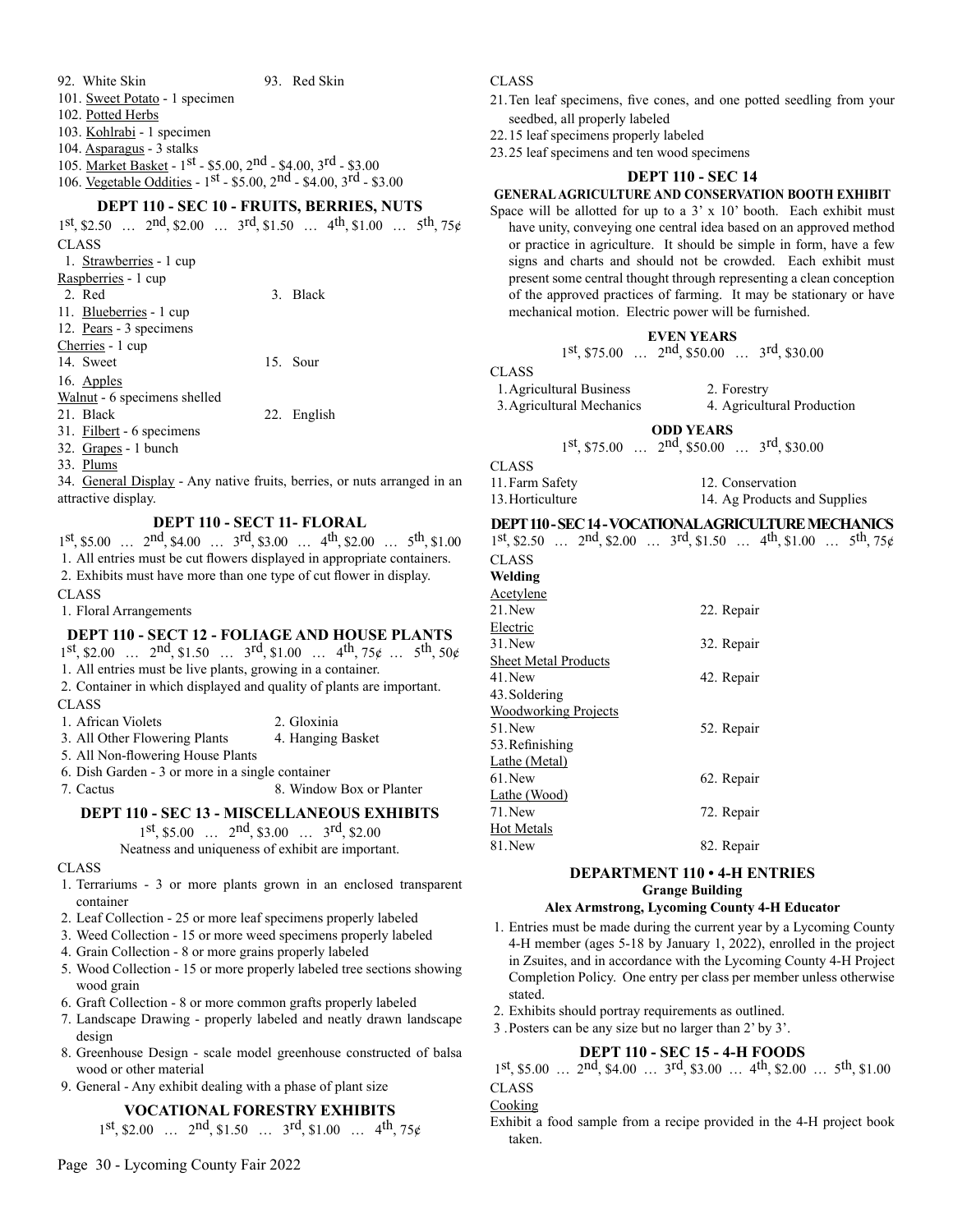- 1. Quick Breads (muffins, non-yeast bread) (Ages 8-11)
- 2. Muffins (muffins, non-yeast bread) (Ages 12-15)
- 3. Muffins (muffins, non-yeast bread) (Ages 16-18)
- 4. Cookies and Bars (Ages 8-11) 5. Cookies and Bars (Ages 12-15) 6. Cookies and Bars (Ages 16-18) 7. Cake (Ages 8-11)
- 8. Cake (Ages 12-15) 9. Cake (Ages 16-18)
- 10. Breads (Ages 8-11) 11. Breads (Ages 12-15)
- 12.Breads (Ages 16-18) 13. Jams and Jellies (Ages 8-12)
- 
- 14.Jams and Jellies (Ages 13-18) 15. Biscuits (Ages 8-11) 16.Biscuits (Ages 12-15) 17. Biscuits (Ages 16-18)
- 
- 
- 
- **CakeDecorating**
- 18. International Foods (Ages 8-12) 19. International Foods (Ages 13-18) 20. Other (Ages 8-11) 21. Other (Ages 12-15)
- 22.Other (Ages 16-18) 23. Poster related to the project
- Exhibit a sheet, layer cake or Styrofoam cake with decorations for cake decorating according to skill level. Must exhibit 2 decorated cupcakes according to skill level. These cakes are based on the decorating and not how they taste.
- 31.Cake Decorating Buttercream icing (Ages 8-11)
- 32.Cake Decorating Buttercream icing (Ages 12-15)
- 33.Cake Decorating Buttercream icing (Ages 16-18)
- 34.Decorated Cupcakes Buttercream icing (Ages 8-11)
- 35.Decorated Cupcakes Buttercream icing (Ages 12-15)
- 36.Decorated Cupcakes Buttercream icing (Ages 16-18)
- 37.Decorated cake Fondant icing (Ages 8-11)
- 38.Decorated cake Fondant icing (Ages 12-15)
- 39.Decorated cake Fondant icing (Ages 16-18)
- 40.Poster related to the project

### **DEPT 110 - SEC 16 - 4-H PLANT SCIENCE**

 $1^{st}$ , \$5.00 …  $2^{nd}$ , \$4.00 …  $3^{rd}$ , \$3.00 …  $4^{th}$ , \$2.00 …  $5^{th}$ , \$1.00 CLASS

Exhibit a sample of crops grown through the project book

- 1. Flowers (Ages 8-11) 2. Flowers (Ages 12-15) 3. Flowers (Ages 16-18) 4. Fruits (Ages 8-12) 5. Fruits (Ages 13-18) 6. Vegetables (Ages 8-11) 7. Vegetables (Ages 12-15) 8. Vegetables (Ages 16-18) 9. Other (Ages 8-11) 10. Other (Ages 12-15) 11.Other (Ages 16-18) 12.Potato decorating (Ages 8-11) 13.Potato decorating (Ages 12-15) 14. Potato decorating (Ages 16-18)
- 15.Poster related to the project

#### **DEPT 110 - SEC 17 - 4-H CLOTHING AND TEXTILES**

 $1^{st}$ , \$5.00 …  $2^{nd}$ , \$4.00 …  $3^{rd}$ , \$3.00 …  $4^{th}$ , \$2.00 …  $5^{th}$ , \$1.00 CLASS

- Exhibit a completed project refer to project book for level-appropriate items.
- 1. Basket (Ages 8-11) 2. Basket (Ages 12-15)
- 3. Basket (Ages 16-18)
- 4. Leathercraft single item (Ages 8-11) 5. Leathercraft single item (Ages 12-15)
- 6. Leathercraft single item (Ages 16-18) 7. Leathercraft multiple item (Ages 8-12)
- 8. Leathercraft multiple item (Ages 13-18)
- 9. Quilt (Ages 8-11) 10. Quilt (Ages 12-15)
- 11.Quilt (Ages 16-18)
- 12.Quilted Pillow (Ages 8-11) 13. Quilted Pillow (Ages 12-15)
- 14.Quilted Pillow (Ages 16-18)
- 15. Sewing wearable (Ages 8-11) 16. Sewing wearable (Ages 12-15)
- 17.Sewing wearable (Ages 16-18)
- 18. Sewing non-wearable (Ages 8-11) 19. Sewing non-wearable (Ages 12-15)
- 20.Sewing non-wearable (Ages 16-18)
- 21. Knitting (Ages 8-12) 22. Knitting (Ages 13-18)
- 23. Other (Ages 8-11) 24. Other (Ages 12-15)

25.Other (Ages 16-18)

26.Poster related to the project

#### **DEPT 110 - SEC 18 - 4-H EXPRESSIVE ARTS**

 $1^{st}$ , \$5.00 …  $2^{nd}$ , \$4.00 …  $3^{rd}$ , \$3.00 …  $4^{th}$ , \$2.00 …  $5^{th}$ , \$1.00 CLASS

#### Art

| Exhibit a completed project.                                               |                                     |
|----------------------------------------------------------------------------|-------------------------------------|
| 1. Cutting and pasting (Ages 8-11)                                         | 2. Cutting and pasting (Ages 12-15) |
| 3. Cutting and pasting (Ages 16-18)                                        |                                     |
| 4. Drawing (Ages 8-11)                                                     | 5. Drawing (Ages 12-15)             |
| 6. Drawing (Ages $16-18$ )                                                 |                                     |
| 7. Painting (Ages 8-11)                                                    | 8. Painting (Ages 12-15)            |
| 9. Painting (Ages 16-18)                                                   |                                     |
| 10. Sculpting (Ages 8-11)                                                  | 11. Sculpting (Ages 12-15)          |
| 12. Sculpting (Ages 16-18)                                                 |                                     |
| 13. Printing (Ages 8-11)                                                   | 14. Printing (Ages 12-15)           |
| 15. Printing (Ages 16-18)                                                  |                                     |
| 16. Fiber (Ages 8-11)                                                      | 17. Fiber (Ages 12-15)              |
| 18. Fiber (Ages 16-18)                                                     |                                     |
| 19.3-D Construction (Ages 8-11)                                            | 20. 3-D Construction (Ages 12-15)   |
| 21.3-D Construction (Ages 16-18)                                           |                                     |
| 22. Graphic Design (Ages 8-11)                                             | 23. Graphic Design (Ages 12-15)     |
| 24. Graphic Design (Ages 16-18)                                            |                                     |
| 25. Other (Ages 8-11)                                                      | 26. Other (Ages 12-15)              |
| 27. Other (Ages 16-18)                                                     |                                     |
| Photography                                                                |                                     |
| Exhibit a photo journal or scrapbook of all photographs taken for project. |                                     |
| 31. Photography (Ages 8-11)                                                | 32. Photography (Ages 12-15)        |
| 33. Photography (Ages 16-18)                                               |                                     |
| 34. Scrapbooking (Ages 8-11)                                               | 35. Scrapbooking (Ages 12-15)       |
| 36. Scrapbooking (Ages 16-18)                                              |                                     |
| <b>Theatre Arts</b>                                                        |                                     |
| Exhibit from one or more activities in the project book.                   |                                     |
| 41. Theatre Arts (Ages 8-11)                                               | 42. Theatre Arts (Ages 12-15)       |
| 43. Theatre Arts (Ages 16-18)                                              |                                     |
| <b>Public Speaking</b>                                                     |                                     |
| Exhibit a poster related to the project.                                   |                                     |
| 51. Public Speaking (Ages 8-11)                                            | 52. Public Speaking (Ages 12-15)    |
| 53. Public Speaking (Ages 16-18)                                           |                                     |

#### **DEPT 110 - SEC 19 - 4-H FAMILY AND CONSUMER SCIENCE**

1st, \$5.00 … 2nd, \$4.00 … 3rd, \$3.00 … 4th, \$2.00 … 5th, \$1.00 CLASS Exhibit some aspect of a project. 1. Babysitting (Ages 8-11) 2. Babysitting (Ages 12-15) 3. Babysitting (Ages 16-18)

- 4. Health single item (Ages 8-12) 5. Health single item (Ages 13-18) 6. Other (Ages 8-11) 7. Other (Ages 12-15)
- 8. Other (Ages 16-18)
- 9. Collections (Ages 8-11) 10.Collections (Ages 12-15)
- 11.Collections (Ages 16-18)

#### **DEPT 110 - SEC 20 - 4-H EDUCATIONAL EXHIBITS**

- 1. Spaces available are 4' wide x 4' deep and have a back drop 5' high. Space needed should be reserved with the Director of the Grange Building. One entry per class per member.
- 2. Each club exhibit will be prepared by club members using articles in relation to their club projects or activities.
- 3. Each exhibit must have unity, conveying one central idea based on an approved method or practice in agriculture, home economics, or community living. It should be simple in form, have a few signs and charts, and should not be crowded. It may be stationary or have mechanical motion. Electric power will be available.
- 4. Clubs may enter one exhibit for each 15 members, for a maximum of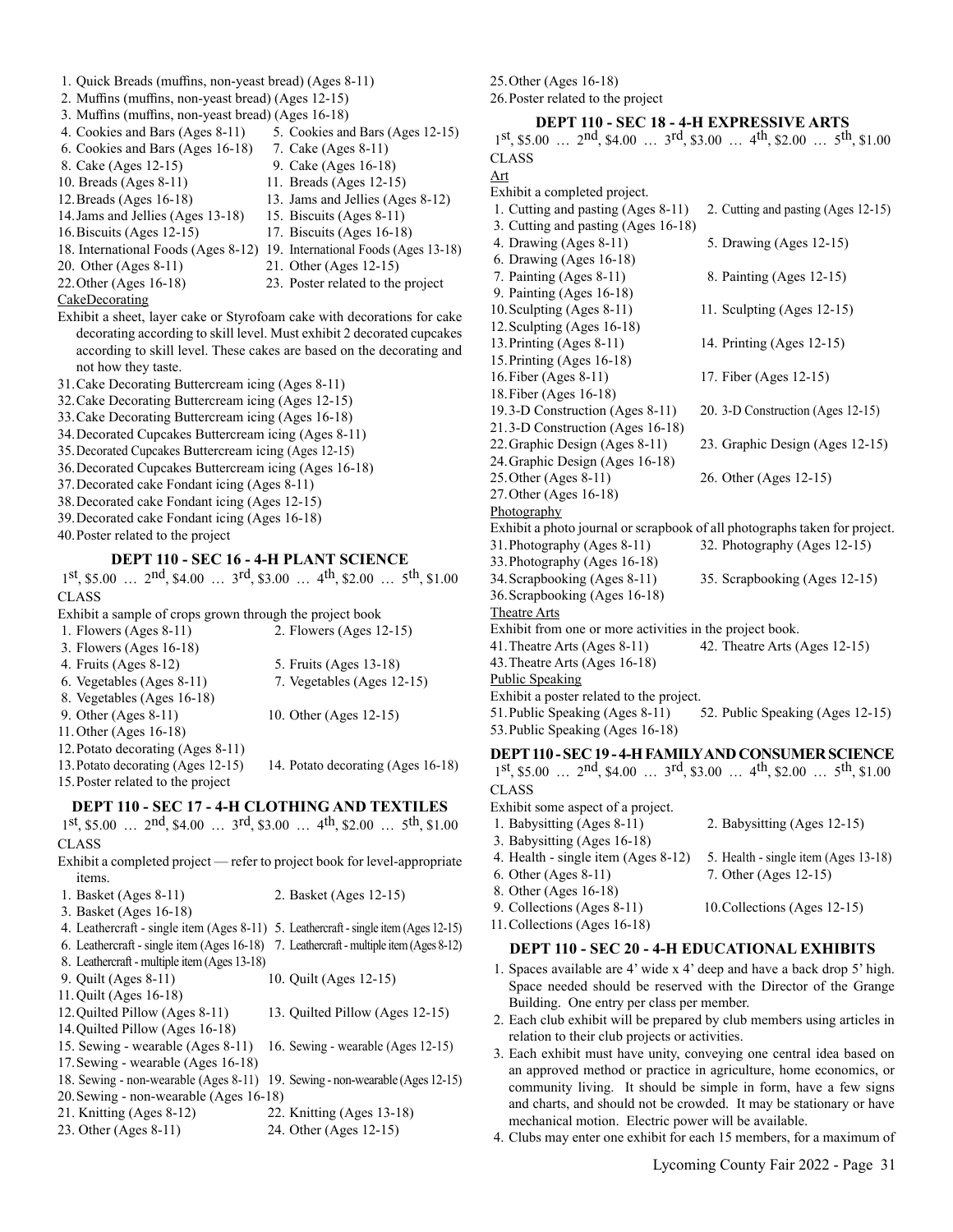two different exhibits.

5. Each exhibit will be judged on a point system as follows:

- ATTRACTS ATTENTION ................20 points
- Use of color, motion, light, figures.While attention getting is important, the reaction should be favorable. Unfavorable attention defeats its purpose.
- AROUSES INTEREST......................10 points
- Encourages additional study. Personal appeal to the type of viewer for whom the exhibit was designed.
- CONVEYS MESSAGE.....................30 points
- The message should be understandable to the viewer for whom the exhibit was intended.
- DESIGN.............................................20 points
- Elements of the exhibit should be pleasingly placed to give a sense of unity to the whole. The message should be a part of the design and not something apparently added as an afterthought. Simplicity is the key here.
- WORKMANSHIP .............................10 points
- Neat, well constructed for the purpose. This does not imply that expensive materials be used.
- ORIGINALITY..................................10 points

TOTAL...............................................100 points

- 6.If judge thinks an exhibit is not worthy of a premium, no premium will be paid.
- 7.Class must be on entry form.

#### **HOME ECONOMICS EXHIBITS - 4-H CLASSES ONLY**

- $1^{st}$ , \$40.00 …  $2^{nd}$ , \$35.00 …  $3^{rd}$ , \$30.00 …  $4^{th}$ , \$25.00 …  $5^{th}$ , \$20.00 … All Others, \$15.00 CLASS
- 1. Food and Nutrition
- 2. Clothing
- 3. Home Management or Home Furnishings
- 4. Childcare and Family Relations
- 5. Health
- 6. General (Community Service, etc.)

#### **EDUCATIONAL AGRICULTURE EXHIBITS - 4-H CLASSES ONLY**

- Any non-profit organization except Granges making an Educational Rural Living Exhibit
- (Each exhibit must have unity, conveying one central idea based on an improved method of practice in agriculture. It should be simple in form, have a few signs and charts and should not be crowded. Each exhibit must present some central thought through representing a clean conception of the approved practices of farming. It may be stationary or have mechanical motion. Electric power will be furnished.)
- 1st, \$40.00 … 2nd, \$35.00 … 3rd, \$30.00 … 4th, \$25.00 … 5th, \$20.00 … All Others, \$15.00 CLASS

- 13. Engineering 14. Natural Resources
- 15. General (Health, Community Service) 16. Horses
- 17. Veterinary Science 18. Shooting Sports
- 19. Safety

#### Scoring will be same as listed above.

### **DEPT 110 - SEC 21 - 4-H ENVIRONMENTAL SCIENCE**

 $1^{st}$ , \$5.00 …  $2^{nd}$ , \$4.00 …  $3^{rd}$ , \$3.00 …  $4^{th}$ , \$2.00 …  $5^{th}$ , \$1.00 **CLASS** 

Exhibit some aspect of the project.

Page 32 - Lycoming County Fair 2022

| EXIIIDII SOIIIC aspect of the project. |                            |
|----------------------------------------|----------------------------|
| 1. Water (Ages $8-12$ )                | 2. Water (Ages 13-18)      |
| 3. Wildlife $(Ages 8-11)$              | 4. Wildlife (Ages 12-15)   |
| 5. Wildlife (Ages $16-18$ )            | 6. Forestry (Ages $8-12$ ) |
| 7. Forestry (Ages $13-18$ )            | 8. Environment (Ages 8-12) |
| 9. Environment (Ages 13-18)            | 10. Entomology (Ages 8-11) |
|                                        |                            |

11. Entomology (Ages 12-15) 12. Entomology (Ages 16-18)

- 13. Other (Ages 8-11) 14. Other (Ages 12-15)
- 15. Other (Ages 16-18)
	- **DEPT 110 SEC 22 4-H OUTDOORS**

 $1^{st}$ , \$5.00 …  $2^{nd}$ , \$4.00 …  $3^{rd}$ , \$3.00 …  $4^{th}$ , \$2.00 …  $5^{th}$ , \$1.00 CLASS

Exhibit a poster depicting some aspect of the project OR 3 best targets AND a poster

- 1. Archery (Ages 8-11) 2. Archery (Ages 12-15)
- 3. Archery (Ages 16-18) 4. Air Rifle-single item (Ages 8-12)
- 5. Air Rifle-single item (Ages 13-18) 6. Shotgun-multiple item (Ages 8-11)
- 7. Shotgun-multiple item (Ages 12-15) 8. Shotgun multiple item (Ages 16-18)
- 9. Air Pistol (Ages 8-12) 10. Air Pistol (Ages 13-18)
- 11. Riflery (Ages 8-11) 12. Riflery (Ages 12-15)
- 13. Riflery (Ages 16-18) 14. Fishing (Ages 8-11)
- 15. Fishing (Ages 12-15) 16. Fishing (Ages 16-18)
- 17. Orienteering (Ages 8-12) 18. Orienteering (Ages 13-18)
- 19. Hiking (Ages 8-12) 20. Hiking (Ages 13-18)
- 21. Camping (Ages 8-12) 22. Camping(Ages 13-18)
	-
- 23. Fitness (Age 8-13) 24. Fitness (Ages 14-16)
- 25. Fitness (Ages 17-18)

#### **DEPT 110 - SEC 23 - 4-H SCIENCE AND TECHNOLOGY**

 $1^{st}$ , \$5.00 …  $2^{nd}$ , \$4.00 …  $3^{rd}$ , \$3.00 …  $4^{th}$ , \$2.00 …  $5^{th}$ , \$1.00 CLASS

Exhibit a display from the project book.

- 1. Electronics (Ages 8-12) 2. Electronics (Ages 13-18)
- 3. Small Engines (Ages 8-12) 4. Small Engines (Ages 13-18)
- 5. Aerospace (Ages 8-11) 6. Aerospace (Ages 12-15)
- 7. Aerospace (Ages 16-18)
- 8. Woodworking (Ages 8-11) 9. Woodworking (Ages 12-15)
- 10. Woodworking (Ages 16-18)
- 11. Robotics (Ages 8-12) 12. Robotics (Ages 13-18)
	-
- 13. Rocketry (Ages 8-10) 14. Rocketry (Ages 11-12)
- 15. Rocketry (Ages 13-15) 16. Rocketry (Ages 16-18)
- 17. Poster related to the project

#### **DEPT 110 - SEC 24 - 4-H LEADERSHIP AND LIFE SKILLS**

1st, \$5.00 … 2nd, \$4.00 … 3rd, \$3.00 … 4th, \$2.00 … 5th, \$1.00 CLASS

Exhibit a poster depicting some aspect of the project OR scrapbook

- 1. Financials (Ages 8-12) 2. Financials (Ages 13-18)
- 3. Citizenship (Ages 8-12) 4. Citizenship (Ages 13-18)
- 5. Leadership (Ages 8-11) 6. Leadership (Ages 12-15)
- 7. Leadership (Ages 16-18)
- 8. President (Ages 8-12) 9. President (Ages 13-18)
- 10. Vice President (Ages 8-12) 11. Vice President (Ages 13-18)
- 12. Secretary (Ages 8-12) 13. Secretary (Ages 13-18)
- 14. Treasaurer (Ages 8-12) 15. Treasurer (Ages 13-18)
- 16. News Reporter (Ages 8-12) 17. News Reporter (Ages 13-18)
- 18. Historian (Ages 8-12) 19. Historian (Ages 13-18)

#### **DEPT 110 - SEC 25 - 4-H ANIMAL SCIENCE**

 $1^{st}$ , \$5.00 …  $2^{nd}$ , \$4.00 …  $3^{rd}$ , \$3.00 …  $4^{th}$ , \$2.00 …  $5^{th}$ , \$1.00 CLASS

Exhibit a poster depicting some aspect of the project OR scrapbook

- 
- 
- 5. Embryology (Ages 16-18)
- 6. Poultry (Ages 8-11) 7. Poultry (Ages 12-15)
- 8. Poultry (Ages 16-18)
- 9. Cat (Ages 8-11) 10. Cat (Ages 12-15)
- 11. Cat (Ages 16-18)
- 12. Dog (Ages 8-12) 13. Dog (Ages 13-18)
- 14. Rabbit (Ages 8-11) 15. Rabbit (Ages 12-15)
- 16. Rabbit (Ages 16-18)
- 1. Vet Science (Ages 8-12) 2. Vet Science (Ages 13-18)
- 3. Embryology (Ages 8-11) 4. Embryology (Ages 12-15)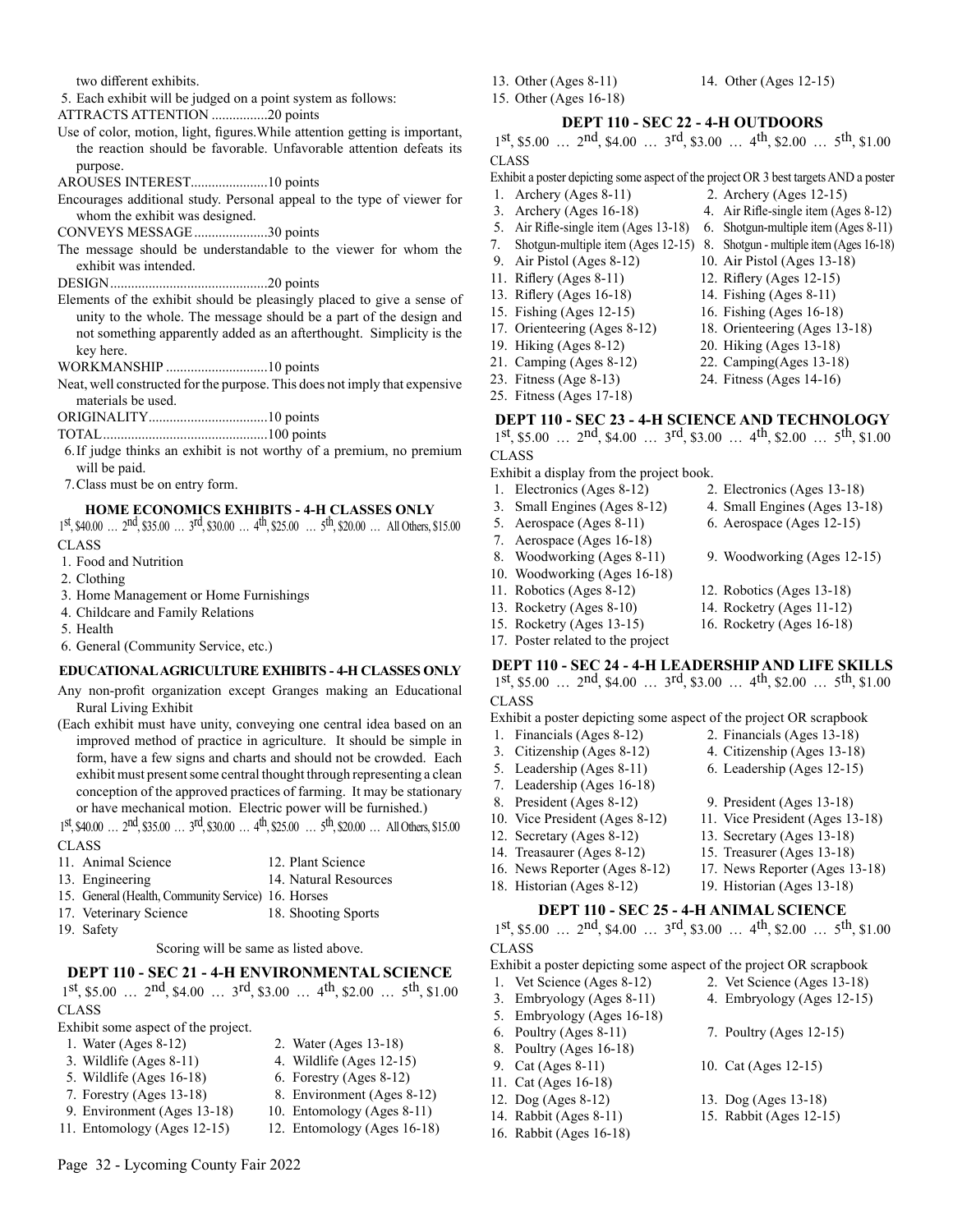- 
- 17. Pet (Ages 8-12) 18. Pet (Ages 13-18)
- 19. Cow-beef or dairy (Ages 8-12) 20. Cow-beef or dairy (Ages 13-18)
- 21. Horse (Ages 8-12) 22. Horse (Ages 13-18)
- 23. Sheep (Ages 8-12) 24. Sheep (Ages 13-18)
- 25. Goat (Ages 8-12) 26. Goat (Ages 13-18)
	-
- 27. Swine (Ages 8-12) 28. Swine (Ages 13-18) 29. Animal-less

#### **DEPT 110 - SEC 26 - 4-H PROMOTION**

#### 1st, \$5.00 … 2nd, \$4.00 … 3rd, \$3.00 … 4th, \$2.00 … 5th, \$1.00 CLASS

- 22" x 28" poster promoting 4-H by representing the member's experiences or perceptions
- 1. General (Ages 8-11) 2. General (Ages 12-15)
- 3. General (Ages 16-18)
- 4. 4-H Camp (Ages 8-13) 5. 4-H Camp or CAT (Ages 14-18)
- 6. Junior County Council (Ages 11-12) 7. County Council (Ages 13-18)

#### **DEPT 110 - SEC 27 - 4-H CLUBS**

 $1^{st}$ , \$35.00 …  $2^{nd}$ , \$30.00 …  $3^{rd}$ , \$25.00 …  $4^{th}$ , \$20.00 …  $5^{th}$ , \$15.00 CLASS

- 1. Banner promotes 4-H by representing the club's involvement or perceptions (cannot exceed width of 24" or length of 36", full width top casing of at least 2.5", vertical design, 2-sided, include a club name)
- 2.Club Scrapbook

#### **DEPT 110 - SEC 28 - 4-H GENERAL & DAY CAMPS**

 $1^{st}$ , \$5.00 …  $2^{nd}$ , \$4.00 …  $3^{rd}$ , \$3.00 …  $4^{th}$ , \$2.00 …  $5^{th}$ , \$1.00

4-H members can exhibit items made for their county demonstration requirement or other aspect of their 4-H project. This also includes collections from members who participated in county day camps. CLASS

Miscellaneous Poster

| 1. $(Age 8-11)$ 2. $(Age 12-15)$                          |                                                             | 3. $(Age 16-18)$   |  |
|-----------------------------------------------------------|-------------------------------------------------------------|--------------------|--|
| Crafting Wednesday October-Marble Rocks                   |                                                             |                    |  |
| 4. (Age 8-11) 5. (Age 12-15)                              |                                                             | 6. $(Age 16-18)$   |  |
| Crafting Wednesday October-Pour Paintings                 |                                                             |                    |  |
|                                                           | 7. (Age 8-11) 8. (Age 12-15) 9. (Age 16-18)                 |                    |  |
|                                                           | Crafting Wednesday October- Needle Felted Quilt Block       |                    |  |
|                                                           | 10. (Age 8-11) 11. (Age 12-15) 12. (Age 16-18)              |                    |  |
|                                                           | Crafting Wednesday October- Halloween Bat Line Drawing      |                    |  |
|                                                           | 13. (Age 8-11) 14. (Age 12-15) 15. (Age 16-18)              |                    |  |
| Crafting Wednesday December- Slate Painting               |                                                             |                    |  |
|                                                           | 16. (Age 8-11) 17. (Age 12-15) 18. (Age 16-18)              |                    |  |
|                                                           | Crafting Wednesday December- Needle Felted Snowman Ornament |                    |  |
|                                                           | 19. (Age 8-11) 20. (Age 12-15) 21. (Age 16-18)              |                    |  |
|                                                           | Crafting Wednesday December- Gnome Ornament                 |                    |  |
|                                                           | 22. (Age 8-11) 23. (Age 12-15)                              | 24. (Age 16-18)    |  |
|                                                           | Crafting Wednesday December- Wood Reindeer                  |                    |  |
|                                                           | 25. (Age 8-11) 26. (Age 12-15)                              | 27. (Age 16-18)    |  |
|                                                           | Crafting Wednesday December- Snowman Ornament               |                    |  |
|                                                           | 28. (Age 8-11) 29. (Age 12-15)                              | 30. (Age $16-18$ ) |  |
|                                                           | Crafting Wednesday December- Sequin Ornament                |                    |  |
| 31. (Age 8-11) 32. (Age 12-15)                            |                                                             | 33. (Age $16-18$ ) |  |
| Crafting Wednesday February- Llama Painting               |                                                             |                    |  |
|                                                           | 34. (Age 8-11) 35. (Age 12-15) 36. (Age 16-18)              |                    |  |
| Crafting Wednesday February- Egg Carton Turtle or Ladybug |                                                             |                    |  |
|                                                           | 37. (Age 8-11) 38. (Age 12-15)                              | 39. (Age 16-18)    |  |
| Crafting Wednesday February- Bead Lizard                  |                                                             |                    |  |
|                                                           | 40. (Age 8-11) 41. (Age 12-15) 42. (Age 16-18)              |                    |  |
| Crafting Wednesday February- Scrapbook Shamrock           |                                                             |                    |  |
|                                                           | 43. (Age 8-11) 44. (Age 12-15)                              | 45. (Age 16-18)    |  |
| Crafting Wednesday February- Wooden Heart                 |                                                             |                    |  |

| 46. (Age 8-11) 47. (Age 12-15)        |                                    | 48. (Age 16-18)   |  |  |  |
|---------------------------------------|------------------------------------|-------------------|--|--|--|
| Crafting Wednesday February-Project 6 |                                    |                   |  |  |  |
| 49. (Age 8-11) 50. (Age 12-15)        |                                    | 51. (Age 16-18)   |  |  |  |
| Crafting Wednesday April-Project 1    |                                    |                   |  |  |  |
| 52. (Age 8-11) 53. (Age 12-15)        |                                    | 54. (Age 16-18)   |  |  |  |
| Crafting Wednesday April-Project 2    |                                    |                   |  |  |  |
| 55. (Age 8-11) 56. (Age 12-15)        |                                    | 57. (Age 16-18)   |  |  |  |
|                                       | Crafting Wednesday April-Project 3 |                   |  |  |  |
| 58. (Age 8-11) 59. (Age 12-15)        |                                    | 60. $(Age 16-18)$ |  |  |  |
| Crafting Wednesday April-Project 4    |                                    |                   |  |  |  |
| 61. (Age 8-11) 62. (Age 12-15)        |                                    | 63. (Age 16-18)   |  |  |  |
| Crafting Wednesday April-Project 5    |                                    |                   |  |  |  |
| 64. (Age 8-11) 65. (Age 12-15)        |                                    | 66. (Age 16-18)   |  |  |  |
| Crafting Wednesday April-Project 6    |                                    |                   |  |  |  |
| 67. (Age 8-11) 68. (Age 12-15)        |                                    | 69. (Age 16-18)   |  |  |  |
|                                       |                                    |                   |  |  |  |

#### **DEPT 110 - SEC 29 - 4-H CLOVERBUDS (Ages 5-7)**

All receive participation ribbons and can enter more than one item per category CLASS

- -
- -
- 
- 9. Plants and Animals 10. Horse
	- **DEPT 110 SEC 30 4-H ALUMNI**
- 1st, \$15.00 … 2nd, \$13.00 … 3rd, \$10.00 … 4th, \$7.00 … 5th, \$5.00
- This category gives former 4-H'ers an opportunity to display their 4-H pride!
- CLASS
- 1. Quilt made of ribbons 2. Scrapbook
- 3. Any 4-H artifact received or won by a former 4-H member.
- 4. Any 4-H project taken by a former 4-H-er includes quilts, sewing, woodworking, etc.
- 5. 4-H Pins
- 6. 4-H Collection can be shirts, 4-H items, etc.

#### **DEPT 110 - SEC 51 - SCHOOL EXHIBITS**

#### **ART**

#### **CHAIRPERSON - JULIE HAMMOND, 570-745-3736 DISPLAYING & JUDGING EXHIBITS WEDNESDAY, July 13, 2022 • 9AM** RULES AND REGULATIONS

- I. For the purpose of judging and more nearly equalizing competition, exhibits from the schools of the county must be submitted by school art teachers, and shall be classified as follows:
	- K. Kindergarten A. Grades 1 & 2 B. Grades 3 & 4
	- C. Grades 5 & 6 D. Grades 7 & 8 E. Grades 9 & 10
	- F. Grades 11 & 12
	- Points for judging:
		- 1. Originality
		- 2. Use of media (techniques and processes)
		- 3. Overall aesthetic appeal
- II. All exhibits must be labeled on the front. Artwork should be matted or mounted for appropriate display. Each piece should have the following form for the label.
- III. All work should be separated by class (schools are not displayed separately).
- IV. All work should be wrapped and separated in classes. Bring exhibits and assist with the displaying of the same at 9AM on the Wednesday preceding the opening of the Fair. It would also be helpful to bring staplers and staples for displaying the work.
- V. In addition to the Ribbon in each category, one outstanding piece will be selected from each group K, A, B, C, D, E and F as the Judge Charles F. Greevy art award. **Seven students will receive**
- 1. Science and Technology 2. Expressive Arts 3. Health Living 4. Outdoor Adventures
	-
- 5. Environmental Science 6. Personal Development
- 7. Citizenship 8. Family and Consumer Science
	-
- 11. Crafting Wednesdays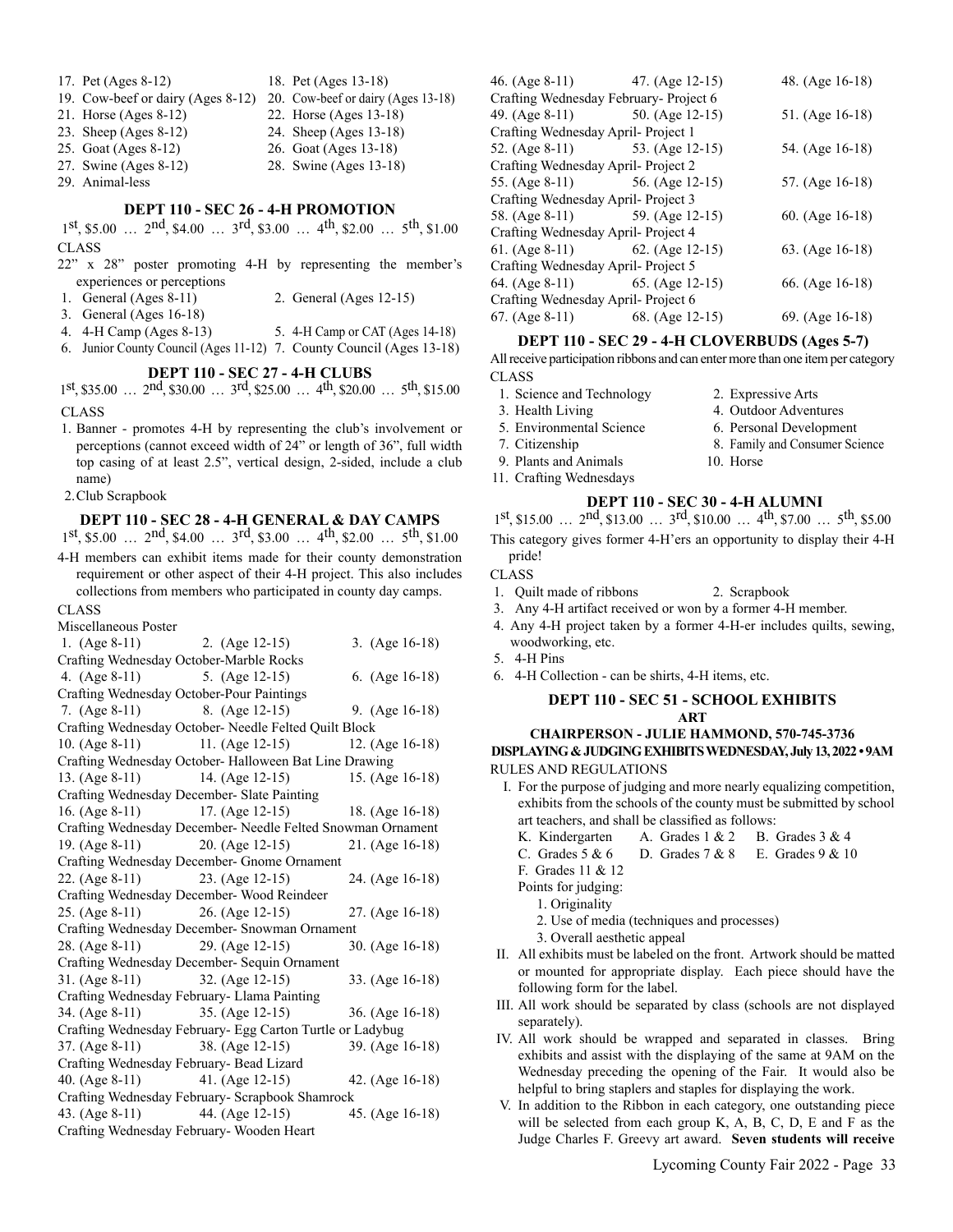**this special award which consists of a \$25.00 check, a ribbon and an engraved plaque in the following groups: K, A, B, C, D, E and F.**

| <b>BRING YOUR BEST WORK - SCHOOL EXHIBITS</b> |                                            |      |                                 |    |                              |    |                |
|-----------------------------------------------|--------------------------------------------|------|---------------------------------|----|------------------------------|----|----------------|
| <b>CLASS</b>                                  | 1 <sup>st</sup>                            |      | 2nd                             |    | <sub>3</sub> rd              |    |                |
|                                               | Ribbon                                     |      | Ribbon                          |    | Ribbon                       |    |                |
| <b>FINE ARTS</b>                              |                                            |      |                                 |    |                              |    |                |
|                                               | <b>CRAYON DRAWING</b>                      |      |                                 |    |                              |    |                |
|                                               | 1. Group K                                 | 2.   | Group A                         | 3. | Group B                      | 4. | Group C        |
|                                               | 5. Group D                                 |      |                                 |    |                              |    |                |
|                                               | <b>WATERCOLOR PAINTING</b>                 |      |                                 |    |                              |    |                |
|                                               | 11. Group K 12. Group A                    |      |                                 |    | 13. Group B                  |    | 14. Group C    |
|                                               | 15. Group D 16. Group E<br>CHALK, CHARCOAL |      |                                 |    | 17. Group F                  |    |                |
|                                               | 21. Group K                                |      | 22. Group A                     |    | 23. Group B                  |    | 24. Group C    |
|                                               | 25. Group D                                |      | 26. Group E                     |    | 27. Group F                  |    |                |
|                                               | DESIGN (exclude cut paper)                 |      |                                 |    |                              |    |                |
|                                               | 31. Group K                                |      | 32. Group A                     |    | 33. Group B                  |    | 34. Group C    |
|                                               | 35. Group D                                |      | 36. Group E                     |    | 37. Group F                  |    |                |
|                                               | <b>FINGER PAINTING</b>                     |      |                                 |    |                              |    |                |
|                                               | 41. Group K                                |      | 42. Group A                     |    | 43. Group B                  |    | 44. Group C    |
| OIL, PASTELS                                  |                                            |      |                                 |    |                              |    |                |
|                                               | 51. Group K                                |      | 52. Group A                     |    | 53. Group B                  |    | 54. Group C    |
|                                               | 55. Group D                                |      | 56. Group E                     |    | 57. Group F                  |    |                |
| <b>ACRYLIC</b>                                |                                            |      |                                 |    |                              |    |                |
|                                               | 64. Group C                                |      | 65. Group D                     |    | 66. Group E                  |    | 67. Group F    |
| OIL                                           |                                            |      |                                 |    |                              |    |                |
|                                               | 75. Group D                                |      | 76. Group E                     |    | 77. Group F                  |    |                |
| INK.                                          |                                            |      |                                 |    |                              |    |                |
|                                               | 83. Group B                                |      | 84. Group C                     |    | 85. Group D                  |    | 86. Group E    |
|                                               | 87. Group F                                |      |                                 |    |                              |    |                |
|                                               | <b>SCRATCHBOARD</b>                        |      |                                 |    |                              |    |                |
|                                               | 91. Group K                                |      | 92. Group A                     |    | 93. Group B                  |    | 94. Group C    |
|                                               | 95. Group D                                |      | 96. Group E                     |    | 97. Group F                  |    |                |
|                                               | COLLAGE, MONTAGE<br>101. Group K           |      | 102. Group A                    |    | 103. Group B                 |    | 104. Group C   |
|                                               | 105. Group D                               |      | 106. Group E                    |    | 107. Group F                 |    |                |
|                                               | TEMPERA, POSTER PAINT                      |      |                                 |    |                              |    |                |
|                                               | 111. Group K                               |      | 112. Group A                    |    | 113. Group B                 |    | 114. Group C   |
|                                               | 115. Group D                               |      | 116. Group E                    |    | 117. Group F                 |    |                |
| <b>PENCIL</b>                                 |                                            |      |                                 |    |                              |    |                |
|                                               | 121. Group K                               |      | 122. Group A                    |    | 123. Group B                 |    | 124. Group C   |
|                                               | 125. Group D                               |      | 126. Group E                    |    | 127. Group F                 |    |                |
|                                               | <b>COLORED PENCIL</b>                      |      |                                 |    |                              |    |                |
|                                               | 131. Group K                               |      | 132. Group A                    |    | 133. Group B 134. Group C    |    |                |
|                                               | 135. Group D                               |      | 136. Group E                    |    | 137. Group F                 |    |                |
|                                               | <b>MIXED MEDIA</b>                         |      |                                 |    |                              |    |                |
| 141.                                          | Group K                                    |      | 142. Group A                    |    | 143. Group B                 |    | 144. Group $C$ |
| 145.                                          | Group D                                    | 146. | Group E                         |    | 147. Group F                 |    |                |
|                                               | <b>MARKER DRAWINGS</b>                     |      |                                 |    |                              |    |                |
|                                               | 151. Group K                               |      | 152. Group A                    |    | 153. Group B                 |    | 154. Group $C$ |
|                                               | 155. Group D                               |      | 156. Group E                    |    | 157. Group F                 |    |                |
|                                               | <b>CUT PAPER WORK</b>                      |      |                                 |    |                              |    |                |
| CUT PAPER                                     |                                            |      |                                 |    |                              |    |                |
|                                               | 201. Group K                               |      | 202. Group A                    |    | 203. Group B                 |    | 204. Group C   |
| 205.                                          | Group D                                    |      | 206. Group $E$                  |    | 207. Group F                 |    |                |
| 211.                                          | CUT PAPER DESIGN                           |      | 212. Group A                    |    |                              |    | 214. Group $C$ |
|                                               | Group K<br>215. Group D                    |      | 216. Group E                    |    | 213. Group B<br>217. Group F |    |                |
|                                               |                                            |      | PUPPETS, MASKS, AND MARIONETTES |    |                              |    |                |
| <b>CUT PAPER</b>                              |                                            |      |                                 |    |                              |    |                |
|                                               |                                            |      | 301. Group K $302$ . Group A    |    | 303. Group B $304.$ Group C  |    |                |
| <b>CRAFTS</b>                                 |                                            |      |                                 |    |                              |    |                |
|                                               |                                            |      |                                 |    |                              |    |                |

WEAVING 401. Group K 402. Group A 403. Group B 404. Group C 405. Group D 406. Group E 407. Group F CERAMICS 411. Group K 412. Group A 413. Group B 414. Group C 415. Group D 416. Group E 417. Group F 3-D CONSTRUCTION (Metal, Wood, Plaster, etc.) 421. Group K 422. Group A 423. Group B 424. Group C 425. Group D 426. Group E 427. Group F JEWELRY 431. Group K 432. Group A 433. Group B 434. Group C 435. Group D 436. Group E 437. Group F **STITCHERY** 441. Group K 442. Group A 443. Group B 444. Group C 445. Group D 446. Group E 447. Group F FIBER ARTS 451. Group K 452. Group A 453. Group B 454. Group C 455. Group D 456. Group E 457. Group F FABRIC PAINTING (Stencil, Dye, Printing) 461. Group K 462. Group A 463. Group B 464. Group C 465. Group D 466. Group E 467. Group F METAL CRAFTS 471. Group K 472. Group A 473. Group B 474. Group C 475. Group D 476. Group E 477. Group F GLASS WORK (Glass painting, stained glass, etc.) 484. Group C 485. Group D 486. Group E 487. Group F **GRAPHICS (Any type of Printmaking Method, excluding Computer Print Out)** 501. Group K 502. Group A 503. Group B 504. Group C 505. Group D 506. Group E 507. Group F **SCULPTURE** IN THE ROUND 601. Group K 602. Group A 603. Group B 604. Group C 605. Group D 606. Group E 607. Group F RELIEF SCULPTURE 611. Group K 612. Group A 613. Group B 604. Group C 615. Group D 616. Group E 617. Group F MOBILES/STABILES 621. Group K 622. Group A 623. Group B 624. Group C 625. Group D 626. Group E 627. Group F **PHOTOGRAPHY** 705. Group D 706. Group E **COMMERCIAL /ADVERTISING (Fashion, Posters, Calligraphy, etc.)** 803. Group B 804. Group C 805. Group D 806. Group E 807. Group F **COMPUTER ARTS** BLACK & WHITE 904. Group C 905. Group D 906. Group E 907. Group F **COLOR** 914. Group C 915. Group D 916. Group E 917. Group F **YOUTH UNDER 19** GENERAL RULES: 1. Youth Grades Kindergarten through Twelfth Grade. Take exhibit(s) to the School Building. 2. Each article must have been made since last fair. 1st, \$2.00 … 2nd, \$1.50 … 3rd, \$1.00 **DEPT 165 - YOUTH HOME AND DAIRY PRODUCTS**

**SECTION:** 1. Kindergarten 2. Grades 1 & 2 3. Grades 3 & 4 4. Grades 5 & 6 5. Grades 7 & 8 6. Grades 9 & 10 7. Grades 11 & 12 CLASS

1. Quick Bread 2. Breads and Rolls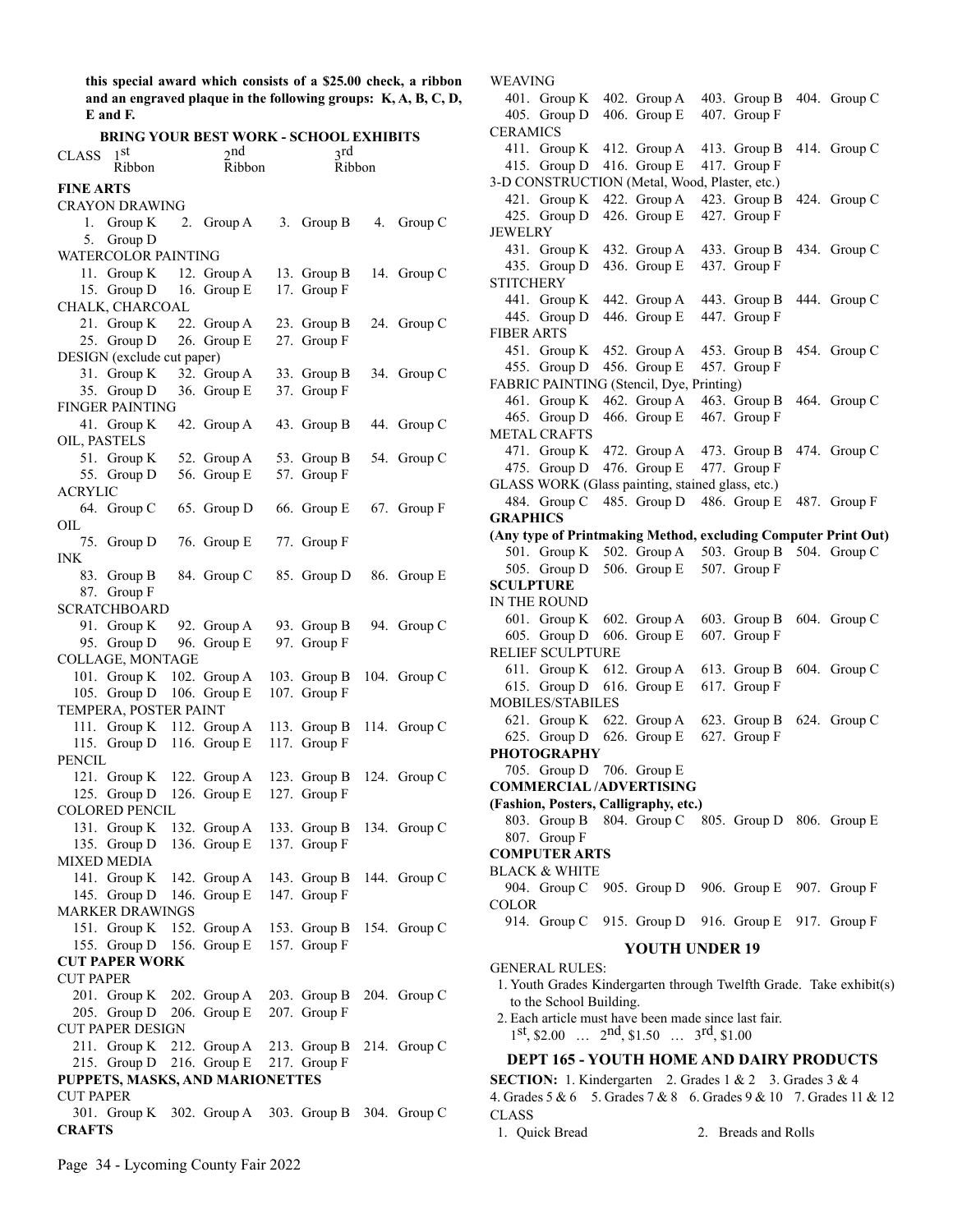- 
- 3. Cakes 4. Cupcakes
- 
- 
- 
- 5. Cookies 6. Candies and Fudge
- 7. Muffins 8. Drink
- 9. Brownies 10. Pies

#### **DEPARTMENT 165 - SECTION 99 - CLASS 1 PA** *Preferred®* **JUNIOR BAKING CONTEST • COOKIES, BROWNIES & BARS**

#### RULES:

- 1. Participant must be an individual **amateur** baker (age 8 through 18) who is a Pennsylvania resident. One entry per person.
- 2. **Entrants may NOT have won 1st place in the PA Preferred® Junior Baking contest at any other fair in 2022.**
- 3. Entry must be s**ix (6) individual sized portions** of the baked entry item.
- 4. Entire entry **must be made from scratch**. No pre-packaged ingredients may be used (*ex: pre-made mixes, cookie dough, pie crust, frosting, etc.*). **All ingredients and decorations must be edible.**
- 5. At least two (2) PA Preferred® or locally purchased ingredients must be used in the recipe. Some examples of qualifying ingredients include grains (*such as oats or flour*), butter, milk, eggs, fruits and/or vegetables.
- 6. **A PA Preferred® logo is not required** because not all PA Preferred® products carry the label. The name of the ingredient and the source is sufficient (see attached example). Contact RA-AGPAPreferred@ pa.gov for any assistance with qualifying ingredients.
- 7.Entry must be submitted for judging **on a food safe disposable setting.** *(All pans, plates and dishes are considered to be disposable and will not be returned.)*
- 8.Recipe(s) must be submitted with the entry, printed on one side of 8-1/2" x 11" paper. Recipe must list all ingredients, quantities, and the preparation instructions. **The name of each PA Preferred® ingredient or locally purchased ingredient must be clearly listed along with the source that made/grew the product** (*ex: PA Preferred Milk – Galliker's brand or Apples - Smith Farm Orchard*). Entrant's name, address, phone number, email and age must be printed on the back side of all the pages. *(All recipes and cookies-brownies-bars will become the property of the Fair or PA Farm Show and will not be returned).*
- 9.Refrigeration is not available at the fair or PA Farm Show. Entries that require refrigeration after baking must indicate so in the recipe. Those entries will not be sold, auctioned or otherwise distributed for consumption after judging for food safety reasons.
- 10. Judging Criteria:

| Texture (appropriate for the type of cookie, brownie or bar) 25 points              |
|-------------------------------------------------------------------------------------|
| Inside Characteristics (even grain, evenly baked; free from air pockets) 20 points  |
| Outside Characteristics (uniform size, shape, appearance; overall appeal) 15 points |
|                                                                                     |
|                                                                                     |
|                                                                                     |

### **FAIR PREMIUMS: 1st … \$20.00 2nd … \$15.00 3rd … \$10.00**

*First Place Winner is eligible for the 2023 PA Farm Show competition.*

*Premiums for the 2022 PA FARM SHOW competition:*

*1st - \$500.00 … 2nd - \$250.00 … 3rd - \$100.00 … 4th & 5th - Rosette Ribbon*

SPONSOR: **PA Preferred®** 

#### **DEPT 167 - SECTION 1 - JUNIOR FLOWER**

**(For youth up to 15 years of age)**

| <b>CLASS</b>                                 | $1$ st $2$ nd $3$ rd |      |
|----------------------------------------------|----------------------|------|
| 1. Arrangement in an animal container.       |                      |      |
|                                              |                      |      |
| 2. Arrangement of flowers for teacher's desk |                      |      |
|                                              |                      | 1.25 |
|                                              |                      | 1 25 |

|                                                        | 1.75    | 1.25                                                 |
|--------------------------------------------------------|---------|------------------------------------------------------|
| 5. Artistic arrangement of Flowers with Driftwood 2.25 | 1.75    | 1.25                                                 |
| 6. Artistic arrangement of Vine or Foliage 2.25        | 1.75    | 1.25                                                 |
| Best centerpiece arrangement with flowers              |         |                                                      |
|                                                        | 1.75    | 1.25                                                 |
|                                                        | 1.75    | 1.25                                                 |
|                                                        | 1.75    | 1.25                                                 |
|                                                        | 1.75    | 1.25                                                 |
|                                                        | 1.75    | 1.25                                                 |
|                                                        | 1.75    | 1.25                                                 |
|                                                        | 1.75    | 1.25                                                 |
|                                                        | 10.00   | 5.00                                                 |
|                                                        | 1.75    | 1.25                                                 |
|                                                        | Rosette |                                                      |
|                                                        |         | 14. Child's Tea Table - Call to reserve space  15.00 |

#### **DEPT 168 - YOUTH NEEDLECRAFT**

**SECTION:** 1. Kindergarten 2. Grades 1 & 2 3. Grades 3 & 4 4. Grades 5 & 6 5. Grades 7 & 8 6. Grades 9 & 10 7. Grades 11 & 12 CLASS Prem. 1st, \$2.00 … 2nd, \$1.50 … 3rd, \$1.00

- 1. Pillow 2. Skirt
- 3. Shorts/Pants 4. Bag
	-
- 5. Apron 6. Dress<br>
7. Pillowcase 8. Hot Pad
- 7. Pillowcase
- 9. Quilt 10. Shirt/Blouse
- 11. Holiday/Creative Article 12. Home Accessory
- 13. Beadwork 14. Hooked Rug
- 15. Cross Stitch 16. Crocheting
- 17. Knitting

#### **DEPT 169 - YOUTH ART, PHOTOGRAPHY, CRAFTS**

**SECTION:** 1. Kindergarten 2. Grades 1 & 2 3. Grades 3 & 4 4. Grades 5 & 6 5. Grades 7 & 8 6. Grades 9 & 10 7. Grades 11 & 12 CLASS Prem. 1st, \$2.00 … 2nd, \$1.50 … 3rd, \$1.00 FINE ARTS

- 1. Crayon Drawing 2. Watercolor 3. Chalk, Charcoal 4. Design (not cut paper) 5. Finger Painting 6. Encaustic 7. Acrylic 8. Oil 9. Ink 10. Scratchboard 11. Pastels 12. Tempera, Poster Paint 13. Pencil 14. Colored Pencil 15. Mixed Media 16. Marker Drawing 17. Collage/Montage 18. Oil Pastel CUT PAPER 21. Cut Paper PUPPETS AND MARIONETTES 25. Puppets and Marionettes
- CRAFTS 29. Weaving 30. Ceramics 31. 3-D Construction (metal, wood, plaster, paper mache) 32. Jewelry 33. Stitchery 34. Fiber Art 35. Fabric Painting 36. Metal Crafts (stencil, dye printing) 37. Glasswork (painting, stained, etc.) 38. Creative Flowers 39. Decoupage 40. Decoration 41. Leather 42. Macrame 43. Candle Making 44. Pottery 45. Paint By Number
- 46. Painting on all other materials (stone, wood)
- 47. Nature Arts 48. Paper Arts
- GRAPHICS
- 50. Graphics (printmaking excluding computer print out)
- 51. Poster/Calligraphy 52. Computer Arts Black & White
- 53. Computer Arts Color 54. Advertising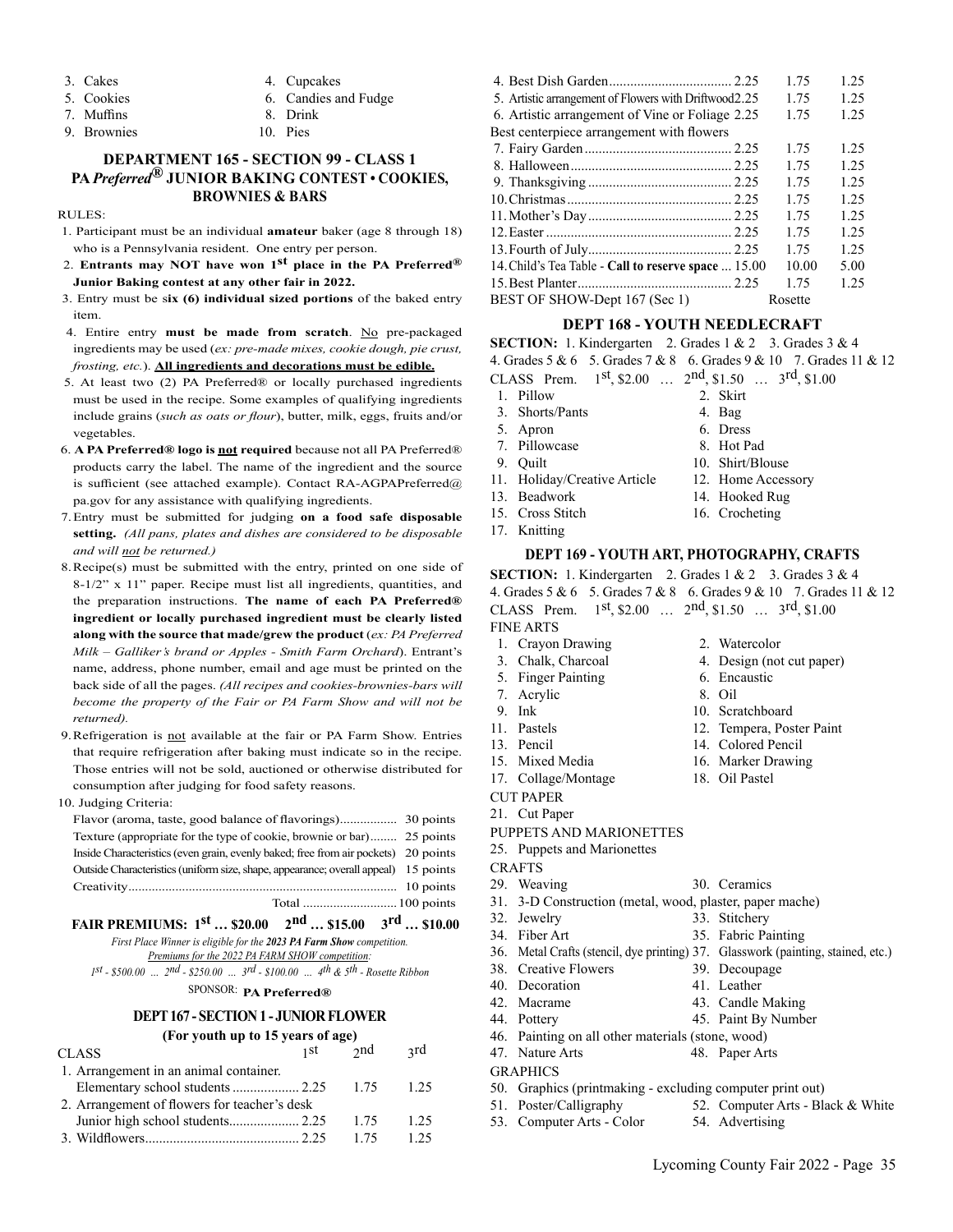| SCULPTURES                                                       |                                                                    |
|------------------------------------------------------------------|--------------------------------------------------------------------|
| 58. In The Round                                                 | 59. Relief                                                         |
| 60. Mobiles/Stabiles                                             | 61. Metal/Wire                                                     |
| 62. Clay                                                         |                                                                    |
| <b>PHOTOGRAPHY</b>                                               |                                                                    |
| <b>RULES:</b>                                                    |                                                                    |
| 1. All entries must be photographed by the person whose name     |                                                                    |
| appears on the entry tag.                                        |                                                                    |
|                                                                  | 2. All photographs must be prepared to be hung (no frame - must be |
| mounted on cardstock).                                           |                                                                    |
| 3. Exhibitor's name cannot be visible on the front of the photo. |                                                                    |
| 4. No photographs over 8" x 10".                                 |                                                                    |
| CLASS                                                            |                                                                    |
| <b>BLACK &amp; WHITE</b>                                         |                                                                    |
| 65. Farm                                                         | 66. Skyscape                                                       |
| 67. Cityscape                                                    | 68. Waterfalls                                                     |
| 69. Woods                                                        | 70. Seascape                                                       |
| 71. Summer Scenes                                                | 72. Fall Scenes                                                    |
| 73. Winter Scenes                                                | 74. Spring Scenes                                                  |
| 75. Sunset/Sunrises                                              |                                                                    |
| 76. Still Life (arrangement of inanimate objects)                |                                                                    |
| 77. Flowers                                                      | 78. Insects                                                        |
| 79. Vehicles                                                     | 80. Animals - Domestic                                             |
| 81. Animals - Wild                                               |                                                                    |
| 82. Lycoming Co. Fair (from previous years)                      |                                                                    |
| 83. Sports                                                       | 84. Micro/Macro                                                    |
| 85. Abstract                                                     | 86. Texture                                                        |
| 87. Adult Portrait                                               | 88. Child Portrait                                                 |
| 89. Group Portrait                                               | 90. Collage/Picture Story Photo                                    |
| <b>COLOR</b>                                                     |                                                                    |
| 165. Farm                                                        | 166. Skyscape                                                      |
| 167. Cityscape                                                   | 168. Waterfalls                                                    |
| 169. Woods                                                       | 170. Seascape                                                      |
| 171. Summer Scenes                                               | 172. Fall Scenes                                                   |
| 173. Winter Scenes                                               | 174. Spring Scenes                                                 |
| 175. Sunset/Sunrises                                             |                                                                    |
| 176. Still Life (arrangement of inanimate objects)               |                                                                    |
| 177. Flowers                                                     | 178. Insects                                                       |
| 179. Vehicles                                                    | 180. Animals - Domestic                                            |
| 181. Animals - Wild                                              |                                                                    |
| 182. Lycoming County Fair Photo (from previous years)            |                                                                    |
| 183. Sports                                                      | 184. Micro/Macro                                                   |
| 185. Abstract                                                    | 186. Texture                                                       |
| 187. Adult Portrait                                              | 188. Child Portrait                                                |
| 189. Group Portrait                                              | 190. Collage/Picture Story Photo                                   |

- 280. Digitally Enhanced (Each entry must be accompanied with a wallet size photo of the original picture and a brief description of the changes made and taped to the back. This will be used for judging purposes only.)
- 281. Sepia Any

BEST OF SHOW-Dept 169 (each grade group) Rosette

#### **DEPARTMENT 170**

**SECTION:** 1. Kindergarten 2. Grades 1 & 2 3. Grades 3 & 4 4. Grades 5 & 6 5. Grades 7 & 8 6. Grades 9 & 10 7. Grades 11 & 12 CLASS Prem.  $1^{st}$ , \$2.00 …  $2^{nd}$ , \$1.50 …  $3^{rd}$ , \$1.00 1. Group Exhibits

#### **DEPARTMENT 174**

**SECTION:** 1. Kindergarten 2. Grades 1 & 2 3. Grades 3 & 4 4. Grades 5 & 6 5. Grades 7 & 8 6. Grades 9 & 10 7. Grades 11 & 12 CLASS

1. Hobbies and Collectibles

#### **DEPARTMENT 12 HAY - GRAIN SECTION 1 - GRAIN AND SEED CROPS GRAIN TO BE EXHIBITED IN ONE GALLON CLEAR GLASS CONTAINER**  $1<sup>st</sup>$ , \$3.00 …  $2<sup>nd</sup>$ , \$2.00 …  $3<sup>rd</sup>$ , \$1.00 CLASS Corn (6 ears each) Hybrid 1. Field Corn (white, yellow) Open Pollinated 2. Field Corn (white, yellow, red) 3. Indian Corn (colored) Popcorn 4. Yellow 5. White 6. Strawberry Corn (3 stalks - placed in 5-gallon bucket for standing security) 11. Field 12. Silage Sunflowers (1 stalk or head) 21. Largest seed head 22. Tallest stalk with head Corn (exhibit of 30 ears) 31. Hybrid or Open Pollinated **ONE-HALF PECK TO BE EXHIBITED Oats** 51. Clintland 64 or Clintford 52. Garry

| 53. Pennfield              | 54. Russell  |
|----------------------------|--------------|
| 55. Orbit                  | 56. Noble    |
| 57. Ogle                   | 58. Porter   |
| Wheat                      |              |
| 61. Pennoll                | 62. Red Coat |
| 63. Tyler                  | 64. Scotty   |
| Winter Barley              |              |
| 71. Pennrad                | 72. Wong     |
| Miscellaneous              |              |
| 81. Alfalfa                |              |
| Buckwheat                  |              |
| 82. Japanese or Silverhull | 83. Pennquad |
| 84. Red Clover             |              |
| 85. Rye                    |              |
| Soybeans                   |              |
| 86. Williams               | 87. Amsay    |
| 88. Other                  |              |
| 89. Sunflower Seed         |              |
| 90. Timothy Seed           |              |
| 91. <u>Sorghum</u>         |              |

92. Shelled Corn

#### **SECTION 2 - HAY**

Long hay only. An exhibit shall consist of two bales of hay from the mow. 1st, \$25.00 … 2nd, \$15.00 … 3rd, \$10.00

#### CLASS

- 1. Alfalfa or alfalfa grass mixed, first cutting. Not 50% grasses.
- 2. Alfalfa or alfalfa grass mixed, later cuttings. Not 50% grasses.
- 3. Other legumes or legume grass mixtures. Not 50% grasses.
- 4. Grass, first cutting. Mixtures of timothy and/or other grasses and containing not more than 10% legumes.
- 5. Grass, second cutting. Mixtures of timothy and/or other grasses and containing not more than 10% legumes.
- 6. Mixed hay any mixture not classified in the previous classes but which contains 50% or more singly or in combination of alfalfa, timothy, clover, and grasses.
- 7. Summer annual grasses Sudan grass, Sorghum-Sudan, hybrids, etc. **SECTION 3 - SILAGE**

Silage - crop must be named. Exhibits shall consist of one peck measure or larger. (Large size plastic bags are excellent containers for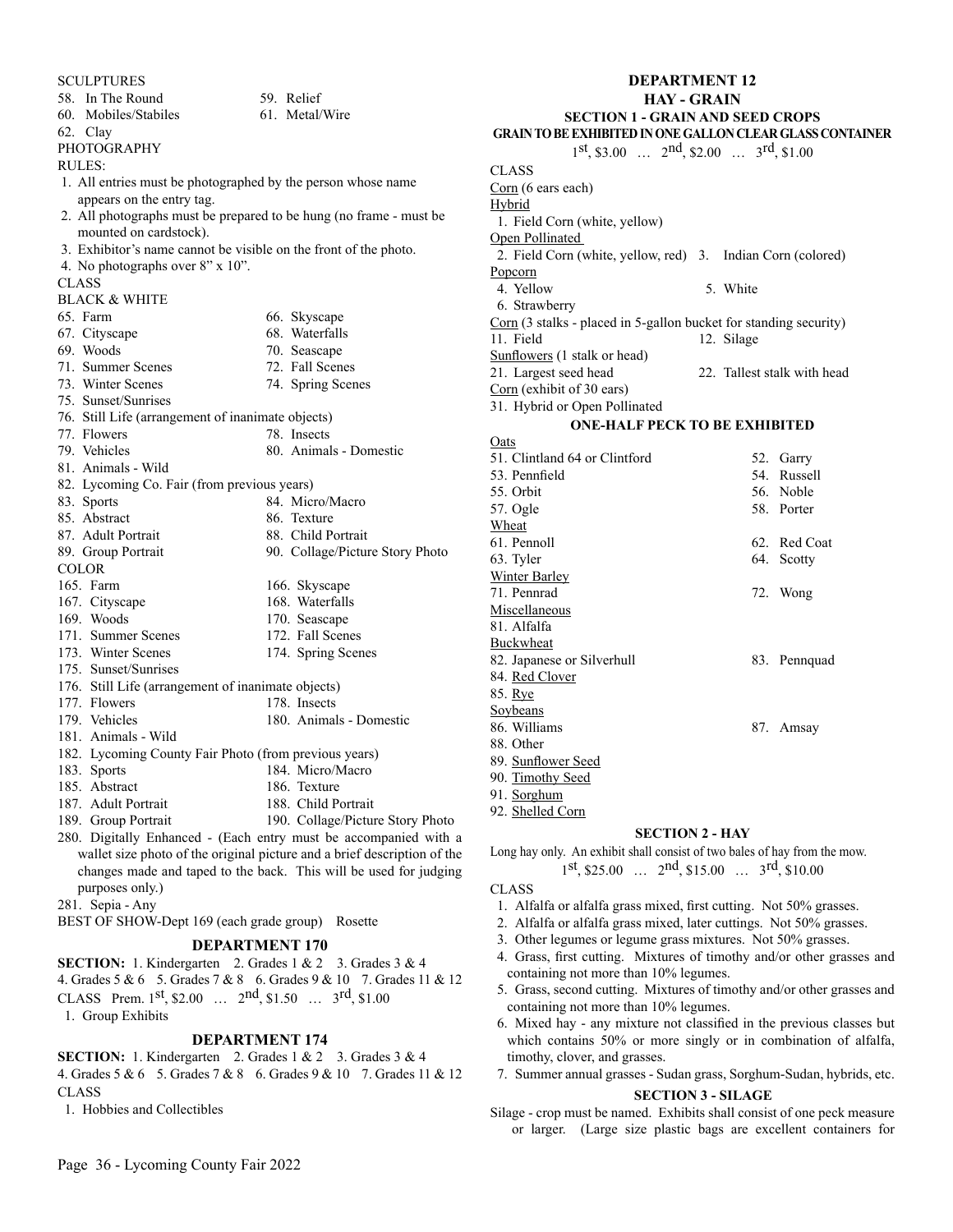transporting or showing samples.)

1st, \$3.00 … 2nd, \$2.00 … 3rd, \$1.00

#### CLASS

- 1. Perennial crops direct cut with or without preservatives
- 2. Perennial crops wilted or low moisture, with or without preservatives
- 3. Annuals other than corn direct cut, with or without preservatives
- 4. Annuals other than corn wilted or low moisture, with or without
- preservatives
- 5. Corn silage

### **SECTION 4 - BROOM CORN**

1st, \$3.00 … 2nd, \$2.00 … 3rd, \$1.00

#### CLASS

1. Broom Corn - 1 bundle

- Brooms each exhibit to consist of three (3) brooms made of broom corn grown within the county
- 2. Standard
- 3. Whisk

#### **DEPARTMENT 13 VEGETABLES**

- 1. In selecting vegetables for exhibition, choose such specimens that would bring the highest market price. Do not select the largest; select medium size specimens. If at all possible, do not mix varieties.
- 2. The following factors are generally used by an expert vegetable judge.
	- A. Trueness to variety type. If at all possible, pick the specimens from one variety.
	- B. Uniformity in shape, size and color.
	- C. Be sure to pick out a perfect specimen, then select the others as similar to it as possible. Never mix specimens of different maturity.
	- D. Protect from dirt, disease, infection, and mechanical damage. Select specimens that are perfect and show no blemishes of any kind.
	- E. Condition and maturity. Be sure that exhibits are of high quality.
	- F. Potatoes should not be washed. Remove soil using a soft cloth or brush.
	- G. Tomatoes should have stems removed. Carrots, beets, etc. should have top (leaves) removed leaving about two inches of stems.
- 3. Read premium material, carefully following all rules and regulations. If an entry calls for five specimens, be sure to exhibit that number; do not enter four or six. In any instance, your exhibits will be disqualified if the correct number of specimens is not entered.

#### **SECTION 1 - VEGETABLES**

 $1<sup>st</sup>$ , \$3.00 …  $2<sup>nd</sup>$ , \$2.50 …  $3<sup>rd</sup>$ , \$2.00 …  $4<sup>th</sup>$ , \$1.50 CLASS 601. Asparagus - 3 specimens Beans - Dry Shelled (1 qt.) 1. Edible Soybeans 2. Horticultural 3. Kidney 4. Lima 5. Marrowfat 6. Pea or Navy Beans - Green Shelled (1 qt.) 11. Edible Soybeans 12. Horticultural 13. Large seeded limas 14. Small seeded limas Beans - Horticultural (1 qt.) 21. Bush types 22. Pole type Beans - Lima (1 qt.) 31. Large seeded 32. Pole limas 33. Small seeded Beans - Snap, bush types (1 qt.) 41. Flat green pods 42. Flat wax pods 43. Round green pods 44. Round wax pods 45. Purple

Beans - Snap, pole type (1 qt.) 51. Flat green pods 52. Round green pods 53. Round yellow pods 54. Purple Beets - Specimens, topped 61. Globe Shaped 62. Half long 63. Long Lutz types 64. Mangels 71. Broccoli - 2 large head 81. Brussel Sprouts (1 qt.) Cabbage - 3 heads 91. Chinese types 92. Early pointed 93. Danish Ballhead types 94. Domestic Round 95. Flat types 96. Red types 97. Savoy types Carrots - 5 roots, topped 101. Half long (pointed) 102. Half long (stump rooted) 103. Long Cauliflower - 2 heads 111. Purple type 112. White types Celery - 3 plants in soil 121. Green types (Fordhook Pascal) 122. Yellow types (Fordhook Pascal) Corn - Sweet, 5 ears, husks on 131. White hybrids 132. Yellow hybrids 133. Other types Cucumbers 141. Pickling (under 3") - 10 specimens 142. Pickles (3" to 5") - 5 specimens 143. Slicing (over 5") - 5 specimens 144. Burpling 151. Eggplant - 3 specimens Endive - 3 plants in soil 161. Broad leaved 162. Green curled 171. Garlic - 5 bulbs 181. Horseradish - 3 roots (1" minimum diameter) 191. Kale - 3 plants in soil 201. Kohlrabi - 5 specimens 211. Leek - 6 stalks Lettuce - 3 plants in soil 221. Butter head types 222. Crisp head types 223. Leaf types Mushrooms 231. Buttons - 1 qt. 232. Large - 1 qt. Muskmelons (Cantaloupes) - 3 specimens 241. Large types (6" or more) 242. Small types 251. Okra - 5 specimens Onions (bulbs) - 5 specimens, mature for storage 261. Bottle 262. Red flat 263. Red globe 264. Sweet Spanish type 265. White flat 266. White globe 267. Yellow flat 268. Yellow globe Onions (bulbing) - 10 specimens 271. Green bunching Onions (sets) - 1 qt. mature for storage 281. Multiplier 282. Red 283. White 284. Yellow Sets Parsley - 3 bunches in water 291. Curled type 292. Plain type Parsley (Root) - 5 roots with tops 301. Hamburg or Turnip, rooted Parsnips - 5 specimens, tops off 311. All American 312. Model Peas - (1 qt.) 321. Green shelled 322. Pods Peppers (Hot) 331. Long type - 5 specimens 332. Round type - 5 specimens 333. Small type - 10 specimens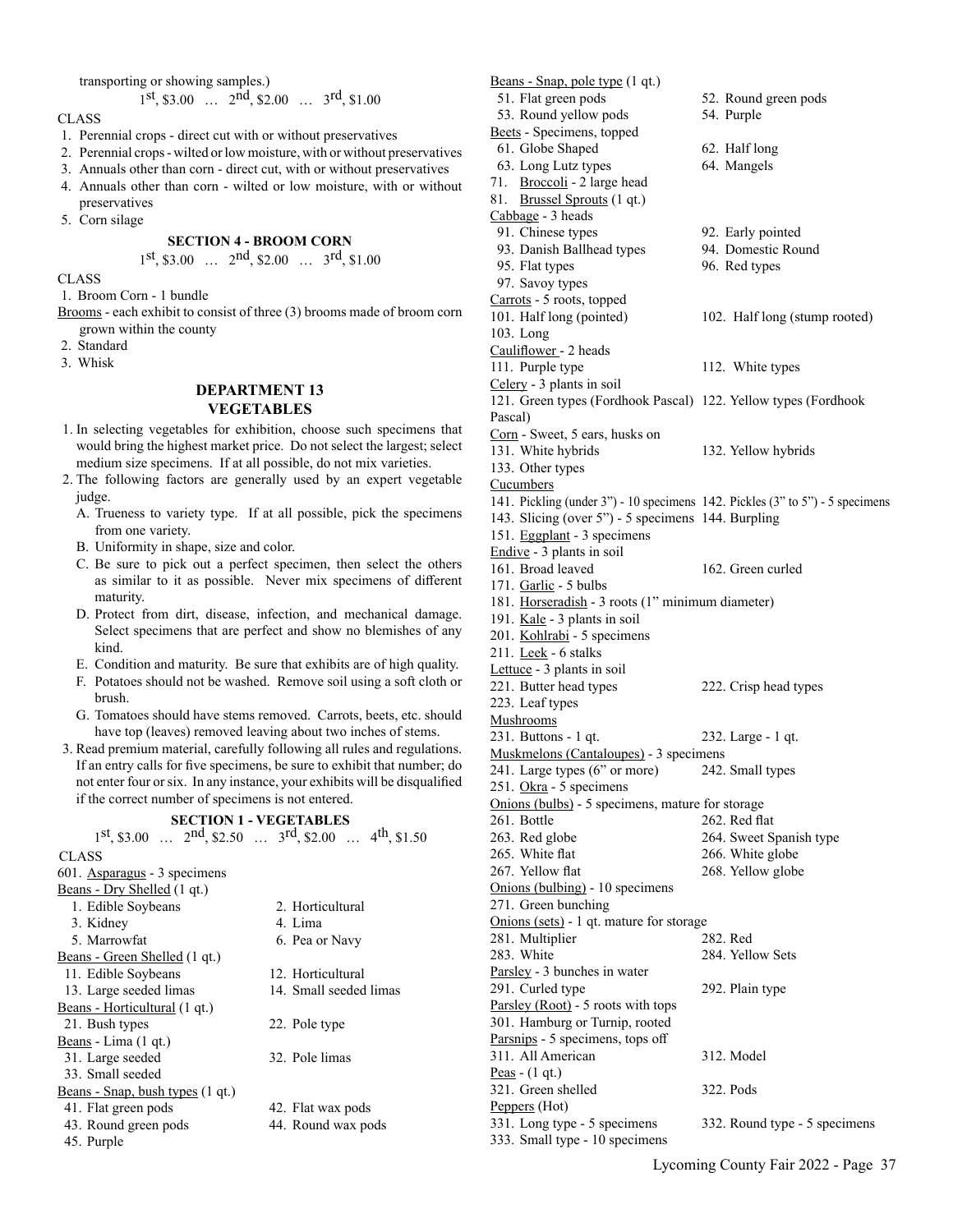Peppers (Pimiento) - 5 specimens 341. Green 342. Red Peppers (Sweet - Bell or Bullnose shape) - 5 specimens 351. Green 352. Red 353. Yellow Peppers (Sweet - thin fleshed) - 5 specimens 361. Green 362. Red 363. Yellow Potatoes - 16 tubers 371. Chippewa 372. Irish Cobbler 373. Katahdin 374. Kennebec 375. Norland 376. Russet - Rural 377. Sebago 378. Superior 379. Any others Potatoes (Sweet) - 10 specimens 381. Jersey type - yellow 382. Puerto Rico type - orange Pumpkins 391. Connecticut (field) - 3 specimens 392. Small sugar (pie) - 3 specimens 393. Winter neck (Cushaw) - 3 specimens 394. Largest field pumpkin - specify weight Radishes (Summer) 401. Small round - 10 specimens 402. White icicle - 5 specimens Radishes (Winter) 411. Black 412. White Rhubarb 421. Any variety - 5 stalks, tied together **Rutabagas** 431. Any variety - 5 specimens, topped Squash (Summer types) - 3 specimens<br>441. Bush Scallop - Patty Pan 442. Cocozelle or Zucchini 441. Bush Scallop - Patty Pan 443. Crookneck 444. Straightneck Squash (Winter types) - large 2 specimens 451. Acorn - Table Queen 452. Boston Marrow or Delicious 453. Buttercup 454. Butternut 455. Hubbard 456. Mammoth - Sweet types 457. Largest single squash, 1 specimen; specify weight on entry card Swiss Chard 461. Any variety - 2 stalks in soil Tomatoes (Large fruited) - 5 specimens 471. Italian 472. Mature green 473. Pink 474. Red 475. Yellow Tomatoes (Small fruited) 481. Cherry - 10 specimens or 5 clusters 482. Husk tomato or ground cherry - 1 qt. 483. Pear shaped - 10 specimens 484. Plum shaped - 10 specimens Turnips - 5 specimens 491. Any variety (topped) Watercress - 2 bunches in water 501. Any variety Watermelons 511. Largest single watermelon - 1 specimen 512. Midget types - 2 specimens 513. Oblong in shape - 2 specimens 514. Round or oval shape - 2 specimens 521. Home Garden - 10 or more kinds of matured vegetables, small vegetable, at least 12 or more of each kind.  $1<sup>st</sup>$ , \$25.00 ...  $2<sup>nd</sup>$ ,  $$20.00$  ...  $3^{\text{rd}}, $15.00$ 531. Market Basket - 5 or more kinds of vegetables, attractively displayed.  $1^{st}$ , \$25.00 ...  $2^{nd}$ , \$20.00 ...  $3^{rd}$ , \$15.00 541. Commercial - Best display by a commercial grower. 10 sq. ft. of display area.  $1^{st}$ , \$25.00 ...  $2^{nd}$ , \$20.00 ...  $3^{rd}$ , \$15.00 Gourds 551. Mixed - 5 specimens 552. One variety - 5 specimens 553. Collection - 6 or more kinds, attractively displayed - unlimited number of specimens 1st, \$5.00 … 2nd, \$4.00 … 3rd, \$3.00

BEST OF SHOW-Dept 13 (Sec 1) Rosette

**SECTION 2 - HERBS** 1st, \$3.00 … 2nd, \$2.00 … 3rd, \$1.00 Unless otherwise noted, exhibits in this division must be cut herbs grown by the exhibitor. They must conform to the number of stems specified. Exhibitor must provide own glass container. Potted plants must be grown at least 1 month by exhibitor. CLASS **ANNUALS** Basil - 1-3 stems 1. Sweet Basil (Ocimum Basilicum) 2. Opal Basil ( Ocimum Basilicum) 3. Bush Basil 4. Fennel, Sweet (Foeniculum vulgare Dulce) - 3 seed heads 5. Stevia 6. Dill - 3 seed heads Parsley - 1 bunch 11. Curly 12. Italian (flat leaf) 13. Chives - 5 stems 14. Cilantro - 5 stems 15. Rosemary - 2-5 stems 16. Monarda - 5 stems 21. Sage - any variety - 5 stems 22. Calendula (Calendual officinalis) - 3 stems 23. Nasturtium (Tropaeolum majus) - 1 bunch **PERENNIALS** 49. Borage 50. Roman Chamonile 51. Thyme (Thymus vulgaris) - 1 bunch 52. Spearmint (Mentha spicata) - 5 stems 53. Sage (Salvia officinalis) - 1 stem 54. Oregano, Greek (Origanum vulgare Hirum) - 5 stems 55. Rosemary (Rosmarinus officinalis) - 1 pot 56. Anise Hyssop (Agastache Anethiodora) - 5 stems 57. Tarragon, French (Artemesia Dracunculus sativa) - 5 stems 58. Lemon Verbena (Aloysia trebhylla) - 5 stems 59. Feverfew (Chrysanthemum parthenium) -1 stem 60. Scented Geranium (Pelargonium spp), any type - 1 stem 61. Pennyroyal (Mentha pulegium, Hedeoma pulegicides) - 1 bunch 62. Echinacea (Echinacea purpurea) - 3 stems 63. Hops Strobiles (Humulus lupulus) - 1 bunch 64. Catnip 65. Russian Sage 66. Lavender 67. Tansy 68. Lemon Balm (Melissa Officinalis) 69. Bay Laurel Bush (Laurus Nobilis) 70. Licorice Mint 71. Pineapple Mint 72. Catmint 73. Apple Mint 80. St. John's Wort 81. Stevia 82. Mother of Thyme **MIXED HERBS, FRESH OR DRIED** 75. Potpourri - Judged on appearance and fragrance. 76. Tussy Mussie (nosegay) 77. Mixed - Six or more kinds, cut in one container, attractively displayed

- 
- 78. Wreaths using no plant material other than herbs. Bows permitted.
- BEST OF SHOW-Dept 13 (Sec 2) Rosette

#### **DEPARTMENT 14 FRUITS AND NUTS**

- 1. In selecting fruit for exhibition, choose specimens that would bring the highest market price. Do no select the largest. Select medium size. In plate displays, select five specimens as nearly alike as possible.
- 2. The following score is to be used as a basis for the judging of the exhibits:

Exterior quality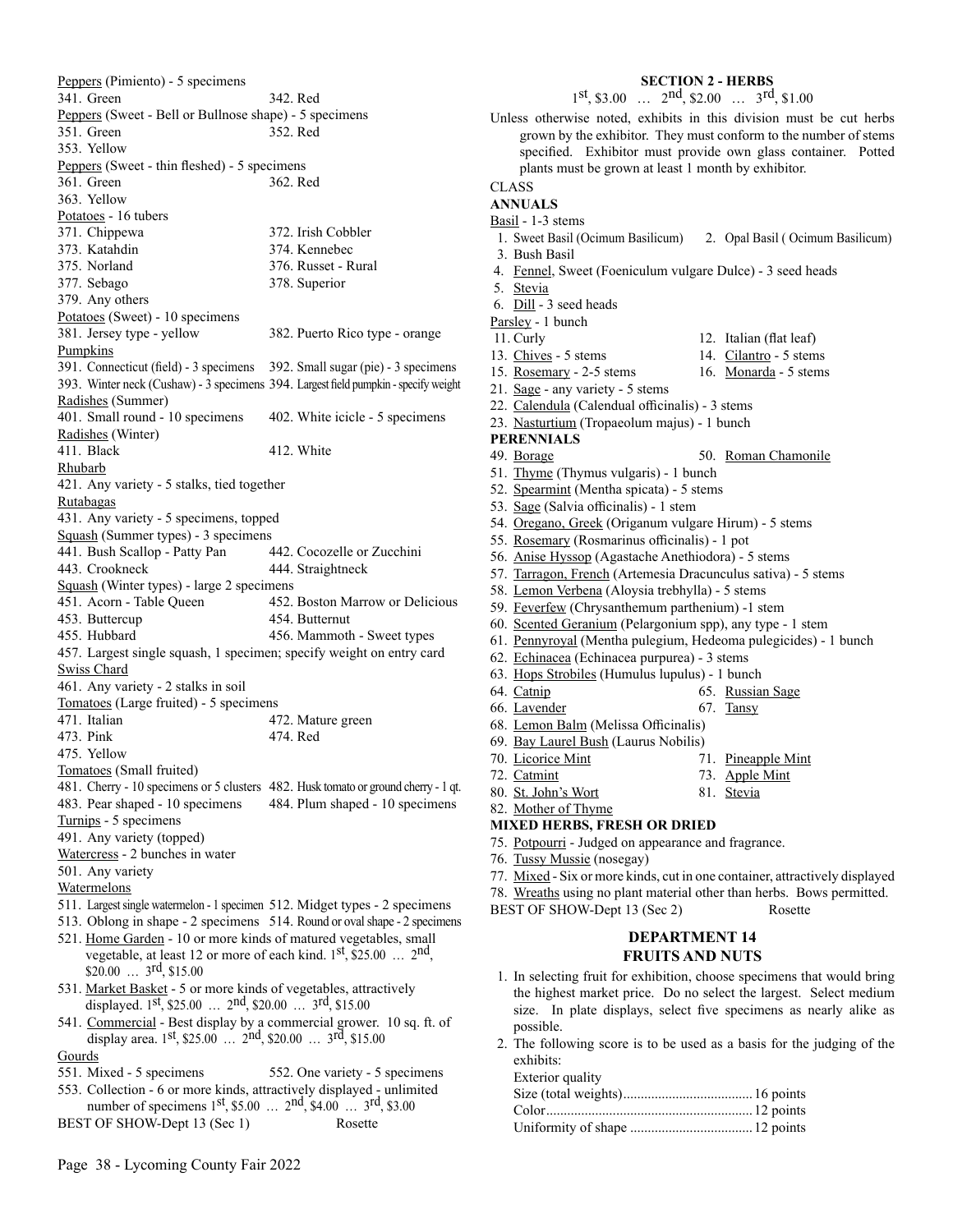- 3. Each exhibitor must designate the particular premium for which he/ she is competing in special classes and see that the packages are properly tagged. Single specimens may not be considered or shown in variety classes.
- 4. Premiums will be awarded only when the exhibit complies with the standard, is meritorious, and is properly named.

|                                                                               |  | <b>SECTION 1 - FRUITS</b>      |                 |                      |  |  |
|-------------------------------------------------------------------------------|--|--------------------------------|-----------------|----------------------|--|--|
| CLASS                                                                         |  | 1st                            | 2 <sub>nd</sub> | 3rd                  |  |  |
|                                                                               |  | <b>APPLES</b>                  |                 |                      |  |  |
| 1. Plate of five, any named variety 2.50                                      |  |                                | 2.00            | 1.75                 |  |  |
| 2. Bushel Basket or Diamond Shaped Display RacK 14-1/2" x 26"                 |  |                                |                 |                      |  |  |
|                                                                               |  |                                | 4.00            | 3.00                 |  |  |
|                                                                               |  | <b>PEACHES</b>                 |                 |                      |  |  |
| 3. Plate of five, any named variety 2.50                                      |  | <b>PEARS</b>                   | 2.00            | 1.75                 |  |  |
| 4. Plate of five, any named variety 2.00                                      |  |                                | 1.75            | 1.50                 |  |  |
| 5. Display of five each of five varieties, correctly named 3.00               |  |                                | 2.50            | 2.00                 |  |  |
|                                                                               |  |                                | 3.00            | 2.00                 |  |  |
|                                                                               |  | <b>PLUMS</b>                   |                 |                      |  |  |
| 7. Plate of five, any named variety 2.00                                      |  |                                | 1.50            | 1.00                 |  |  |
|                                                                               |  | <b>OUINCES</b>                 |                 |                      |  |  |
| 8. Plate of five any named variety 2.00                                       |  |                                | 1.50            | 1.00                 |  |  |
| PERSIMMONS AND PAW PAWS                                                       |  |                                |                 |                      |  |  |
| 9. Plate of five, any named variety2.00                                       |  |                                | 1.50            | 1.00                 |  |  |
|                                                                               |  | <b>FRUIT DISPLAYS</b>          |                 |                      |  |  |
| 10. Fancy Baskets of Assorted Native, any kind. 10.00                         |  |                                | 8.00            | 6.00                 |  |  |
| 11. Commercial Best Display - Various kinds of fruit by a commercial          |  |                                |                 |                      |  |  |
| grower using 10 sq. ft. of display area25.00                                  |  |                                | 20.00           | 15.00                |  |  |
|                                                                               |  | <b>BERRIES</b>                 |                 |                      |  |  |
| 12. Single plate (1 quart)2.00                                                |  |                                | 1.50            | 1.00                 |  |  |
| Not more than three fruit-bearing canes in a vase.                            |  |                                |                 |                      |  |  |
| Must be 10" to 18" tall matured berries on stalks 3.00                        |  |                                | 2.00            | 1.50                 |  |  |
| 13. Gooseberry                                                                |  | 14. Blueberry                  | 15.             | Currant              |  |  |
| 16. Dewberry                                                                  |  | 17. Elderberry                 | 18.             | <b>Ground Cherry</b> |  |  |
| Raspberry                                                                     |  |                                |                 |                      |  |  |
| Red<br>19.                                                                    |  | 20. Black                      |                 |                      |  |  |
| 21.<br>Strawberry                                                             |  |                                |                 |                      |  |  |
| 22. Display of five or more varieties  3.00                                   |  |                                | 2.00            | 1.50                 |  |  |
|                                                                               |  | <b>NATIVE WILD BERRIES</b>     |                 |                      |  |  |
|                                                                               |  |                                | 1.50            | 1.00                 |  |  |
| 23. Barberry                                                                  |  | 24. Bittersweet                |                 | 25. Black Haws       |  |  |
| 26. Dogwood                                                                   |  | 27. Poke                       |                 | 28. Snowberries      |  |  |
| 29. Witch Hazel                                                               |  | 30. Any Others                 |                 |                      |  |  |
| 31. Display of five or more varieties, five inches long and three inches wide |  |                                |                 |                      |  |  |
|                                                                               |  |                                | 2.00            | 1.50                 |  |  |
|                                                                               |  | <b>GRAPES</b>                  |                 |                      |  |  |
| 32. Plate with two bunches, any named variety . 1.50                          |  |                                | 1.00            | .50                  |  |  |
|                                                                               |  | <b>SECTION 2 - EDIBLE NUTS</b> |                 |                      |  |  |
| All matured nuts must have been grown in Fair's surrounding community         |  |                                |                 |                      |  |  |

CLASS

within past year.

- 1. American black walnuts, any variety, must consist of 20 specimens of same variety.
- 2. English walnuts, any variety, must consist of 20 specimens of same variety.
- 3. Butternuts, any variety, must consist of 20 specimens of same variety.
- 4. Hazelnuts, any variety, must consist of 30 specimens of same variety.
- 5. Heartnuts, any variety, must consist of 30 specimens of same variety
- 6. Hicans, any variety, must consist of 20 specimens of any one variety.
- 7. Peanuts, any variety, must consist of 30 specimens of same variety.
- 8. Pecans, any variety, must consist of 30 specimens of any one variety.
- 9. Native American or Chinese chestnuts, any variety, must consist of 30 specimens of same variety.
- 10. Shell bark, shap bark, or hickories, any variety, must consist of 30 specimens of same variety.
- 11. Any other named nuts not listed, must consist of 30 specimens of same variety.

| PREMIUMS FOR NUTS ABOVE2.00                    | - 1.00 | .75  |
|------------------------------------------------|--------|------|
| 12. Any of the above 1/2 lb. kernels 3.00 2.00 |        | 1.00 |

|  |  |  |  | 13. Assorted groups of any five of the above. 5.00 | 4.00 | 2.00 |
|--|--|--|--|----------------------------------------------------|------|------|
|--|--|--|--|----------------------------------------------------|------|------|

#### **DEPARTMENT 15 • HOME AND DAIRY PRODUCTS (REFER TO GENERAL RULES)**

 1. All products must have been made by the exhibitor. Premiums will not be paid for commercial products.

#### **SECTION 1 - BAKED PRODUCTS**

| To be judged on flavor, lightness, general appearance, and crumb.          |    |                 |      |                 |
|----------------------------------------------------------------------------|----|-----------------|------|-----------------|
| <b>CLASS</b>                                                               |    | 1 <sub>st</sub> | 2nd  | <sub>3</sub> rd |
|                                                                            |    |                 |      | 2.00            |
| 1. 1/2 dozen baking powder biscuits                                        |    |                 |      |                 |
| Corn bread, 4 pieces approximately 2-1/2" x 3"<br>2.                       |    |                 |      |                 |
| 3. $1/2$ dozen muffins                                                     |    | 4. Nut bread    |      |                 |
| 5. Fruit bread                                                             | 6. | Others          |      |                 |
| Yeast Breads - to consist of one rectangular loaf, approximately 4" x 8" x |    |                 |      |                 |
| 5", wrapped in plastic bag. No fork pricks 4.00                            |    |                 | 3.00 | 2.00            |
| 11. Raisin                                                                 |    | 12. Rye         |      |                 |
| 13. White                                                                  |    | 14. Whole Wheat |      |                 |
| 15. Others                                                                 |    |                 |      |                 |
| Breads - made with bread machine 4.00                                      |    |                 | 3.00 | 2.00            |
| 21. White                                                                  |    | 22. Whole Wheat |      |                 |
| $23.$ Rye                                                                  |    | 24. Others      |      |                 |
| Rolls - to consist of six rolls of uniform shape and size wrapped in       |    |                 |      |                 |
|                                                                            |    |                 | 3.00 | 2.00            |
| 31. Cinnamon                                                               |    | 32. Doughnuts   |      |                 |
| 33. White                                                                  |    | 34. Whole wheat |      |                 |
| 35. Parkerhouse                                                            |    |                 |      |                 |
| 36. Basket of fancy yeast rolls to contain at least three different        |    |                 |      |                 |
| shapes                                                                     |    |                 |      |                 |
| 37. Others                                                                 |    |                 |      |                 |
| Butter cakes, iced 4" x 8" x 5", wrapped in plastic bag. No fork pricks    |    |                 |      |                 |
|                                                                            |    |                 |      | 4.00            |
| 41. Chocolate                                                              |    | 42. Spice       |      |                 |
| 43. White                                                                  |    | 44. Yellow      |      |                 |
| 45. Any other kind 46. Four cupcakes, white or chocolate                   |    |                 |      |                 |
|                                                                            |    |                 |      |                 |
| <b>DEPARTMENT 15 - SECTION 1 - CLASS 47</b>                                |    |                 |      |                 |
| <b>BEST DECORATED CAKE CONTEST</b>                                         |    |                 |      |                 |
|                                                                            |    | $-$ Prizes $-$  |      |                 |
| 1st - \$25.00  2nd - \$15.00  3rd - \$10.00                                |    |                 |      |                 |
|                                                                            |    |                 |      |                 |
|                                                                            |    |                 | 5.00 | 4.00            |
| 51. Chocolate                                                              |    | 52. Spice       |      |                 |
| 53. White                                                                  |    | 54. Yellow      |      |                 |
| 55. Any other kind                                                         |    |                 |      |                 |
|                                                                            |    |                 | 5.00 | 4.00            |
| 61.Angel food                                                              |    | 62. Chiffon     |      |                 |

Pies are to be judged on texture of crust and flavor and consistency of filling.

Pies ............................................................. 4.00 3.00 2.00

71. One crust pie, any kind - no filling, no custard

63. Sponge 64.Other

Lycoming County Fair 2022 - Page 39

<sup>72.</sup> Two crust pie, any kind 73. One crust pie, cream

Candy (1/2 pound must be shown) ............. 2.00 1.50 1.00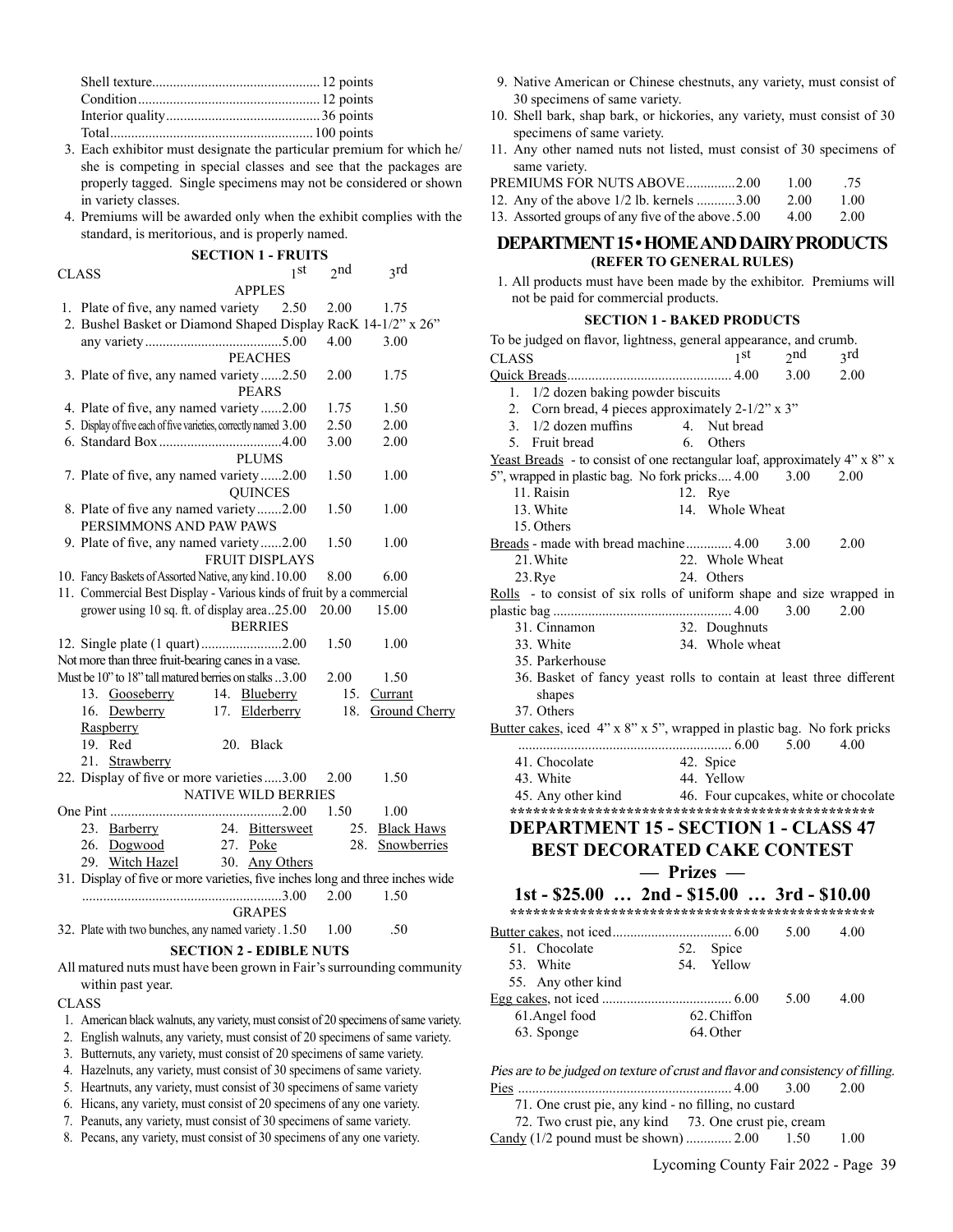| 81. Chocolate covered                    | 82. Chocolate fudge            |
|------------------------------------------|--------------------------------|
| 83. Divinity fudge                       | 84. Fondant                    |
| 85. Light fudge                          | 86. Sea foam                   |
| 87. Peanut Butter                        | 88. Any other                  |
| Cookies $(1/2$ dozen must be shown) 3.00 | 2.00<br>1.25                   |
| 91. Bar                                  | 92. Dropped                    |
| 93. Filled                               | 94. Pressed                    |
| 95. Rolled                               | 96. Sliced or ice box          |
| 97. Whoopie Pies                         | 98. Any Other                  |
| 101. Cheesecakes                         | 5.00<br>4.00                   |
|                                          | 1.50<br>1.25                   |
| 111. Butter, one pound                   | 112. Homemade soap, six pieces |
| 113. Lard, one quart                     | 114. Noodles, 1 quart          |
| 115. Potato chips, one quart             | 116. Salted nuts, 1/2 pint     |
| 117. Dumplings                           |                                |
|                                          |                                |
|                                          |                                |

### **DEPARTMENT 15 - SECTION 1 - CLASS 121 CHEESE**

**PRIZES — 1st - \$25.00 … 2nd - \$15.00 … 3rd - \$10.00 \*\*\*\*\*\*\*\*\*\*\*\*\*\*\*\*\*\*\*\*\*\*\*\*\*\*\*\*\*\*\*\*\*\*\*\*\*\*\*\*\*\*\*\*\*\*\***

### **DEPARTMENT 15 - SECTION 96 - CLASS 1 BLUEBERRY MUFFIN CONTEST**

#### **RULES:**

- 1. Exhibitor must be a Pennsylvania resident. One entry per person.
- 2. Entry must be made from "scratch" No mixes.
- 3. Blueberries must be the featured ingredient.
- 4. There must be six (6) muffins displayed on a disposable plate.
- 5. The recipe including all ingredients and directions must accompany the entry with the exhibitor's name, address and telephone number printed on the back.
- 6. Judging criteria will include flavor, inside characteristics (even grain, evenly baked, not air

pockets), overall appearance (uniform size, shape, color), and originality.





### **DEPARTMENT 15 - SECTION 97 - CLASS 1 ANGEL FOOD CAKE CONTEST RULES**

**\*\*\*\*\*\*\*\*\*\*\*\*\*\*\*\*\*\*\*\*\*\*\*\*\*\*\*\*\*\*\*\*\*\*\*\*\*\*\*\*\*\*\*\*\*\*\***

- 1. Open to any individual who is a Pennsylvania resident.
- 2. **Entrants may NOT have won 1st place in this Angel Food Cake Contest at any other fair in 2022.**
- 3. Entire entry must be **made from scratch**. No pre-packaged ingredients may be used (*ex: pre-made mixes, cookie dough, pie crust, frosting, etc.*) **All ingredients and decorations must be edible.**
- 4. **Pennsylvania produced & packed eggs** are requested to be used if at all possible. Please look for the PEQAP or PA packaging dates on the carton.
- 5. The entire cake entry must be submitted for judging **on cardboard or other food safe disposable setting**. (*All pans, plates and dishes*

*are considered to be disposable and will not be returned.*)

- 6. Recipe(s) listing the ingredients and the preparation instructions must be submitted with the entry *(printed on one side of 8-1/2" x 11" size paper).* Entrant's name, address, phone # and email must be printed on the back of all the pages. (*All recipes and cakes will become the property of the Fair or PA Farm Show and will not be returned.*)
- 7. Refrigeration is NOT available at the fair or PA Farm Show. Entries that require refrigeration after baking must indicate so in the recipe. Those entries will not be sold, auctioned or otherwise distributed for consumption after judging for food safety reasons.
- 8. Judging will be based on the following criteria. Flavor (smell, taste, flavoring) ............................ 30 points Inside Characteristics (texture & lightness.......... 25 points Overall Appearance (surface, size, color) ........... 20 points Creativity............................................................. 15 points Topping, Icing or Decoration .............................. 10 points Total.......100 points

#### **PRIZES: 1st - \$25.00 … 2nd - \$15.00 … 3rd - \$10.00**

*First Place Winner is eligible for the 2023 PA Farm Show competition. Prizes for the PA State Angel Food Cake Winners: 1st - \$500.00 … 2nd - \$250.00 … 3rd - \$100.00*

**sponsored by**

#### **PENNSYLVANIA EGG FARMERS AND PENNSYLVANIA STATE ASSOCIATION OF COUNTY FAIRS**

#### **\*\*\*\*\*\*\*\*\*\*\*\*\*\*\*\*\*\*\*\*\*\*\*\*\*\*\*\*\*\*\*\*\*\*\*\*\*\*\*\*\*\*\*\*\*\*\***

## **DEPARTMENT 15 - SECTION 98 - CLASS 1 32nd ANNUAL**

**BLUE RIBBON APPLE PIE CONTEST**

**RULES** for local Fair and the PA Farm Show contests are as follows**:**

- 1. Open to any individual who is a Pennsylvania resident; only one entry per person.
- 2. **Entrants may NOT have won 1st place in this Blue Ribbon Apple Pie Contest at any other fair in 2022.**
- 3. Entire entry must be **made from scratch**. No pre-packaged ingredients may be used (*ex: pre-made mixes, cookie dough, pie crust, frosting, etc.*) **All ingredients and decorations must be edible.**
- 4. Recipe **must include at least 60% apples in the filling**. It does not need to be a "traditional" two-crusted apple pie and it can have a variety of fillings.
- 5. The entire pie must be submitted for judging in a disposable pie pan. (*All pans, plates and dishes are considered to be disposable and will not be returned.*)
- 6. The recipe for the pie and pie crust must be submitted with the entry. It should be submitted on one side of 8-1/2" x 11" paper. The recipe must list all ingredients, quantities and the preparation instructions. Entrant's name, address, phone # and email must be printed on the back side of all the pages. (*All recipes and pies will become the property of the Fair or PA Farm Show and will not be returned.*)
- 7. Refrigeration is not available at the fair or PA Farm Show. Entries that require refrigeration after baking must indicate so in the recipe. Those entries will not be sold, auctioned or otherwise distributed for consumption after judging for food safety reasons.

| 8. Judging will be based on the following criteria.          |  |
|--------------------------------------------------------------|--|
|                                                              |  |
| Filling: consistency, doneness, moistness & flavor 25 points |  |
|                                                              |  |
|                                                              |  |
|                                                              |  |
|                                                              |  |
| PRIZES: 1st - \$25.00  2nd - \$15.00  3rd - \$10.00          |  |

First Place Winner is eligible for the 2023 PA Farm Show competition.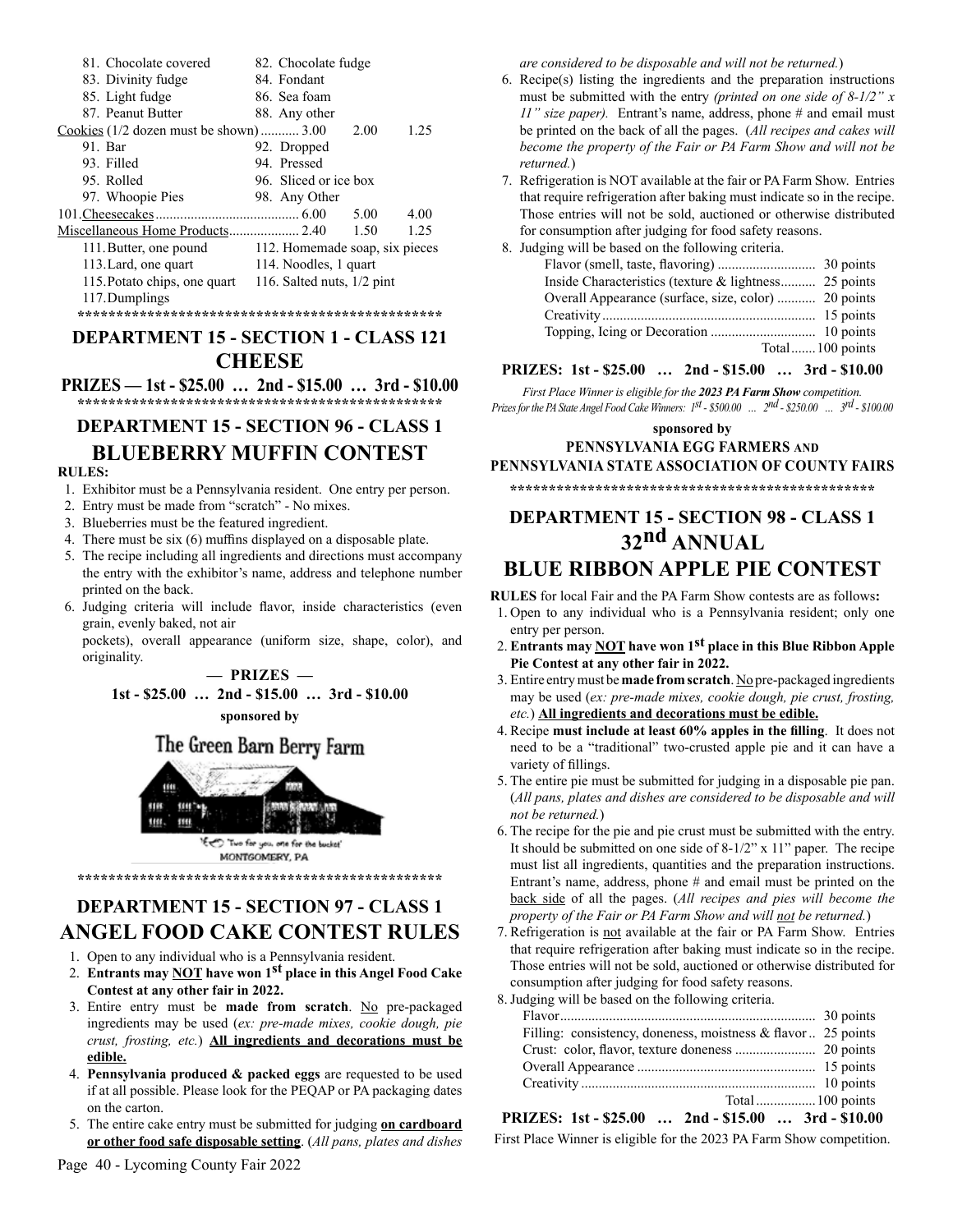The recipe for the pie and pie crust will also need to be submitted when entering at the PA Farm Show.

*Premiums for the 2023 PA FARM SHOW competition will be as follows: 1st - \$500.00 … 2nd - \$250.00 … 3rd - \$100.00 … 4th - Ribbon … 5th - Ribbon* At the PA FARM SHOW level, this contest is sponsored by: The PA State Association of County Fairs.

**\*\*\*\*\*\*\*\*\*\*\*\*\*\*\*\*\*\*\*\*\*\*\*\*\*\*\*\*\*\*\*\*\*\*\*\*\*\*\*\*\*\*\*\*\*\*\***

### **DEPARTMENT 15 - SECTION 99 - CLASS 1 HOMEMADE CHOCOLATE CAKE CONTEST**

#### **Sponsored by: PA State Association of County Fairs**

RULES:

- 1. Participant must be an individual **amateur** baker who is a Pennsylvania resident.
- 2. **Entrants may NOT have won 1st place in the Homemade Chocolate Cake contest at any other fair in 2022.**
- 3. Entire entry must be **made from scratch**. No pre-packaged ingredients may be used (*ex: pre-made mixes, cookie dough, pie crust, frosting, etc.*) **All ingredients and decorations must be edible.**
- 4. Cake recipe **must feature chocolate or cocoa** as a main ingredient.
- 5. Entry must be a **layered chocolate cake**.
- 6. Entry **must be frosted** and frosting must be made from "scratch" (*no pre-packaged frosting*).
- 7. The entire cake entry must be submitted for judging **on cardboard or other food safe disposable setting**. (*All pans, plates and dishes are considered to be disposable and will not be returned.*)
- 8. Recipes must be submitted with the entry, printed on one side of 8-1/2" x 11" paper. Recipe must list all ingredients, quantities, and the preparation instructions. Entrant's name, address phone # and email must be printed on the back side of all the pages. (*All recipes and cakes will become the property of the fair or PA Farm Show and will not be returned.*)
- 9. Refrigeration is not available at the fair or PA Farm Show. Entries that require refrigeration after baking must indicate so in the recipe. Those entries will not be sold, auctioned or otherwise distributed for consumption after judging for food safety reasons.

#### 10.Judging Criteria:

| Flavor (aroma, taste, good balance of flavorings)  30 points                       |  |
|------------------------------------------------------------------------------------|--|
| Texture (moist and tender crumb; not soggy or dry) 25 points                       |  |
| Inside Characteristics (even grain, evenly baked; free from air pockets) 20 points |  |
| Outside Characteristics (consistent shape/size/surface; overall appeal). 15 points |  |
|                                                                                    |  |
|                                                                                    |  |

**FAIR PREMIUMS: 1st … \$25.00 2nd … \$20.00 3rd … \$15.00**

*First Place Winner is eligible for the 2023 PA Farm Show competition.*

*Premiums for the 2023 PA FARM SHOW competition:* 

*1st - \$500.00 … 2nd - \$250.00 … 3rd - \$100.00 … 4th & 5th - Rosette Ribbon*

**\*\*\*\*\*\*\*\*\*\*\*\*\*\*\*\*\*\*\*\*\*\*\*\*\*\*\*\*\*\*\*\*\*\*\*\*\*\*\*\*\*\*\*\*\*\*\***

#### **HOME CANNING PRINCIPLES**

- In the air and all around us are invisible microorganisms such as mold, yeasts, and bacteria. Many are beneficial while others can be harmful under certain conditions. These "spoilers" live and multiply on the surface of fruits, vegetables, meats and all other types of food. They are the major causes of food spoilage and loss of quality.
- Canning interrupts the normal spoilage and decay cycle of food by heating the food contained in a home canning jar that has been closed with a two-piece vacuum sealing cap. When heat is applied according to recommended times and pressure, microorganisms are destroyed and air is driven from a jar. Upon cooling, the lid seals onto the jar.
- Currently, we recommended canning by two proven methods: boiling water canning and steam pressure canning. Home canners will make their choice of which of these methods to choose based on the pH

of the food being canned. It is important that processing methods (including time to process) be current and be based on research. Some processing methods that have been handed down through the generations in families probably do not reflect current thought and need to be reexamined in light of recent studies.

#### **SECTION 2 - CANNED OR DRIED PRODUCTS**

- 1. Use only standard mason-type clear pint or quart glass jars for preserving and exhibiting fruits, vegetables and meats.
- 2. Green or other colored jars are unacceptable.
- 3. Metal screw bands may be loosely applied.
- 4. All food not in standard jars or not sealed with self-sealing lids will be disqualified by the judge.
- 5. Entries must have been processed since the last fair.
- 6. To maintain a quality fair, participants will be asked to identify the method of preservation used as well as the number of minutes and pounds of pressure for pressure canning. This information is to be provided at time of entry.
- 7. Judges are privileged to open and sample canned goods and jellies if such treatment appears necessary in making a decision. Canned fruits and vegetables to be judged on quality, general

appearance and container. ALL CANNED FOOD PRODUCTS MUST BE EXHIBITED IN STANDARD CANNING JARS, AND SEALED WITH VACUUM OR SELF-SEALING LIDS,

|              | WITH THE SCREW OR RING BANDS REMOVED.                               |                              |      |
|--------------|---------------------------------------------------------------------|------------------------------|------|
| <b>CLASS</b> |                                                                     | $\gamma$ nd<br>1st           | 3rd  |
|              |                                                                     | 1.25                         | 1.00 |
|              | 1. Apples                                                           | 2. Applesauce                |      |
|              | 3. Apricots                                                         | 4. Blackberries              |      |
|              | 5. Blueberries or Huckleberries                                     | 6. Cherries, dark, with pits |      |
|              | 7. Cherries, red, sour                                              | 8. Cherries, red, w/ pits    |      |
|              | 9. Cherries, white, w/ pits                                         | 10. Currants                 |      |
|              | 11. Elderberries                                                    | 12. Grapes                   |      |
|              | 13. Peaches                                                         | 14. Pears                    |      |
|              | 15. Plums                                                           | 16. Raspberries, black       |      |
|              | 17. Raspberries, red                                                | 18. Rhubarb                  |      |
|              | 19. Other                                                           |                              |      |
|              | 21. Best display of canned fruits, five jars 5.00                   | 4.00                         | 3.00 |
|              | Canned vegetables - one quart jar of vegetables except corn or peas |                              |      |
|              | which may consist of one one-pint jar  1.50                         | 1.25                         | 1.00 |
|              | 31. Asparagus                                                       | 32. Beans, green             |      |
|              | 33. Beans, lima                                                     | 34. Beans, yellow            |      |
|              | 35. Beet tops                                                       | 36. Beets                    |      |
|              | 37. Broccoli                                                        | 38. Carrots                  |      |
|              | 39. Cauliflower                                                     | 40. Corn                     |      |
|              | 41. Dandelion                                                       | 42. Endive                   |      |
|              | 43. Mixed vegetables                                                | 44. Peas                     |      |
|              | 45. Pumpkin                                                         | 47. Spinach                  |      |
|              | 48. Succotash                                                       | 49. Swiss chard              |      |
|              | 50. Tomatoes                                                        | 51. Vegetable soup           |      |
|              | 52. Potatoes                                                        | 53. Other                    |      |
|              | 61. Best display of canned vegetables, five jars 5.00               | 4.00                         | 3.00 |
|              | Canned meats - one-quart jar                                        | 2.00 1.50 1.25               |      |
|              | 71. Beef                                                            | 72. Beef tongue (pickled)    |      |
|              | 73. Chicken                                                         | 74. Pork                     |      |
|              | $75$ Sousseg                                                        | 76 Seronnia                  |      |

- 75. Sausage 76. Scrapple
- 77. Sirloine 78. Spareribs
- 79. Venison

81. Display - to consist of three one-quart jars of meat each containing

different kind of meat.................................. 5.00 4.00 3.00

Pickles and Relishes - one-pint or one-quart jar to be judged on size, uniformity, clearness, color and arrangement . 5.00 4.00 3.00

- 91. Beans 92. Beets
- 93. Cauliflower 94. Chow-chow
- 95. Cranberry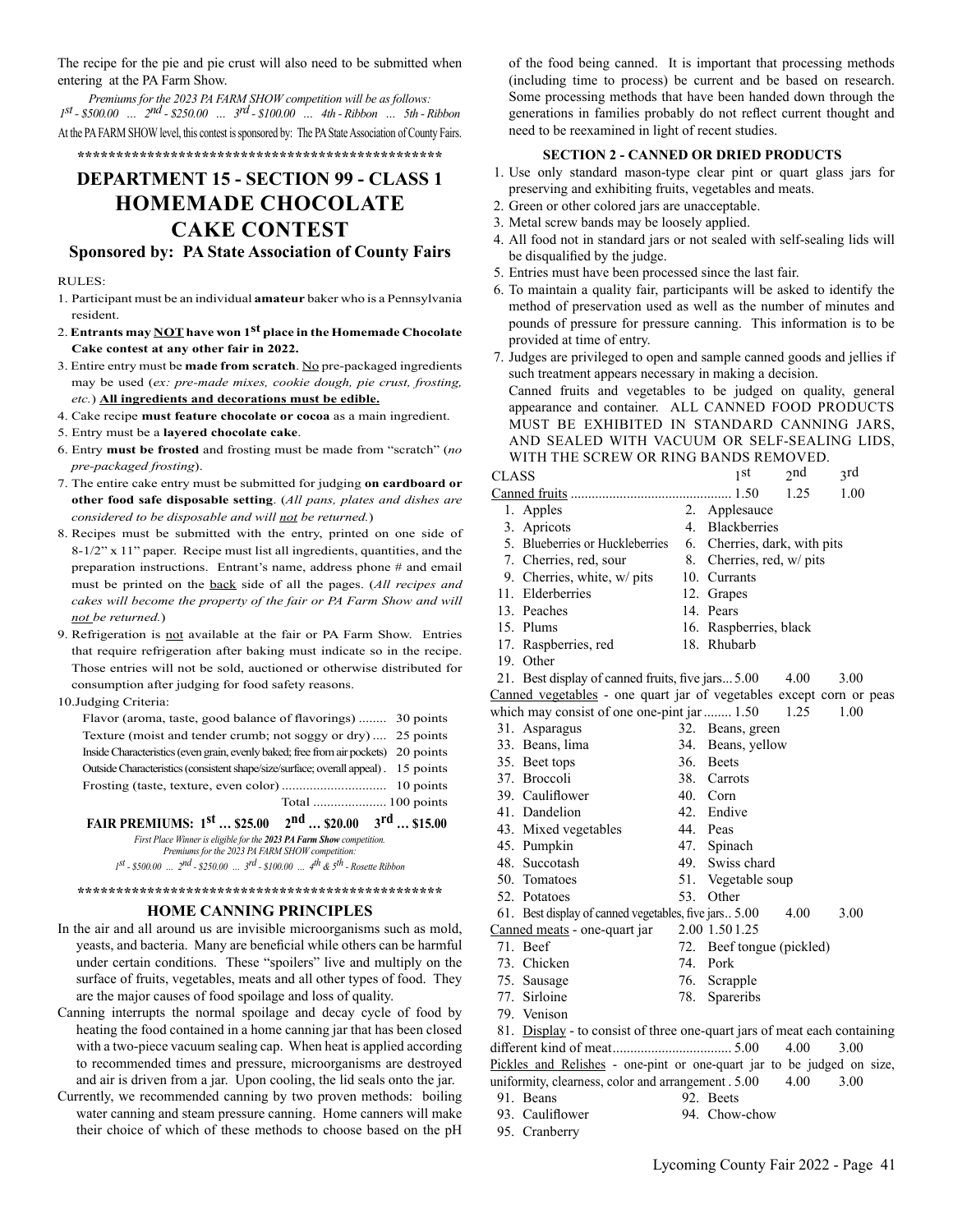|          | Cucumber                                                                 |                  |      |      |
|----------|--------------------------------------------------------------------------|------------------|------|------|
|          | 96. Bread and butter                                                     | 97. Dill         |      |      |
|          | 98. Mixed                                                                | 99. Mustard      |      |      |
|          | $100.$ Sour                                                              | 101. Sweet       |      |      |
|          | 102. Onions                                                              | 103. Peppers     |      |      |
|          | 104. Piccalilli                                                          |                  |      |      |
| Relishes |                                                                          |                  |      |      |
|          | 105. Corn                                                                | 106. Pepper      |      |      |
|          | 107. Miscellaneous                                                       |                  |      |      |
| Sauces   |                                                                          |                  |      |      |
|          | 108. Catsup                                                              | 109. Chili sauce |      |      |
|          | 110. Spaghetti                                                           | 111. Barbeque    |      |      |
|          | 112. Miscellaneous                                                       | 120. Lime        |      |      |
|          | Spiced fruits - one-pint or one-quart jar 1.50                           |                  | 1.25 | 1.00 |
|          | 121. Apples                                                              | 122. Cantalopes  |      |      |
|          | 123. Cherries                                                            | 124. Crabapples  |      |      |
|          | 125. Peaches                                                             | 126. Pears       |      |      |
|          | 127. Quince                                                              | 128. Watermelon  |      |      |
|          | 129. Other                                                               |                  |      |      |
|          | Dried fruits and vegetables - one-pint or one quart jar, to be judged on |                  |      |      |
|          |                                                                          |                  |      | 1.00 |
|          | 131. Apples                                                              | 132. Corn        |      |      |
|          | 133. Peaches                                                             | 134. Pears       |      |      |
|          | 135. Any Other                                                           |                  |      |      |
|          | Juices - one-quart jar, to be judged on flavor, color and clarity        |                  |      |      |
|          |                                                                          |                  | 1.25 | 1.00 |
|          | 141. Apple                                                               | 142. Grape       |      |      |
|          | 143. Tomato                                                              | 144. Other       |      |      |
|          | $\frac{\text{Vinegars}}{\text{1.25}}$ - one-quart jar 1.25 1.00.75       |                  |      |      |
|          | 151. Blackberry                                                          | 153. Raspberry   |      |      |
|          | 155. Cider                                                               |                  |      |      |
|          |                                                                          |                  | 1.25 | 1.00 |
|          | 161. Apple                                                               | 162. Mincemeat   |      |      |
|          | 163. Berry                                                               | 164. Others      |      |      |

#### **SECTION 3 - BUTTER, HONEY SPREADS, JAMS, JELLIES,**

#### **MARMALADES AND PRESERVES**

One standard jelly glass with vacuum or self-sealing lid, with the screw or ring bands removed. Judged on appearance, flavor, consistency and neatness of package.

| <b>CLASS</b> |                                             |          | 1 st               | 2nd  | 3rd  |
|--------------|---------------------------------------------|----------|--------------------|------|------|
|              |                                             |          |                    | 1.25 | 1.00 |
|              | 1. Apple                                    |          | 2. Apricot         |      |      |
|              | 3. Cherry                                   |          | 4. Grape           |      |      |
|              | 5. Orange                                   |          | 6. Peach           |      |      |
|              | 7. Pear                                     |          | 8. Plum            |      |      |
|              | 9. Quince                                   |          | 10. Tomato         |      |      |
|              | 11. Any Other                               |          |                    |      |      |
|              |                                             |          |                    | 1.25 | 1.00 |
|              | 21. Apple                                   | 22. Pear |                    |      |      |
|              | 23. Pineapple                               |          | 24. Quince         |      |      |
|              |                                             |          |                    | 1.25 | 1.00 |
|              | 31. Blackberry                              |          | 32. Cherry         |      |      |
|              | 33. Currant                                 |          | 34. Elderberry     |      |      |
|              | 35. Peach                                   |          | 36. Plum           |      |      |
|              | 37. Raspberry, Black                        |          | 38. Raspberry, Red |      |      |
|              | 39. Rhubarb                                 |          | 40. Strawberry     |      |      |
|              | 41. Grape                                   |          | 42. Blueberry      |      |      |
|              | 43. Any Other                               |          |                    |      |      |
|              | 44. Display of jams - three varieties  2.00 |          |                    | 1.50 | 1.00 |
|              |                                             |          |                    | 1.25 | 1.00 |
|              | 51. Apple                                   |          | 52. Blackberry     |      |      |
|              | 53. Cherry                                  |          | 54. Crabapple      |      |      |
|              | 55. Currant                                 |          | 56. Elderberry     |      |      |

| Gooseberry<br>57.                          |                         | 58. Grape          |      |      |
|--------------------------------------------|-------------------------|--------------------|------|------|
| Huckleberry<br>59.                         | 60.                     | Peach              |      |      |
| 61. Plum                                   |                         | 62. Quince         |      |      |
| 63. Raspberry, Black                       |                         | 64. Raspberry, Red |      |      |
| 65. Any other                              |                         |                    |      |      |
| 71. Display of Jelly, three varieties 2.00 |                         |                    | 1.50 | 1.00 |
|                                            |                         |                    | 1.25 | 1.00 |
| 81. Apricot                                |                         | 82. Grape          |      |      |
| 83. Grapefruit                             | 84.                     | Orange             |      |      |
| 85. Peach                                  |                         | 86. Pear           |      |      |
| 87. Pineapple                              |                         | 88. Plum           |      |      |
| 89. Quince                                 |                         | 90. Tomato, Yellow |      |      |
| 91. Any other                              |                         |                    |      |      |
|                                            |                         |                    | 1.25 | 1.00 |
| 101. Apricot                               |                         | 102. Blueberry     |      |      |
| 103. Cherry                                |                         | 104. Peach         |      |      |
| 105. Pear                                  |                         | 106. Pineapple     |      |      |
| 107. Plum                                  |                         | 108. Quince        |      |      |
| 109. Strawberry                            |                         | 110. Tomato        |      |      |
| 111. Any other                             |                         |                    |      |      |
|                                            | <b>SECTION 8 - EGGS</b> |                    |      |      |
|                                            | 151 po 00               | onderso order as   |      |      |
| 1.<br>1 de                                 | <b>EGGS - CANCELLED</b> |                    |      | reen |

#### **DEPARTMENT 16 - SECTION 1 CHRISTMAS TREES**

- 1. Trees to be exhibited shall be within the five to seven feet height range measuring from bottom of the handle to the top of the tip.
- 2. No trees may be exhibited that have been sprayed with or have artificial color or other chemicals added in any manner.
- 3. No trees may be exhibited with limbs or foliage added that did not grow naturally in place.
- 4. Trees may be naturally grown or sheared and shaped by exhibitor.
- 5. Holders should accompany trees.

| CLASS                | 1 St | 2nd                                         | 3rd     | 4 <sup>th</sup> |
|----------------------|------|---------------------------------------------|---------|-----------------|
|                      |      | 4.00                                        | 3.00    | 2.00            |
|                      |      | 7.00                                        | 5.00    | 3.00            |
|                      |      | 7.00                                        | 5.00    | 3.00            |
| 4.                   |      | 7.00                                        | 5.00    | 3.00            |
|                      |      | 3.00                                        | 2.00    | 1.00            |
|                      |      | 4.00                                        | 3.00    | 2.00            |
| 7.                   |      | 6.00                                        | 4.00    | 2.00            |
|                      |      | 4.00                                        | 3.00    | 2.00            |
|                      |      | 4.00                                        | 3.00    | 2.00            |
|                      |      | 4.00                                        | 3.00    | 2.00            |
|                      |      | 7.00                                        | 5.00    | 3.00            |
|                      |      | 6.00                                        | 4.00    | 2.00            |
| BEST OF SHOW-Dept 16 |      |                                             | Rosette |                 |
|                      |      | Douglas Fir 10.00<br>12. Serbian Spruce8.00 |         |                 |

#### **DEPARTMENT 17**

#### **ORNAMENTAL PLANTS AND FLOWERS LOIS VELKOFF, 570-546-6503 • MELINDA BENDER, 570-716-2772 MUNCY GARDEN CLUB FLOWER SHOW RULES**

#### **NO ARTIFICIAL FLOWERS IN DISPLAY UNLESS NOTED**

- All exhibits must be in position by 6PM on July 13, 2022 and are not to be removed before Sunday, July 24, 2022.
- The judging will commence at a time to be announced. The decision of the judges will be final.

All awards shall be based on merit alone.

Flowers or plants will not be allowed to compete for more than one prize.

Any plant or flower manifestly unfit to show may be excluded by the Superintendent, and the Superintendent may, at any time, order the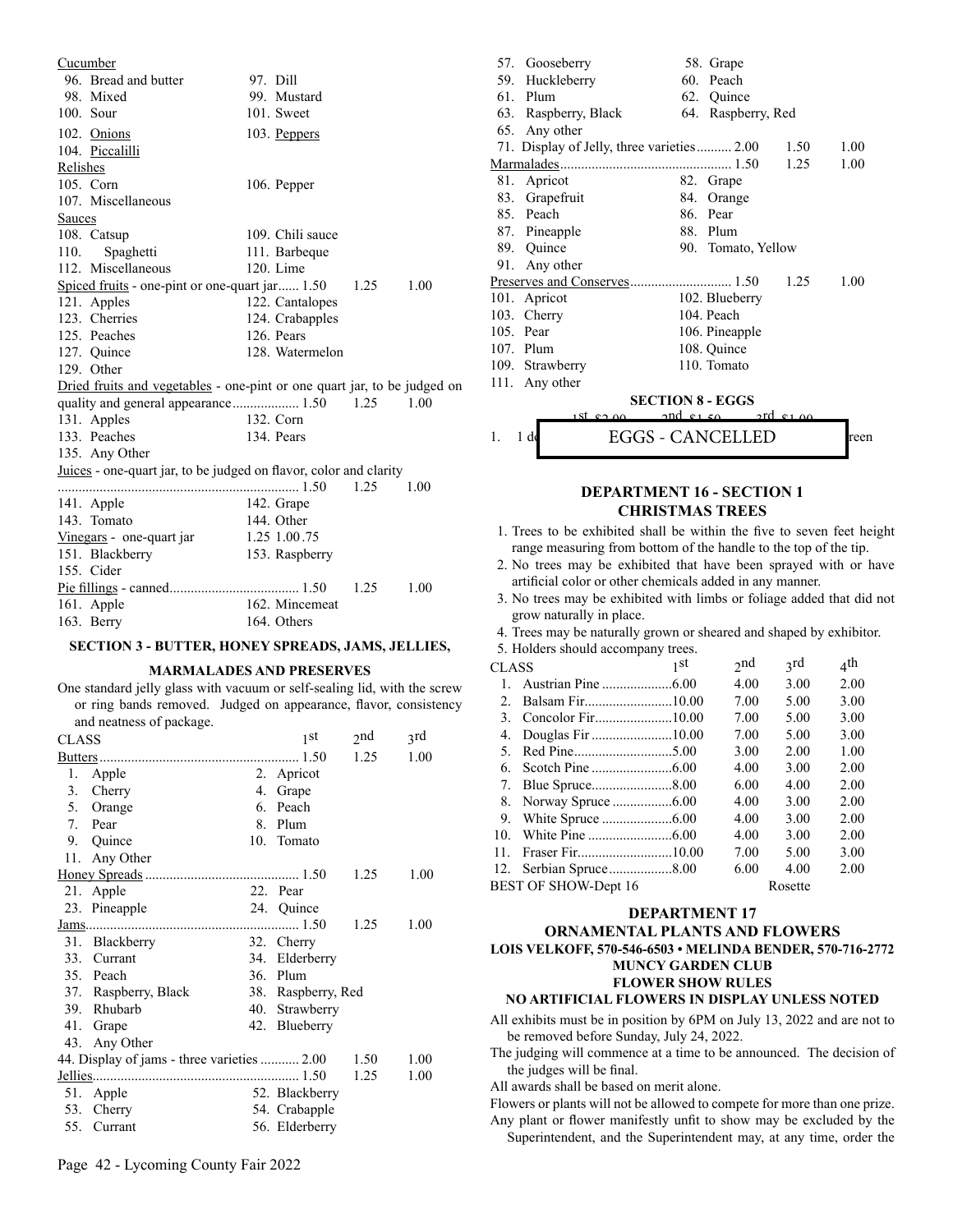removal of an exhibit which is in bad condition.

Exhibitors of cut flower arrangements are asked to replace their flowers when needed in order to maintain appearance.

One entry per category. One houseplant per pot.

- Arrangement greens permitted always. Artificial grapes are accepted with arrangements.
- Entries in competitive classes, not made according to schedule, will be disqualified.
- Flowers or plants entered for competition must be more than ordinary standard and quality to be entitled to an award.
- In basket or vase displays exhibitors will furnish their own containers, the same to be marked on the bottom with the owner's name and address.

#### **The Fair Association will not be responsible for loss or damage.**

Plants will not be accepted for exhibition unless they have been growing in containers for two months.

All entries MUST BE GROWN BY THE EXHIBITOR.

- The judge may recomment a special award for any meritorious exhibit. No artificial flowers permitted - unless noted.
- No food permitted.
- No hypertufa.

All houseplants with drainage pot must have saucer underneath.

FLOWER SHOW RULES: No paper or styrofoam containers.

| <b>SECTION 1 - AGASTACHE</b>                 |                 |             |                 |
|----------------------------------------------|-----------------|-------------|-----------------|
| <b>CLASS</b>                                 | 1 <sup>st</sup> | $\gamma$ nd | <sub>3</sub> rd |
|                                              |                 | 1.75        | 1.25            |
| <b>SECTION 2 - ASIATIC LILY</b>              |                 |             |                 |
| <b>CLASS</b>                                 | 1st             | 2nd         | 3rd             |
|                                              |                 | 1.75        | 1.25            |
| <b>SECTION 3 - BELLS OF IRELAND</b>          |                 |             |                 |
| <b>CLASS</b>                                 | 1 <sub>st</sub> | $\gamma$ nd | 3rd             |
| 1. Bells of Ireland (1-3 stems)  2.25        |                 | 1.75        | 1.25            |
| <b>SECTION 4 - BACHELOR BUTTONS</b>          |                 |             |                 |
| <b>CLASS</b>                                 | 1 <sub>st</sub> | $\gamma$ nd | 3rd             |
| 1. Pink (1-3 stems w/foliage) 2.25           |                 | 1.75        | 1.25            |
| 2. White (1-3 stems w/foliage)  2.25         |                 | 1.75        | 1.25            |
| 3. Blue (1-3 stems w/foliage) 2.25           |                 | 1.75        | 1.25            |
| 4. Purple (1-3 stems w/foliage) 2.25         |                 | 1.75        | 1.25            |
| 5. All Colors (1-3 stems w/foliage)  2.25    |                 | 1.75        | 1.25            |
| <b>SECTION 5 - BUTTERFLY BUSH</b>            |                 |             |                 |
|                                              |                 | 2nd         | 3rd             |
|                                              |                 | 1.75        | 1.25            |
| <b>SECTION 6 - BUTTERFLY WEED</b>            |                 |             |                 |
| <b>CLASS</b>                                 | 1 <sub>st</sub> | $\gamma$ nd | <sub>3</sub> rd |
| 1. Orange or Yellow (1-3 stems) 2.25         |                 | 1.75        | 1.25            |
| <b>SECTION 7 - CACTUS</b>                    |                 |             |                 |
| <b>CLASS</b>                                 | 1st             | 2nd         | 3rd             |
|                                              |                 | 2.75        | 1.75            |
| <b>SECTION 8 - CALLA LILY</b>                |                 |             |                 |
| <b>CLASS</b>                                 | 1st             | 2nd         | 3rd             |
|                                              |                 | 1.75        | 1.25            |
| <b>SECTION 9 - CALENDULA</b>                 |                 |             |                 |
| <b>CLASS</b>                                 | 1 <sub>st</sub> | 2nd         | 3rd             |
| 1. Lemon (1-3 stems w/foliage) 2.25          |                 | 1.75        | 1.25            |
| 2. Orange (1-3 stems w/foliage)  2.25        |                 | 1.75        | 1.25            |
| 3. Orange Shaggy (1-3 stems w/foliage). 2.25 |                 | 1.75        | 1.25            |
| <b>SECTION 10 - CAMPANULA</b>                |                 |             |                 |
| <b>CLASS</b>                                 | 1 <sub>st</sub> | 2nd         | 3rd             |
|                                              |                 | 1.75        | 1.25            |

## **SECTION 11 - CONEFLOWER**

| CLASS | 1 St | $\gamma$ nd | <sub>3</sub> rd |
|-------|------|-------------|-----------------|
|       |      | 1.75        | 1.25            |
|       |      | 1.75        | 1.25            |
|       |      | 1.75        | 1.25            |
|       |      | 1.75        | 1.25            |
|       |      | 1.75        | 1.25            |
|       |      | 1.75        | 1.25            |
|       |      | 1.75        | 1.25            |

|     | <b>SECTION 12 - COSMOS</b>                            |                 |                 |      |
|-----|-------------------------------------------------------|-----------------|-----------------|------|
|     | CLASS                                                 | 1 <sub>st</sub> | 2nd             | 3rd  |
|     | 1. White (1-3 stems w/foliage)  2.25                  |                 | 1.75            | 1.25 |
|     | 2. Light Pink (1-3 stems w/foliage)  2.25             |                 | 1.75            | 1.25 |
|     |                                                       |                 |                 | 1.25 |
|     | 3. Crimson (1-3 stems w/foliage)  2.25                |                 | 1.75<br>1.75    | 1.25 |
|     | 4. White Double (1-3 stems w/foliage) 2.25            |                 |                 |      |
|     | 5. Light Pink Double (1-3 stems w/foliage) 2.25       |                 | 1.75            | 1.25 |
| 6.  | Crimson Double (1-3 stems w/foliage). 2.25            |                 | 1.75            | 1.25 |
|     | 7. Best Vase/Display  2.25                            |                 | 1.75            | 1.25 |
|     | <b>SECTION 13 - DAHLIA</b>                            |                 |                 |      |
|     | CLASS                                                 | 1 st            | 2 <sub>nd</sub> | 3rd  |
|     | 1. Pink (Decorative) - 1 Bloom  2.25                  |                 | 1.75            | 1.25 |
|     | 2. Red (Decorative) - 1 Bloom 2.25                    |                 | 1.75            | 1.25 |
|     | 3. White (Decorative) - 1 Bloom 2.25                  |                 | 1.75            | 1.25 |
| 4.  | Yellow (Decorative) - 1 Bloom  2.25                   |                 | 1.75            | 1.25 |
|     | 5. Combination of Colors (Decorative) - 3 Blooms 2.25 |                 | 1.75            | 1.25 |
|     | 6. Pink (Cactus) - 1 Bloom 2.25                       |                 | 1.75            | 1.25 |
| 7.  | Red (Cactus) - 1 Bloom 2.25                           |                 | 1.75            | 1.25 |
| 8.  |                                                       |                 | 1.75            | 1.25 |
|     | 9. Yellow (Cactus) - 1 Bloom 2.25                     |                 | 1.75            | 1.25 |
|     | 10. Combination of Colors (Cactus) - 3 Blooms . 2.25  |                 | 1.75            | 1.25 |
| 11. |                                                       |                 |                 | 1.25 |
|     | Miniature - 1 Bloom under 4" in diameter  2.25        |                 | 1.75            |      |
| 12. |                                                       |                 | 1.75            | 1.25 |
| 13. | Pompom - 1 Bloom under 4" in diameter 2.25            |                 | 1.75            | 1.25 |
| 14. | Largest Single Specimen 2.25                          |                 | 1.75            | 1.25 |
|     | 15. Smallest Single Specimen 2.25                     |                 | 1.75            | 1.25 |
|     |                                                       |                 | 1.75            | 1.25 |
| 17. |                                                       |                 | 1.75            | 1.25 |
| 18. |                                                       |                 | 1.75            | 1.25 |
| 19. |                                                       |                 | 1.75            | 1.25 |
|     | <b>SECTION 14 - GAILLARDIA</b>                        |                 |                 |      |
|     | CLASS                                                 | 1st             | 2nd             | 3rd  |
|     | 1. Mixed (3-6 stems w/foliage) 2.25                   |                 | 1.75            | 1.25 |
|     | 2. Orange (3-6 stems w/foliage)  2.25                 |                 | 1.75            | 1.25 |
|     | 3. Yellow (3-6 stems w/foliage) 2.25                  |                 | 1.75            | 1.25 |
|     |                                                       |                 | 1.75            | 1.25 |
|     | <b>SECTION 15 - GLADIOLUS</b>                         |                 |                 |      |
|     | <b>CLASS</b>                                          | 1 <sub>st</sub> | 2nd             | 3rd  |
|     |                                                       |                 | 1.75            | 1.25 |
|     |                                                       |                 | 1.75            | 1.25 |
|     |                                                       |                 | 1.75            | 1.25 |
|     |                                                       |                 | 1.75            | 1.25 |
|     |                                                       |                 | 1.75            | 1.25 |
|     |                                                       |                 | 1.75            | 1.25 |
|     |                                                       |                 | 1.75            | 1.25 |
|     |                                                       |                 |                 |      |
|     | <b>SECTION 16 - HELENIUM</b>                          |                 | 2nd             | 3rd  |
|     | CLASS                                                 | 1 <sup>st</sup> |                 |      |
|     |                                                       |                 | 1.75            | 1.25 |
|     | <b>SECTION 17 - HELIOPSIS</b>                         |                 |                 |      |
|     | CLASS                                                 | 1 <sup>st</sup> | 2nd             | 3rd  |
|     |                                                       |                 | 1.75            | 1.25 |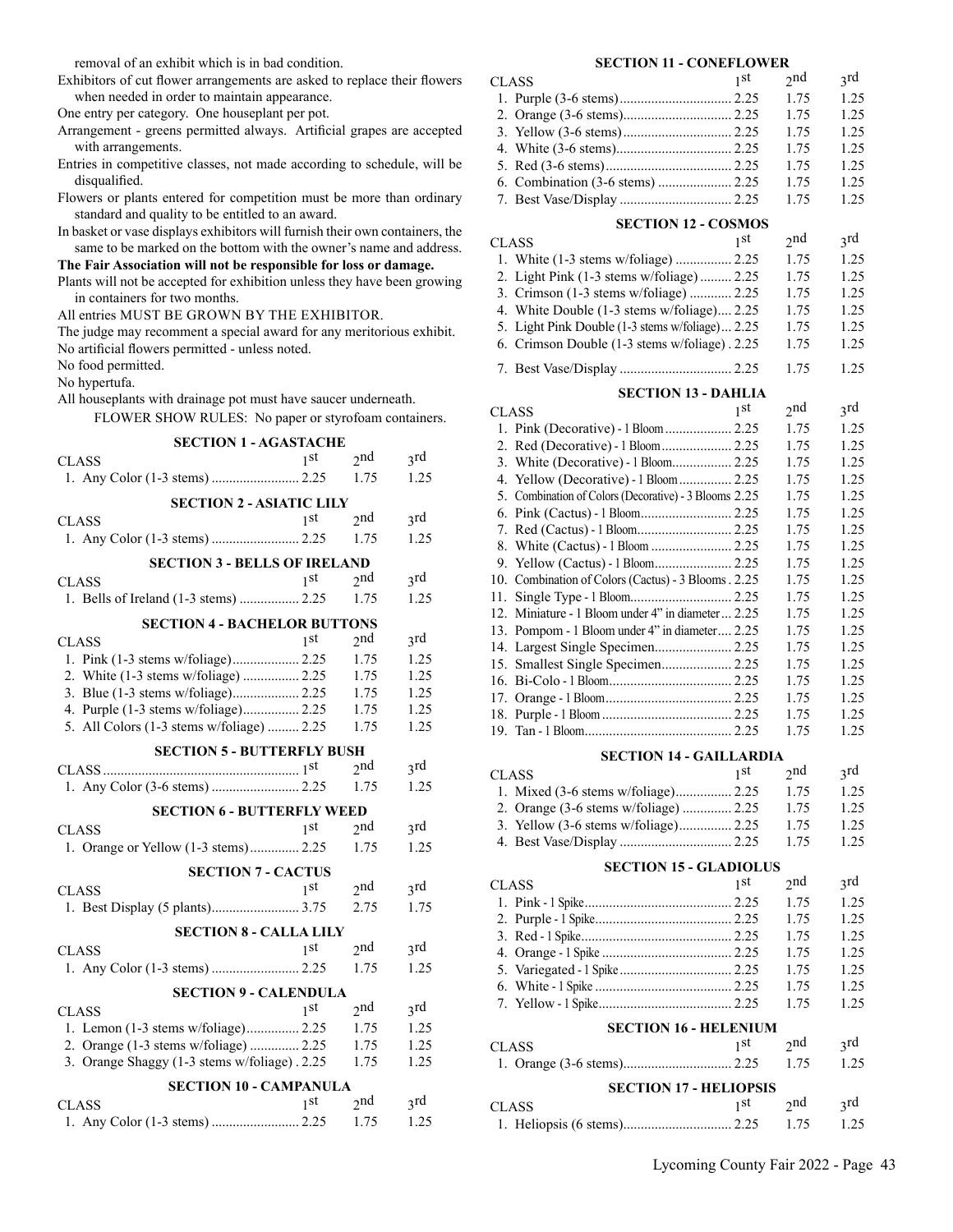|                                                | <b>SECTION 18 - HYDRANGEA</b> |                 |              |
|------------------------------------------------|-------------------------------|-----------------|--------------|
| CLASS                                          | 1st                           | <sub>2</sub> nd | 3rd          |
|                                                |                               | 1.75            | 1.25         |
| 2. Pink - traditional (3 stems) 2.25           |                               | 1.75            | 1.25         |
| 3. White - traditional (3 stems) 2.25          |                               | 1.75            | 1.25         |
| 4. Blue - lace cap (3 stems) 2.25              |                               | 1.75            | 1.25         |
| 5. White - lace cap (3 stems) 2.25             |                               | 1.75            | 1.25         |
| 6. Any other not listed (3 stems) 2.25         |                               | 1.75            | 1.25         |
| <b>SECTION 19 - LISIANTHUS</b>                 |                               |                 |              |
|                                                | 1 <sub>st</sub>               | 2 <sub>nd</sub> | 3rd          |
| <b>CLASS</b>                                   |                               |                 |              |
| 1. Combination (3-6 stems)  2.25               |                               | 1.75            | 1.25         |
|                                                |                               | 1.75            | 1.25         |
|                                                |                               | 1.75            | 1.25         |
|                                                |                               | 1.75            | 1.25         |
| <b>SECTION 20 - MARIGOLDS</b>                  |                               |                 |              |
| <b>CLASS</b>                                   | 1st                           | 2nd             | 3rd          |
| 1. African Small Orange (6 stems)  2.25        |                               | 1.75            | 1.25         |
| 2. African Small Yellow (6 stems) 2.25         |                               | 1.75            | 1.25         |
| 3. Mammoth Mum Orange (6 stems) 2.25           |                               | 1.75            | 1.25         |
| 4. Mammoth Mum Yellow (6 stems)  2.25          |                               | 1.75            | 1.25         |
| 5. Assorted Colors (6 stems) 2.25              |                               | 1.75            | 1.25         |
|                                                |                               |                 |              |
| <b>SECTION 21 - OBEDIENT PLANT</b>             |                               |                 |              |
| <b>CLASS</b>                                   | 1st                           | 2nd             | 3rd          |
|                                                |                               | 1.75            | 1.25         |
|                                                |                               | 1.75            | 1.25         |
| 3. Combination (1-3 stems)  2.25               |                               | 1.75            | 1.25         |
| <b>SECTION 22 - PHLOX</b>                      |                               |                 |              |
| <b>CLASS</b>                                   | 1st                           | 2 <sub>nd</sub> | 3rd          |
|                                                |                               |                 |              |
|                                                |                               | 1.75            | 1.25         |
|                                                |                               | 1.75            | 1.25         |
| 3. Perennials (3-6 stems) 2.25                 |                               | 1.75            | 1.25         |
|                                                |                               | 1.75            | 1.25         |
| <b>SECTION 23 - ROSES</b>                      |                               |                 |              |
|                                                |                               |                 |              |
| <b>CLASS</b>                                   | 1 <sup>st</sup>               | 2nd             | 3rd          |
|                                                |                               | 1.75            | 1.25         |
|                                                |                               | 1.75            | 1.25         |
|                                                |                               | 1.75            | 1.25         |
|                                                |                               | 1.75            | 1.25         |
|                                                |                               |                 |              |
|                                                |                               | 1.75<br>1.75    | 1.25         |
| 6. Yellow (1 stem w/foliage) 2.25              |                               |                 | 1.25         |
| 7. Floribunda (1 stem w/foliage) 2.25          |                               | 1.75<br>1.75    | 1.25<br>1.25 |
| 8. Grandiflora (1 stem w/foliage) 2.25         |                               |                 |              |
| 9. Miniature (1-3 stems w/foliage) 2.25        |                               | 1.75<br>1.75    | 1.25<br>1.25 |
| 10. Any Other Color (1-3 stem w/foliage) 2.25  |                               |                 |              |
| <b>SECTION 24 - ROSE OF SHARON</b>             |                               |                 |              |
| CLASS                                          | 1st                           | 2nd             | 3rd          |
| 1. Purple (1-3 stems w/foliage) 1.75           |                               | 1.50            | 1.00         |
|                                                |                               | 1.50            | 1.00         |
| 3. Combination (1-3 stems w/foliage)  1.75     |                               | 1.50            | 1.00         |
|                                                |                               |                 |              |
| <b>SECTION 25 - RUDBECKIA (GLORIOSA DAISY)</b> |                               | 2nd             |              |
| <b>CLASS</b>                                   | 1 <sup>st</sup>               |                 | 3rd          |
|                                                |                               | 1.75            | 1.25         |
|                                                |                               | 1.75            | 1.25         |
| 3. Largest Double Bloom (1 stem) 2.25          |                               | 1.75            | 1.25         |
| 4. Largest Single Bloom (1 stem) 2.25          |                               | 1.75            | 1.25         |
| <b>SECTION 26 - SEA HOLLY</b>                  |                               |                 |              |
| <b>CLASS</b>                                   | 1st                           | 2nd             | 3rd          |
|                                                |                               | 1.75            | 1.25         |

#### **SECTION 27 - SNAPDRAGONS**

| <b>CLASS</b>                                                             | 1 <sub>st</sub> | 2 <sub>nd</sub> | 3rd  |
|--------------------------------------------------------------------------|-----------------|-----------------|------|
|                                                                          |                 | 1.75            | 1.25 |
|                                                                          |                 | 1.75            | 1.25 |
| 3. Yellow (3-6 stems w/foliage) 2.25                                     |                 | 1.75            | 1.25 |
| 4. Any Other Color (3-6 stems w/foliage) 2.25                            |                 | 1.75            | 1.25 |
| <b>SECTION 28 - SOLIDAGO</b>                                             |                 |                 |      |
| CLASS                                                                    | 1st             | 2nd             | 3rd  |
|                                                                          |                 | 1.75            | 1.25 |
|                                                                          |                 |                 |      |
| <b>SECTION 29 - VIOLETS (One Pot)</b>                                    |                 |                 |      |
| <b>CLASS</b>                                                             | 1st             | 2 <sub>nd</sub> | 3rd  |
|                                                                          |                 | 1.75            | 1.25 |
| 2. African - Pink Single  2.25                                           |                 | 1.75            | 1.25 |
| 3. African - Purple Single  2.25                                         |                 | 1.75            | 1.25 |
|                                                                          |                 | 1.75            | 1.25 |
|                                                                          |                 | 1.75            | 1.25 |
| 6. African - Blue Double 2.25                                            |                 | 1.75            | 1.25 |
|                                                                          |                 | 1.75            | 1.25 |
| 8. African - Purple Double 2.25                                          |                 | 1.75            | 1.25 |
|                                                                          |                 | 1.75            | 1.25 |
|                                                                          |                 | 1.75            | 1.25 |
| 11. Any Other Color - Single 2.25                                        |                 | 1.75            | 1.25 |
| 12. Any Other Color - Double  2.25                                       |                 | 1.75            | 1.25 |
| 13. Miniature - Any Color 2.25                                           |                 | 1.75            | 1.25 |
| <b>SECTION 30 - ZINNIAS</b>                                              |                 |                 |      |
| <b>CLASS</b>                                                             | 1st             | 2nd             | 3rd  |
|                                                                          |                 | 1.75            | 1.25 |
|                                                                          |                 | 1.75            | 1.25 |
|                                                                          |                 | 1.75            | 1.25 |
|                                                                          |                 | 1.75            | 1.25 |
|                                                                          |                 | 1.75            | 1.25 |
|                                                                          |                 | 1.75            | 1.25 |
|                                                                          |                 |                 |      |
| <b>SECTION 31 - EVERLASTING or DRIED FLOWERS</b>                         |                 |                 |      |
| CLASS                                                                    | 1 <sub>st</sub> | 2nd             | 3rd  |
|                                                                          |                 | 2.25            | 1.50 |
|                                                                          |                 | 2.25            | 1.50 |
|                                                                          |                 | 2.25            | 1.50 |
|                                                                          |                 | 2.25            | 1.50 |
|                                                                          |                 | 2.25            | 1.50 |
| 6. Statice (Any Other Color) 2.75                                        |                 | 2.25            | 1.50 |
|                                                                          |                 | 2.25            | 1.50 |
| 8. Mixed Bouquet of Natural Material (3 Containers) 3.75                 |                 | 2.75            | 1.75 |
|                                                                          |                 | 2.25            | 1.50 |
| 10. Hydrangea or Snowball 2.75                                           |                 | 2.25            | 1.50 |
|                                                                          |                 | 2.25            | 1.50 |
| 12. Best Vase/Display dried herbs-single variety 2.75                    |                 | 2.25            | 1.50 |
| 13. Best Vase/Display dried herbs/perennials-mixed 2.75                  |                 | 2.25            | 1.50 |
| <b>SECTION 32 - ARTISTIC ARRANGEMENT</b>                                 |                 |                 |      |
| Exhibitors of cut flower arrangements are asked to replace their flowers |                 |                 |      |
| when needed in order to maintain appearance.                             |                 |                 |      |

| <b>CLASS</b>                                                | 1 st | 2nd  | 3rd  |
|-------------------------------------------------------------|------|------|------|
| 1. Arrangement using dried materials 2.75                   |      | 2.25 | 1.50 |
| 2. Arrangement in Pedestal Containers 2.75                  |      | 2.25 | 1.50 |
| 3. Arrangement featuring a Candle 2.75                      |      | 2.25 | 1.50 |
| 4. All White Arrangement - Foliage permitted 2.75           |      | 2.25 | 1.50 |
| 5. Arrangement of Foliage - No Flowers. 2.75                |      | 2.25 | 1.50 |
| 6. Two miniature Small Arrangements - not to exceed 3" 2.75 |      | 2.25 | 1.50 |
| 7. Holidays, specify which one (as Christmas, etc.)         |      |      |      |
|                                                             |      | 2.75 | 1.75 |
| 8. Arrangement with Driftwood 2.75                          |      | 2.25 | 1.50 |
|                                                             |      | 2.25 | 1.50 |
| 10. Arrangement - Cup and Saucer 2.75                       |      | 2.25 | 1.50 |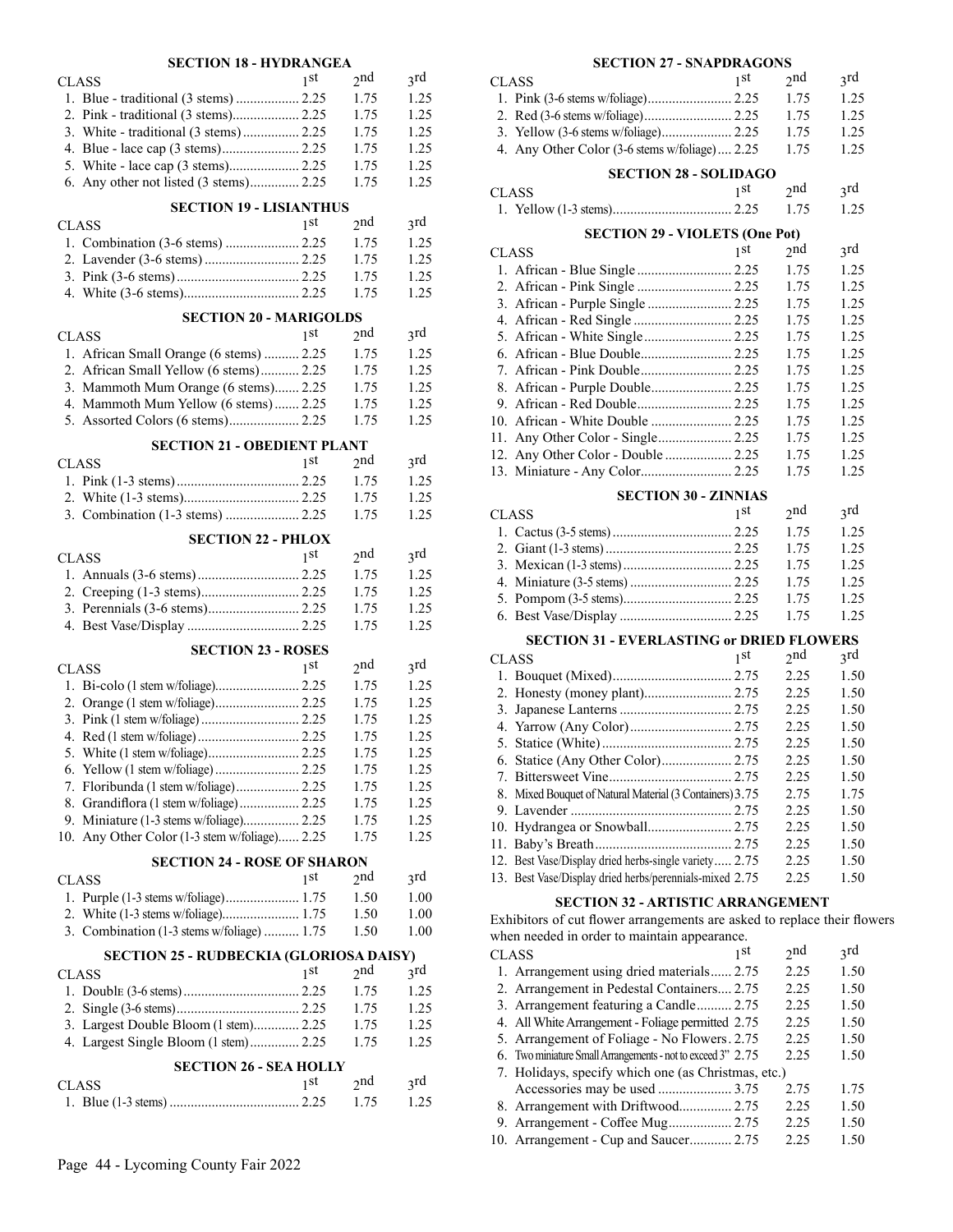| 11.          |                                                                              |                 | 2.25    | 1.50 |
|--------------|------------------------------------------------------------------------------|-----------------|---------|------|
|              | 12. Largest Sunflower, potted or cut 2.75                                    |                 | 2.25    | 1.50 |
| 13.          | Tallest Sunflower, potted or cut  2.75                                       |                 | 2.25    | 1.50 |
|              | 14. Best Herb Garden in a planter, not to exceed 16" 2.75                    |                 | 2.25    | 1.50 |
|              | 15. Best Patio Pot of flowers, annuals or perennials, not to exceed 16" 2.75 |                 | 2.25    | 1.50 |
| 16.          | Arrangement of Wild Flowers  2.75                                            |                 | 2.25    | 1.50 |
|              | 17. Door or Wall pieces done with dried materials 2.75                       |                 | 2.25    | 1.50 |
|              | 18. Flower Arrangement under glass in water 2.75                             |                 | 2.25    | 1.50 |
|              | 19. Artistic Arrangement featuring an electric light2.75                     |                 | 2.25    | 1.50 |
|              | 20. Dish garden featuring succulents 2.75                                    |                 | 2.25    | 1.50 |
|              | Wreaths (must be new every year) 2.75                                        |                 | 2.25    | 1.50 |
|              | 22. Pine Cone<br>21. Greenery                                                |                 |         |      |
|              | 23. Wreath Leaves<br>24. Grapevine-Artificial flowers permitted              |                 |         |      |
|              | 25. Corn Husk<br>26. Others-Artificial flowers permitted                     |                 |         |      |
|              | - must contain some plant material                                           |                 |         |      |
|              | BEST OF SHOW-Dept 17 (Sec 32)                                                |                 | Rosette |      |
|              |                                                                              |                 |         |      |
|              | <b>SECTION 33 - MISCELLANEOUS CUT FLOWERS</b>                                |                 |         |      |
| <b>CLASS</b> |                                                                              | 1 <sub>st</sub> | 2nd     | 3rd  |
|              |                                                                              |                 | 1.75    | 1.25 |
|              |                                                                              |                 | 1.75    | 1.25 |
|              |                                                                              |                 | 1.75    | 1.25 |
|              |                                                                              |                 | 1.75    | 1.25 |
|              | 5. Verbena (Any Color)  2.25                                                 |                 | 1.75    | 1.25 |
|              | 6. Shasta Daisies (3-6 blooms)  2.25                                         |                 | 1.75    | 1.25 |
|              | 7. Straw Flowers (Any Color) (3-6 blooms). 2.25                              |                 | 1.75    | 1.25 |
|              | 8. Coreopsis (Any Color) (3-6 blooms) 2.25                                   |                 | 1.75    | 1.25 |
|              | 9. Asters (Any Color) (3-6 blooms) 2.25                                      |                 | 1.75    | 1.25 |
|              | 10. Petunias (Any Color) (3-6 blooms)  2.25                                  |                 | 1.75    | 1.25 |
|              | 11. Sweet Peas (Any Color) (3-6 blooms) 2.25                                 |                 | 1.75    | 1.25 |
|              | 12. Viola (Any Color) (1-3 blooms) 2.25                                      |                 | 1.75    | 1.25 |
|              | 13. Pansies (Single Color) (3-6 blooms) 2.25                                 |                 | 1.75    | 1.25 |
|              | 14. Pansies (Mixed Colors) (3-6 blooms) 2.25                                 |                 | 1.75    | 1.25 |
|              | 15. Dianthus (Any Color) (3-6 blooms)  2.25                                  |                 | 1.75    | 1.25 |
|              | 16. Chimney Bells (Any Color) (1-3 stems)  2.25                              |                 | 1.75    | 1.25 |
|              | 17. Lavender (5-10 stems)  2.25                                              |                 | 1.75    | 1.25 |
|              | 18. Baby's Breath - Pink (3-6 blooms)  2.25                                  |                 | 1.75    | 1.25 |
|              | 19. Baby's Breath - White (3-6 blooms) 2.25                                  |                 | 1.75    | 1.25 |
|              | 20. Baby's Breath - Pink & White (3-6 blooms) 2.25                           |                 | 1.75    | 1.25 |
|              |                                                                              |                 | 1.75    | 1.25 |
|              |                                                                              |                 | 1.75    | 1.25 |
|              |                                                                              |                 | 1.75    | 1.25 |
|              |                                                                              |                 | 1.75    | 1.25 |
|              |                                                                              |                 | 1.75    | 1.25 |
|              |                                                                              |                 | 1.75    | 1.25 |
|              |                                                                              |                 | 1.75    | 1.25 |
|              |                                                                              |                 | 1.75    | 1.25 |
|              |                                                                              |                 | 1.75    | 1.25 |
|              |                                                                              |                 | 1.75    | 1.25 |
|              |                                                                              |                 | 1.75    | 1.25 |
|              |                                                                              |                 | 1.75    | 1.25 |
|              |                                                                              |                 | 1.75    | 1.25 |
|              |                                                                              |                 | 1.75    | 1.25 |
|              |                                                                              |                 | 1.75    | 1.25 |
|              |                                                                              |                 | 1.75    | 1.25 |
|              | 39. Brown-eyed Susan  2.25                                                   |                 | 1.75    | 1.25 |
|              |                                                                              |                 | 1.75    | 1.25 |
|              |                                                                              |                 | 1.75    | 1.25 |
|              |                                                                              |                 | 1.75    | 1.25 |
|              | <b>SECTION 34 - HOUSEPLANTS</b>                                              |                 |         |      |
|              |                                                                              |                 | 2nd     | 3rd  |
|              |                                                                              |                 | 1.75    | 1.25 |
|              | 2. Common Wax Begonia  2.25                                                  |                 | 1.75    | 1.25 |
|              |                                                                              |                 |         |      |

Common Wax Begonia ............................... 2.25 1.75 1.25

3. Red Single 4. Red Double

| Common Wax Begonia, Pink 2.25                                           |                       | 1.75 | 1.25 |  |
|-------------------------------------------------------------------------|-----------------------|------|------|--|
| 5. Green Leaf                                                           | 6. Variegated Leaf    |      |      |  |
| 11. Double Wax Begonia, White  2.25                                     |                       | 1.75 | 1.25 |  |
| 12. Double Wax Begonia, Pink 2.25                                       |                       | 1.75 | 1.25 |  |
|                                                                         |                       | 1.75 | 1.25 |  |
| 13. Large Leaf                                                          | 14. Small Leaf        |      |      |  |
| 21. Tuberous Rooted Begonia 2.25                                        |                       | 1.75 | 1.25 |  |
|                                                                         |                       |      |      |  |
| 22. Fancy Leaf Begonia  2.25                                            |                       | 1.75 | 1.25 |  |
|                                                                         |                       | 1.75 | 1.25 |  |
|                                                                         |                       | 1.75 | 1.25 |  |
|                                                                         |                       | 1.75 | 1.25 |  |
|                                                                         |                       | 1.75 | 1.25 |  |
|                                                                         |                       | 1.75 | 1.25 |  |
| 28. Baby Tears, any variety 2.25                                        |                       | 1.75 | 1.25 |  |
|                                                                         |                       | 1.75 | 1.25 |  |
|                                                                         |                       | 1.75 | 1.25 |  |
|                                                                         |                       |      |      |  |
| 31. Fringed Tuppe Coleus 2.25                                           |                       | 1.75 | 1.25 |  |
| 32. Small Leaf Creeping Coleus 2.25                                     |                       | 1.75 | 1.25 |  |
| 33. Largest Potted Coleus  2.25                                         |                       | 1.75 | 1.25 |  |
|                                                                         |                       | 1.75 | 1.25 |  |
| 34. Common                                                              | 35. New Guinea        |      |      |  |
| 36. Double Bloom                                                        |                       |      |      |  |
|                                                                         |                       | 1.75 | 1.25 |  |
|                                                                         |                       | 1.75 | 1.25 |  |
| 40. Air Plant (Tillandsia spp)  2.25                                    |                       | 1.75 | 1.25 |  |
|                                                                         |                       |      |      |  |
|                                                                         |                       | 1.75 | 1.25 |  |
|                                                                         |                       | 2.25 | 1.50 |  |
|                                                                         |                       | 1.75 | 1.25 |  |
| 44. Ornamental Peppers 2.25                                             |                       | 1.75 | 1.25 |  |
|                                                                         |                       | 1.75 | 1.25 |  |
|                                                                         |                       | 1.75 | 1.25 |  |
| 47. Common Rubber Plant 2.25                                            |                       | 1.75 | 1.25 |  |
|                                                                         |                       | 1.75 | 1.25 |  |
|                                                                         |                       | 1.75 | 1.25 |  |
| Geranium, any color (perennial) 2.25                                    |                       | 1.75 | 1.25 |  |
| 51. Variegated                                                          | 52. Scented           |      |      |  |
|                                                                         |                       |      |      |  |
| 53. Green                                                               | 54. Martha Washington |      |      |  |
|                                                                         |                       | 1.75 | 1.25 |  |
| 55. Vining                                                              | 56. Upright           |      |      |  |
| 57. Split Leafed                                                        |                       |      |      |  |
|                                                                         |                       | 2.25 | 1.50 |  |
| 58. Green Leaf                                                          | 59. Variegated Leaf   |      |      |  |
| 60. Night Blooming Cerus 2.25                                           |                       | 1.75 | 1.25 |  |
|                                                                         |                       | 1.75 | 1.25 |  |
|                                                                         |                       | 1.75 | 1.25 |  |
| 62. Long Tongued                                                        | 63.<br>Green          |      |      |  |
| 64. Variegated                                                          |                       |      |      |  |
|                                                                         |                       |      |      |  |
| 65. Bird's Nest                                                         |                       |      |      |  |
|                                                                         |                       | 1.75 | 1.25 |  |
| 66. Green                                                               | 67. Variegated        |      |      |  |
| 68. Other                                                               |                       |      |      |  |
| 70. Best Herb Garden in a Pot  2.25                                     |                       | 1.75 | 1.25 |  |
| 71. Fancy Leaf Calladium 2.25                                           |                       | 1.75 | 1.25 |  |
|                                                                         |                       | 1.75 | 1.25 |  |
| 73. Most Unusual Cactus 2.25                                            |                       | 1.75 | 1.25 |  |
| 74. Most Unusual Plant Flower or Foliage 2.25                           |                       | 1.75 | 1.25 |  |
|                                                                         |                       |      |      |  |
| 75. Best Planter Foliage 2.25                                           |                       | 1.75 | 1.25 |  |
| 76. Best display Potted Plants not less than 10 pots. These plants must |                       |      |      |  |
| be in pots, one variety per pot 10.75                                   |                       | 7.75 | 5.75 |  |
| 77. Best display Coleus, not less than 10 pots 8.75                     |                       | 4.75 | 3.75 |  |
| 78. Best display Ferns, not less than 5 pots 5.75                       |                       | 3.75 | 2.75 |  |
| 79. Best display Vining Plants, not less than 3 pots 5.75               |                       | 3.75 | 2.75 |  |
| 80. Miscellaneous Plants not listed 1.75                                |                       | 1.50 | 1.25 |  |
|                                                                         |                       | 1.75 | 1.50 |  |
|                                                                         |                       | 1.75 | 1.50 |  |
|                                                                         |                       |      |      |  |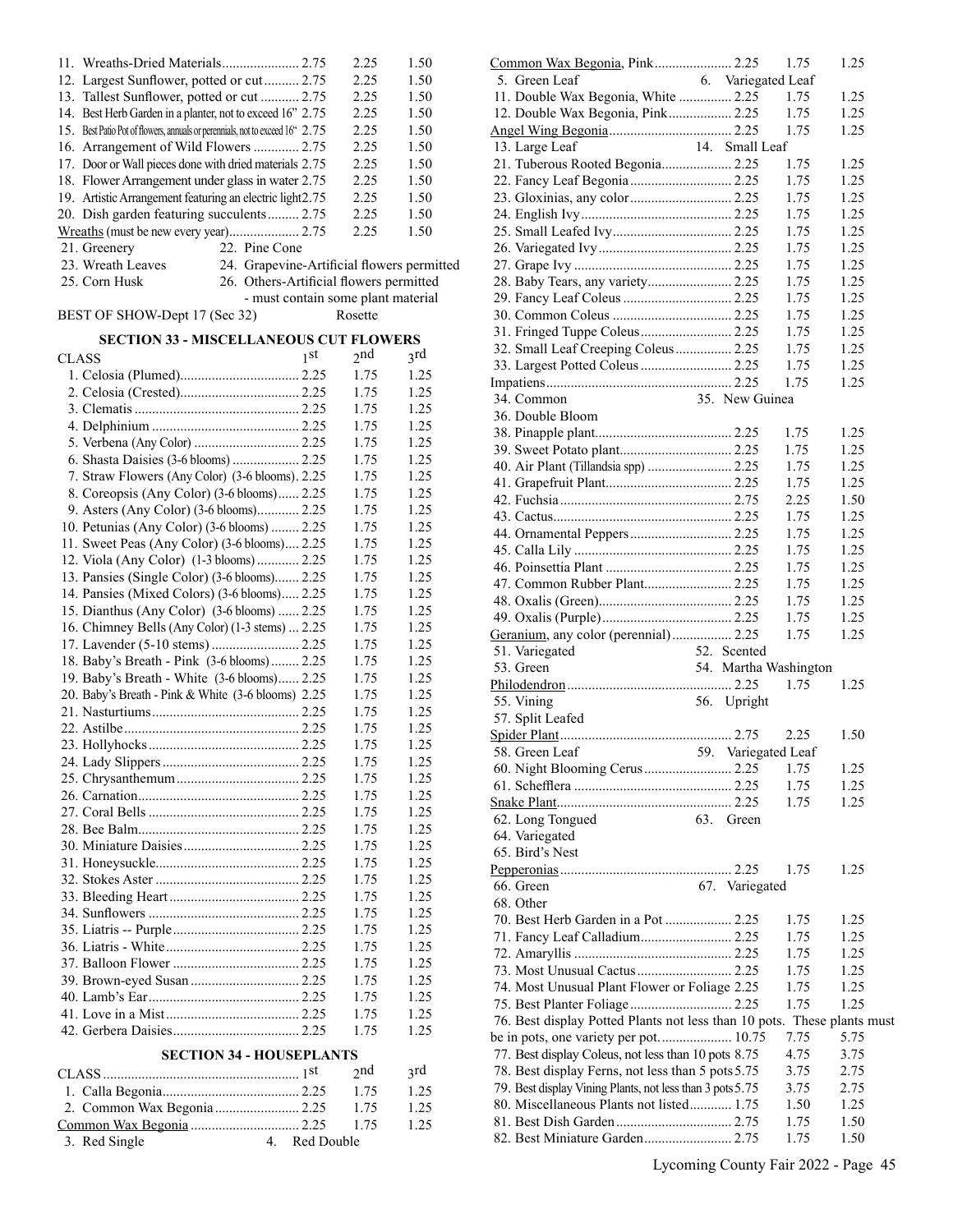|                                                                       |                            | 1.75 | 1.50 |
|-----------------------------------------------------------------------|----------------------------|------|------|
| 84. Best display Tuberous Rooted Begonia in planter or pots, not less |                            |      |      |
|                                                                       |                            | 3.75 | 2.75 |
| 85. Episcia, any leaf color 2.25                                      |                            | 1.75 | 1.25 |
|                                                                       |                            | 3.75 | 2.75 |
| 86. Flowering                                                         | 87. Non-Flowering          |      |      |
|                                                                       |                            | 2.25 | 1.50 |
|                                                                       |                            | 1.75 | 1.25 |
|                                                                       |                            | 1.75 | 1.25 |
| 93. Green                                                             | 94. Variegated             |      |      |
|                                                                       |                            |      |      |
| 95. Hindu Rope                                                        |                            |      |      |
|                                                                       |                            | 2.25 | 1.50 |
| 96. Asparagus                                                         | 97. Boston                 |      |      |
| 98. Bird's Nest                                                       | 99. Stag Horn              |      |      |
| 100.Lacey                                                             | 101. Rabbit's Foot         |      |      |
| 102. Button                                                           | 103. Ruffled               |      |      |
| 104.Other                                                             |                            |      |      |
|                                                                       |                            | 1.75 | 1.25 |
|                                                                       |                            | 2.25 | 1.50 |
|                                                                       |                            | 1.75 | 1.25 |
| 113. Variegated                                                       | 114. Purple Backed Leaf    |      |      |
| 115. Green                                                            |                            |      |      |
|                                                                       |                            | 1.75 | 1.25 |
| 116. Large Leafed                                                     | 117. Miniature Leaf Vining |      |      |
| 118.Green                                                             | 119. Variegated            |      |      |
|                                                                       |                            | 1.75 | 1.25 |
| 120. Green                                                            | 121. Red Veined            |      |      |
| 131. Strawberry Begonia  2.75                                         |                            | 2.25 | 1.50 |
|                                                                       |                            | 2.25 | 1.50 |
|                                                                       |                            | 2.25 | 1.50 |
|                                                                       |                            | 1.75 | 1.25 |
|                                                                       |                            | 2.25 | 1.50 |
|                                                                       |                            |      |      |
| 135. Pony-tailed                                                      | 136. Fan Type              |      |      |
|                                                                       |                            | 2.25 | 1.50 |
| 138. Beef Steak Begonia 2.75                                          |                            | 2.25 | 1.50 |
|                                                                       |                            | 2.25 | 1.50 |
|                                                                       |                            | 1.75 | 1.25 |
|                                                                       |                            | 1.75 | 1.25 |
| 141. Christmas (rounded leaf) 142. Thanksgiving (pointed leaf)        |                            |      |      |
| 143. Easter (bristles on leaf)                                        |                            |      |      |
|                                                                       |                            | 1.75 | 1.25 |
|                                                                       |                            | 2.25 | 1.50 |
|                                                                       |                            | 1.75 | 1.25 |
|                                                                       |                            | 2.25 | 1.50 |
|                                                                       |                            | 2.25 | 1.50 |
|                                                                       |                            | 2.25 | 1.50 |
| 156.Ming                                                              | 157. Other                 |      |      |
|                                                                       |                            | 2.25 | 1.50 |
| 158.Plant                                                             | 159. Tree                  |      |      |
|                                                                       |                            | 2.25 | 1.50 |
| 160.Plant                                                             | 161. Tree                  |      |      |
|                                                                       |                            | 2.25 | 1.50 |
|                                                                       |                            | 2.25 | 1.50 |
|                                                                       |                            | 2.25 | 1.50 |
| 174. Moses in the Bullrushes 2.75                                     |                            | 2.25 | 1.50 |
|                                                                       |                            | 2.25 | 1.50 |
| 175. Green                                                            | 176. Variegated            |      |      |
|                                                                       |                            | 2.25 | 1.50 |
|                                                                       |                            |      |      |
|                                                                       |                            | 2.25 | 1.50 |
| 179. Black Eyed Susan Vine 2.75                                       |                            | 2.25 | 1.50 |
|                                                                       |                            | 2.25 | 1.50 |
|                                                                       |                            | 2.25 | 1.50 |
|                                                                       |                            | 2.25 | 1.50 |
|                                                                       |                            | 2.25 | 1.50 |
|                                                                       |                            | 2.25 | 1.50 |

|                                            | 2.25    | 1.50 |
|--------------------------------------------|---------|------|
|                                            | 2.25    | 1.50 |
|                                            | 2.25    | 1.50 |
| 188. Creeping Charlie Vine 2.75            | 2.25    | 1.50 |
|                                            | 2.25    | 1.50 |
|                                            | 2.25    | 1.50 |
|                                            | 2.25    | 1.50 |
| 192. Teddy Bear Vine Plant  2.75           | 2.25    | 1.50 |
| 193. Chinese Evergreen Plant 2.75          | 2.25    | 1.50 |
|                                            | 2.25    | 1.50 |
|                                            | 2.25    | 1.50 |
|                                            | 2.25    | 1.50 |
| 197. Polka Dotted Plant  2.75              | 2.25    | 1.50 |
| 198 Purple Passion Vine  2.75              | 2.25    | 1.50 |
|                                            | 2.25    | 1.50 |
|                                            | 2.25    | 1.50 |
|                                            | 2.25    | 1.50 |
|                                            | 2.25    | 1.50 |
| 203. Flowering Maple Plant 2.75            | 2.25    | 1.50 |
|                                            | 2.25    | 1.50 |
|                                            | 2.25    | 1.50 |
|                                            | 2.25    | 1.50 |
|                                            | 2.25    | 1.50 |
|                                            | 2.25    | 1.50 |
|                                            | 2.25    | 1.50 |
|                                            | 2.25    | 1.50 |
|                                            | 2.25    | 1.50 |
|                                            | 2.25    | 1.50 |
|                                            | 2.25    | 1.50 |
|                                            | 2.25    | 1.50 |
|                                            | 2.25    | 1.50 |
| 216. Orchid - minature - any color  2.75   | 2.25    | 1.50 |
| 217. Orchid - large bloom - purple  2.75   | 2.25    | 1.50 |
| 218. Orchid - large bloom - white 2.75     | 2.25    | 1.50 |
| 219. Orchid - large bloom - any other 2.75 | 2.25    | 1.50 |
| BEST OF SHOW-Dept 17 (Sec 34)              | Rosette |      |
|                                            |         |      |

#### **SECTION 35**

|                                                                      |       |       | $_4$ th |  |
|----------------------------------------------------------------------|-------|-------|---------|--|
| 1. Best Floor Garden exhibited by any Garden, Ladies Club or Floral  |       |       |         |  |
| Society or any individual exhibitor. Space required for exhibit must |       |       |         |  |
| be secured from the Superintendent of the Flower Show                |       |       |         |  |
|                                                                      |       |       | 20.00   |  |
| Best exhibit of artistic arrangement of Cut Flowers, in one setting. |       |       |         |  |
| 2. Flower Club Exhibit (No less than 10; no more than 15 vases)      |       |       |         |  |
|                                                                      |       |       | 5.00    |  |
| 3. Individual Exhibit (No less than 10; no more than 15 vases)       |       |       |         |  |
|                                                                      |       |       | 5.00    |  |
| Best exhibit of artistic arrangement of miniatures not to exceed 10" |       |       |         |  |
| overall and must cover 4' wide and 4 shelves high.                   |       |       |         |  |
| 4. Flower Club Exhibit 15.00                                         | 10.00 | 5.00  | 4.00    |  |
| 5. Individual Exhibit  15.00 10.00                                   |       | 5.00  | 4.00    |  |
| Best Exhibit arrangement of Shadow Boxes in one setting.             |       |       |         |  |
| 9. Flower Club Exhibit25.00                                          | 15.00 | 10.00 | 5.00    |  |
| 10. Individual Exhibit 25.00                                         | 15.00 | 10.00 | 5.00    |  |
| Best Silk Flower Exhibit (exhibit of 10 arrangements)                |       |       |         |  |
| 11. Flower Club 25.00                                                | 15.00 | 10.00 | 5.00    |  |
|                                                                      | 15.00 | 10.00 | 5.00    |  |
| Best Window Box, one only                                            |       |       |         |  |
| 13. Flower Club Exhibit25.00 15.00                                   |       | 10.00 | 5.00    |  |
| 14. Individual Exhibit 25.00 15.00                                   |       | 10.00 | 5.00    |  |
| Mantle Theme: "Keeping Tradition Alive" - Fresh andor dried/treated  |       |       |         |  |

material. Accessories permitted. 60" W x 20-1/2" D x 60" H above the floor. 44" from the mantel top of background. Scarves are permitted. No silk flowers/greens permitted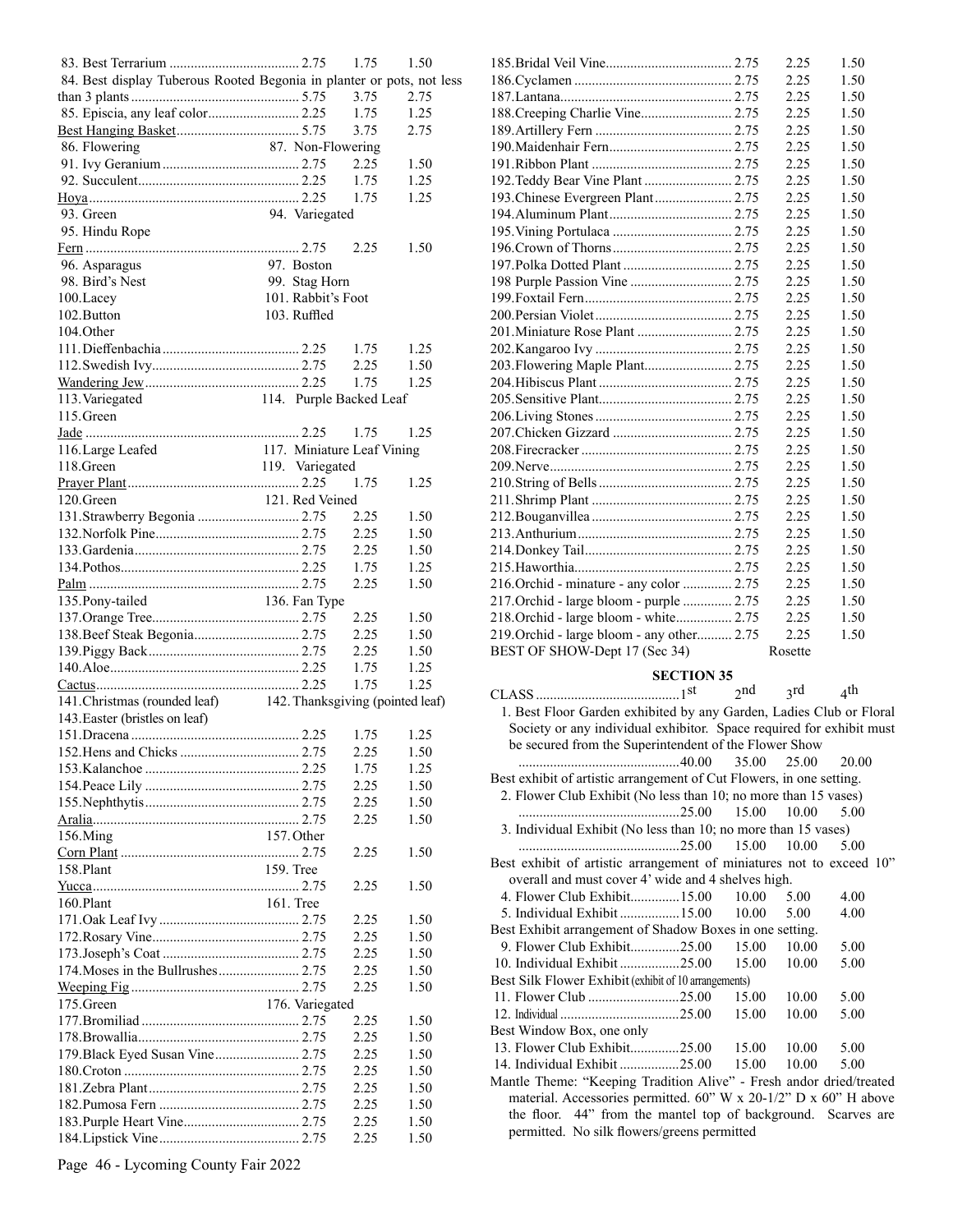| 15. Flower Club Exhibit25.00                                         | 15.00           | 10.00   | 5.00 |
|----------------------------------------------------------------------|-----------------|---------|------|
| 16. Individual Exhibit 25.00                                         | 15.00           | 10.00   | 5.00 |
| Table Theme: "Traditional Family Dinner" - setting with accessories  |                 |         |      |
| 17. Flower Club Exhibit25.00                                         | 15.00           | 10.00   | 5.00 |
| 18. Individual Exhibit 25.00                                         | 15.00           | 10.00   | 5.00 |
| Best Overall Fairy Garden                                            |                 |         |      |
| 19. Flower Club Exhibit25.00                                         | 15.00           | 10.00   | 5.00 |
| 20. Individual Exhibit 25.00                                         | 15.00           | 10.00   | 5.00 |
| 21. Child's Tea Table 25.00                                          | 15.00           | 10.00   | 5.00 |
| (For Classes 15-18 & 21: Please call to reserve space or, if needed, |                 |         |      |
| tables. Phone numbers listed at beginning of department 17.          |                 |         |      |
| 22. Best Single Silk Arrangement25.00                                | 15.00           | 10.00   | 5.00 |
| BEST OF SHOW-Dept 17 (Sec 35)                                        |                 | Rosette |      |
| <b>SECTION 36 - AGERATUM</b>                                         |                 |         |      |
| <b>CLASS</b>                                                         | 1 <sub>st</sub> | 2nd     | 3rd  |
|                                                                      |                 | 1.75    | 1.25 |
|                                                                      |                 | 1.75    | 1.25 |
|                                                                      |                 | 1.75    | 1.25 |
|                                                                      |                 | 1.75    | 1.25 |
|                                                                      |                 | 1.75    | 1.25 |
|                                                                      |                 | 1.75    | 1.25 |
| <b>SECTION 37 - HOSTA</b>                                            |                 |         |      |
| <b>CLASS</b>                                                         | 1 <sub>st</sub> | 2nd     | 3rd  |
| 1. Best Vase-6 Blooms variegated foliage 2.25                        |                 | 1.75    | 1.25 |
| 2. Best Vase-6 Blooms non-variegated foliage 2.25                    |                 | 1.75    | 1.25 |
|                                                                      |                 | 1.75    | 1.25 |
|                                                                      |                 |         |      |
| <b>SECTION 38 - GARDEN LILIES</b>                                    |                 |         |      |
| <b>CLASS</b>                                                         | 1st             | 2nd     | 3rd  |
|                                                                      |                 | 1.75    | 1.25 |
|                                                                      |                 | 1.75    | 1.25 |
|                                                                      |                 | 1.75    | 1.25 |
|                                                                      |                 | 1.75    | 1.25 |
|                                                                      |                 | 1.75    | 1.25 |
|                                                                      |                 | 1.75    | 1.25 |
| <b>SECTION 39 - SALVIA</b>                                           |                 |         |      |
| <b>CLASS</b>                                                         | 1 <sup>st</sup> | 2nd     | 3rd  |
|                                                                      |                 | 1.75    | 1.25 |
|                                                                      |                 | 1.75    | 1.25 |
|                                                                      |                 | 1.75    | 1.25 |
|                                                                      |                 | 1.75    | 1.25 |
|                                                                      |                 | 1.75    | 1.25 |
| <b>SECTION 40 - DAY LILIES</b>                                       |                 |         |      |
| <b>CLASS</b>                                                         | 1 <sub>st</sub> | 2nd     | 3rd  |
|                                                                      |                 | 1.75    | 1.25 |
|                                                                      |                 | 1.75    | 1.25 |
|                                                                      |                 | 1.75    | 1.25 |
| BEST OF SHOW-Dept 17 (Sec 1-31, 33, 36-39) Rosette                   |                 |         |      |
|                                                                      |                 |         |      |
| <b>DEDADTMENT 10</b>                                                 |                 |         |      |

#### **DEPARTMENT 18 NEEDLECRAFT**

### **SECTION 1 - CLOTHING (Open Class)**

### RULES AND REGULATIONS

All garments must have been made since the 2021 Fair. The name of the exhibitor must be written on a small piece of fabric then folded and fastened by hand stitches or tape at neck or hemline of garment. Each garment to be judged on material, color, design, suitability and workmanship.

| <b>CLASS</b>     | 1 St | $\gamma$ nd   | 3rd  | $_1$ th |
|------------------|------|---------------|------|---------|
|                  |      | 1.75          | 1.50 | 1.25    |
| 1. Child's apron |      | 2. Coverall   |      |         |
| 3. Fancy apron   |      | 4. Half apron |      |         |

| 5. Kitchen apron                                                           |                             |                 |                                |  |
|----------------------------------------------------------------------------|-----------------------------|-----------------|--------------------------------|--|
| Children's garments 3.00                                                   | 2.50                        | 2.00            | 1.50                           |  |
| 11. Boy's suit (pants & shirt, 1-6 yrs)                                    | 12. Coat                    |                 |                                |  |
| 13. Girl's dress $(1-6$ yrs)                                               | 14. Girl's dress (6-12 yrs) |                 |                                |  |
| 15. Shirt                                                                  | 16. Sunsuit                 |                 |                                |  |
|                                                                            | 4.00                        | 3.00            | 2.00                           |  |
| 21.Blend fabric                                                            | 22. Cotton                  |                 |                                |  |
| 23. Silk                                                                   | 24. Wool                    |                 |                                |  |
|                                                                            | 3.00                        | 2.00            | 1.50                           |  |
| 31. Better cotton dress                                                    | 32. Cotton house dress      |                 |                                |  |
| 33. Evening dress                                                          |                             |                 | 34. Silk or blend fabric dress |  |
| 35. Synthetic fabric dress                                                 | 36. Wool dress              |                 |                                |  |
| Two-pc. dress                                                              |                             |                 |                                |  |
| 37. Blend fabric dress                                                     | 38. Cotton dress            |                 |                                |  |
| 39. Silk dress                                                             | 40. Wool dress              |                 |                                |  |
|                                                                            | 3.00                        | 2.00            | 1.50                           |  |
| 42. Jacket - any fabric4.00                                                | 3.00                        | 2.00            | 1.50                           |  |
|                                                                            | 2.50                        | 2.00            | 1.50                           |  |
| 43. Child's pajamas                                                        | 44. Girl's nightgown        |                 |                                |  |
| 45. Housecoat                                                              | 46. Ladies' nightgown       |                 |                                |  |
| 47. Ladies' pajamas                                                        | 48. Men's pajamas           |                 |                                |  |
| Mending or repairing (single entry)1.25                                    |                             | 1.00            | .75                            |  |
| 51. Any article - hand done mending 52. Any article - machine done mending |                             |                 |                                |  |
| 53. Any article - renovated or remodeled clothing                          |                             |                 |                                |  |
|                                                                            | 2.50                        | 2.00            | 1.50                           |  |
| 61. Cotton blouse with sleeves                                             |                             |                 | 62. Cotton blouse, sleeveless  |  |
| 63. Cotton or cotton blend skirt                                           | 64. Culottes                |                 |                                |  |
|                                                                            |                             |                 | 66. Silk or blend blouse with  |  |
| 65. Man's shirt                                                            |                             |                 |                                |  |
| sleeves                                                                    |                             |                 |                                |  |
| 67. Wool or wool blend skirt                                               |                             |                 |                                |  |
| 71. Slacks - any fabric  3.00                                              | 2.50                        | 2.00            | 1.50                           |  |
|                                                                            | 4.00                        | 3.00            | 2.00                           |  |
| 72. Blend fabric suit                                                      | 73. Cotton suit             |                 |                                |  |
| 74. Synthetic fabric suit                                                  | 75. Wool suit               |                 |                                |  |
| 76. Ensemble (skirt and vest)                                              |                             |                 |                                |  |
| 81. Vest, any fabric  3.00                                                 | 2.50                        | 2.00            | 1.50                           |  |
|                                                                            | 2.50                        | 2.00            | 1.50                           |  |
| 82. Adult                                                                  | 83. Child                   |                 |                                |  |
| 90. Handbags  4.00                                                         | 3.00                        | 2.00            | 1.00                           |  |
|                                                                            | 3.00                        | 2.00            | 1.00                           |  |
| <b>SECTION 2 - NEEDLEWORK</b>                                              |                             |                 |                                |  |
| <b>CLASS</b>                                                               | 1 <sup>st</sup>             | 2 <sub>nd</sub> | 3rd                            |  |
|                                                                            |                             | 4.00            | 3.00                           |  |
| 1. Crocheted                                                               | 2. Knitted                  |                 |                                |  |
| 3. Embroidered                                                             |                             |                 |                                |  |
|                                                                            |                             | 3.00            | 2.00                           |  |
|                                                                            | 12. Felt                    |                 |                                |  |
| 11. Crocheted                                                              | 14. Woven                   |                 |                                |  |
| 13. Knitted                                                                |                             |                 |                                |  |
| Centerpieces, under 12"3.00                                                |                             | 2.50            | 2.00                           |  |
| 21. Crochet Edge                                                           |                             |                 |                                |  |
| Embroidered                                                                | 22. Crochet (solid)         |                 |                                |  |
|                                                                            |                             |                 |                                |  |
| 23. Applique                                                               | 24. Crewel Work             |                 |                                |  |
| 25. Cross Stitch                                                           | 26. Cut Work                |                 |                                |  |
| 27. Drawn Work                                                             | 28. Eyelet                  |                 |                                |  |
| 29. Outline                                                                | 30. Solid                   |                 |                                |  |
| 31. Counted Cross Stitch                                                   | 32. Knitted                 |                 |                                |  |
| 33. Solid Tatting                                                          | 34. Tatting Edge            |                 |                                |  |
| 35. Woven                                                                  | 36. Pieced                  |                 |                                |  |
|                                                                            |                             | 3.00            | 2.00                           |  |
| 41. Crochet Edge                                                           | 42. Crochet (solid)         |                 |                                |  |
| Embroidered                                                                |                             |                 |                                |  |
| 43. Applique                                                               | 44. Crewel Work             |                 |                                |  |
| 45. Cross Stitch                                                           | 46. Cut Work                |                 |                                |  |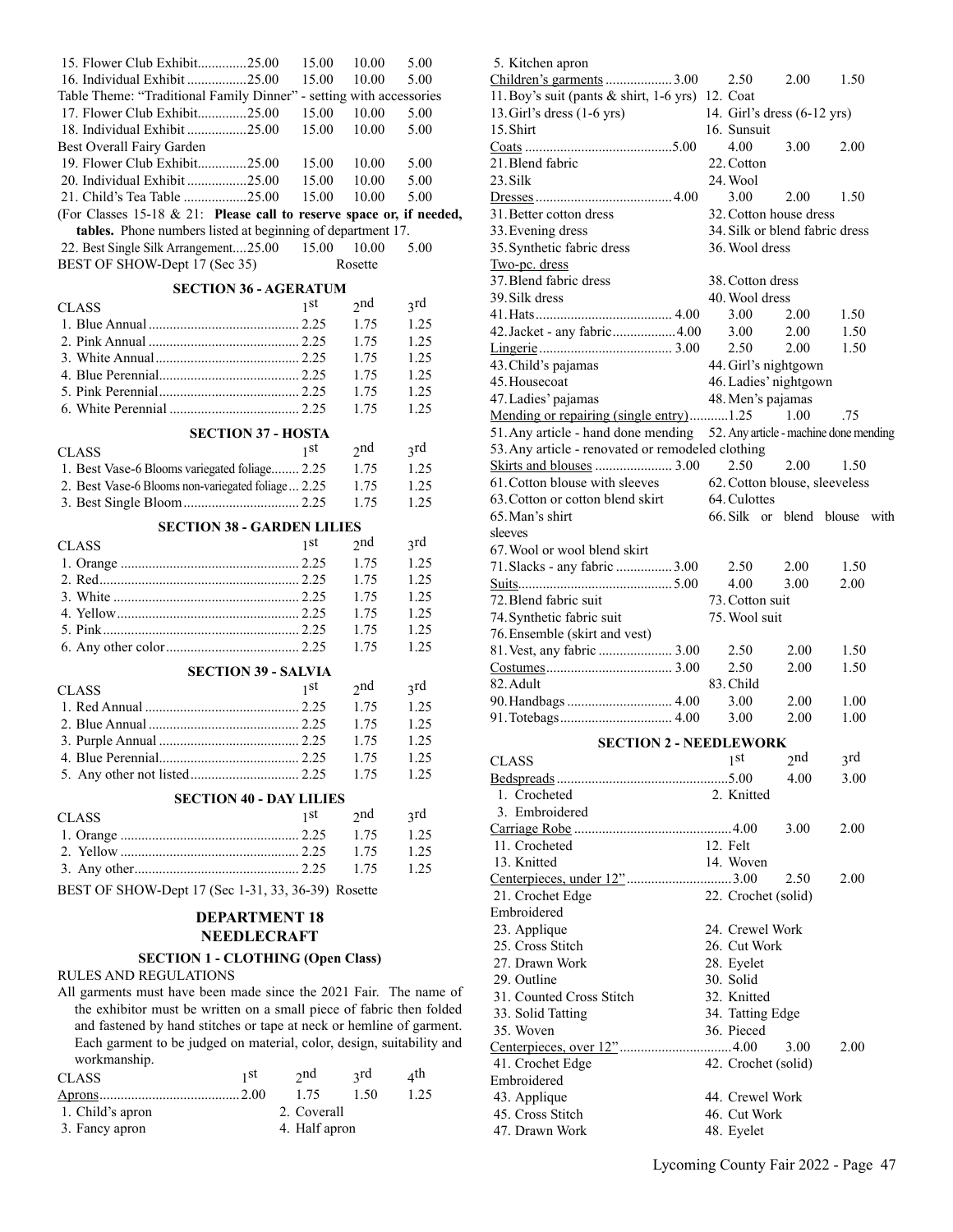| 49. Outline                       | 50. Solid                    |  |
|-----------------------------------|------------------------------|--|
| 51. Counted Cross Stitch          | 52. Knitted                  |  |
| 53. Solid Tatting                 | 54. Tatting Edge             |  |
| 55. Woven                         | 56. Pieced                   |  |
| Cushions and Cushion Tops3.00     | 2.50<br>2.00                 |  |
| 61. Crochet Edge                  | 62. Crochet (solid)          |  |
| Embroidered                       |                              |  |
| 63. Applique                      | 64. Crewel Work              |  |
| 65. Cross Stitch                  | 66. Cut Work                 |  |
| 67. Drawn Work<br>69. Outline     | 68. Eyelet<br>70. Solid      |  |
| 71. Counted Cross Stitch          | 72. Latch Hook               |  |
| 73. Knitted                       |                              |  |
| 75. Novelty                       | 74. Needlepoint<br>76. Woven |  |
| 77. Candlewicking                 | 78. Any Other                |  |
|                                   | 2.50<br>2.00                 |  |
| 81. Crochet Edge                  | 82. Crochet (solid)          |  |
| Embroidered                       |                              |  |
| 83. Applique                      | 84. Crewel Work              |  |
| 85. Cross Stitch                  | 86. Cut Work                 |  |
| 87. Drawn Work                    | 88. Eyelet                   |  |
| 89. Outline                       | 90. Solid                    |  |
| 91. Counted Cross Stitch          | 92. Tatting Edge             |  |
| 93. Woven                         |                              |  |
| Luncheon Cloth with Napkins  3.50 | 2.50<br>3.00                 |  |
| 101. Crochet Edge                 | 102. Crochet (solid)         |  |
| Embroidered                       |                              |  |
| 103. Applique                     | 104. Crewel Work             |  |
| 105. Cross Stitch                 | 106. Cut Work                |  |
| 107.Drawn Work                    | 108. Eyelet                  |  |
| 109. Outline                      | 110. Solid                   |  |
| 111. Counted Cross Stitch         | 112. Novelty                 |  |
| 113. Woven                        |                              |  |
|                                   |                              |  |
|                                   | 1.50<br>1.00                 |  |
| Toys                              |                              |  |
| 121. Boys                         | 122. Girls                   |  |
| 123. Useful Articles              | 124. Home Accessories        |  |
| 125. Christmas Articles           |                              |  |
|                                   | 3.00<br>2.00                 |  |
| 131. Crewel Work                  | 132. Embroidery              |  |
| 133. Needlepoint                  | 134. Counted Cross Stitch    |  |
| 135.Candlewicking                 | 136. Others                  |  |
|                                   | 1.50<br>2.00                 |  |
| 141. Crochet Edge                 | 142. Crochet (solid)         |  |
| Embroidered                       |                              |  |
| 143. Applique                     | 144. Crewel Work             |  |
| 145. Cross Stitch                 | 146. Cut Work                |  |
| 147. Drawn Work<br>149. Outline   | 148. Eyelet<br>150. Solid    |  |
| 151. Counted Cross Stitch         |                              |  |
| 153. Lace Insert                  | 152. Tatted Edge             |  |
|                                   | 2.00<br>1.50                 |  |
| 160.Knitted                       | 161. Crochet Edge            |  |
| 162. Crochet (solid)              |                              |  |
| Embroidered                       |                              |  |
| 163. Applique                     | 164. Crewel Work             |  |
| 165. Cross Stitch                 | 166. Cut Work                |  |
| 167. Drawn Work                   | 168. Eyelet                  |  |
| 169. Outline                      | 170. Solid                   |  |
| 171. Counted Cross Stitch         | 172. Tatting                 |  |
| 173. Woven                        |                              |  |
|                                   | 3.00<br>2.00                 |  |
| 181. Crochet Edge                 | 182. Crochet (solid)         |  |
| Embroidered<br>183. Crewel Work   | 184. Cut Work                |  |

| 185.Drawn Work                        | 186. Eyelet       |      |      |
|---------------------------------------|-------------------|------|------|
| 187. Outline                          | 188. Solid        |      |      |
| 189. Cross Stitch                     | 190. Tatting Edge |      |      |
| 191. Textile Screening                |                   | 1.50 | 1.00 |
| 200.Knitted                           | 201. Crochet edge |      |      |
| Embroidered                           |                   |      |      |
| 202. Applique                         | 203. Crewel Work  |      |      |
| 204. Cross Stitch                     | 205. Cut Work     |      |      |
| 206.Drawn Work                        | 207. Eyelet       |      |      |
| 208. Outline                          | 209. Solid        |      |      |
| 210. Counted Cross Stitch             | 211. Painted      |      |      |
| 212. Tatting Edge                     | 213. Woven        |      |      |
| 214. Knitted                          |                   |      |      |
| <b>Wearing Apparel</b>                |                   |      |      |
|                                       |                   | 1.50 | 1.25 |
| 221.Crocheted                         | 222. Knitted      |      |      |
|                                       | 232. Knitted      | 3.00 | 2.00 |
| 231. Crocheted                        |                   | 2.50 | 2.00 |
| 241.Crocheted                         | 242. Knitted      |      |      |
|                                       |                   | 2.50 | 2.00 |
| 245. Crocheted                        | 246. Knitted      |      |      |
|                                       |                   | 2.50 | 2.00 |
| 251. Crocheted Edge                   | 252. Embroidered  |      |      |
| 253. Hairpin Edge                     | 254. Hem Stitch   |      |      |
| 255. Tatting Edge                     |                   |      |      |
|                                       |                   | 1.50 | 1.25 |
| 261. Crocheted                        | 262. Knitted      |      |      |
|                                       |                   | 2.00 | 1.50 |
| 271.Adult's                           | 272. Child's      |      |      |
| Socks, Slippers, Booties2.50          |                   | 2.00 | 1.50 |
| 281.Adult's                           | 282. Child's      |      |      |
|                                       |                   | 2.00 | 1.50 |
| 301. Crocheted                        | 302. Knitted      | 3.00 | 2.50 |
|                                       |                   | 3.00 | 2.50 |
| Child's                               |                   |      |      |
| 311. Crocheted                        | 312. Knitted      |      |      |
| Man's                                 |                   |      |      |
| 313. Crocheted                        | 314. Knitted      |      |      |
| Woman's                               |                   |      |      |
| 315. Crocheted                        | 316. Knitted      |      |      |
| Baby's                                |                   |      |      |
| 317. Crocheted                        | 318. Knitted      |      |      |
| Sweater, Pullover, Sleeveless3.50     |                   | 2.50 | 2.00 |
| Child's                               |                   |      |      |
| 321. Crocheted                        | 322. Knitted      |      |      |
| Man's                                 |                   |      |      |
| 323. Crocheted<br>Woman's             | 324. Knitted      |      |      |
| 325. Crocheted                        | 326. Knitted      |      |      |
| Sweater, Pullover, with Sleeves  4.00 |                   | 3.00 | 2.50 |
| Child's                               |                   |      |      |
| 331. Crocheted                        | 332. Knitted      |      |      |
| Man's                                 |                   |      |      |
| 333. Crocheted                        | 334. Knitted      |      |      |
| Woman's                               |                   |      |      |
| 335. Crocheted                        | 336. Knitted      |      |      |
| Sweater, Caps and Booties Set 4.00    |                   | 3.00 | 2.00 |
| 341. Crocheted                        | 342. Knitted      |      |      |
|                                       |                   | 3.00 | 2.00 |
| 351. Crocheted                        | 352. Knitted      |      |      |
|                                       |                   | 3.00 | 2.00 |
| 361.Crocheted                         | 362. Knitted      |      |      |
|                                       |                   |      |      |

Page 48 - Lycoming County Fair 2022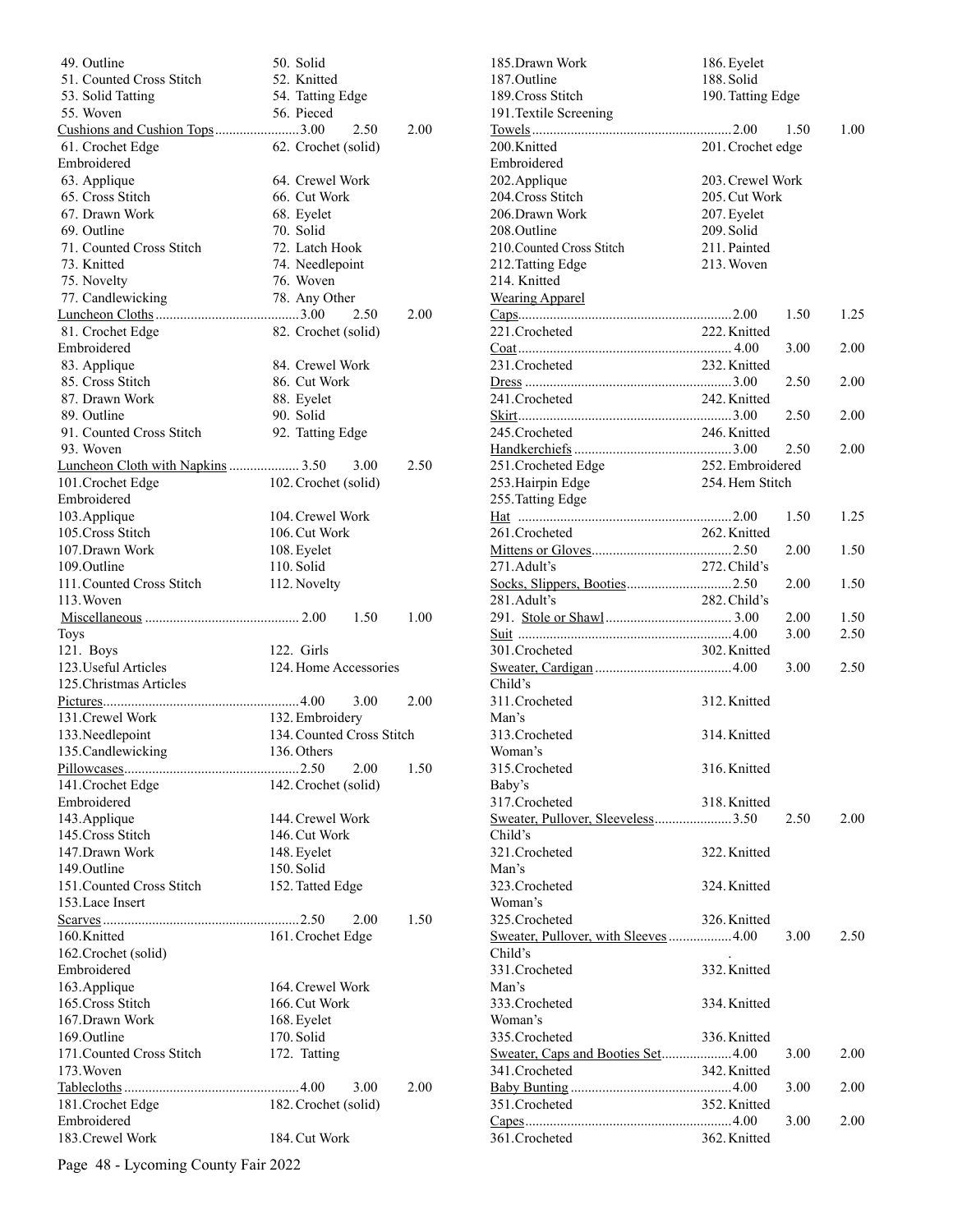|                                                                 |  |                     | 1.50            | 1.25    |  |  |  |  |
|-----------------------------------------------------------------|--|---------------------|-----------------|---------|--|--|--|--|
| 371. Crocheted                                                  |  | 372. Knitted        |                 |         |  |  |  |  |
| BEST OF SHOW-Dept 18 (Sec 2)                                    |  |                     | Rosette         |         |  |  |  |  |
| <b>SECTION 3 - AFGHANS</b>                                      |  |                     |                 |         |  |  |  |  |
| 1 <sup>st</sup><br><b>CLASS</b>                                 |  | 2nd                 | $3^{\text{rd}}$ | $_4$ th |  |  |  |  |
|                                                                 |  |                     |                 |         |  |  |  |  |
|                                                                 |  |                     | 3.00            | 2.00    |  |  |  |  |
| Crocheted                                                       |  |                     |                 |         |  |  |  |  |
| 1. Ripple                                                       |  | 2. Granny Square    |                 |         |  |  |  |  |
| 3. Embroidered                                                  |  | 4. Baby             |                 |         |  |  |  |  |
| 5. Broomstick                                                   |  | 6. Plain            |                 |         |  |  |  |  |
| 7. Afghan Stitch                                                |  | 8. Daisy Loop       |                 |         |  |  |  |  |
| 9. Hairpin                                                      |  | 10. All Other Types |                 |         |  |  |  |  |
| Knitted                                                         |  |                     |                 |         |  |  |  |  |
| 11. Ripple                                                      |  | 12. Patterned       |                 |         |  |  |  |  |
| 13. Plain                                                       |  | 14. Baby            |                 |         |  |  |  |  |
| 16. Woven                                                       |  |                     |                 |         |  |  |  |  |
|                                                                 |  |                     |                 |         |  |  |  |  |
| Pieced                                                          |  |                     |                 |         |  |  |  |  |
| BEST OF SHOW-Dept 18 (Sec 3)                                    |  |                     | Rosette         |         |  |  |  |  |
| <b>SECTION 4 - RUGS</b>                                         |  |                     |                 |         |  |  |  |  |
| <b>CLASS</b>                                                    |  | 1 <sup>st</sup>     | 2nd             | 3rd     |  |  |  |  |
|                                                                 |  |                     | 6.00            | 4.00    |  |  |  |  |
| 1. Cotton                                                       |  | 2. Felt             |                 |         |  |  |  |  |
|                                                                 |  |                     |                 |         |  |  |  |  |
| 3. Manmade Fibers                                               |  | 4. Wool             |                 |         |  |  |  |  |
| 5. Plastic                                                      |  |                     |                 |         |  |  |  |  |
|                                                                 |  |                     | 2.50            | 1.25    |  |  |  |  |
|                                                                 |  |                     | 2.50            | 1.25    |  |  |  |  |
| 11. Cotton                                                      |  | $12.$ Felt          |                 |         |  |  |  |  |
| 13. Manmade Fibers                                              |  | 14. Mixed Fibers    |                 |         |  |  |  |  |
| 15. Wool                                                        |  |                     |                 |         |  |  |  |  |
|                                                                 |  |                     | 2.50            | 1.25    |  |  |  |  |
|                                                                 |  |                     | 2.50            | 1.25    |  |  |  |  |
| 21. Cotton                                                      |  | 22. Felt            |                 |         |  |  |  |  |
|                                                                 |  |                     |                 |         |  |  |  |  |
| 23.Manmade Fibers                                               |  | 24. Mixed Fibers    |                 |         |  |  |  |  |
| 25. Wool                                                        |  |                     |                 |         |  |  |  |  |
|                                                                 |  |                     | 2.50            | 1.25    |  |  |  |  |
| 31. Cotton                                                      |  | 32. Felt            |                 |         |  |  |  |  |
| 33. Manmade Fibers                                              |  | 34. Mixed Fibers    |                 |         |  |  |  |  |
| 35. Wool                                                        |  |                     |                 |         |  |  |  |  |
|                                                                 |  |                     | 2.50            | 1.25    |  |  |  |  |
| Handwoven                                                       |  |                     |                 |         |  |  |  |  |
| 41. Cotton                                                      |  | 42. Manmade Fibers  |                 |         |  |  |  |  |
| 43. Mixed Fibers                                                |  | 44. Wool            |                 |         |  |  |  |  |
| Sewn on backing                                                 |  |                     |                 |         |  |  |  |  |
| 45. Cotton                                                      |  | 46. Manmade Fibers  |                 |         |  |  |  |  |
| 47. Mixed Fibers                                                |  |                     |                 |         |  |  |  |  |
|                                                                 |  | 48. Wool            |                 |         |  |  |  |  |
|                                                                 |  |                     | 2.50            | 1.25    |  |  |  |  |
|                                                                 |  |                     | 2.50            | 1.25    |  |  |  |  |
| 51. Cotton                                                      |  | 52. Felt            |                 |         |  |  |  |  |
| 53.Manmade Fibers                                               |  | 54. Mixed Fibers    |                 |         |  |  |  |  |
| 55. Wool                                                        |  |                     |                 |         |  |  |  |  |
| <b>SECTION 5 - QUILTS</b>                                       |  |                     |                 |         |  |  |  |  |
|                                                                 |  | 2nd                 | 3rd             | $_4$ th |  |  |  |  |
| 1 <sup>st</sup><br>CLASS                                        |  |                     |                 |         |  |  |  |  |
| Hand Quilting (twin size will be the smallest size accepted)    |  |                     |                 |         |  |  |  |  |
|                                                                 |  | 12.00               | 10.00           | 9.00    |  |  |  |  |
| 21. Pieced/Patchwork                                            |  | 22. Applique        |                 |         |  |  |  |  |
| 23. Applique/Pieced Combination - hand stitch only              |  |                     |                 |         |  |  |  |  |
| 24. Embroidered (main design in stitchery or embroidery         |  |                     |                 |         |  |  |  |  |
| 25. Crib quilts (smaller than twin bed size)                    |  |                     |                 |         |  |  |  |  |
| 26. Whole cloth quilt (the quilting is the only design          |  |                     |                 |         |  |  |  |  |
|                                                                 |  |                     | 10.00           | 9.00    |  |  |  |  |
| Machine Quilted Bedcover  15.00                                 |  | 12.00               |                 |         |  |  |  |  |
| (Quilt stitching will be by machine. Assembly may be by hand or |  |                     |                 |         |  |  |  |  |
| machine)                                                        |  |                     |                 |         |  |  |  |  |
| 31. Pieced                                                      |  | 32. Applique        |                 |         |  |  |  |  |

| 33. Embroidery                                                             |       | 34. Crib     |       |                                     |  |
|----------------------------------------------------------------------------|-------|--------------|-------|-------------------------------------|--|
| 35. Whole Crib                                                             |       | 36. Novelty  |       |                                     |  |
| 37. Applique/Pieced Combo                                                  |       | 38. Chenille |       |                                     |  |
| $39.$ Rag                                                                  |       |              |       |                                     |  |
| 41. Tied (Knotted) Comforter/Quilt. 15.00                                  |       | 12.00        | 10.00 | 9.00                                |  |
| Quilted Wall Hanging                                                       | 10.00 | 9.00         | 8.00  | 7.00                                |  |
| 51. Pieced patchwork - hand quilted 52. Applique - hand quilted            |       |              |       |                                     |  |
| 53. Mixed technique - hand quilted 54. Pieced patchwork-machine quilted    |       |              |       |                                     |  |
| 55. Applique - machine quilted                                             |       |              |       | 56. Mixed technique-machine quilted |  |
| Table Runner                                                               | 6.00  | 5.00         | 4.00  | 3.00                                |  |
| 61. Pieced, applique & hand quilted 62. Pieced, applique & machine quilted |       |              |       |                                     |  |
| 63. Mixed Technique - hand quilted 64. Mixed Technique - hand quilted      |       |              |       |                                     |  |

### **DEPARTMENT 19 ART - PHOTOGRAPHY - CRAFTS**

#### **SECTION 1 - PAINTING**

1. Painting must have been done by the exhibitor.

2. "Original" means not copied.

3. All paintings must be prepared to hang.

4. All exhibits must be matted.

| CLASS                    | 1 <sup>st</sup>     | 2 <sub>nd</sub> |      | 3rd           | 4 <sup>th</sup> |
|--------------------------|---------------------|-----------------|------|---------------|-----------------|
|                          |                     | 3.00            |      | 2.00          | 1.00            |
| Oil                      |                     |                 |      |               |                 |
| 1. Landscape             | 2. Still Life       |                 |      | 3. Portrait   |                 |
| 4. Seascape              | 5. Other            |                 |      |               |                 |
| <b>Watercolor</b>        |                     |                 |      |               |                 |
| 11. Landscape            | 12. Still Life      |                 |      | 13. Portrait  |                 |
| 14. Seascape             | 15. Other           |                 |      |               |                 |
| Acrylic                  |                     |                 |      |               |                 |
| 21. Landscape            | 22. Still Life      |                 |      | 23. Portrait  |                 |
| 24. Seascape             | 25. Other           |                 |      |               |                 |
| Painting of fabrics      |                     |                 |      |               |                 |
| 31. Landscape            | 32. Still Life      |                 |      | 33. Portrait  |                 |
| 34. Seascape             | 35. Other           |                 |      |               |                 |
| <b>Crayon</b>            |                     |                 |      |               |                 |
| 41. Landscape            | 42. Still Life      |                 |      | 43. Portrait  |                 |
| 44. Seascape             | 45. Other           |                 |      |               |                 |
| <u>Pen &amp; Ink</u>     |                     |                 |      |               |                 |
| 51. Landscape            | 52. Still Life      |                 |      | 53. Portrait  |                 |
| 54. Seascape             | 55. Other           |                 |      |               |                 |
| Charcoal                 |                     |                 |      |               |                 |
| 61. Landscape            | 62. Still Life      |                 |      | 63. Portrait  |                 |
| 64. Seascape             | 65. Other           |                 |      |               |                 |
| Pencil                   |                     |                 |      |               |                 |
| 71. Landscape            | 72. Still Life      |                 |      | 73. Portrait  |                 |
| 74. Seascape             | 75. Other           |                 |      |               |                 |
| <b>Colored Pencil</b>    |                     |                 |      |               |                 |
| 81. Landscape            | 82. Still Life      |                 |      | 83. Portrait  |                 |
| 84. Seascape             | 85. Other           |                 |      |               |                 |
| Pastel                   |                     |                 |      |               |                 |
| 91. Landscape            | 92. Still Life      |                 |      | 93. Portrait  |                 |
| 94. Seascape             | 95. Other           |                 |      |               |                 |
| Mixed Media              |                     |                 |      |               |                 |
| 101. Landscape           | 102. Still Life     |                 |      | 103. Portrait |                 |
| 104. Seascape            | 105. Other          |                 |      |               |                 |
| Prints                   |                     |                 |      |               |                 |
| 111. Linoleum            | 112. Silk Screen    |                 |      | 113. Graphics |                 |
| 114. Etchings (any type) |                     |                 |      |               |                 |
| Decoupage                |                     |                 |      |               |                 |
| 121. Plaque              | 122. Useful article |                 |      |               |                 |
| 123. Metal repousse5.00  | 3.00                |                 | 2.00 |               | 1.00            |
| Collage                  |                     |                 |      |               |                 |
| 131. Paper               | 132. Metal          |                 |      | 133. Wood     |                 |
| 134. Mixed               |                     |                 |      |               |                 |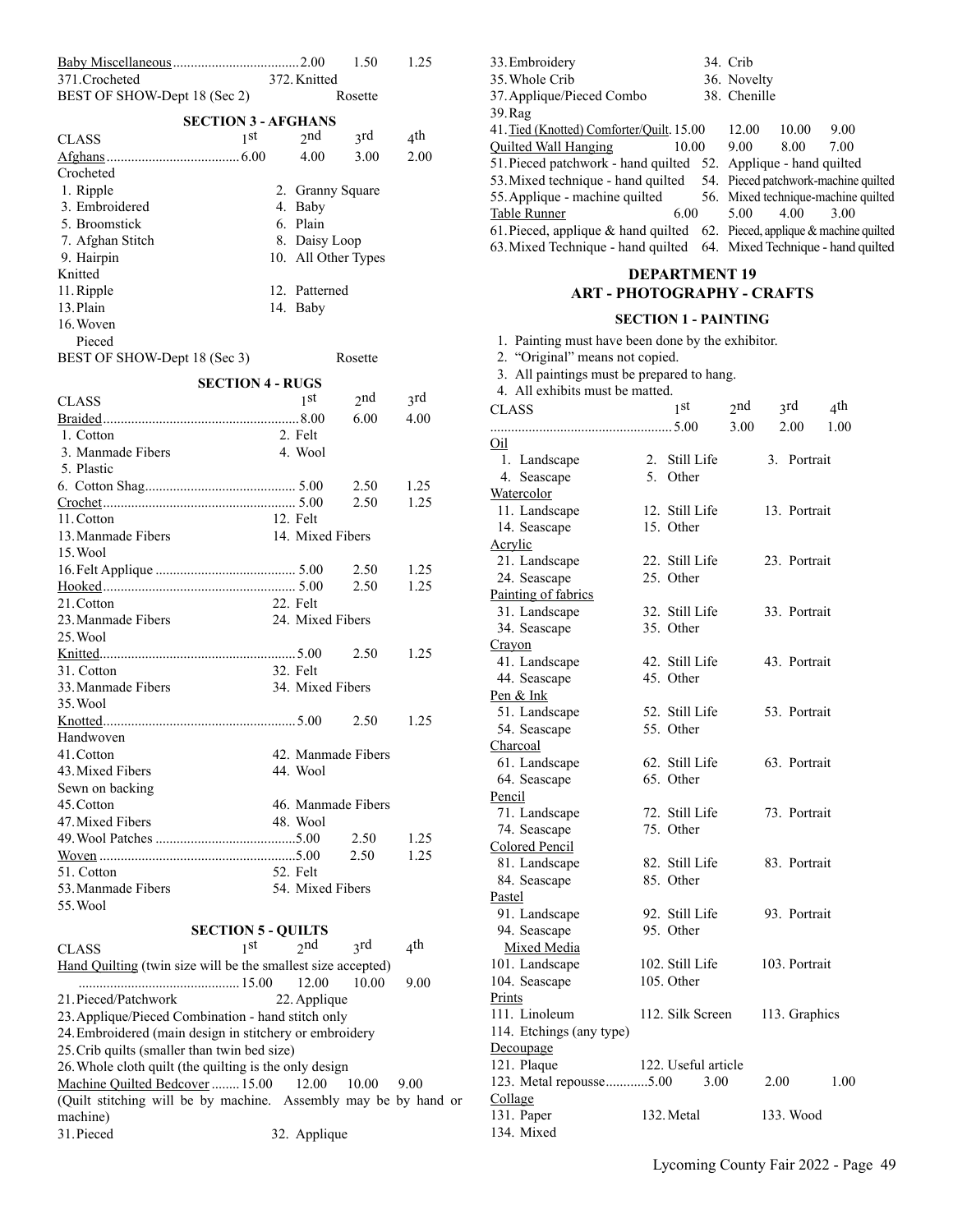|        | $\alpha$ and $\alpha$ on other material (Other than tole) |                                      |      |         |               |      |
|--------|-----------------------------------------------------------|--------------------------------------|------|---------|---------------|------|
|        | 141. Stone                                                | 142. Wood                            |      |         | 143. Metal    |      |
|        | 144. Glass                                                | 145. Any other materials 146. Fabric |      |         |               |      |
|        |                                                           |                                      | 3.00 |         | 2.00          | 1.00 |
| Tole   |                                                           |                                      |      |         |               |      |
|        | 151. Original Design                                      | 152. Design based on copied pattern  |      |         |               |      |
|        | 232. Digitally Enhanced                                   |                                      |      |         |               |      |
|        | 233. Sepia                                                |                                      |      |         |               |      |
| Marker |                                                           |                                      |      |         |               |      |
|        | 301. Landscape                                            | 302. Still Life                      |      |         | 303. Portrait |      |
|        | 304. Seascape                                             | 305. Other                           |      |         |               |      |
|        | BEST OF SHOW-Dept 19 (Sec 1)                              |                                      |      | Rosette |               |      |
|        |                                                           |                                      |      |         |               |      |

Painting on other material (Other than tole)

#### **SECTION 2 - HANDCRAFTS - MIXED MATERIALS**

Must be made by exhibitor No commercial articles accepted. "Traditional" means authentic reproduction.

| <b>CLASS</b> |                                                                                    |  |                | 1st<br>5.00       | 2nd<br>2.50                        | <sub>3</sub> rd<br>1.25           |
|--------------|------------------------------------------------------------------------------------|--|----------------|-------------------|------------------------------------|-----------------------------------|
|              | 1. Bead Work                                                                       |  |                | 2. China Painting |                                    |                                   |
|              | 3. Cone and Nut Work                                                               |  |                |                   |                                    | 4. Creative and Traditional Dolls |
|              | 5. Creative Christmas Articles                                                     |  |                |                   | 6. Creative Flowers                |                                   |
|              | 7. Designs in Straw Work                                                           |  |                |                   | 8. Hand Built or Thrown Pottery or |                                   |
| Stoneware    |                                                                                    |  |                |                   |                                    |                                   |
|              | 9. Hand Woven Pieces                                                               |  |                |                   | 10. Jewelry - Hand Wrought         |                                   |
|              | 11. Leather Work                                                                   |  |                | 12. Seed Work     |                                    |                                   |
|              | 13. Textile Painting - Painting or Batik 14. Wood Carving, Whittling and Furniture |  |                |                   |                                    |                                   |
|              | 15. Ceramic                                                                        |  |                |                   |                                    |                                   |
|              | Macrame                                                                            |  |                |                   |                                    |                                   |
|              | 16. Small                                                                          |  | 17. Medium     |                   | 18. Large                          |                                   |
|              | 19. All Other                                                                      |  |                |                   |                                    |                                   |
|              | 20. Quilling                                                                       |  |                | 21. Stained Glass |                                    |                                   |
|              | 22. Pillows                                                                        |  | 23. Fiber arts |                   |                                    |                                   |
|              | <b>SECTION 3 - HOUSEHOLD FURNISHINGS</b>                                           |  |                |                   |                                    |                                   |
| <b>CLASS</b> |                                                                                    |  | 1 St           | 2nd               | 3rd                                | $_4$ th                           |
|              |                                                                                    |  | $\sim$ 00      |                   | $200 - 200$                        | $1 \cap \Omega$                   |

| <b>CLASS</b> |                             |  |        | 1 SU  | 2nd       | 2rd                         | ⊿th  |
|--------------|-----------------------------|--|--------|-------|-----------|-----------------------------|------|
|              |                             |  |        | .5.00 | 3.00      | 2.00                        | 1.00 |
|              | 1. Caning                   |  |        |       |           | 2. Curtains or draperies    |      |
|              | 3. Refinished furniture     |  |        |       |           | 4. Slipcovers (bring chair) |      |
|              | 5. Upholstery (bring chair) |  |        |       | 6. Clocks |                             |      |
|              | 7. Lamps                    |  |        |       |           |                             |      |
|              | Furniture                   |  |        |       |           |                             |      |
|              | 8. Large                    |  | Medium |       |           | 10. Small                   |      |
|              |                             |  |        |       |           |                             |      |

#### **SECTION 4 - PHOTOGRAPHY**

- RULES
- 1. All entries must be photographed by the person whose name appears on the entry tag.
- 2. All photographs must be prepared to be hung (no frame must be mounted on card stock).
- 3. Exhibitor's name cannot be visible on the front of the photo.
- 4. No photographs over the size of 8" x 10"

| <b>CLASS</b>                         | 1st   | 2nd                     | 3rd  | 4th                                                    |
|--------------------------------------|-------|-------------------------|------|--------------------------------------------------------|
|                                      | .5.00 | 3.00                    | 2.00 | 1.00                                                   |
| <b>BLACK AND WHITE</b> (prints only) |       |                         |      |                                                        |
| 200. Farm                            |       | 201. Skyscape           |      |                                                        |
| 202. Cityscape                       |       | 203. Waterfalls         |      |                                                        |
| 204. Woods                           |       | 205. Seascape           |      |                                                        |
| 206. Summer Scenes                   |       | 207. Fall Scenes        |      |                                                        |
| 208. Winter Scenes                   |       | 209. Spring Scenes      |      |                                                        |
| 210. Sunsets/Sunrises                |       |                         |      | 211. Still Life (arrangement of inanimate objects)     |
| 212. Flowers                         |       | 213. Insects            |      |                                                        |
| 214. Vehicles                        |       | 215. Animals - Domestic |      |                                                        |
| 216. Animals - Wild                  |       |                         |      | 217. Lycoming County Fair Photos (from previous years) |
| 218. Sports                          |       | 219. Micro/Macro        |      |                                                        |
| 220. Abstract                        |       | 221. Texture            |      |                                                        |
|                                      |       |                         |      |                                                        |

222. Adult Portrait 223. Child Portrait

- 
- 
- 224. Group Portrait 225. Collage/Picture Story Photo 226. Historical (must depict what life was like in period taken - info requested on back on entry tag)

280. Digitally Enhanced - Each entry must be accompanied with a wallet size photo of the original picture and a brief description of the changes made and taped to the back. This will be used for judging purposes only 281. Sepia - Any

**COLOR** (prints only) 250. Farm 251. Skyscape 252. Cityscape 253. Waterfalls 254. Woods 255. Seascape 256. Summer Scenes 257. Fall Scenes 258. Winter Scenes 259. Spring Scenes 260. Sunsets/Sunrises 261. Still Life (arrangement of inanimate objects) 262. Flowers 263. Insects 264. Vehicles 265. Animals - Domestic 266. Animals - Wild 267. Lycoming County Fair Photos (from previous years) 268. Sports 269. Micro/Macro 270. Abstract 271. Texture 272. Adult Portrait 273. Child Portrait 274. Group Portrait 275. Collage/Picture Story Photo 276. Historical (must depict what life was like in period taken - info

requested on back on entry tag) BEST OF SHOW-Dept 19 (Sec 4) Rosette

#### **DEPARTMENT 20 • GROUP EXHIBITS**

#### **SECTION 1 - EDUCATIONAL RURAL LIVING**

- All Subordinate and Juvenile Granges of Lycoming County are eligible to make an educational or produce exhibit. All entries and applications for space must be made one week before Fair opens. Deadline for competing and setting up exhibits will be 6PM, Wednesday, July 13, 2022.
- CLASS 1 Subordinate Grange only (Educational Exhibit)
- 1st...110; 2nd...100; 3rd...90; 4th ...80; 5th...70; All Others... 55
- CLASS 2 Subordinate Grange only (Produce Exhibit)
- 1st...125; 2nd ..115; 3rd...105; 4th ... 95; 5th... 85; All Others...70
- CLASS 3 Junvenile Grange only (Educational Exhibit)
- 1st 45; 2nd ... 40; 3rd...35; All Others...25
- CLASS 4 Junvenile Grange only (Produce Exhibit)
- 1st 50; 2nd ... 45; 3rd...40; All Others...30

#### **CLASSIFICATIONS FOR SCORE CARDS**

**CLASS 1 AND 3 - Educational Exhibits** 4 x 10 foot space (window type). The following score cards will be used for the educational type of

exhibit: **Educational Value, 35 points; Quality, 35 points; Display, 30 points**

**Educational Value** - The awarding of these points will be based on the exhibit telling a story of some phase of rural living in complete and accurate manner. This story should help people better appreciate our rural heritage or motivate people to apply new methods to farm living.

**Quality** - The awarding of these points will be based on the merit of the display selected, the accuracy and means of expressing the idea.

**Display** - The awarding of these points will be based on the orderliness, construction, balance and attractiveness of this display.

**CLASS 2 AND 4 - Product Exhibits** 7' W x 4' D 5' H, steps available.

- The following score cards will be used for the produce type of exhibit: **Quality, 35 points; Display, 35 points; Variety, 30 points**
- **Quality** The awarding of these points will be based on the condition, color, size and maturity of each individual item in the display.

**Display** - The awarding of these points will be based on the orderliness, balance, construction and attractiveness of this display.

**Variety** - The awarding of these points will be based on the number of

Page 50 - Lycoming County Fair 2022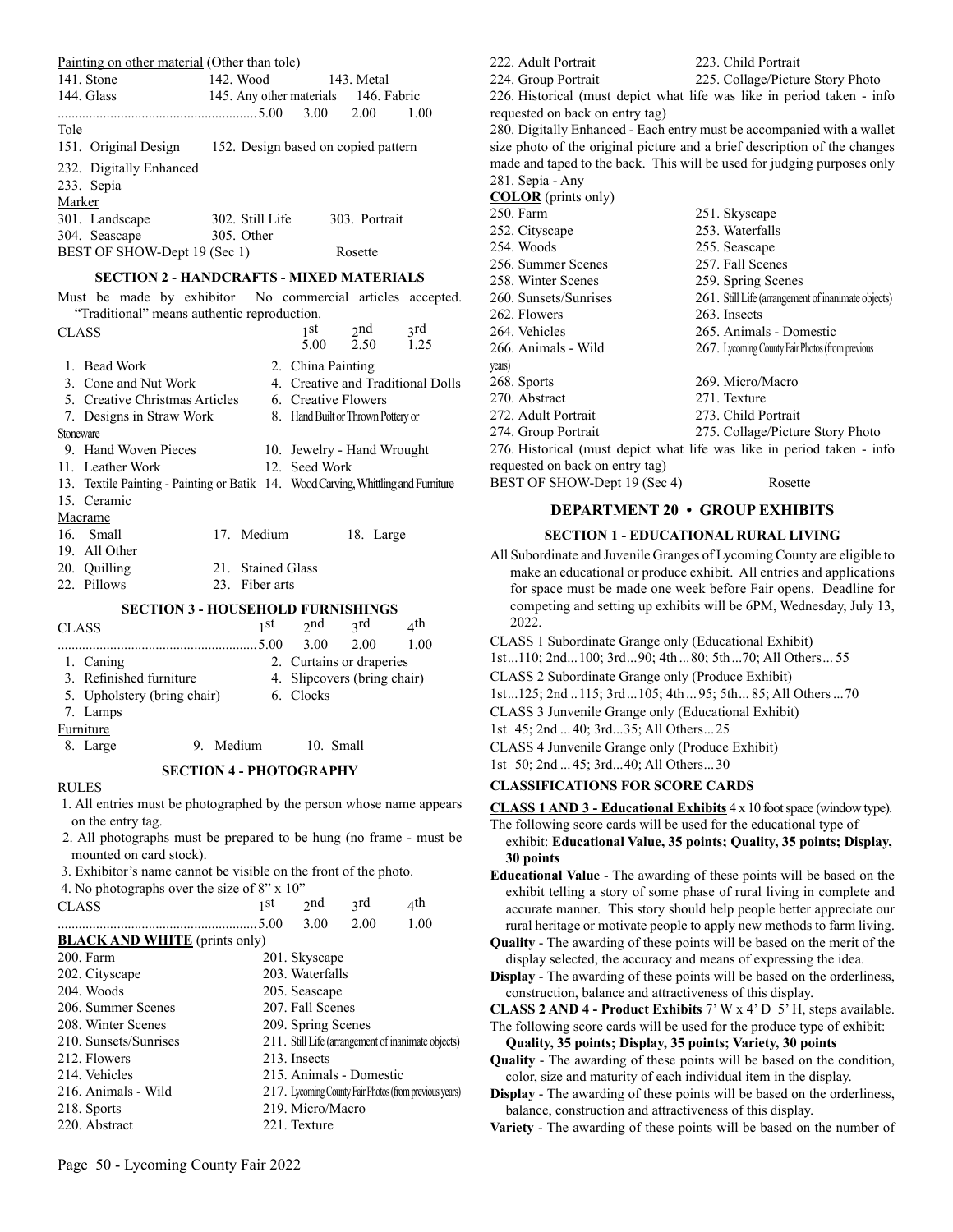appropriate items displayed.

- The granges will have the opportunity of entering and displaying either under CLASS 1, 2, 3, or 4. Each Subordinate Grange and each Juvenile Grange may enter only one exhibit. If your exhibit is entered under CLASS 1 or CLASS 3, the score card listed under CLASS 1 and CLASS 3 will be used. If your exhibit is entered under CLASS 2 or CLASS 4, the score card listed under CLASS 2 and CLASS 4 will be used to judge the exhibit.
- ATTRACTS ATTENTION ...................................................20 points Use of color, motion, light, figures. While attention getting is important, the reaction should be favorable. Unfavorable attention defeats its purpose.
- AROUSES INTEREST........................................................ 10 points Encourages additional study. Personal appeal to the type of viewer for whom the exhibit was designed.
- CONVEYS MESSAGE....................................................... 30 points The message should be understandable to the viewer for whom the exhibited was intended.
- DESIGN............................................................................... 20 points Elements of the exhibit should be pleasingly placed to give a sense of unity to the whole. The message should be a part of the design and not something apparently added as an afterthought. Simplicity is the key here.
- WORKMANSHIP ................................................................ 10 points Neat, well constructed for the purpose. This does not imply that expensive materials be used. ORIGINALITY.....................................................................10 points

#### **SECTION 3 - CLASS 1 - ANY NON-PROFIT OR COMMERCIAL ORGANIZATION (Verification required by EIN or checking account proof)**

Size: 7' W x 4' D x 5' H

1st...110; 2nd...100; 3rd...90; All Others... 80

### **DEPARTMENT 21 - WINE/HOME BREW**

#### **SECTION 1 - WINE - COMMERCIALLY PRODUCED**

Bring [one full 750ml bottle for display, and one full or smaller bottle for judging] of each of your entries to the Grange Building. If you enter a wine in more than one category (not counting "Best Label"), please bring bottles for each category entered.

| <b>CLASS</b>                 | 1 St                                     | $\gamma$ nd | <sub>3</sub> rd |
|------------------------------|------------------------------------------|-------------|-----------------|
|                              | $\dots$ 15.00                            | 10.00       | 5.00            |
| 1. White table wines         | 2. Red table wines                       |             |                 |
| 3. Rose wines                | 4. Sweet wines                           |             |                 |
| 5. Sparkling wines           | 6. Fruit (not grape, but can be a blend) |             |                 |
| 7. Miscellaneous (not fruit) | 8. Most attractive labeling              |             |                 |
| BEST OF SHOW-Dept 21 (Sec 1) |                                          | Rosette     |                 |

#### **SECTION 2 - WINE - AMATEUR**

- This competition is open to anyone aged 21 or older. You may enter if you are an amateur winemaker and you make wine without the assistance of a professional, or in a commercial facility. Bring [one full 750ml bottle for display, and one full or smaller bottle for judging] of each of your entries to the Grange Building.<br>ASS 1st 2nd CLASS 1st 2nd 3rd ............................................................... 15.00 10.00 5.00 1. White table wines 2. Red table wines 3. Rose wines 4. Sweet wines
- 
- 5. Sparkling wines 6. Fruit (not grape, but can be a blend)
- 7. Miscellaneous (not fruit) 8. Most attractive packaging BEST OF SHOW-Dept 21 (Sec 2) Rosette
	-

#### **SECTION 3 - HOME BREW COMPETITION**

This competition is open to anyone aged 21 or older who makes home brew without the assistance of a professional or in a commercial facility. Please bring two full bottles to the Grange Building on entry days. One bottle will be tasted, and the other one will be displayed for the duration of the fair.

| CLASS |  |  |  |
|-------|--|--|--|
|       |  |  |  |

- 1. IPA
- 2. American Ale (includes pale ale, blondes, American browns)
- 3. Fruit, Spice, Vegetable (It it has them, it fits here)
- 4. Belgian/French Ale (includes saisons, wits, etc.)
- 5. Stout/Porter
- 6. Open (If it doesn't fit anywhere else, it goes in this class)
- 7. Most attractive packaging
- BEST OF SHOW-Dept 21 (Sec 3) Rosette

### **DEPARTMENT 22 - SECTION 1 DALE WHEELAND MEMORIAL TRACTOR PULLING CONTEST Eugene Sellers and Scott Wheeland, Chairmen Trout Run, PA • Phone 570-435-2745**

**FRIDAY, July 22, 2022**

#### **DEPARTMENT 23 APIARY PRODUCTS - MAPLE PRODUCTS SECTION 1 - BEES AND HONEY**

- 1. class 1 to be judged on uniformity of color, bees, presence of queen, brood, honey, cleanliness and appearance of observation hive.
- 2. Comb honey to be judged on perfection in filling capping uniformity, neatness, and cleanliness of section.
- 3. Extracted honey to be judged on body, clarity, and cleanliness.
- 4. Beeswax to be judged on color and purity.<br>CLASS
- CLASS  $1<sup>st</sup>$   $2<sup>nd</sup>$   $3<sup>rd</sup>$
- 1. Bees, any race. One frame observation hive 12.00 10.00 8.00

Honey

- 2. Light comb, 3 sections 3. Dark comb, 3 sections
- 4. Light extracted honey, 3 one-pound jars
- 5. Amber extracted honey, 3 one-pound jars
- 6. Dark amber extracted honey, 3 one-pound jars
- 7. Finely crystallized honey, 3 one-pound jars
- 8. 3 one-pound jars chunk
- 9. Beeswax, not less than three pounds .... 8.00 4.00 3.00
- 10. Collective exhibit of honey, wax, honey products and bees  $15.00$  12.00 10.00
- 11. Display of formed wax figures only ..... 15.00 12.00 10.00
- 12. Any race observation hive ................... 15.00 12.00 10.00

#### **SECTION 2 - MAPLE SYRUP AND MAPLE PRODUCTS**

- 1. Syrup to be judged on flavor, color, density, and clarity.
- 2. Sugar to be judged on flavor, appearance, and texture.

| --           | -- |      |             |     |
|--------------|----|------|-------------|-----|
| <b>CLASS</b> |    | 1 St | $\gamma$ nd | 3rd |

- .......................................................................2.50 2.00 1.50
- 1. Maple syrup 2. Maple sugar, one-pound cake
- 3. Maple cream, one-pound
- 4. Maple sugar, soft, small individual cakes, not less than one pound
- 5. Collective exhibit shall be made up of samples, at least one of each, corresponding to those in Classes 1, 2, 3, and 4. Products in this class cannot compete in any other class.......... 6.00 4.00 3.00

#### **DEPARTMENT 24 - SECTION 1 HOBBY SHOW**

#### **COLLECTIVE HOBBIES**

Best Display -  $$10.00$   $2^{nd}$  -  $$8.00$   $3^{rd}$  -  $$5.00$   $4^{th}$  -  $$3.00$   $5^{th}$  -  $$2.00$ 

- 1. Miniatures (All materials) 2. Nature Studies (Flowers, Insects, Seeds)
- 3. Paper Objects 4. Dolls and Puppets
- 5. Horses 6. Guns
	-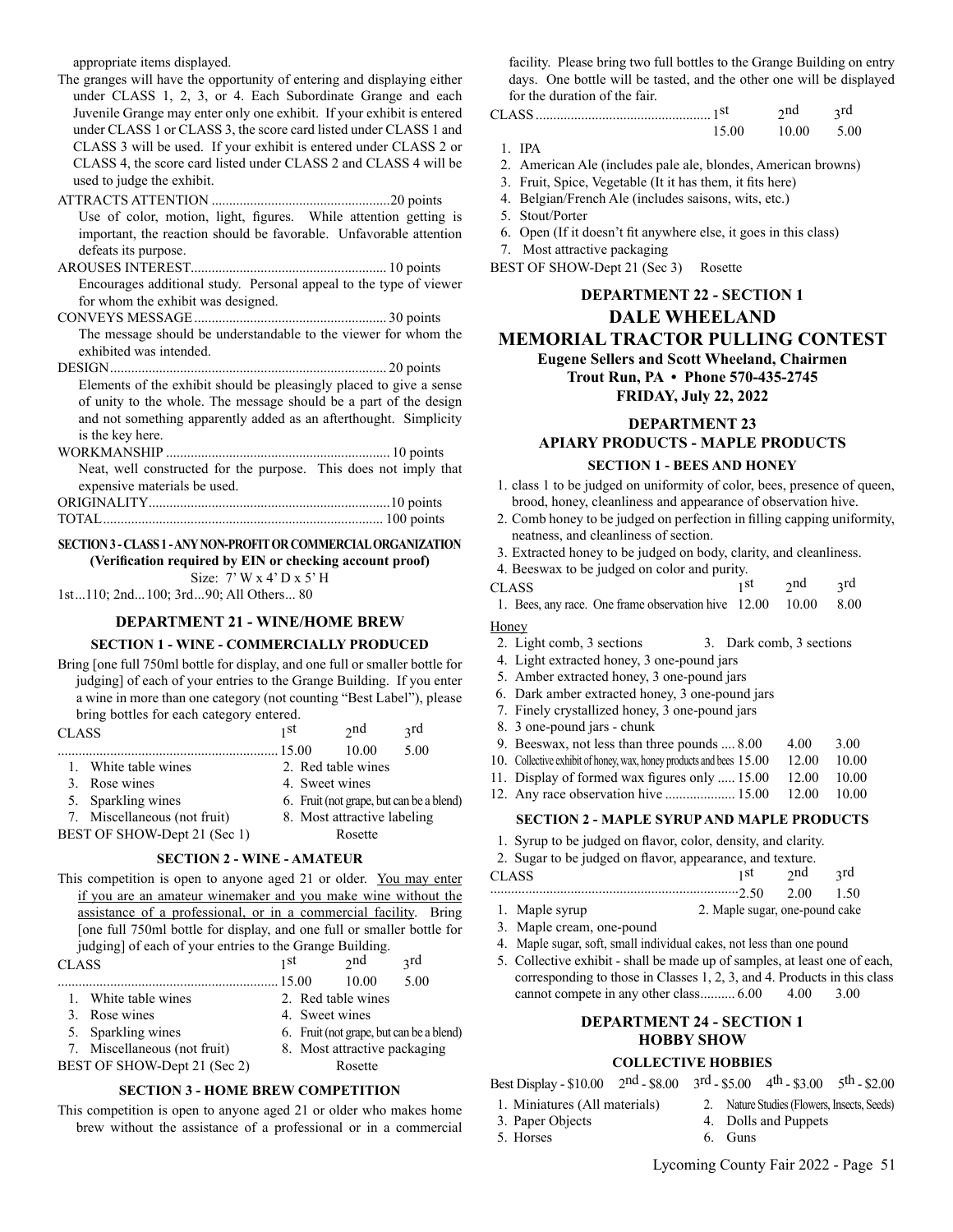#### 7. Novelties 8. All Others

#### **OCCUPATIONAL HOBBIES**

| Best Display - $$10.00 \quad 2nd$ - $$8.00$ | $3^{\text{rd}} - \$5.00 = 4^{\text{th}} - \$3.00 = 5^{\text{th}} - \$2.00$ |
|---------------------------------------------|----------------------------------------------------------------------------|
| 9. China Paintings                          | 10. Candle Craft                                                           |
| 11. Baskets (Moderate size)                 | 12. Plastics                                                               |
| 13. Chip Carving                            | 14. Fishing Flies and Equipment                                            |
|                                             | 15. Models (Aeroplanes, Ships, etc.) 16. Paper Craft (Objects made of      |
| Paper)                                      |                                                                            |
| 17. Shell Craft                             | 18. Taxidermy                                                              |
| 19. Jewelry (Metal)                         | 20. Objects made of Thread or Fabric                                       |
| 21. Ceramics                                | 22. Wood                                                                   |
| 23. Stained Glass                           | 24. Miscellaneous                                                          |
| BEST OF SHOW-Dept 24 (Sec 1)                | Rosette                                                                    |
|                                             | No premiums to be noid unless display is qualified by the judges and       |

No premiums to be paid unless display is qualified by the judges and different display each year.

> Display: Two or more items per class. Each display will be judged by point system: Display .................................... 50 points Quality..................................... 30 points Theme ..................................... 20 points

#### **DEPARTMENT 24 - SECTION 2 DECORATED BROOM CONTEST**

#### RULES

- 1. Any type of broom may be used commercially made or handmade.
- 2. Create a character, animal or human, using the theme "Fairs Feature Agriculture."
- 3. Dress the broom using scarves, fabric, clothes, hats, beads, bracelets, feathers, etc.
- 4. The broom must be free standing and be no taller than six feet and no wider than three feet.

CLASS 1 - Ages 19 and older

CLASS 2 - Ages 18 and younger

#### **STICK HORSE SHOW**

#### **DEPARTMENT 1**

#### **THURSDAY, July 21, 2022 • 6PM CHAIRPERSON: SARAH ARRIGONIE, 570-660-9504 (No entry fee or pre-registration form)**

- This Stick Horse Show is open to all "kids at heart" of any age. Bring your best stick horse to the Horse Show Ring. If weather doesn't cooperate, an attempt will be made to find a suitable indooor location. Ribbons will be awarded in each class. Should there be a high number of entrants classes will be split into two age divisions. All exhibitors will receive a participation ribbon and prize if they follow the show rules, demonstrate good sportsmanship, and have fun!
- 
- 1. Halter 2. Adult Leadline
- 3. Red Light/Green Light 4. Simon Says
	-
	-
- 5. Pick-up Race 6. Costume Class

### **SCHOOL STUDENT'S DAY PROGRAM**

#### **Conducted By**

## **Lycoming County Future Farmers of America**

### **TUESDAY, July 19, 2022 • 12PM REGISTRATION**

**— Contest Order Subject To Change —**

|                                                     | 1st | $2^{nd}$ $2^{rd}$ $4^{th}$ |      |        | $\lt t$ h |  |
|-----------------------------------------------------|-----|----------------------------|------|--------|-----------|--|
| 10AM-NOON                                           |     |                            |      |        |           |  |
| <b>VOC TRACTOR DRIVING10.00</b> 8.00 6.00 4.00 2.00 |     |                            |      |        |           |  |
| VOC HORSESHOE PITCHING TEAM10.00 8.00               |     |                            | 6.00 | - 4.00 |           |  |
| VOCEDUCATIONALDEMONSTRATION25.00 20.00 15.00 10.00  |     |                            |      |        |           |  |
| (Ages 12 & under - Kindergarten, 5 yrs. old)        |     |                            |      |        |           |  |

| $1-3PM$                                      |      |      |         |
|----------------------------------------------|------|------|---------|
| <b>BEAN BAG TOSS10.00</b>                    | 8.00 | 6.00 | 4.00    |
| <b>ARM WRESTLING - one class5.00</b>         | 4.00 | 3.00 | 2.00    |
|                                              | 4.00 | 3.00 | 2.00    |
| <b>CAN WALKING - Helmet recommended 5.00</b> | 4.00 | 3.00 | $-2.00$ |
| Two classes: 4 to 8 years and 8 to 12 years  |      |      |         |
| <b>RED WAGON RACE</b> 5.00 4.00              |      | 3.00 | 2.00    |

Contest takes two contestants working as a team, one sits in the wagon while the other pulls the wagon down and back a specific distance set the day of the Fair. The first one back is the winner.

**HULA HOOP CONTEST**........5.00 4.00 3.00 2.00 Contestant must provide own hula hoop. The contestant who twirls the hula hoop the longest without dropping it is declared the winner.

**BIKE RACE - Helmet required**.5.00 4.00 3.00 2.00 Two classes/two divisions - Single speed and multi-speed. Each contestant must provide their own bike and will be required to make one lap around the track. The first contestant back to the starting point is declared the winner.

**ROPE JUMPING.....................5.00** 4.00 3.00 2.00

```
Each contestant must provide their own rope and jump the longest.
TIRE RACE .............................5.00 4.00 3.00 2.00
```
Each contestant must roll a tire through an obstacle course. Contest may be times or run in the form of a relay.

**FEED SACK HOP**...................5.00 4.00 3.00 2.00

Each contestant must hop in a feed sack a specified distance.<br> **OBJECT THROWING** ...........5.00 4.00 3.00 2.00

**OBJECT THROWING** ...........5.00 4.00 3.00 2.00

The contestant that throws the object the furthest distance when it drops is declared the winner.

3-3:30 PM

**EDUCATIONAL DEMONSTRATION**

#### **(Ages 13 to graduated seniors)**

3:30-5PM

**WHEELBARROW RACE** .....5.00 4.00 3.00 2.00 Requires two contestants working as partners. The driver in the wheelbarrow will be blindfolded and the contestant sitting in the wheelbarrow will tell him/her which way to go through the obstacle course. Contest may be timed or run through eliminations. **THREE LEGGED RACE**.......5.00 4.00 3.00 2.00 Each couple must have one leg tied together and race a specified distance. **ARM WRESTLING** ................5.00 4.00 3.00 2.00 Two classes. **STILT WALKING - Helmet recommended**.5.00 4.00 3.00 2.00 Each contestant who crosses the finish line first wins. **ONE MAN BOW SAW ............5.00** 4.00 3.00 2.00 Each contestant will take one or more cuts off a log using his own bow saw. The contestant with the fastest time is the winner. **BALE ROLLING**.....................5.00 4.00 3.00 2.00

Each contestant must roll a bale a specified distance.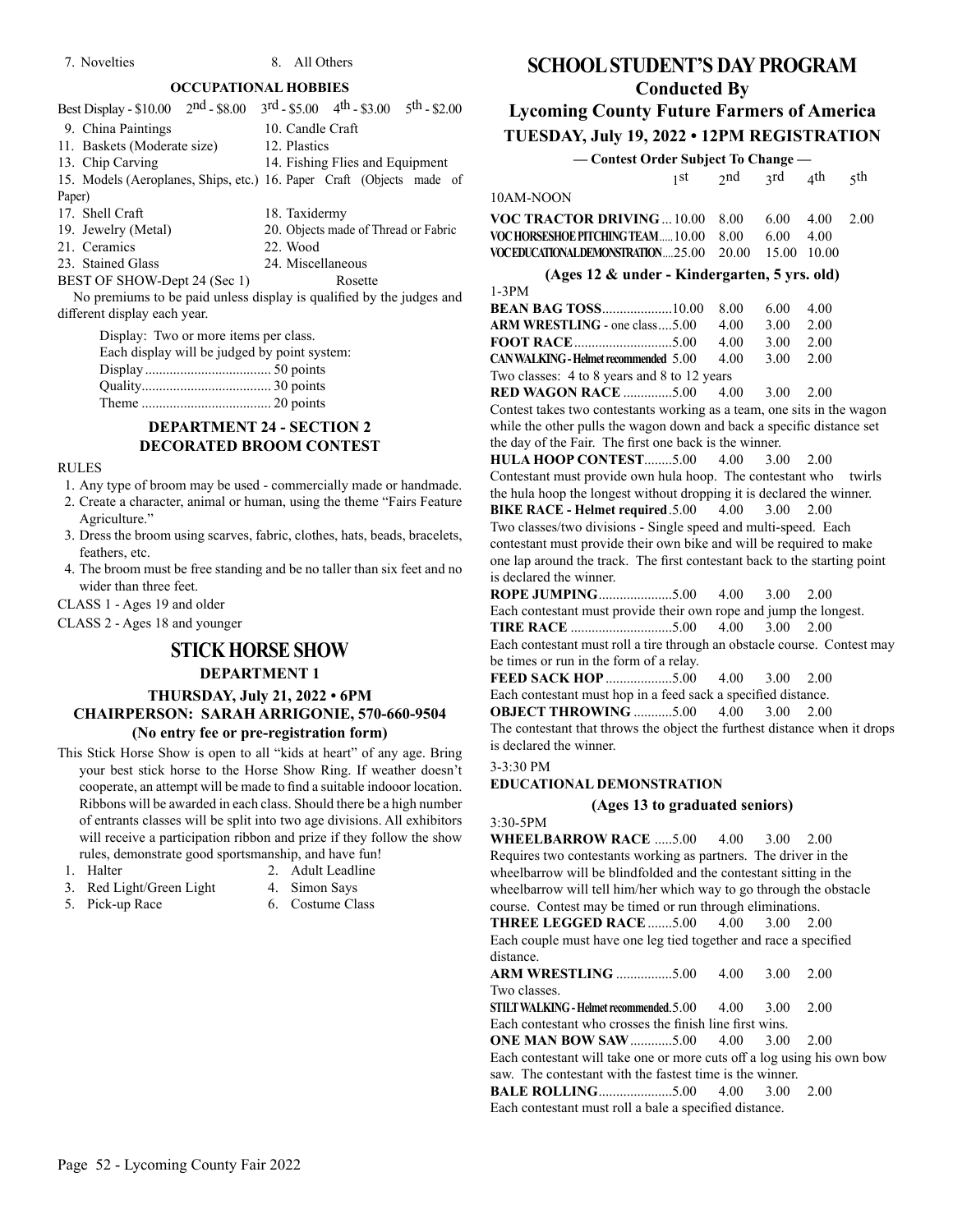|                                                                           |      | 3.00 | 2.00 |
|---------------------------------------------------------------------------|------|------|------|
| Each contestant must roll a tractor tire through an obstacle course.      |      |      |      |
| Contest may be times or run in the form of a relay.                       |      |      |      |
| <b>OBJECT THROWING</b> 5.00 4.00                                          |      | 3.00 | 2.00 |
| The contestant that throws the object the furthest distance when it first |      |      |      |
| drops is the winner.                                                      |      |      |      |
| <b>BIKE RACE - Helmet recommended 5.00 4.00</b>                           |      | 3.00 | 2.00 |
| Two classes/two divisions - Single speed and multi speed. Each            |      |      |      |
| contestant must provide their own bike.                                   |      |      |      |
|                                                                           | 4.00 | 3.00 | 2.00 |
| <b>FINAL CONTEST FOR ALL!</b>                                             |      |      |      |
|                                                                           | 4.00 | 3.00 | 2.00 |
| <b>TUG OF WAR - JUST FOR FUN!</b>                                         |      |      |      |

## **Lycoming County Fair Schedule July 13 - 23, 2022**

|                                                     | * Admission: \$4.00 [12 & under FREE with paid adult]<br>* Rides Not Included |  |  |  |  |
|-----------------------------------------------------|-------------------------------------------------------------------------------|--|--|--|--|
|                                                     | <b>Fairgrounds Parking: \$3.00</b>                                            |  |  |  |  |
|                                                     |                                                                               |  |  |  |  |
| Daily<br>Buffalo Beal's Petting Zoo & Animal Rides, |                                                                               |  |  |  |  |
|                                                     | 7/15-24-Pig Races,                                                            |  |  |  |  |
|                                                     | 7/16-17&19-23 - Cedar Mtn. Designs Wood Carving                               |  |  |  |  |
|                                                     |                                                                               |  |  |  |  |
| Wednesday, July 13                                  |                                                                               |  |  |  |  |
| Fair Opens at 4pm                                   |                                                                               |  |  |  |  |
| 4pm                                                 | Harness Racing-grandstand-free                                                |  |  |  |  |
| 6 & 9pm                                             | Logan Route  RedDogMobileStorageStage                                         |  |  |  |  |
|                                                     |                                                                               |  |  |  |  |
| Thursday, July 14                                   |                                                                               |  |  |  |  |
| Fair Opens at 4pm                                   |                                                                               |  |  |  |  |
| 4pm                                                 | Harness Racing-grandstand-free                                                |  |  |  |  |
| 5pm                                                 | Rides Open                                                                    |  |  |  |  |
| 6:30 &                                              | Kopper & Kash  RedDogMobileStorageStage                                       |  |  |  |  |
| 8:30pm                                              |                                                                               |  |  |  |  |
|                                                     |                                                                               |  |  |  |  |
| Friday, July 15                                     |                                                                               |  |  |  |  |
| Fair Opens at 4pm                                   |                                                                               |  |  |  |  |
|                                                     | Adventure Family Circus . Amelia Earhart Funway                               |  |  |  |  |
|                                                     | Frank & Kathi Delucca  Muncy Bank Pavilion                                    |  |  |  |  |
| 5pm                                                 | Rides Open                                                                    |  |  |  |  |
| 6pm                                                 | <b>MOUNTAIN CREEK TRUCK FEST</b>                                              |  |  |  |  |
|                                                     | Presents Unlimited Tough Truck Racing -                                       |  |  |  |  |
|                                                     | grandstand & bleachers - \$10                                                 |  |  |  |  |
| 6:30pm                                              | Eddie Reynolds  RedDogMobileStorageStage                                      |  |  |  |  |
|                                                     |                                                                               |  |  |  |  |

| Saturday, July 16  |                                                                                                                                             |  |  |  |  |
|--------------------|---------------------------------------------------------------------------------------------------------------------------------------------|--|--|--|--|
| Fair Opens at 10am |                                                                                                                                             |  |  |  |  |
|                    | Adventure Family Circus. Amelia Earhart Funway                                                                                              |  |  |  |  |
|                    | Frank & Kathi Delucca Muncy Bank Pavilion                                                                                                   |  |  |  |  |
| 9am                | <b>OPEN Rabbits &amp; Cavies Show</b>                                                                                                       |  |  |  |  |
| 10am               | Antique Tractor Pull                                                                                                                        |  |  |  |  |
| 2pm                | Rides Open                                                                                                                                  |  |  |  |  |
| 4pm                | <b>SATURDAY NIGHT SHOOTOUT</b><br>Kids Power Wheel Derby, Compact Team Demo and Full<br>Size Truck/SUV Demo - grandstand & bleachers - \$10 |  |  |  |  |
| 4pm                | Dan & Galla  RedDogMobile Storage Stage                                                                                                     |  |  |  |  |
| 5pm                | Obstacle Trail Clinic                                                                                                                       |  |  |  |  |
| 5:30pm             | 4-H & VOC Sheep Show                                                                                                                        |  |  |  |  |
|                    |                                                                                                                                             |  |  |  |  |
| Sunday, July 17    |                                                                                                                                             |  |  |  |  |
| Fair Opens at 10am |                                                                                                                                             |  |  |  |  |
|                    | Adventure Family Circus. Amelia Earhart Funway                                                                                              |  |  |  |  |
|                    | Frank & Kathi Delucca Muncy Bank Pavilion                                                                                                   |  |  |  |  |
| 9am                | <b>OPEN Horse Show</b>                                                                                                                      |  |  |  |  |
| 10am               | 4-H & VOC Rabbits-Meat Pens/Fryers Show                                                                                                     |  |  |  |  |
| 10am               | Hillbilly Garden Tractor Pull                                                                                                               |  |  |  |  |
| 1pm                | Junior Beef Blocking Contest                                                                                                                |  |  |  |  |
| 2pm                | Rides Open                                                                                                                                  |  |  |  |  |
| 2pm                | TOTAL KAOSS CHAMPIONSHIP DEMO<br>Kids Power Wheel Derby, Figure 8 Racing, Compact<br>Demo and Modified V8 - grandstand & bleachers - \$10   |  |  |  |  |
| 4pm                | Dan & Galla  RedDogMobile Storage Stage                                                                                                     |  |  |  |  |
| 5pm                | Vesper Service  MuncyBankPavilion                                                                                                           |  |  |  |  |
| 6pm                | Cake Walk  RedDogMobileStorageStage                                                                                                         |  |  |  |  |
|                    |                                                                                                                                             |  |  |  |  |
| Monday, July 18    |                                                                                                                                             |  |  |  |  |
| Fair Opens at 4pm  |                                                                                                                                             |  |  |  |  |
|                    | Bike Night - FREE 3rd St Infield Parking w/Adult Paid Admission                                                                             |  |  |  |  |
|                    | Adventure Family Circus . Amelia Earhart Funway                                                                                             |  |  |  |  |
|                    | Frank & Kathi Delucca  Muncy Bank Pavilion                                                                                                  |  |  |  |  |
| 9am                | <b>OPEN Poultry Show</b>                                                                                                                    |  |  |  |  |
| 9am                | <b>OPEN</b> Sheep Show                                                                                                                      |  |  |  |  |
| 4pm                | Dan & Galla  RedDogMobile Storage Stage                                                                                                     |  |  |  |  |
| 5pm                | Rides Open                                                                                                                                  |  |  |  |  |
| 5pm                | Dairy Showmanship followed by Old Timer's Show                                                                                              |  |  |  |  |
| 6pm                | 4-H & VOC Beef Cattle Show                                                                                                                  |  |  |  |  |
| 7pm                | Dan & Galla  RedDogMobile Storage Stage                                                                                                     |  |  |  |  |
| 7pm                | <b>OPEN Mounted Fun Horse Games</b>                                                                                                         |  |  |  |  |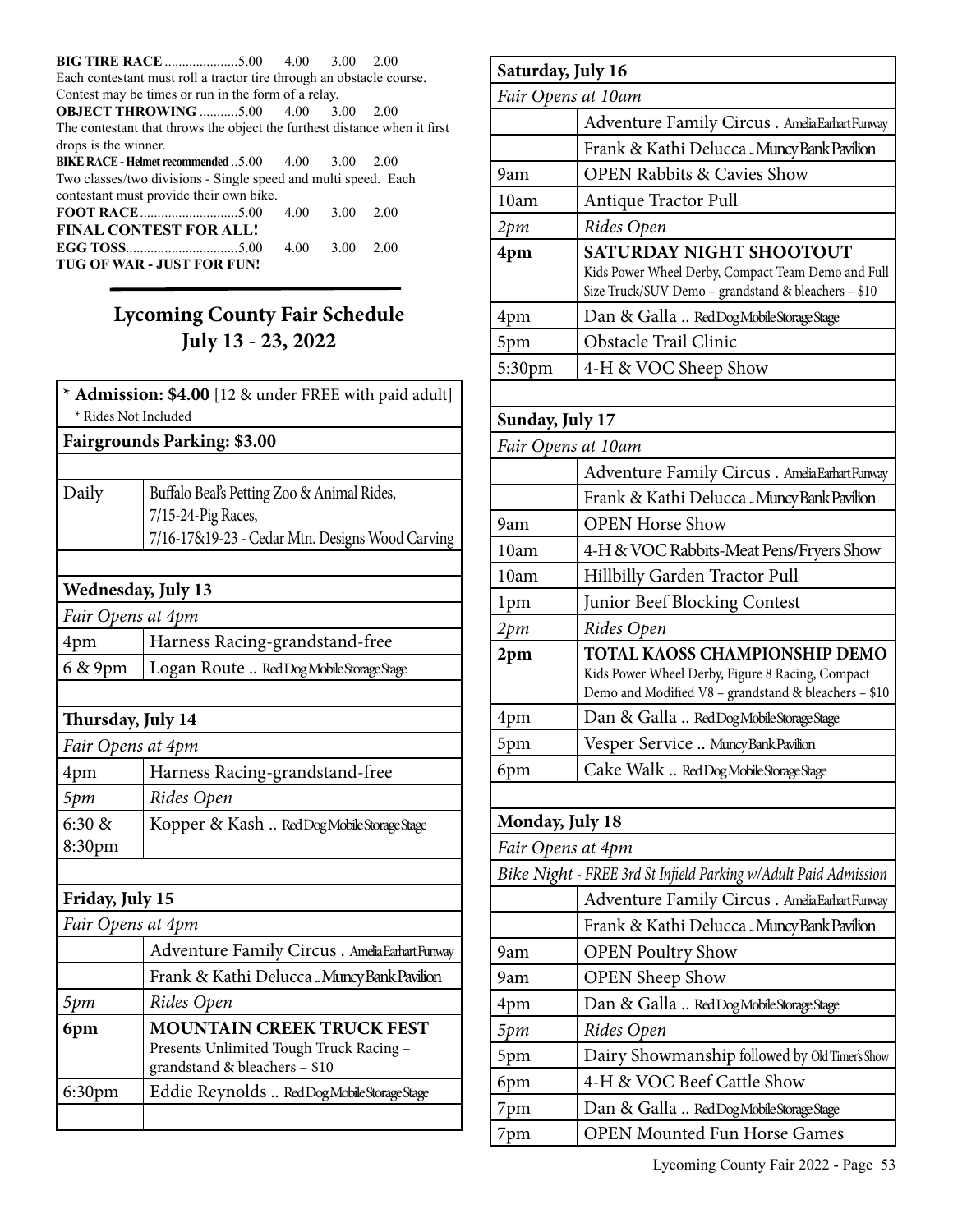| 7pm                                                        | <b>ROPE 2 ROPE ENTERTAINMENT Presents</b><br>Professional Wrestling - front row ringside-\$30,<br>2nd & 3rd rows ringside-\$25, grandstand &<br>bleachers - \$10 |  |  |  |
|------------------------------------------------------------|------------------------------------------------------------------------------------------------------------------------------------------------------------------|--|--|--|
| Tuesday, July 19                                           |                                                                                                                                                                  |  |  |  |
|                                                            | Youth Day - 12 & Under FREE Everday w/Adult Paid Admission                                                                                                       |  |  |  |
| Fair Opens at 4pm                                          |                                                                                                                                                                  |  |  |  |
|                                                            | Adventure Family Circus. Amelia Earhart Funway                                                                                                                   |  |  |  |
|                                                            | Frank & Kathi Delucca  Muncy Bank Pavilion                                                                                                                       |  |  |  |
| 9am                                                        | YOUTH All Breeds Dairy Cattle Show<br>followed by Little Britches Show                                                                                           |  |  |  |
| 9:30am                                                     | Children's Story Hour  Muncy Bank Pavilion                                                                                                                       |  |  |  |
| 10am                                                       | School Day Program-grandstand-free                                                                                                                               |  |  |  |
| 2pm                                                        | Rides Open                                                                                                                                                       |  |  |  |
| 3:30pm                                                     | Equine Clinic                                                                                                                                                    |  |  |  |
| starts 4pm                                                 | John Ravert Calliope  midway                                                                                                                                     |  |  |  |
| 6:30 &                                                     | Woody's Trivia at the Lycoming County                                                                                                                            |  |  |  |
| 8:30pm                                                     | Fair  Red Dog Mobile Storage Stage                                                                                                                               |  |  |  |
| 7pm                                                        | Lycoming County's BEST SCHOOL                                                                                                                                    |  |  |  |
|                                                            | TALENT CHALLENGE - grandstand - free                                                                                                                             |  |  |  |
| 7pm                                                        | 4-H & VOC Swine Show                                                                                                                                             |  |  |  |
| <b>Wednesday, July 20</b>                                  |                                                                                                                                                                  |  |  |  |
| Fair Opens at 4pm                                          |                                                                                                                                                                  |  |  |  |
| Senior Citizen's Free All Day 65 & over with ID (no rides) |                                                                                                                                                                  |  |  |  |
|                                                            | Adventure Family Circus. Amelia Earhart Funway                                                                                                                   |  |  |  |
|                                                            | Frank & Kathi Delucca Muncy Bank Pavilion                                                                                                                        |  |  |  |
| 9:30am                                                     | 4-H & VOC Goat Show                                                                                                                                              |  |  |  |
| 3:30pm                                                     | Equine Clinic                                                                                                                                                    |  |  |  |
| starts 4pm                                                 | John Ravert Calliope  midway                                                                                                                                     |  |  |  |
| 5pm                                                        | <b>OPEN Pony/Minature Horse Show</b>                                                                                                                             |  |  |  |
| 5pm                                                        | Rides Open                                                                                                                                                       |  |  |  |
| 5pm                                                        | DRAFT HORSE PULL - grandstand - free                                                                                                                             |  |  |  |
| 6pm                                                        | Dan & Galla  RedDogMobile Storage Stage                                                                                                                          |  |  |  |
| 7pm                                                        | <b>OPEN Swine Show</b>                                                                                                                                           |  |  |  |
| 8pm                                                        | Smokey Tuesday  RedDogMobileStorageStage                                                                                                                         |  |  |  |
|                                                            |                                                                                                                                                                  |  |  |  |
| Thursday, July 21                                          |                                                                                                                                                                  |  |  |  |
| Fair Opens at 4pm                                          |                                                                                                                                                                  |  |  |  |
| Military Appreciation Free All Day with ID (no rides)      |                                                                                                                                                                  |  |  |  |
|                                                            | Adventure Family Circus. Amelia Earhart Funway                                                                                                                   |  |  |  |
|                                                            | Frank & Kathi Delucca Muncy Bank Pavilion                                                                                                                        |  |  |  |

| <b>OPEN Goat Show</b><br>9:30am<br>John Ravert Calliope  midway<br>starts 4pm<br>Rides Open<br>5pm<br>Supreme Showmanship Competition<br>5pm<br>Dan & Galla  RedDogMobile Storage Stage<br>5 & 6pm<br><b>OPEN Stick Horse Show</b><br>6pm<br><b>THROWBACK THURSDAY</b><br>7pm<br><b>TOMMY HEDRICK MEMORIAL</b><br>Figure 8 Racing For Compact Trucks/SUV's & Vans, Compact<br>Chain and Bang Demo, Full Size Chain and Bang Derby and<br>Compact Trucks/SUV/Van Demo - grandstand & bleachers - \$10<br>Tack Auction  RedDogMobileStorageStage<br>7pm<br>4-H Family Fun Night, Lamb & Calf<br>7:30pm<br><b>Dressing Contest</b><br>Friday, July 22<br>Gates Open at 4pm<br>Adventure Family Circus. Amelia Earhart Funway<br>Frank & Kathi Delucca  Muncy Bank Pavilion<br><b>YOUTH Horse Show</b><br>9am<br>followed by ADULT Horse Show<br><b>OPEN Beef Show</b><br>10am<br>John Ravert Calliope  midway<br>starts 4pm<br>Rides Open<br>5pm |  |  |  |  |  |
|-----------------------------------------------------------------------------------------------------------------------------------------------------------------------------------------------------------------------------------------------------------------------------------------------------------------------------------------------------------------------------------------------------------------------------------------------------------------------------------------------------------------------------------------------------------------------------------------------------------------------------------------------------------------------------------------------------------------------------------------------------------------------------------------------------------------------------------------------------------------------------------------------------------------------------------------------|--|--|--|--|--|
|                                                                                                                                                                                                                                                                                                                                                                                                                                                                                                                                                                                                                                                                                                                                                                                                                                                                                                                                               |  |  |  |  |  |
|                                                                                                                                                                                                                                                                                                                                                                                                                                                                                                                                                                                                                                                                                                                                                                                                                                                                                                                                               |  |  |  |  |  |
|                                                                                                                                                                                                                                                                                                                                                                                                                                                                                                                                                                                                                                                                                                                                                                                                                                                                                                                                               |  |  |  |  |  |
|                                                                                                                                                                                                                                                                                                                                                                                                                                                                                                                                                                                                                                                                                                                                                                                                                                                                                                                                               |  |  |  |  |  |
|                                                                                                                                                                                                                                                                                                                                                                                                                                                                                                                                                                                                                                                                                                                                                                                                                                                                                                                                               |  |  |  |  |  |
|                                                                                                                                                                                                                                                                                                                                                                                                                                                                                                                                                                                                                                                                                                                                                                                                                                                                                                                                               |  |  |  |  |  |
|                                                                                                                                                                                                                                                                                                                                                                                                                                                                                                                                                                                                                                                                                                                                                                                                                                                                                                                                               |  |  |  |  |  |
|                                                                                                                                                                                                                                                                                                                                                                                                                                                                                                                                                                                                                                                                                                                                                                                                                                                                                                                                               |  |  |  |  |  |
|                                                                                                                                                                                                                                                                                                                                                                                                                                                                                                                                                                                                                                                                                                                                                                                                                                                                                                                                               |  |  |  |  |  |
|                                                                                                                                                                                                                                                                                                                                                                                                                                                                                                                                                                                                                                                                                                                                                                                                                                                                                                                                               |  |  |  |  |  |
|                                                                                                                                                                                                                                                                                                                                                                                                                                                                                                                                                                                                                                                                                                                                                                                                                                                                                                                                               |  |  |  |  |  |
|                                                                                                                                                                                                                                                                                                                                                                                                                                                                                                                                                                                                                                                                                                                                                                                                                                                                                                                                               |  |  |  |  |  |
|                                                                                                                                                                                                                                                                                                                                                                                                                                                                                                                                                                                                                                                                                                                                                                                                                                                                                                                                               |  |  |  |  |  |
|                                                                                                                                                                                                                                                                                                                                                                                                                                                                                                                                                                                                                                                                                                                                                                                                                                                                                                                                               |  |  |  |  |  |
|                                                                                                                                                                                                                                                                                                                                                                                                                                                                                                                                                                                                                                                                                                                                                                                                                                                                                                                                               |  |  |  |  |  |
|                                                                                                                                                                                                                                                                                                                                                                                                                                                                                                                                                                                                                                                                                                                                                                                                                                                                                                                                               |  |  |  |  |  |
|                                                                                                                                                                                                                                                                                                                                                                                                                                                                                                                                                                                                                                                                                                                                                                                                                                                                                                                                               |  |  |  |  |  |
|                                                                                                                                                                                                                                                                                                                                                                                                                                                                                                                                                                                                                                                                                                                                                                                                                                                                                                                                               |  |  |  |  |  |
|                                                                                                                                                                                                                                                                                                                                                                                                                                                                                                                                                                                                                                                                                                                                                                                                                                                                                                                                               |  |  |  |  |  |
|                                                                                                                                                                                                                                                                                                                                                                                                                                                                                                                                                                                                                                                                                                                                                                                                                                                                                                                                               |  |  |  |  |  |
|                                                                                                                                                                                                                                                                                                                                                                                                                                                                                                                                                                                                                                                                                                                                                                                                                                                                                                                                               |  |  |  |  |  |
|                                                                                                                                                                                                                                                                                                                                                                                                                                                                                                                                                                                                                                                                                                                                                                                                                                                                                                                                               |  |  |  |  |  |
| Dan & Galla  RedDogMobile Storage Stage<br>5pm                                                                                                                                                                                                                                                                                                                                                                                                                                                                                                                                                                                                                                                                                                                                                                                                                                                                                                |  |  |  |  |  |
| YOUTH Livestock Sale (5:30pm awards)<br>6pm                                                                                                                                                                                                                                                                                                                                                                                                                                                                                                                                                                                                                                                                                                                                                                                                                                                                                                   |  |  |  |  |  |
| TRACTOR PULL (Dale Wheeland) -<br>6pm<br>grandstand & bleachers – \$10                                                                                                                                                                                                                                                                                                                                                                                                                                                                                                                                                                                                                                                                                                                                                                                                                                                                        |  |  |  |  |  |
| Rocky Allen  RedDogMobileStorageStage<br>$7-9$ pm                                                                                                                                                                                                                                                                                                                                                                                                                                                                                                                                                                                                                                                                                                                                                                                                                                                                                             |  |  |  |  |  |
|                                                                                                                                                                                                                                                                                                                                                                                                                                                                                                                                                                                                                                                                                                                                                                                                                                                                                                                                               |  |  |  |  |  |
| Saturday, July 23                                                                                                                                                                                                                                                                                                                                                                                                                                                                                                                                                                                                                                                                                                                                                                                                                                                                                                                             |  |  |  |  |  |
| Fair Opens at 10:00am                                                                                                                                                                                                                                                                                                                                                                                                                                                                                                                                                                                                                                                                                                                                                                                                                                                                                                                         |  |  |  |  |  |
| Adventure Family Circus . Amelia Earhart Funway                                                                                                                                                                                                                                                                                                                                                                                                                                                                                                                                                                                                                                                                                                                                                                                                                                                                                               |  |  |  |  |  |
| Frank & Kathi Delucca Muncy Bank Pavilion                                                                                                                                                                                                                                                                                                                                                                                                                                                                                                                                                                                                                                                                                                                                                                                                                                                                                                     |  |  |  |  |  |
| Holstein Red & White Dairy Cattle<br>9am                                                                                                                                                                                                                                                                                                                                                                                                                                                                                                                                                                                                                                                                                                                                                                                                                                                                                                      |  |  |  |  |  |
| 10am<br>Pony Pulling Contest                                                                                                                                                                                                                                                                                                                                                                                                                                                                                                                                                                                                                                                                                                                                                                                                                                                                                                                  |  |  |  |  |  |
| 1 & 3pm<br>Dan & Galla  RedDogMobile Storage Stage                                                                                                                                                                                                                                                                                                                                                                                                                                                                                                                                                                                                                                                                                                                                                                                                                                                                                            |  |  |  |  |  |
| Rides Open<br>2pm                                                                                                                                                                                                                                                                                                                                                                                                                                                                                                                                                                                                                                                                                                                                                                                                                                                                                                                             |  |  |  |  |  |
| 12th annual PTPA 4X4 TRUCK PULL (gas & diesel)<br>4pm<br>- grandstand & bleachers - \$10                                                                                                                                                                                                                                                                                                                                                                                                                                                                                                                                                                                                                                                                                                                                                                                                                                                      |  |  |  |  |  |
| Eddie Reynolds  RedDogMobileStorageStage<br>7pm                                                                                                                                                                                                                                                                                                                                                                                                                                                                                                                                                                                                                                                                                                                                                                                                                                                                                               |  |  |  |  |  |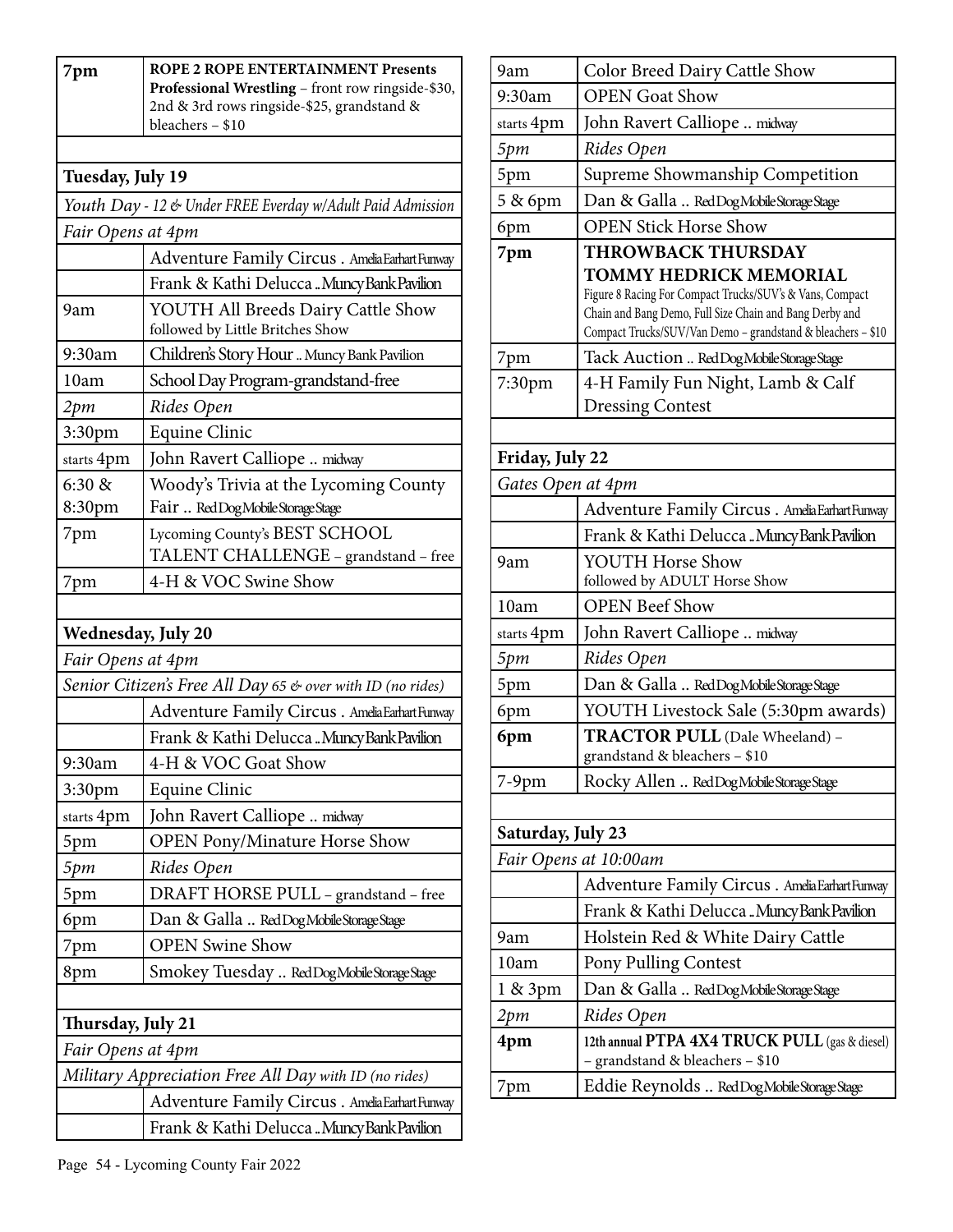**Superintendent reserves the right to reject any or all**

**entries.**

# 2022 **LYCOMING COUNTY FAIR Official Entry Blank**

**ENTRY FEE \$2.00 per 24 entries Must be received no later than 7/5/22** 4-H Entry Fee Excluded

Mail Check payable to: LYCOMING COUNTY FAIR and ENTRY FORM to Sandy Knipe, 3932 Beautys Run Road Cogan Station, PA 17728

Please enter the following articles in accordance with the Rules and Regulations contained in your **2022** Premium List.<br>(NOTE: To avoid any misunderstanding, be sure to thoroughly read and understand the Rules and

Regulations before entering an exhibit.)

### **(Do Not Use for Poultry) (Do Not Use for Cattle)**

| DEPT.<br><b>SECTION</b>       | <b>CLASS</b>                                                                | <b>DESCRIPTION OF ARTICLE</b>        |                                            |
|-------------------------------|-----------------------------------------------------------------------------|--------------------------------------|--------------------------------------------|
| NO.                           | NO.                                                                         | (Use exact Language of Premium List) |                                            |
|                               |                                                                             |                                      |                                            |
|                               |                                                                             |                                      |                                            |
|                               |                                                                             |                                      |                                            |
|                               |                                                                             |                                      |                                            |
|                               |                                                                             |                                      |                                            |
|                               |                                                                             |                                      |                                            |
|                               |                                                                             |                                      |                                            |
|                               |                                                                             |                                      |                                            |
|                               |                                                                             |                                      |                                            |
|                               |                                                                             |                                      |                                            |
|                               |                                                                             |                                      |                                            |
|                               |                                                                             |                                      |                                            |
|                               |                                                                             |                                      |                                            |
|                               |                                                                             |                                      |                                            |
|                               |                                                                             |                                      |                                            |
|                               |                                                                             |                                      |                                            |
|                               |                                                                             |                                      |                                            |
|                               |                                                                             |                                      |                                            |
|                               |                                                                             |                                      |                                            |
|                               | I hereby agree to be bound by the rules and regulations of the Association. |                                      |                                            |
|                               |                                                                             |                                      | <b>Exhibitor's</b>                         |
| <b>NAME</b>                   |                                                                             | <b>PHONE</b>                         | <b>Number</b>                              |
|                               |                                                                             |                                      | , 2022                                     |
| <b>DATE</b><br><b>ADDRESS</b> |                                                                             |                                      |                                            |
|                               |                                                                             |                                      | <b>OPEN YOUTH ENTRY ONLY - Grade Level</b> |
|                               |                                                                             |                                      |                                            |

### **COMPLETE, MAIL;FORM MUST BE RECEIVED BY** JULY 5, 2022

**USE THIS SIDE OF THE SHEET ONLY If more space is needed use another Entry Blank which will be furnished upon request. All articles to be removed Sunday, July 24, 10AM-1PM and Monday, July 25, 10AM-1PM. All exhibits and livestock must remain on the grounds for the duration of the Fair. Articles will be received Tuesday, July 12, 10AM-6PM & Wednesday, July 13, 10AM-6PM. Deadline for receiving articles, Wednesday, July 13, 6PM.** 

Be sure to list correctly the entry number, class and division shown in the **2022** Premium List.

OPEN CLASS

4-H